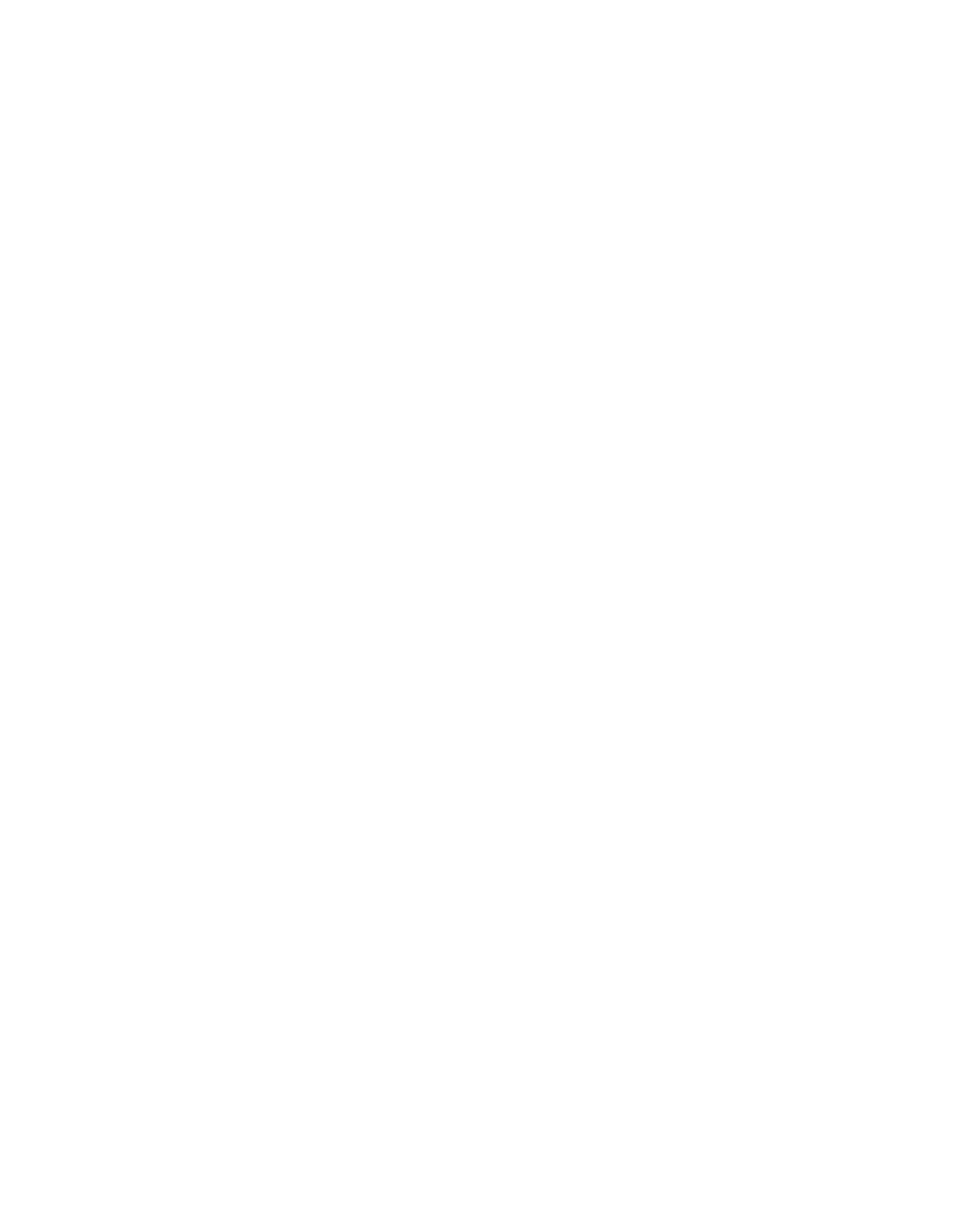## **Table of Contents**

| Introduction                                                | page | 1  |
|-------------------------------------------------------------|------|----|
| <b>Explanatory Foreword</b>                                 | page | 2  |
| Statement of Responsibilities for the Statement of Accounts | page | 10 |
| The Annual Governance Statement                             | page | 11 |
| Auditor's Report                                            | page | 25 |
| <b>Statement of Accounting Policies</b>                     | page | 28 |
| Income and Expenditure Account                              | page | 36 |
| Statement of the Movement on the General Fund Balance       | page | 37 |
| Statement of Total Recognised Gains and Losses              | page | 38 |
| <b>Balance Sheet</b>                                        | page | 39 |
| <b>Cash Flow Statement</b>                                  | page | 40 |
| Notes to the Accounts                                       | page | 41 |
| Firefighters' Pension Fund Account                          | page | 75 |
| Firefighters' Pension Fund Net Assets Statement             | page | 75 |
| Notes to the Firefighters' Pension Fund Accounts            | page | 76 |
| Glossary of Terms                                           | page | 77 |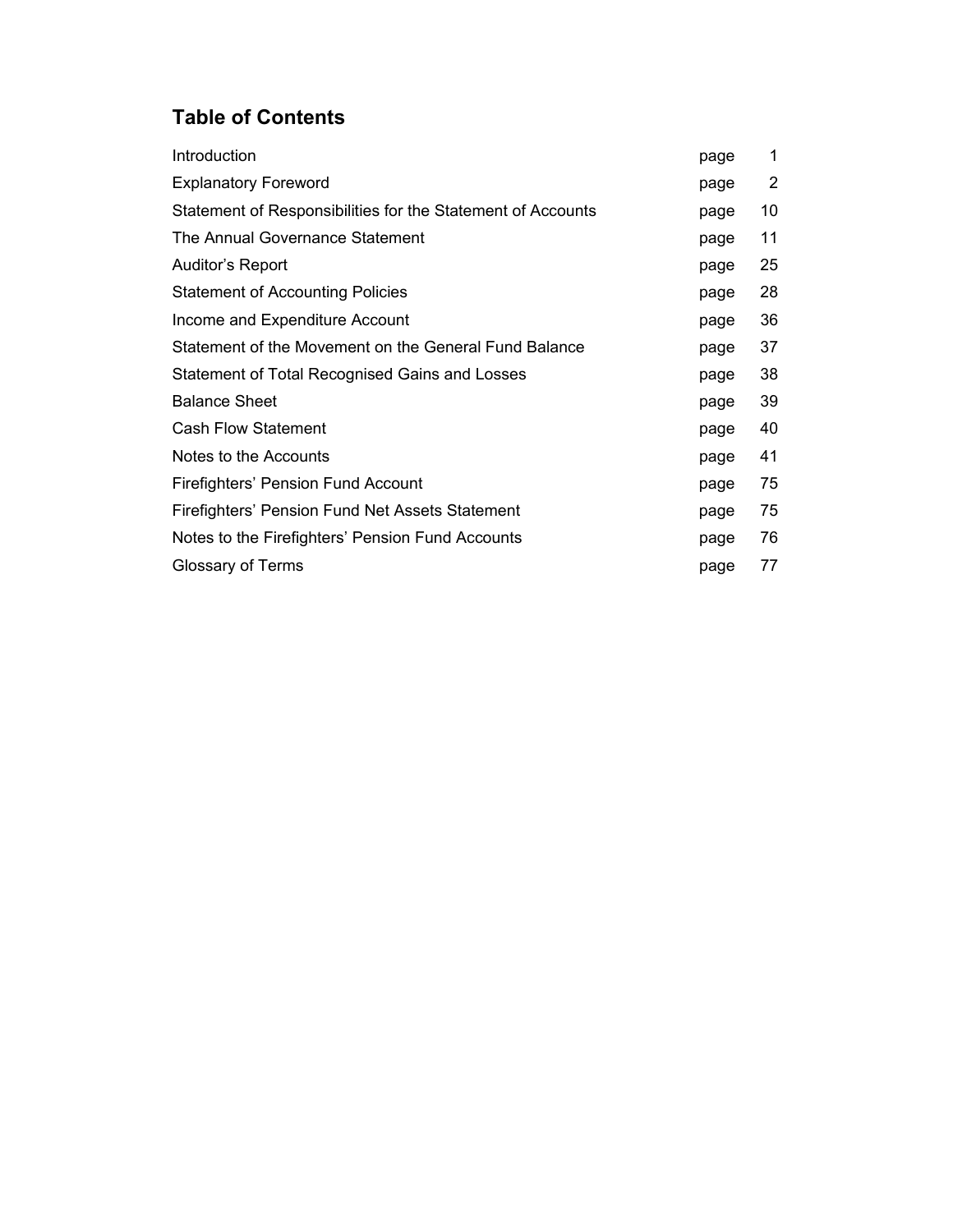### **Introduction**

#### **Welcome to our Statement of Accounts**

This document sets out the financial activities of the Buckinghamshire & Milton Keynes Fire Authority (BMKFA) for the year ended 31st March 2010. It shows the financial detail of the services we have provided together with explanatory notes, the resources consumed and the financial position at the end of the year compared with the previous year.

The Authority is in the second year of the government's three year spending review (CSR07) and faces significant financial pressures. The National Framework for the Fire Service and the Audit Commission's report, *Rising to the Challenge,* set the Fire Service nationally a major change agenda. Buckinghamshire Fire and Rescue Service (BFRS) is a relatively small fire authority with limited resources both financially and in terms of numbers of personnel, but is constantly seeking to improve its services to the public, its performance and the value for money it delivers to the tax payers.

The economic pressures facing the country and the difficult financial decisions taken are reflected in the pressures and decisions that have started to be made by the Authority. As explained in the Explanatory Foreword, you will see from the adjustments made in the capital programme during 2009/10 and the provisions made by transferring to specific reserves that we are planning for the future to ensure that our financial resources match our operational requirements. The Authority fully recognises that there is every likelihood that financial constraints will become tighter over the next few years and we are already planning for that eventuality. We are proactively working with our partners and the people of community to reduce the risks facing our communities.

The Audit Commission reported in 2009 in its organisational assessment of Buckinghamshire Fire and Rescue Service that it has "a strong sense of direction and is preparing plans for the future".

Further details about the Authority and of the progress made in achieving our aims and targets are set out in the Annual Report which is available on our website: www.bucksfire.gov.uk/publications/documentsavailablefordownload

David Rowlands Chairman, Buckinghamshire & Milton Keynes Fire Authority

……………………………………….………………………..

……………………………………….………………………..

David Skinner BA CPFA Acting Director of Finance and Treasurer, Buckinghamshire & Milton Keynes Fire Authority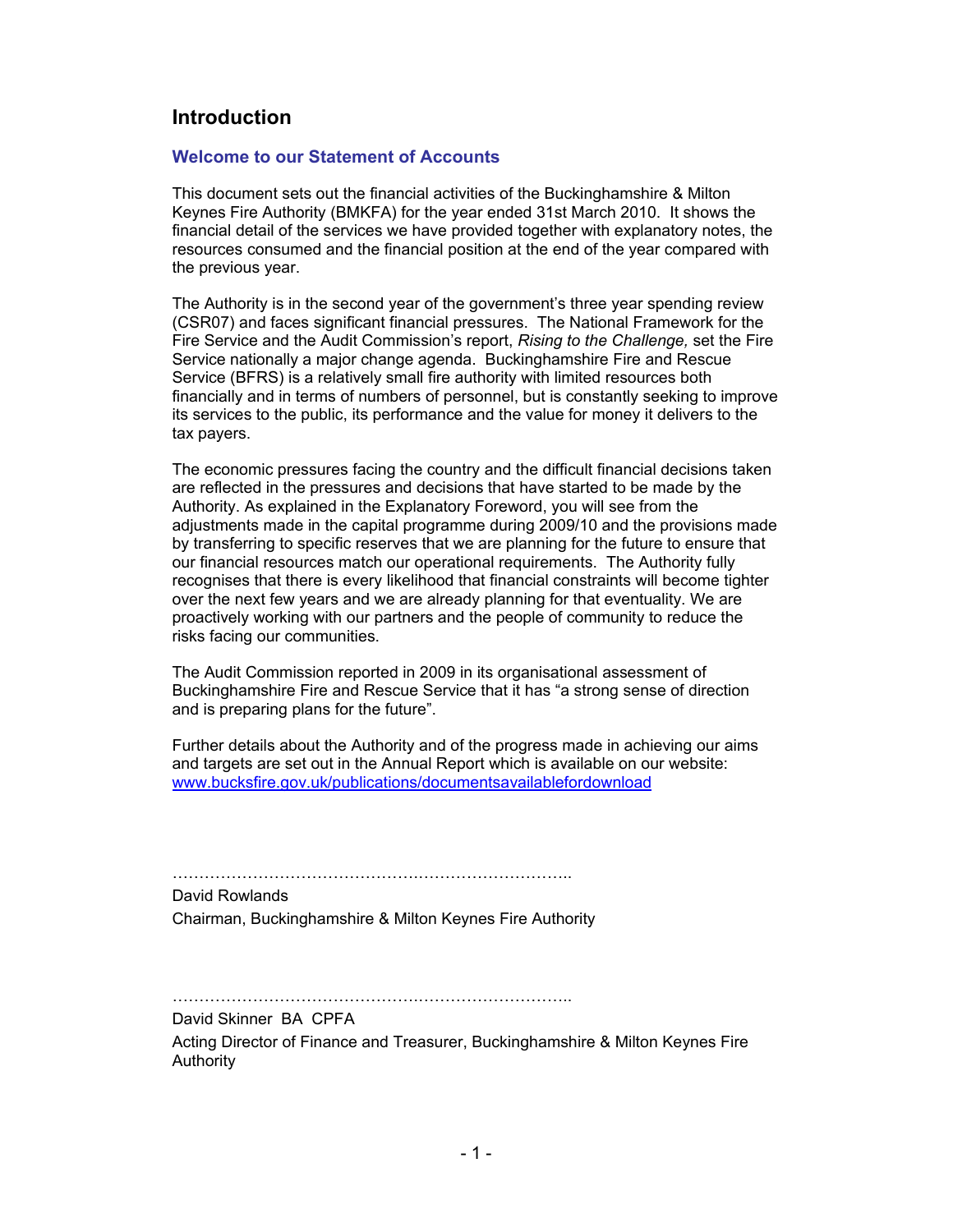## **Explanatory Foreword**

In compiling these accounts we have followed the Chartered Institute of Public Finance and Accountancy's Code of Practice on Local Authority Accounting in the United Kingdom 2009: A Statement of Recommended Practice.

The accounts are drawn up in accordance with the accounting policies set out in detail beginning on page 28.

The responsibility for the proper administration of the Authority's financial affairs is vested in the statutory officer (referred to as the Section 112 Officer) who is required by law to confirm that the Authority's system of internal controls can be relied upon to produce an accurate statement of accounts. The statement of assurance (the Annual Governance Statement) appears on pages 11 to 24.

The main statements included in the accounts are listed below together with an explanation of their purpose. The Statement of Accounts 2009/10 is not significantly different from the 2008/09 accounts other than meeting additional disclosure requirements in accordance with the SORP and the new requirements for accounting for the collection of Council Tax. This has resulted in restating the 2008/09 balances to comply with the change in accounting policy.

#### The Income and Expenditure Account

This account shows the costs for all the Authority's functions and demonstrates how these costs have been funded with government grants, business rates and council tax. The Income and Expenditure Account is set out on page 36.

#### The Statement of Movement on the General Fund Balance

This statement shows how the surplus or deficit on the Income and Expenditure Account is adjusted for statutory and non-statutory items to show the effect on the General Fund. The General Fund is the total budgetary requirement and thus the amount to be raised from council tax payers having taken account of the amounts received from the government. Any surplus or deficit year on year is transferred into general reserves. This statement follows the Income and Expenditure Account and is set out on page 37. They are supported by additional notes from page 41.

#### The Statement of the Total Recognised Gains and Losses

This statement shows the movement in the balance sheet between closing the 2008/09 accounts and the 2009/10 accounts and is set out on page 38. The statement brings together all the gains and losses for the year including the gain or loss from the Income and Expenditure account with notes beginning on page 41.

#### The Balance Sheet

This shows the financial position of the Authority on the 31st March 2010. It shows all our assets and liabilities together with all the balances and reserves that are held by the Authority at that date. The Balance Sheet is on page 39 and supporting notes are from page 41.

#### The Cash Flow Statement

This statement summarises the total cash movements during the year for capital and revenue purposes. This is on page 40 with supporting notes on pages 72 to 73.

#### **Service expenditure 2009/10**

In setting the budget for 2009/10 the Authority raised the amount required from the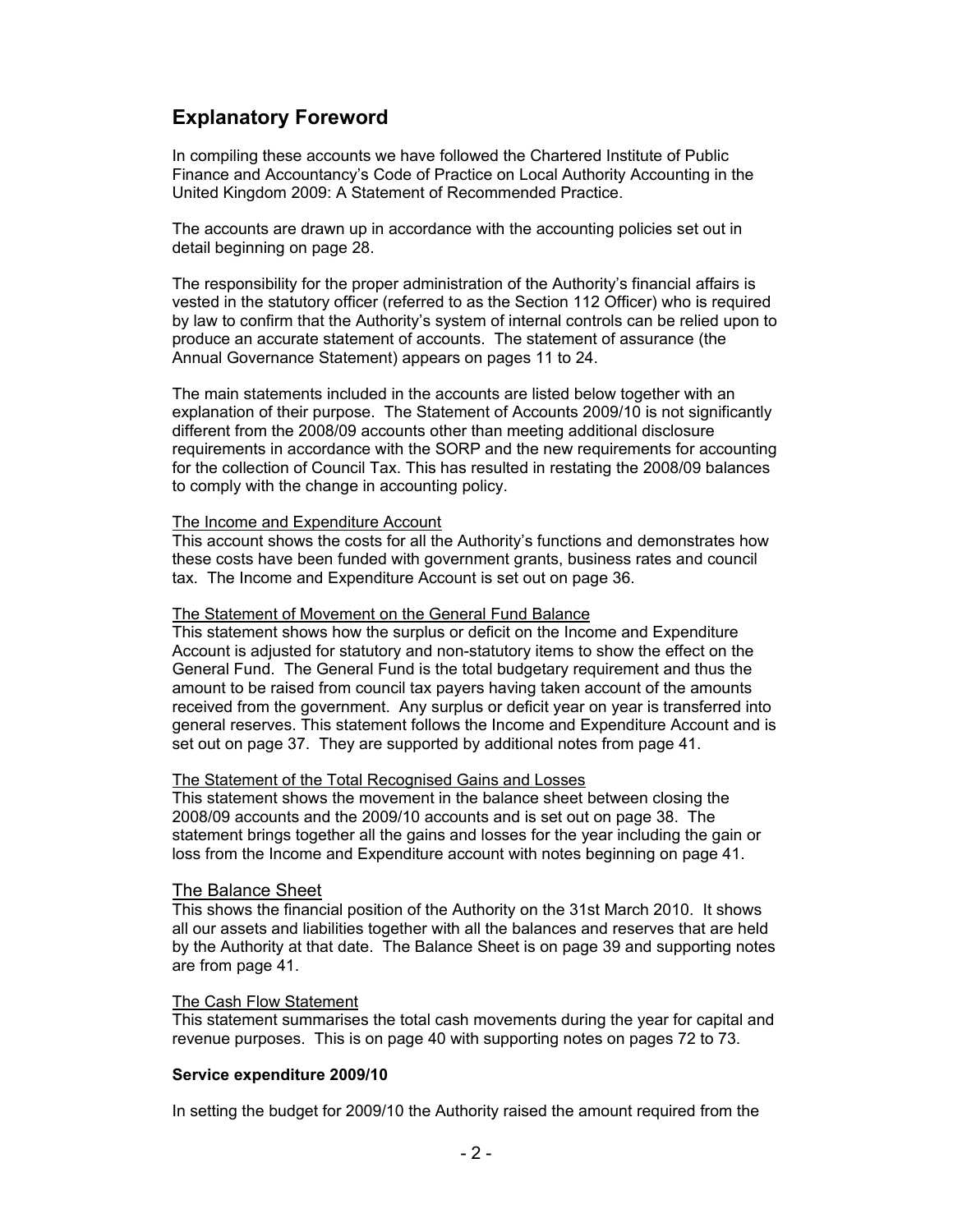council tax payers of Buckinghamshire by 4.99%. The levy on council tax band D properties for 2009/10 was set at £57.69 based on the number of Band D properties totalling 295,241. This provided the Authority with 55% of its funding (£16.89 million). This was still one of the lowest Fire Authority precepts in the country. The Authority raised £2.59 million recovering some costs and through the receipt of other grants. The balance of funding was provided by central government (£11.36 million). In setting the budget for 2009/10, the principal variable amounts taken into account were: the pay award (effective from 1st July 2009), the provision for debt repayment, additional Audit Commission fees, provision for additional retained fire fighters, general inflation, the revenue effects of the capital programme and savings.

Savings totalling £849k were taken out of the base budget, £678k of which were efficiency savings and £54k being increased income targets, the balance being reductions in budgets.

#### **Income and Expenditure 2009/10**

The following table shows revenue expenditure and income against the budget for 2009/10 as a whole:

| 2008/09                |                        |                                   | 2009/10                |                        |
|------------------------|------------------------|-----------------------------------|------------------------|------------------------|
| <b>Actual</b><br>£000s | <b>Budget</b><br>£000s |                                   | <b>Actual</b><br>£000s | <b>Budget</b><br>£000s |
| 22,630                 | 23,442                 | <b>Employees</b>                  | 23,705                 | 23,968                 |
| 1,121                  | 1,122                  | <b>Premises</b>                   | 1,304                  | 1,261                  |
| 1,632                  | 1,715                  | <b>Transport</b>                  | 1,305                  | 1,391                  |
| 4,081                  | 3,185                  | <b>Running Costs</b>              | 3,046                  | 3,303                  |
| 1,606                  | 942                    | <b>Capital Charges</b>            | 995                    | 774                    |
| 31,070                 | 30,406                 | <b>Expenditure</b>                | 30,355                 | 30,697                 |
| $-3,022$               | $-2,954$               | Income                            | $-2,588$               | $-2,477$               |
| $-15,974$              | $-15,914$              | <b>Precepts</b>                   | $-16,868$              | $-16,825$              |
| $-1,385$               | $-1,385$               | <b>General Government Grants</b>  | $-2,137$               | $-2,137$               |
| $-9,952$               | $-9.952$               | Non-domestic rates redistribution | $-9,258$               | $-9,258$               |
|                        | $-201$                 | <b>Contribution from Reserves</b> |                        |                        |
| $-30,333$              | $-30,406$              | <b>Income</b>                     | $-30,851$              | $-30,697$              |
| 736                    | $\mathbf{0}$           | <b>TOTAL under(-)/overspend</b>   | $-496$                 | 0                      |

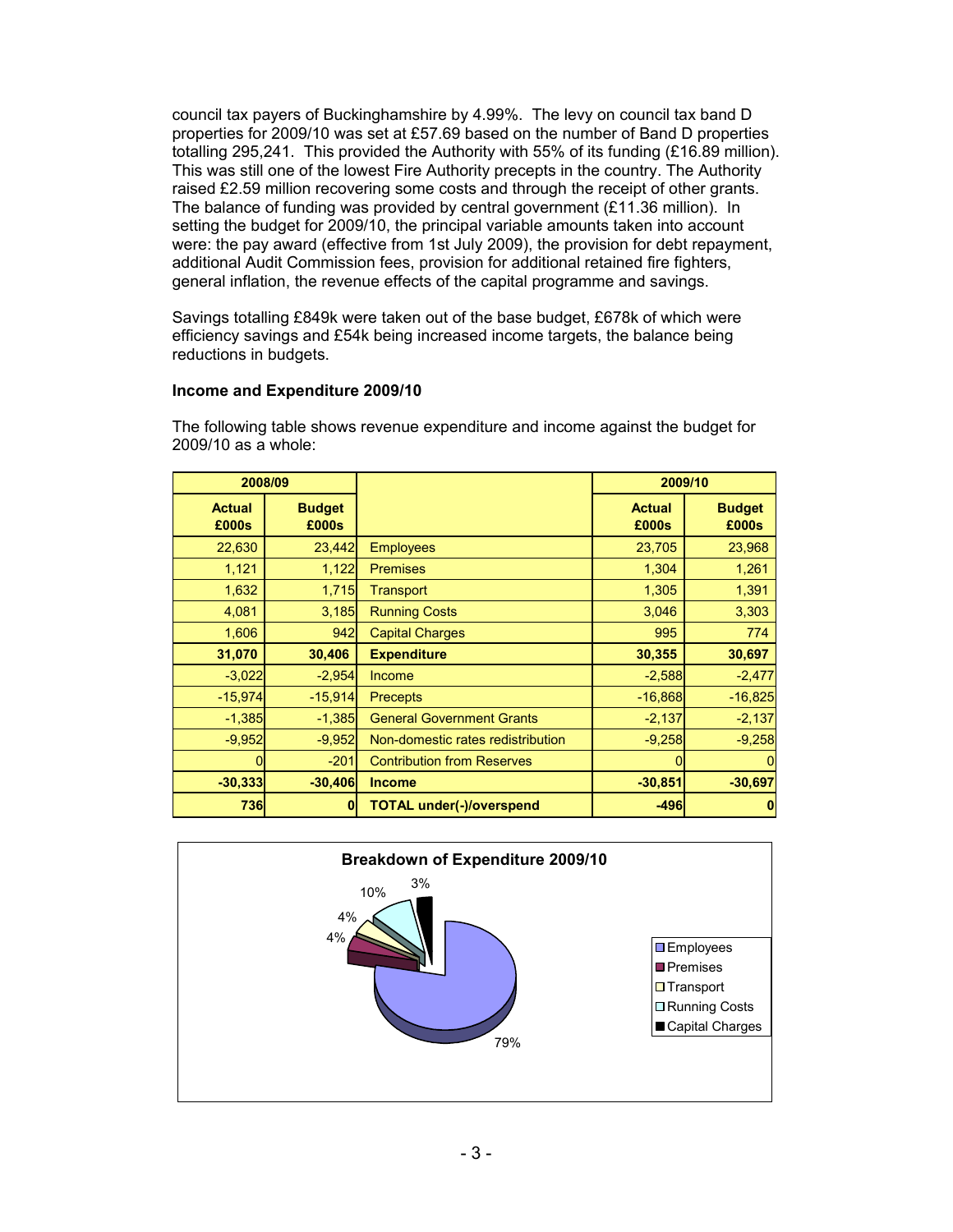

Gross expenditure in 2009/10 was £30.36 million and gross income in 2009/10 was £30.85 million. There was a net surplus in year of £496k which transfers to the General Fund balance and has a positive effect on the general reserves of the Authority. This surplus has arisen as a result of holding a number of vacancies in year throughout the organisation, from within the senior management team all the way through to firefighter vacancies and support staff vacancies. The pay award being less than expected, the Audit Commission revised its fee levels down, and surplus council tax was collected from District Councils for prior years. The revised capital programme meant that borrowing was minimised in 2009/10 thus reducing the budgeted borrowing costs. Retained fire fighter numbers reduced over the course of the year. In addition the ill health budget provision was not required at all and prior year revenue contributions to the capital programme ensured that reduced capital charges were incurred.

2009/10 saw a number of significant changes within the organisation. CFO Smith retired in June 2009 and since the Deputy Chief Fire Officer was also vacant the Authority appointed interim senior managers seconded from other Services within the south east to steer the brigade through a period of transition. Interim Assistant Chief Officer temporary appointments were made. Following the appointment of CFO Jones in January and further permanent appointments to the Deputy and Assistant Chief Fire Officer posts the service has entered a new phase.

#### **Community Safety**

Our prevention activity has become more inclusive and wider ranging. Work is ongoing to carry on the proactive prevention and protection agenda to help address the risks facing the community to proactively reduce risks by engineering solutions to the design and build of premises and residences and the planning and design of community infrastructure and work with partner bodies through Local Strategic Partnerships to ensure a joined up service that targets the most vulnerable groups within society. This work has been assisted by the receipt of both LAA and LPSA grant to deliver specific areas of work in Home Safety Checks and continue localised planning so fire stations can concentrate on their priority neighbourhoods. Each fire station is now able to identify which areas present the highest risk. Coupled with this are new ways of identifying the highest risk individuals. This is achieved primarily through the multi-agency house safety check scheme. We are doubling our efforts to promote the service as it is now active in all areas. The emphasis on holistic risk reduction and community wellbeing is also reflected in our contributions to the local area agreements. We are contributing to cross-cutting themes and specific targets in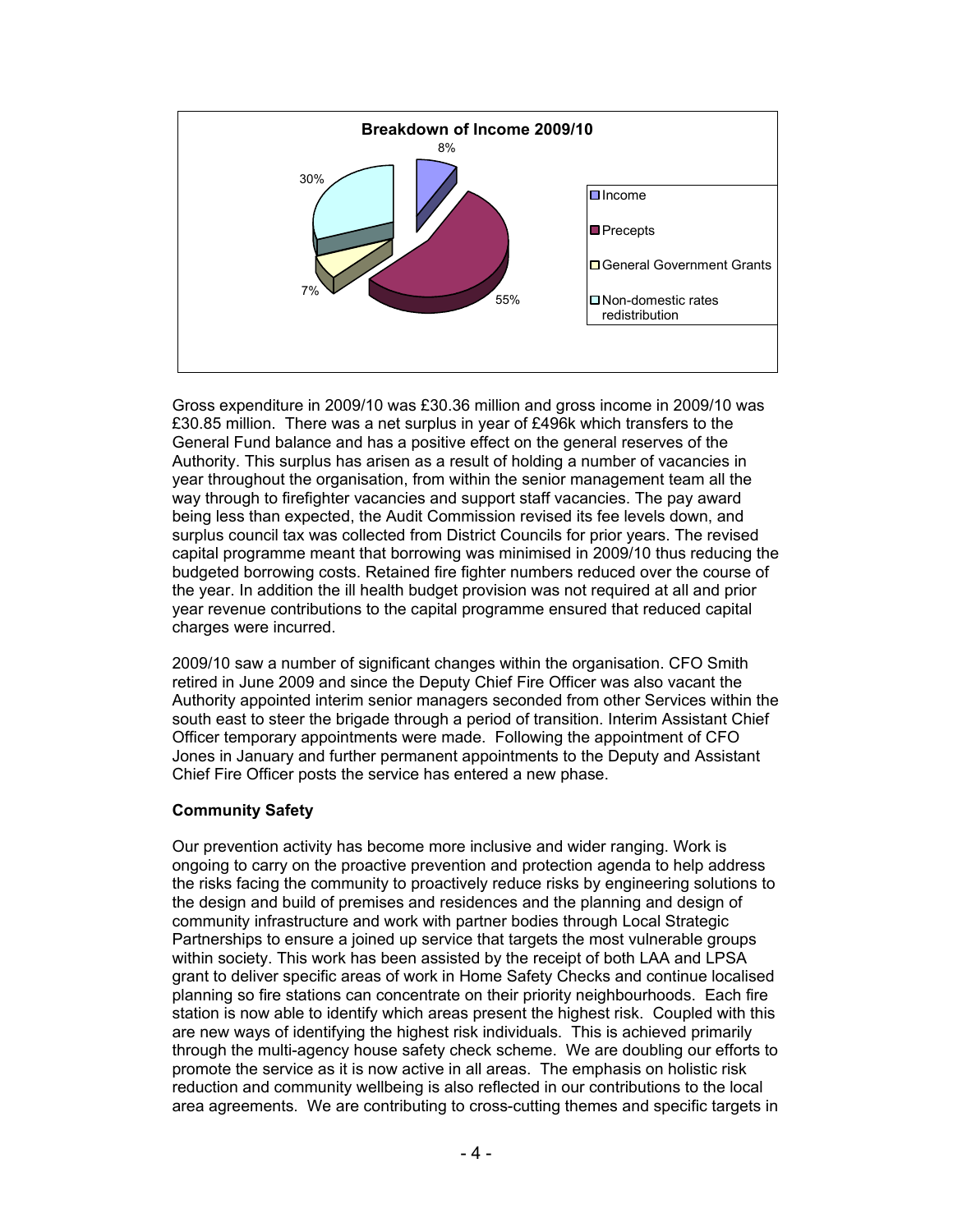a number of blocks.

Our schemes and assistance to other agencies extend to children and young people, older people, those suffering ill health, the economy, and road safety. Our partnership working activity has been reviewed, and is being consolidated in existing areas. The IRMP accommodates the member vision for community safety as well as addressing government imperatives. Flexibility and responsiveness in our approach is required to maintain the recent progress.

#### **Operations**

Work has continued on the preparation for the handover of localised control rooms to a Regional Control Centre and this work has been funded by grant from central government. The continued roll out of training to staff based at Aylesbury Fire station has ensured that we have a continuous response for Urban Search and Rescue as well as the specialised team to assist with a national response. The grant supplied from central government continues to support this area of work.

During the course of 2009/10 the organisation has been working on implementing the rostering for duty working patterns. There has been a reduction in the establishment at fire stations of 16 posts as a result of our plans to implement rostering for duty as part of our efficiency savings. The ongoing training and development of staff and the recruitment of new members of staff to fill front line vacancies as they arise and are anticipated has continued.

The Service has attended twelve major incidents in 2009/10 including a number at commercial premises such as the one at Vale Tyres in Waddesdon, the Woolpack Public House in Stoke Mandeville and the British Legion in Chesham. There were also a number of fires on agricultural premises. A large number of incidents were recorded and responded to over the winter period following snowfall where assistance was also provided to other emergency services to assist with transportation.

#### **Equality and Diversity**

The Authority is in the second year of the implementation stage of our 3 year Single Equality Scheme and has migrated over to the National Equality Framework for the Fire and Rescue Service and has devised a corporate action plan to attain 'achievement level' by March 2012. This is in line with the South East Fire Region.

In the area of community cohesion the Authority has adopted our Community Cohesion Strategy following extensive consultation. Corporate guidance on community engagement has been produced and both these pieces of work are feeding into the 2010/11 Operational Neighbourhood Planning process to promote and embed Equality & Diversity and Community Cohesion activity at operational / station level. We have also coordinated, facilitated and run a number of community events promoting Equality & Diversity, Community Cohesion and Community Safety (home safety, road safety, youth engagement, home safety checks etc) in collaboration with our partners across the brigade area.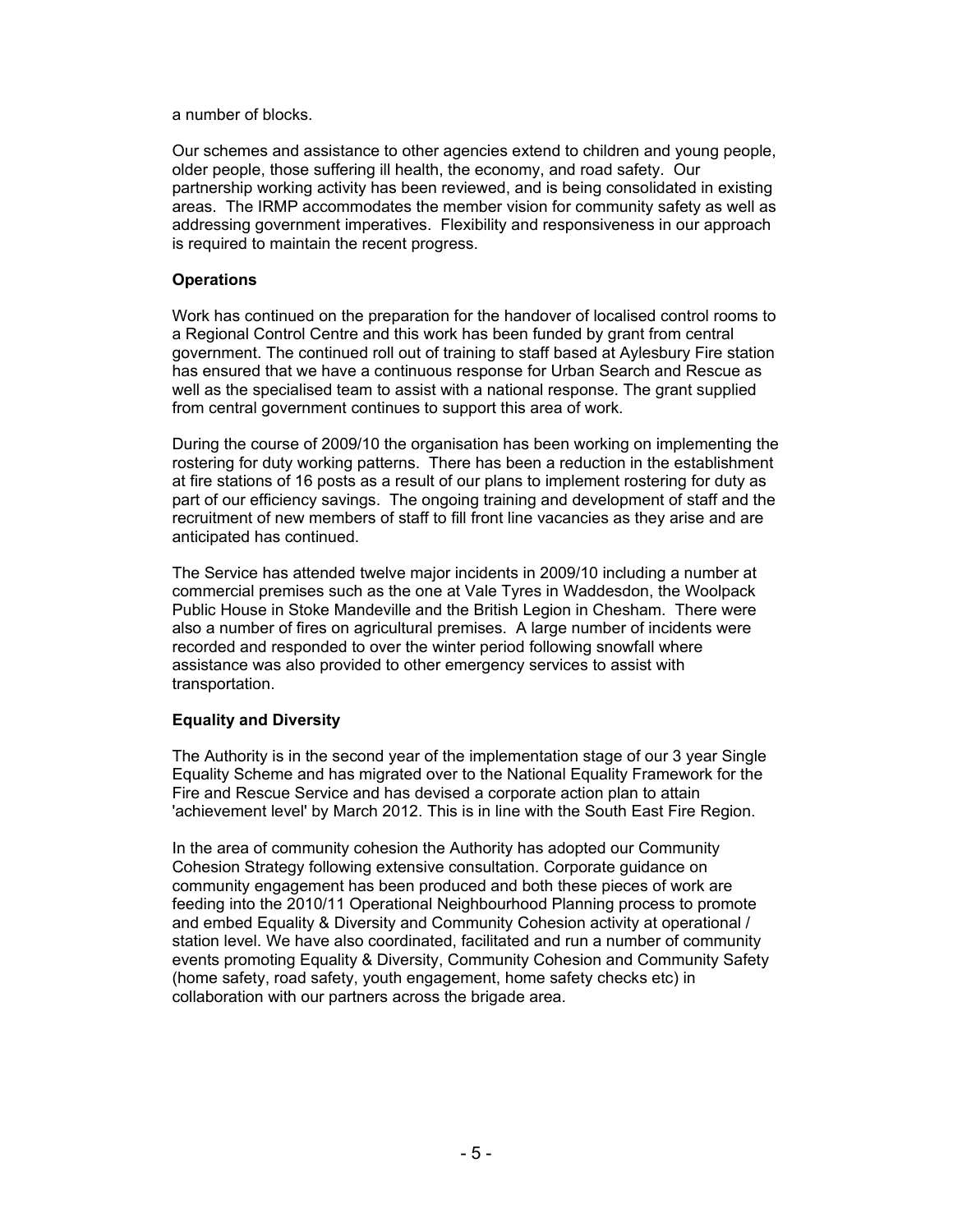#### **Treatment of the Underspend**

| <b>Item</b>                                                            | £'000    |
|------------------------------------------------------------------------|----------|
| Revenue outturn before contributions to reserves                       | $-1,012$ |
| Revenue contributions to the capital programme for 2009/10             | 420      |
| <b>Set up Grant Transition Reserve</b>                                 | 170      |
| Contribution (repayment) to invest to Save Reserve                     | 43       |
| Contribution to Control Room Reserve                                   | 100      |
| Voluntary Contribution to the debt repayment reserve                   | 118      |
| Appropriation from the Debt Repayment reserve for repayment of<br>debt | $-335$   |
| Net charge to the General Fund Balance (General Reserve)               | -496     |

The revenue contributions to the capital programme are to fund capital commitments carried forward to 2010/11 which are as yet unfunded. The revenue contribution will enable the Authority to avoid borrowing and repayment costs to be met from the General Fund Balance in the future.

The Grant Transitional Reserve was set up to ease the transition from those activities carried out within Community Safety and funded by Local Area Agreement and Local Public Service Agreement Grant.

The contribution to the Invest to Save reserve is the repayment of monies taken out for the enhancement and purchase of a new mobilising system. The money is being paid back over four years.

The additional contribution to the Control Room Reserve is to pay for costs associated with the transition from a local control room to a regional control centre and the impact on staffing.

The voluntary contribution to the debt repayment reserve helps to make provision for debts due to be repaid within the next 3 years and thus reduce the impact of those repayments on resources when they are due.

The income returned to the General Fund Balance from the Debt Repayment Reserve is to repay a loan from the PWLB for the capital programme. This money had been put aside specifically in earlier years to fund this repayment.

The Authority did not suffer any loss through the banking demises of 2008/09 yet the very low interest rates which have applied over the financial year have reduced income earned from balances significantly. The Authority continues to monitor the market and take advice, and is aware of its responsibilities to ensure the security of the reserves whilst still maximising the yield that can be obtained.

The Income and Expenditure Account shows the Authority's actual financial performance for the year, measured in terms of the resources consumed and generated over the last 12 months.

However, the Authority is required to raise council tax on a different accounting basis, the main differences being: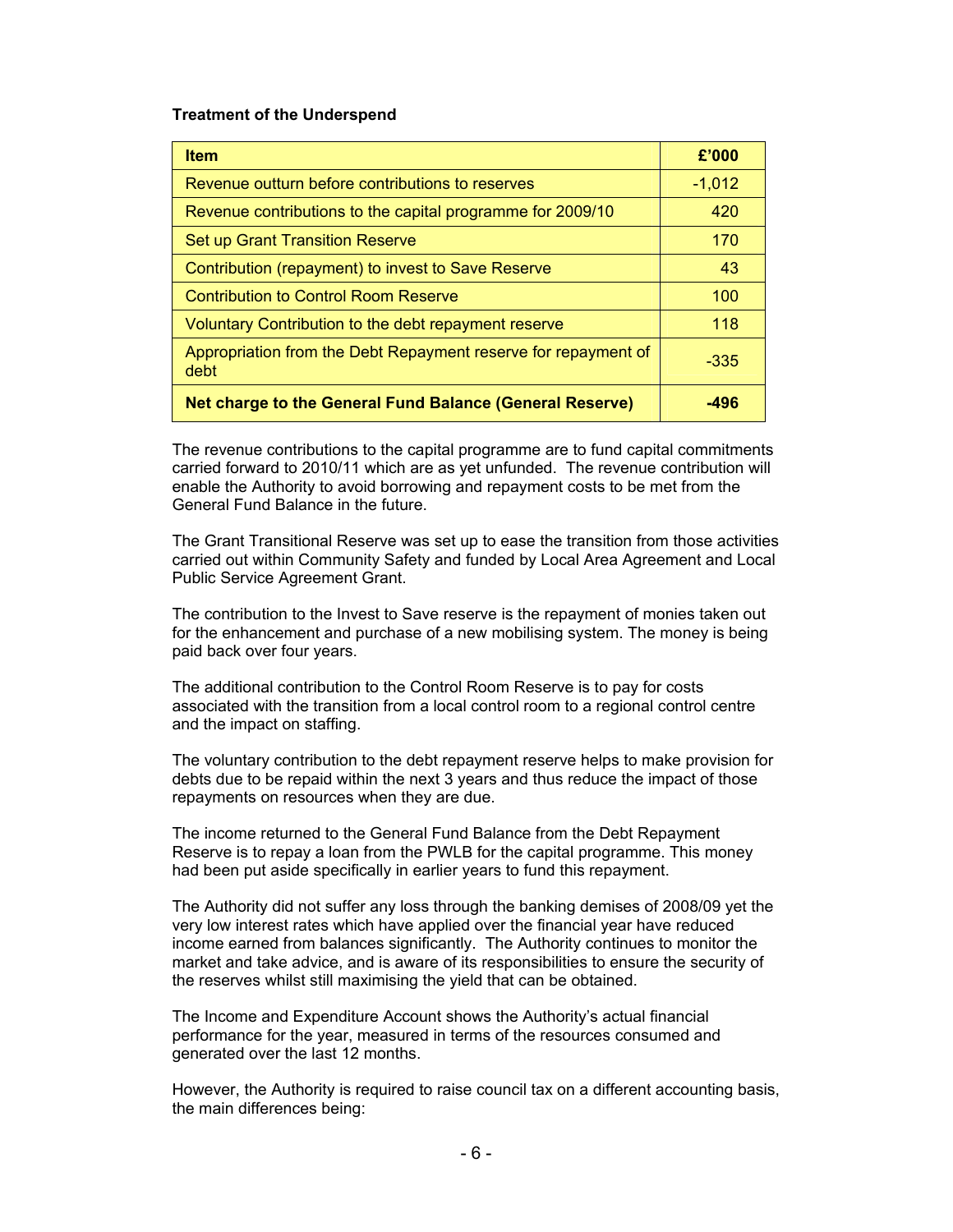- Capital investment is accounted for as it is financed, rather than when the fixed assets are consumed.
- Retirement benefits are charged as amounts become payable to pension funds and pensioners, rather than as future benefits are earned.

|                                                            |                              | £000s    |
|------------------------------------------------------------|------------------------------|----------|
| <b>Council Tax Net Expenditure (Surplus)</b>               | $-496$                       |          |
| <b>Employees</b>                                           | <b>FRS17 Pension Charges</b> | $+8,805$ |
| Transfers to / from reserves                               | $-96$                        |          |
| <b>Capital Charges</b>                                     | Depreciation                 | $+1,136$ |
|                                                            | Impairment                   | $+1,227$ |
|                                                            | <b>MRP</b>                   | $-294$   |
|                                                            | <b>RCCO</b>                  | -420     |
| Income                                                     | <b>Pension Grant</b>         | $-1,771$ |
|                                                            | Precept                      | $-19$    |
| Deficit for the year on the Income and Expenditure Account | $+8,072$                     |          |

A reconciliation from Council Tax funded expenditure to the deficit for the year on the Income and Expenditure Account is shown in the table below:

Further details and supporting explanatory notes on the Income and Expenditure Account are on pages 41 to 47.

The General Fund Balance compares the Authority's spending against the council tax that it raised for the year, taking into account the use of reserves built up in the past and contributions to reserves earmarked for future expenditure.

The Statement of Movement on the General Fund Balance (SMGFB) is a reconciliation statement that summarises the differences between the outturn on the Income and Expenditure Account and the General Fund Balance.

The Firefighters Pension Fund has seen an increase in the value of pensions paid out and in lump sums following the revision to the commutation factor calculations. The increase in the number of retirements from the service as seen in the number of vacancies over 2009/10 has also resulted in increased costs from the Firefighters Pension Fund. The employer's contribution is set nationally based on actuarial valuations from the Government Actuary's Department. Any surplus is paid back to the Department of Communities and Local Government (DCLG) or if a deficit as has happened in 2009/10 then it is recovered via grant from the DCLG.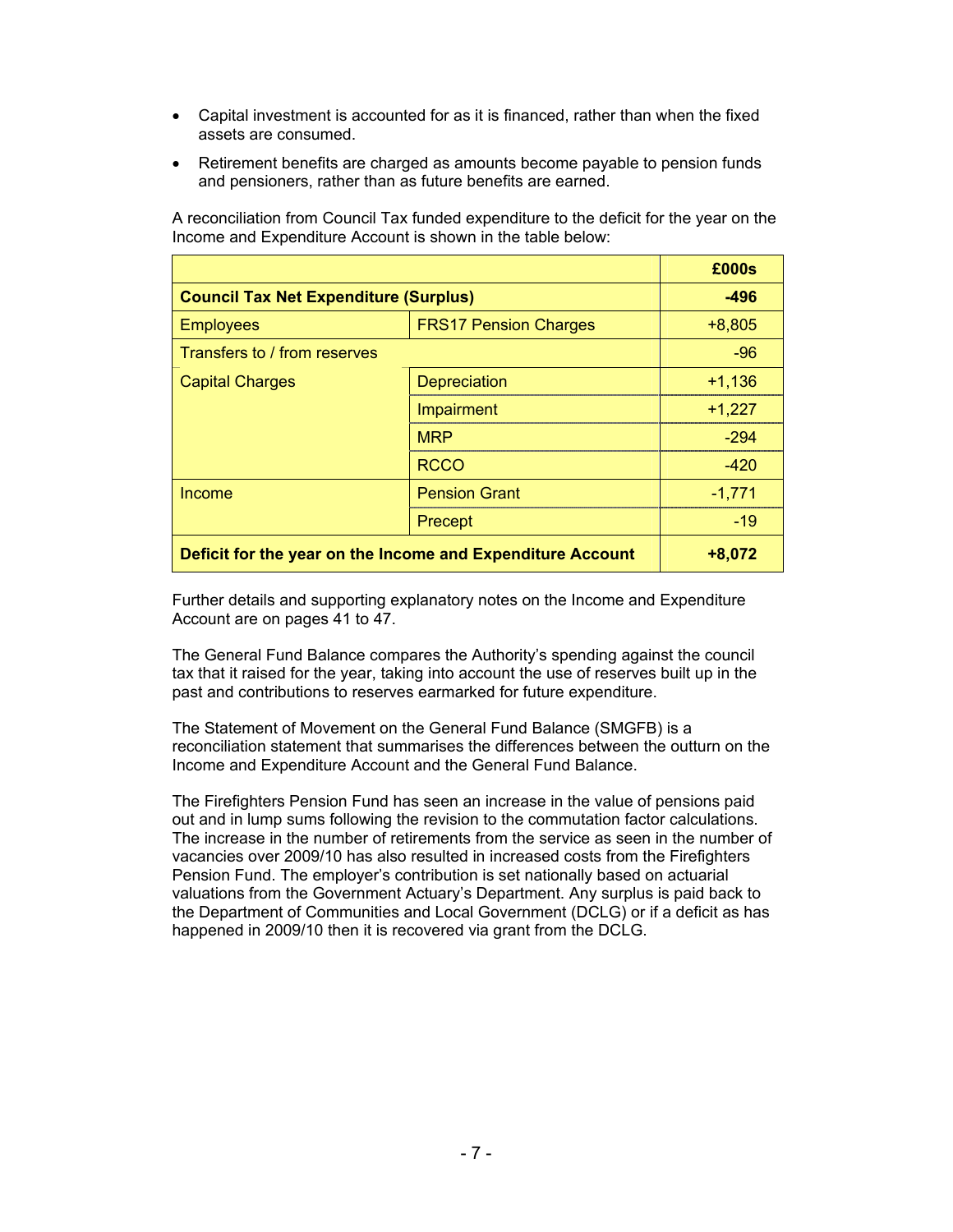The following table summarises some of the main activities carried out during the year:

| 2008/09                                 | <b>Response</b>                                                                     | 2009/10                                |
|-----------------------------------------|-------------------------------------------------------------------------------------|----------------------------------------|
| 17,243                                  | Calls to the Control Room                                                           | 16,962                                 |
| 7,958                                   | <b>Turnouts</b>                                                                     | 7,310                                  |
| 2,918 (of which 1,332<br>deliberate)    | <b>Fires attended</b>                                                               | 2,787 (of which 1,093)<br>deliberate)  |
| 545                                     | Road Accidents attended                                                             | 506                                    |
| 4,495 (of which 3,473)<br>false alarms) | Other incidents attended                                                            | 3,811 (of which 3,035 false<br>alarms) |
| 25 from fires<br>170 from RTC's         | Lives saved                                                                         | 34 from fires<br>402 from RTC's        |
| 9                                       | <b>Major incidents</b>                                                              | 12                                     |
| 2008/09                                 | <b>Community Safety</b>                                                             | 2009/10                                |
| 4,525                                   | <b>Home Fire Risk Checks</b>                                                        | 8,382                                  |
| 2,720                                   | <b>Smoke Alarms fitted for</b><br>vulnerable people                                 | 5,129                                  |
| 210                                     | <b>Arson investigations</b>                                                         | 100                                    |
| 224 (20,060 children)                   | <b>School Safety Courses</b>                                                        | 490 (23,403 children)                  |
| 309 visits (8,149 children)             | Other Youth initiatives (i.e.<br><b>Firesetters and Youth</b><br>diversion courses) | 276 visits (4,912 children)            |
| 19,377 (418 schools)                    | Visits to the Milton Keynes<br><b>Safety Centre</b>                                 | 18,559 (423 schools)                   |

#### **The Capital Account Summary**

Capital expenditure is not shown in the Income and Expenditure Account but is budgeted for and reported separately.

The approved capital expenditure budget for 2009/10 was £3.78 million. A total of £2.66 million was spent on capital schemes and equipment as follows:

| <b>Land &amp; Buildings</b><br>£000s | <b>Plant, Vehicles and</b><br><b>Equipment</b><br>£000s | Total<br>£000s |
|--------------------------------------|---------------------------------------------------------|----------------|
| 757                                  | 1,898                                                   | 2,655          |

Further detail of the expenditure is shown in Note 14e on page 52.

Significant work has been carried out at Great Missenden, High Wycombe and Bletchley Fire Stations to refurbish kitchens, toilet facilities and to maintain the fabric of the buildings and increase the usable space. Work has commenced in March at Broughton fire station as part of a complete refurbishment programme.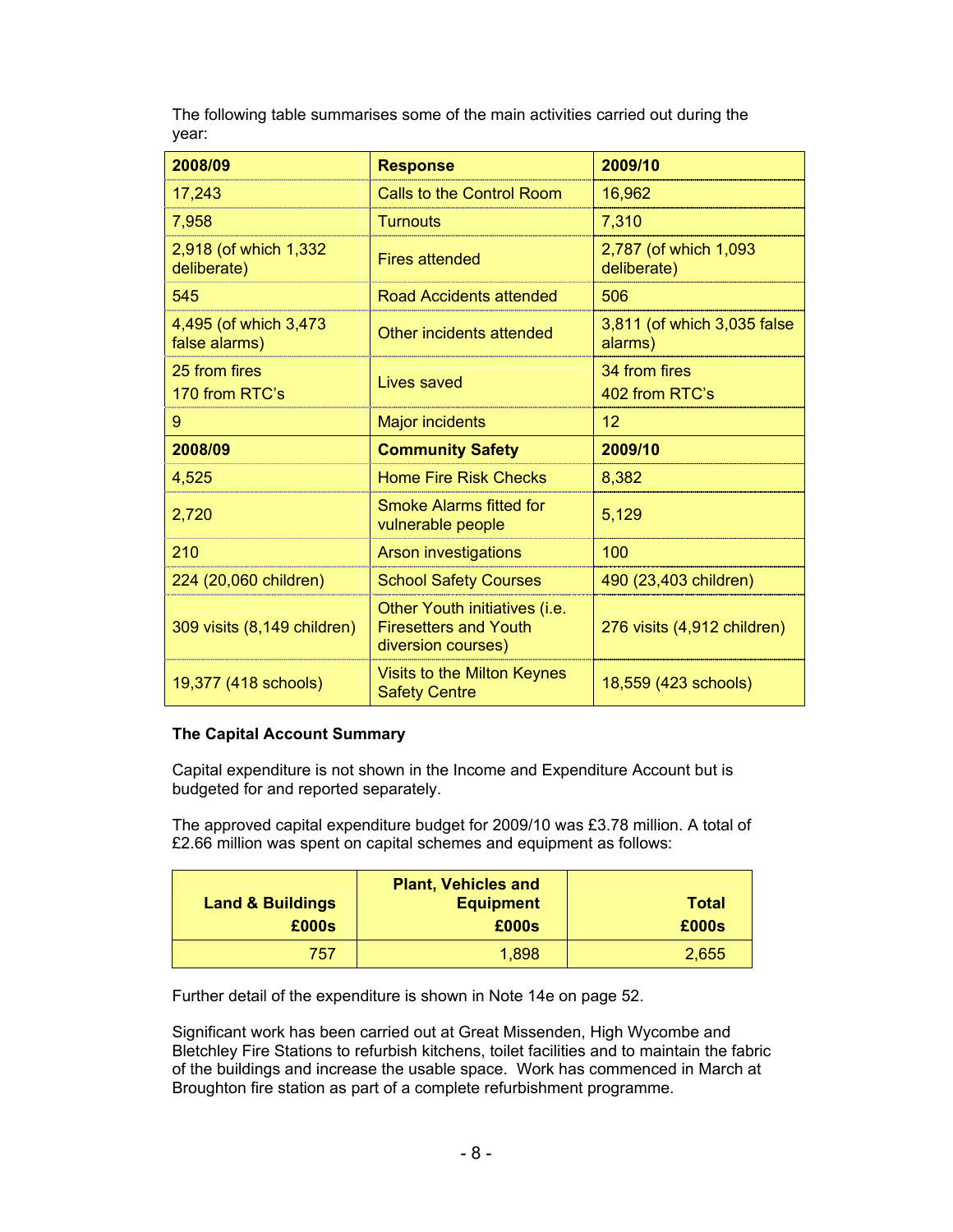Three new fire appliances were delivered in 2009/10 with the necessary operational equipment plus a number of additional vehicles for specialist purposes.

ICT capital budgets were spent on implementing new systems, replacing PCs and other office equipment and upgrading some ICT infrastructure.

Community Safety activity, previously funded by government grant is now funded through borrowing. The bulk of this has been spent on smoke alarms which are fitted by a mixture of operational firefighting crews and also support staff. The Community Safety team have also purchased a number of vehicles to help promote a number of initiatives and to aid with the installation plans.

We received £695k of capital grant from central government to help fund the capital programme. The Authority's current loans are borrowed from the Public Works Loan Board. During 2009/10 the Authority took out a further loan with the PWLB. The Authority's total borrowing for capital purposes stands at £7.19 million. Members had approved borrowing of £2 million. However, we only borrowed  $£1$  million and carried forward a cash balance of £395k.

#### **Reserves and balances**

The Treasurer confirmed to members at the Combined Fire Authority on the 12th February 2010 that reserves are adequate. There is a mixture of earmarked and general reserves. The revenue reserves are as follows at 31st March 2010:

| 31-Mar-09<br>£000s |                                             | 31-Mar-10<br>£000s |
|--------------------|---------------------------------------------|--------------------|
| $-2,515$           | <b>General Fund Balance</b>                 | $-3,011$           |
| $-50$              | <b>Earmarked Control Room Reserve</b>       | $-150$             |
| $-785$             | Earmarked (Debt Repayment) Reserves         | $-568$             |
| $-329$             | <b>Earmarked Invest to Save Reserve</b>     | $-372$             |
| $-400$             | <b>Earmarked Transformation Reserve</b>     | $-400$             |
| $\Omega$           | <b>Earmarked Transitional Grant Reserve</b> | $-170$             |
| $-4,079$           |                                             | $-4,671$           |

Further information on other reserves is set out in Note 11 on page 47.

#### **Provision**

On the 11th March 2008 the Fire and Rescue Service National Employers issued a circular on the findings of the court case taken by retained firefighters that has been running for several years and referred back from the House of Lords to the Employment Tribunal that declared broadly in the Claimants favour. Negotiations have taken place during the course of 2009/10 and are almost complete. We are awaiting detailed guidance. There has been an indicative level but this is still the subject of negotiation. We are hopeful that a resolution will be determined in 2010/11. Members approved the creation of a specific provision of £250k to provide for the settlement in setting the 2009/10 budget.

Further information is set out in note 12 on page 49.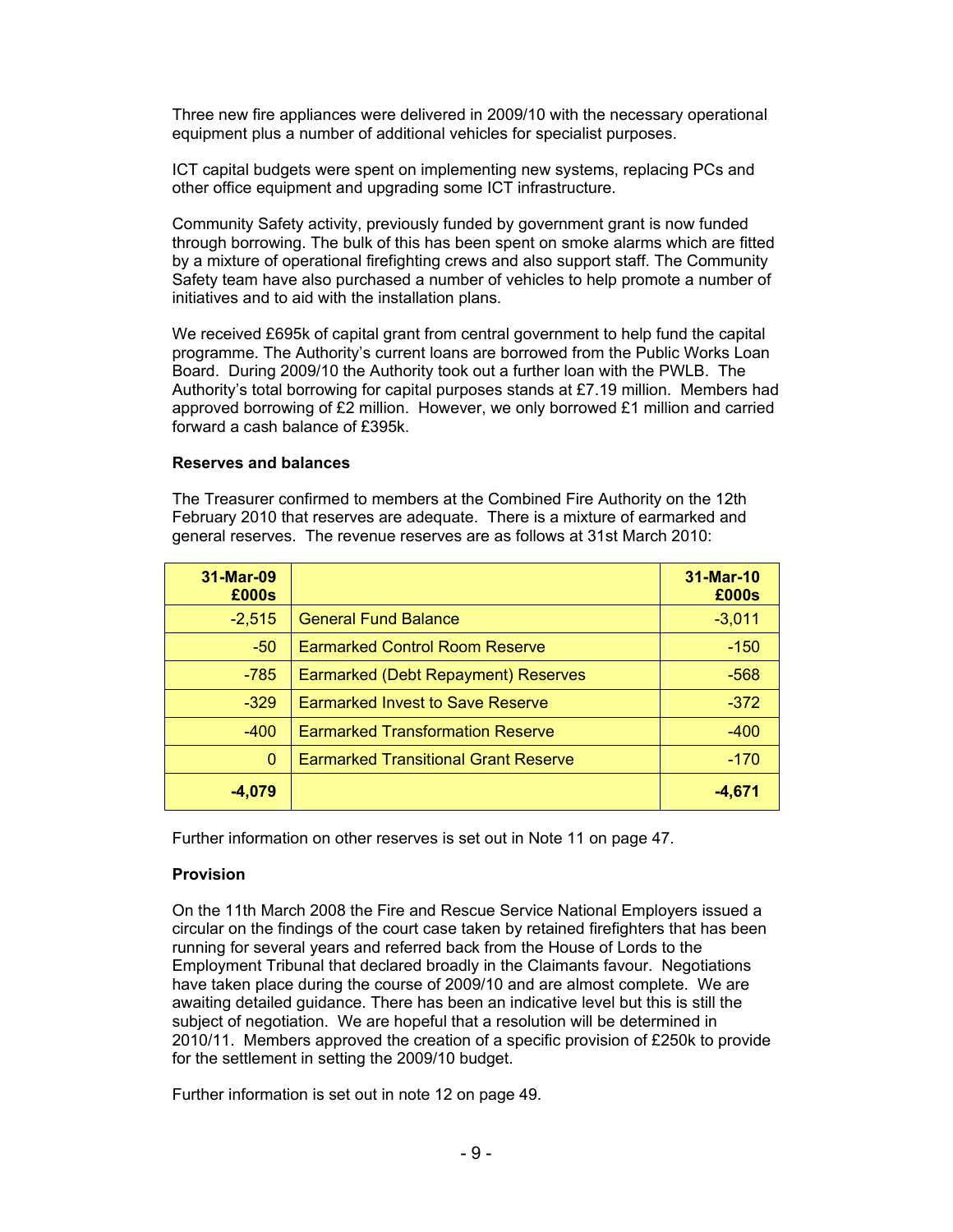## **Statement of Responsibilities for the Statement of Accounts**

#### **The Authority's Responsibilities**

The Authority is required:

- to make arrangements for the proper administration of its financial affairs and to secure that one of its officers has the responsibility for the administration of those affairs. In this Authority, that officer is the Treasurer;
- to manage its affairs to secure economic, efficient and effective use of resources and safeguard its assets; and
- to approve the Statement of Accounts.

#### **The Responsibilities of the Treasurer**

The Treasurer is responsible for the preparation of the Authority's Statement of Accounts, in accordance with proper practices as set out in the CIPFA / LASAAC Code of Practice on Local Authority Accounting in the United Kingdom ('the Code of Practice').

In preparing this Statement of Accounts, the Treasurer has:

- selected suitable accounting policies and then applied them consistently;
- made judgements and estimates that were reasonable and prudent; and
- complied with the Code.

The Treasurer has also:

- kept proper accounting records which were up to date; and
- taken reasonable steps for the prevention and detection of fraud and other irregularities.

#### **Certificate of the Treasurer**

The Statement of Accounts certified by the then Treasurer and the Chairman of Buckinghamshire and Milton Keynes Fire Authority's Audit committee on the 22<sup>nd</sup> June 2010 has been duly amended to take account of a number of minor discrepancies and queries raised by audit. I hereby certify that this amended Statement of Accounts presents a true and fair view of the financial position of the Authority as at 31st March 2010 and its income and expenditure for the financial year 2009/10.

……………………………………………...

David Skinner, BA CPFA

Acting Director of Finance and Treasurer, Buckinghamshire & Milton Keynes Fire Authority

Date:

Adrian Busby

Chairman, Buckinghamshire and Milton Keynes Fire Authority's Overview and Audit **Committee** 

Date:

: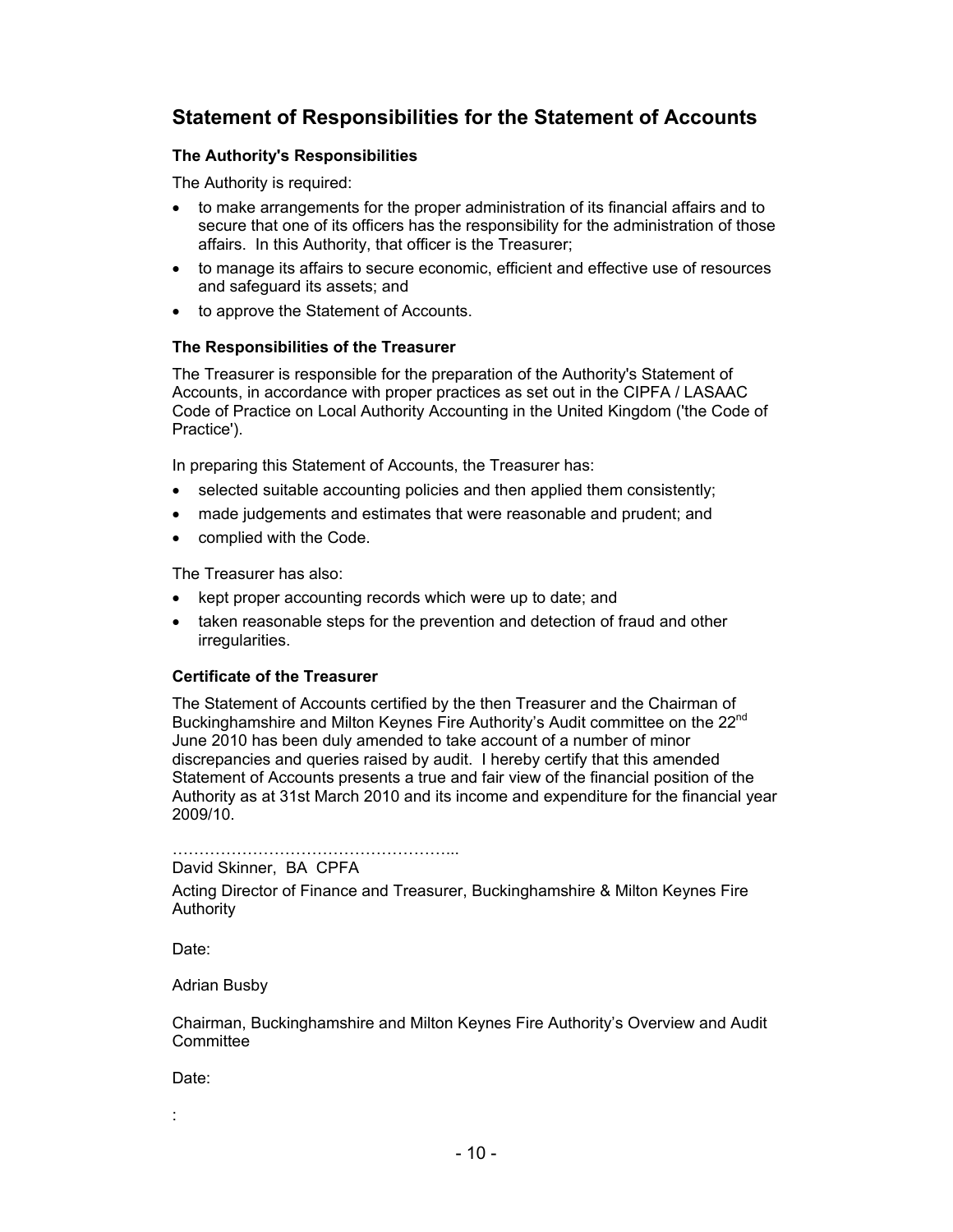## **The Annual Governance Statement**

#### **Scope of Responsibility**

The Buckinghamshire & Milton Keynes Fire Authority is responsible for ensuring that its business is conducted in accordance with the law and proper standards, and that public money is safeguarded and properly accounted for, and used economically, efficiently and effectively. The Buckinghamshire & Milton Keynes Fire Authority also has a duty under the Local Government Act 1999 to make arrangements to secure continuous improvement in the way in which its functions are exercised, having regard to a combination of economy, efficiency and effectiveness.

In discharging this overall responsibility, the Buckinghamshire & Milton Keynes Fire Authority is responsible for putting in place proper arrangements for the governance of its affairs, facilitating the effective exercise of its functions, and which includes arrangements for the management of risk.

The Buckinghamshire & Milton Keynes Fire Authority has approved and adopted a code of corporate governance, which is consistent with the principles of the CIPFA / SOLACE Framework 'Delivering Good Governance in Local Government'. This statement explains how The Buckinghamshire & Milton Keynes Fire Authority has complied with the code and also meets the requirements of regulation 4(2) of the Accounts and Audit Regulations 2003 as amended by the Accounts and Audit (Amendment) (England) Regulations 2006 in relation to the publication of a statement on internal control.

#### **The purpose of the governance framework**

The governance framework comprises the systems and processes, and culture and values, by which the Authority is directed and controlled and its activities through which it accounts to, engages with and leads the community. It enables the Authority to monitor the achievement of its strategic objectives and to consider whether those objectives have led to the delivery of appropriate, cost-effective services.

The system of internal control is a significant part of that framework and is designed to manage risk to a reasonable level. It cannot eliminate all risk of failure to achieve policies, aims and objectives and can therefore only provide reasonable and not absolute assurance of effectiveness. The system of internal control is based on an ongoing process designed to identify and prioritise the risks to the achievement of the Buckinghamshire & Milton Keynes Fire Authority's policies, aims and objectives, to evaluate the likelihood of those risks being realised and the impact should they be realised, and to manage them efficiently, effectively and economically.

The governance framework has been in place at the Buckinghamshire & Milton Keynes Fire Authority for the year ended 31 March 2010 and up to the date of approval of the Statement of Accounts.

The governance framework derives from six core principles of good governance set out in the CIPFA / SOLACE guidance which was updated in 2007.

The six core principles which underpin good governance are:

- 1. focusing on the purpose of the Authority and on outcomes for the community and creating and implementing a vision for the local area;
- 2. members and officers working together to achieve a common purpose with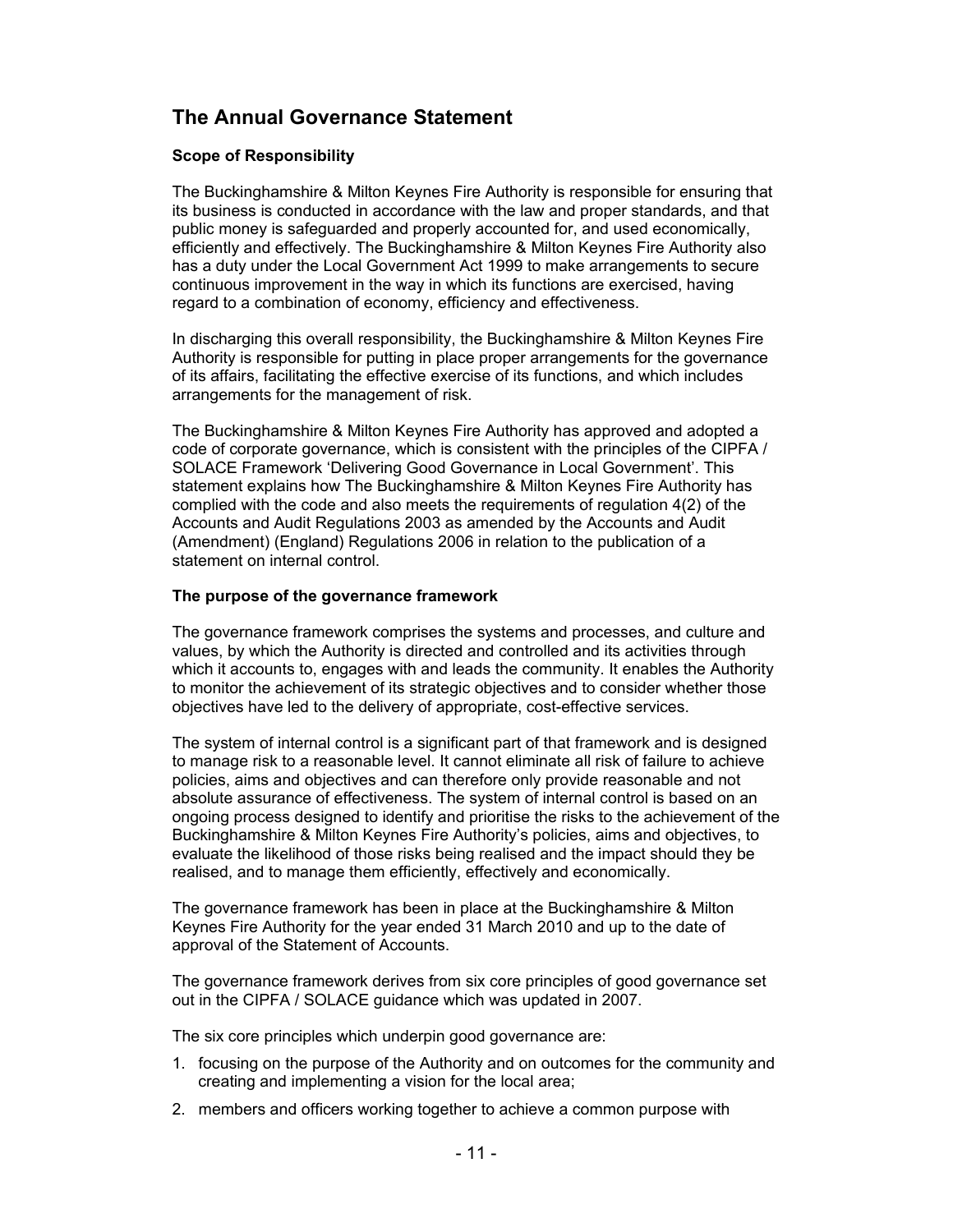clearly defined functions and roles;

- 3. promoting values for the authority and demonstrating the values of good governance through upholding high standards of conduct and behaviour;
- 4. taking informed and transparent decisions which are subject to effective scrutiny and managing risk;
- 5. developing the capacity and capability of members and officers to be effective; and
- 6. engaging with local people and other stakeholders to ensure robust public accountability.

Buckinghamshire & Milton Keynes Fire Authority addresses these principles in the following ways. These are set out in our Corporate Governance Statement which is available as a publication on our website. We recognise this is out of date but we are in the process of updating it.

http://www.bucksfire.gov.uk/NR/rdonlyres/90507501-30D7-4655-8F81- 928A01F53F6E/0/CODEOFCORPORATEGOVERNANCEPDFdoc.pdf

#### **The governance framework**

a) Focusing on the purpose of the Authority and on outcomes for the community and creating and implementing a vision for the local area

Our vision, mission and objectives are reviewed on a regular basis as part of our annual integrated risk management planning process. The vision 'Making You Safer: Preventing, Protecting, Responding' underpins all our objectives. It also informs the development of our community safety strategy, our arrangements with our strategic partners and our involvement in local area agreements, strategic partnerships and the delivery of sustainable community strategies. This is achieved locally through operational neighbourhood plans (ONPs) which are produced by our wholetime fire stations. ONPs reflect the needs of the local community and are based on an assessed profile, including demographics, incident data and partner priorities.

The majority of the Local Strategic Partnerships (LSPs) have recently undertaken structural changes to comply with new guidance. This has offered us an opportunity in places to join LSP executives, which are effective forums for promoting target status for National Indicator 49 (Number of primary fires and related fatalities and non-fatal casualties, excluding precautionary checks) in Buckinghamshire and Milton Keynes, is a positive outcome for the service and its vision.

2010 / 2011 is the final year of the Local Area Agreements in both Buckinghamshire and Milton Keynes. These partnerships allow the Brigade to influence wider and cross-cutting activity, shared targets and priorities.

We conduct an annual review of partnership working to ensure that we are working effectively to achieve common aims with partners.

Since 2008, when the Authority commissioned an internal audit of our partnership governance arrangements, we have improved the following aspects of local working:

- defining what a significant partnership is;
- the need to develop systems for managing performance of partnerships;
- better accounting of funds received through partnership activity; and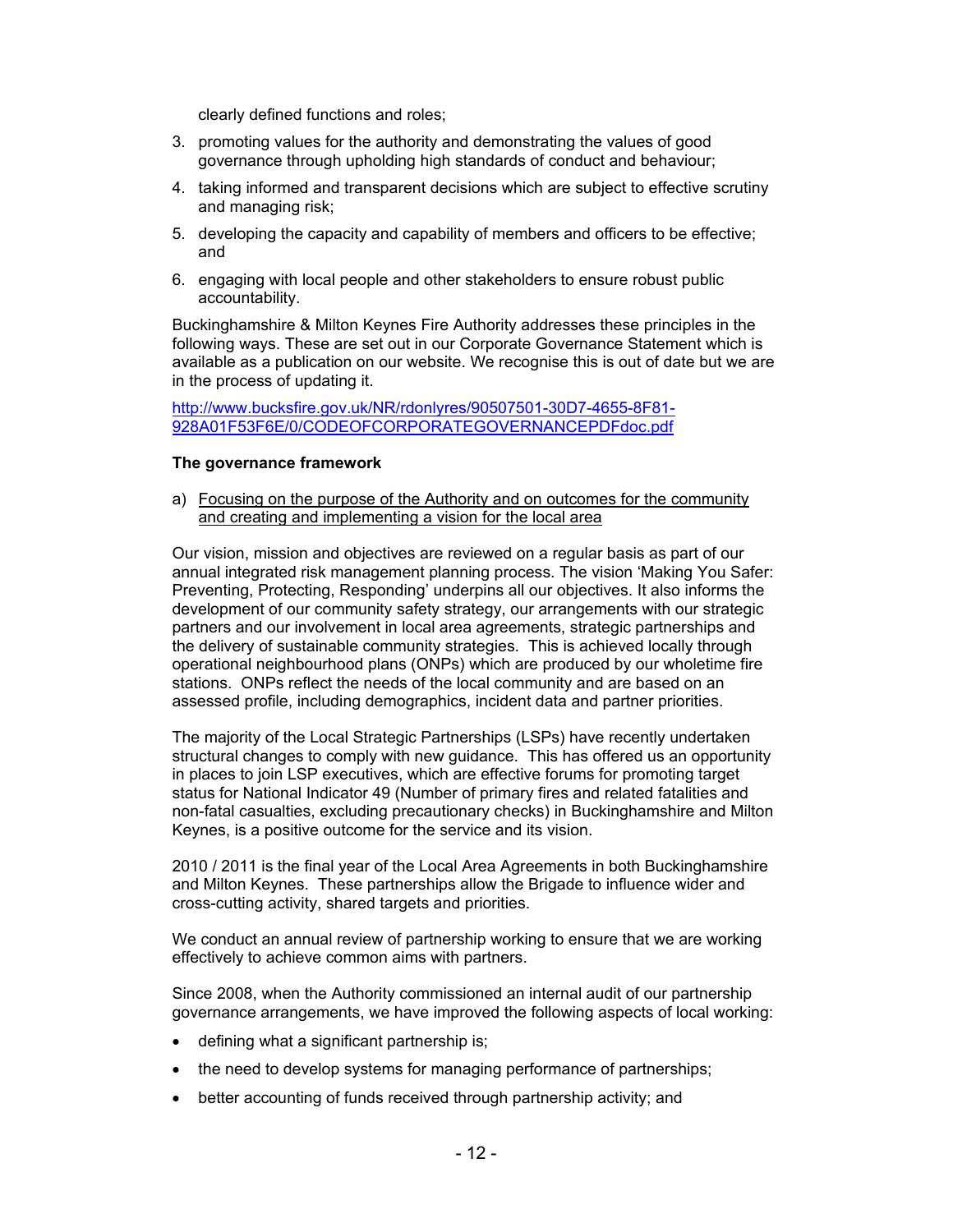• a record keeping system that includes all memorandums of understanding.

An action plan for 2010 to reconcile outstanding points from the audit is in place.

An annual report is published each year which is our report to the community and our stakeholders on our activities and achievements during the past year. We also use feedback from the public and from surveys conducted by ourselves or our agents to check the satisfaction level of our services with the public. This has shown favourable results in a number of areas.

There is an established complaints procedure for internal and external complaints and these are dealt with in accordance with the policy and reported annually to the Standards Committee. This has been extended to include compliments, concerns and suggestions so that we can capture all issues raised by the public and use this information to improve services to the public.

We have revised our publication scheme, in line with the model publication scheme from the Office of the Information Commissioner, so that we now produce an information guide explaining what information we publish and how the public can access it, and we have modelled our website to include the categories from the guide to make it easier for people to navigate our site and identify the information they are looking for.

We are also signatories to the Information Commissioner's 'Personal Information Promise' which demonstrates our organisation's senior level commitment to data protection.

The Overview & Performance Committee reviews performance and risk management reports on a quarterly basis. During 2009 a separate Audit Committee was established to receive all internal and external audit reports and scrutinise the Authority's governance and risk management arrangements. Its first meeting was in September 2009.

We actively engage in benchmarking and review our costs against other comparable authorities. The Audit Commission's value for money profile indicates that Buckinghamshire & Milton Keynes Fire Authority is still well below the average of all fire authorities for the level of council tax that it sets. Although the increase in council tax for 2009/10 was 4.99% the Authority still enjoys the seventh lowest council tax rate for all combined fire authorities. Savings from 2008/09 were added to reserves to offset future financial pressures.

Monitoring of financial information and revenue and capital budgets is reported monthly to the management team and quarterly to the Executive Committee. The Authority submits an Annual Efficiency Statement to the Department of Communities and Local Government in accordance with requirements. In the light of the Government's Comprehensive Spending Review (CSR) in 2007 the Authority is targeting £1.2 million savings over 2008/09, 2009/10 and 2010/11. The Authority delivered in excess of its target for 2008/09 and is anticipating savings by the end of 2009/10 totalling £1.4m for the two year period. Further savings have been considered and are planned for 2011/12 onwards to offset the anticipated funding cuts. The Authority believes that early planning should minimise the impact on front line services.

During 2009 BFRS underwent its IDeA Peer review (Operational Assessment) as part of the Comprehensive Area Assessment. The outcomes from this review were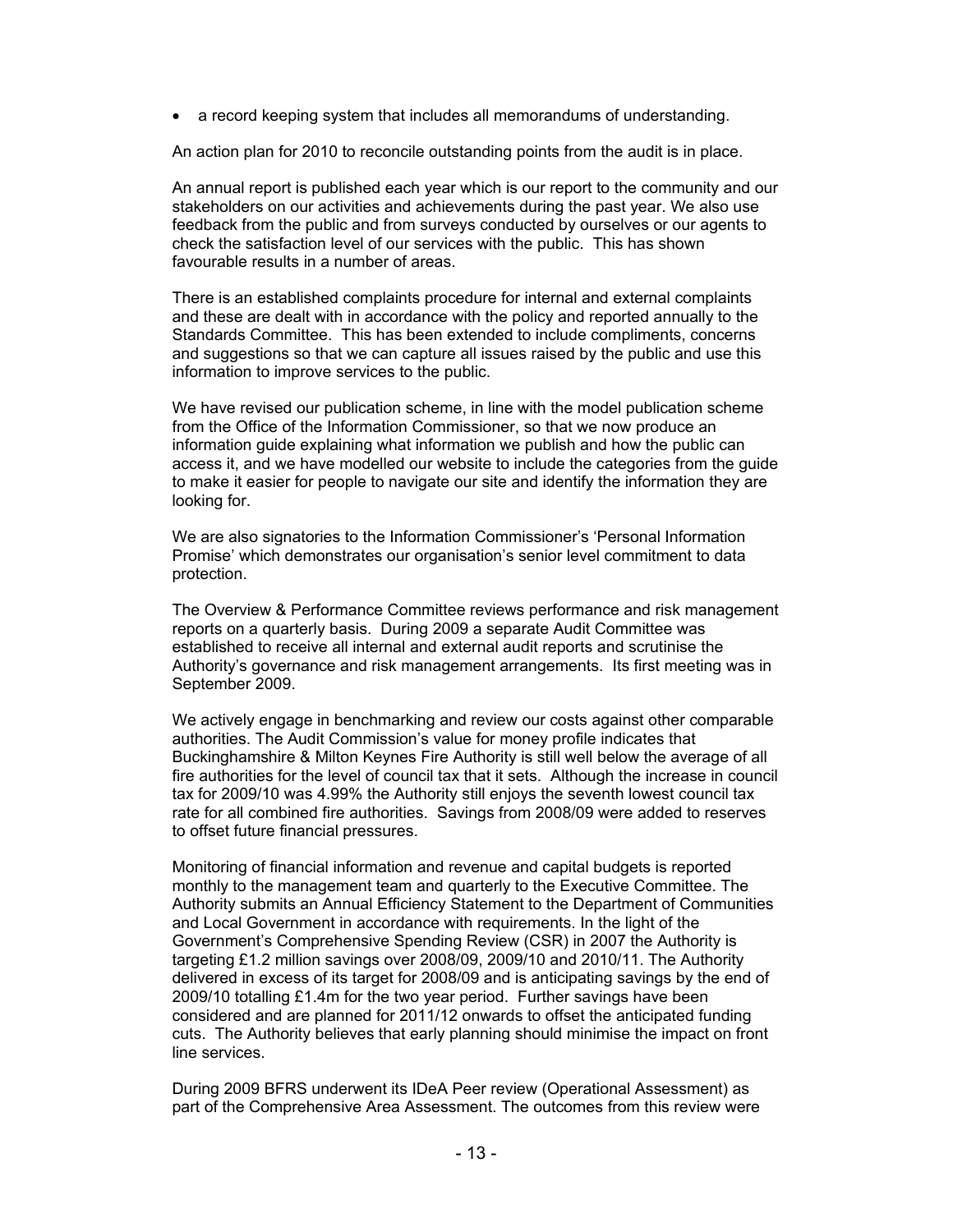generally positive and highlighted a number of areas of notable practice that have now been included on the IDeA website. These included internal items that support quality of service such as the Services Incident Command Training Programme and facilities at Marlow, as well as practices that will directly affect the service that the public receives such as the development of Operational Neighbourhood Plans which ensure that delivery is focussed at the point of greatest need.

#### b) Members and officers working together to achieve a common purpose with clearly defined functions

The respective roles and responsibilities for members and officers are set out in the Combination Order (the statutory instrument that formed the Fire Authority in 1997). There are currently six committees: the Combined Fire Authority, the Executive Committee, the Overview and Performance Committee, the Audit Committee, the Standards Committee, the Safety Panel and the Human Resources Sub-Committee. There are terms of reference for each committee and the role of the lead members has been developed over the last two years. The new Chief Fire Officer has worked closely with lead members to further develop the role between members and the service.

During 2009/10 members took a strong lead in liaising with the Monitoring Officer and the Chief Fire and Rescue Adviser to secure temporary management arrangements following the former Chief Fire Officer's retirement in June 2009. They worked closely with the interim Deputy Chief Fire Officer and the interim Chief Fire Officer to ensure their vision for the service prevailed through the period of change. They were closely involved in the selection of the appointment of the permanent Chief Fire Officer which took effect on the 1st January 2010.

Members of the Fire Authority are also members of either Buckinghamshire County Council or Milton Keynes Council. Where issues could create a conflict of interest, members are required to declare such interest prior to discussions at Committee. Some members would also be members of District Councils with which we may be working, or voluntary agencies. Members are reminded of their responsibility to declare an interest in such cases at each meeting. There is a scheme of delegation between members and officers and also the Chief Fire Officer's scheme of delegation to officers. Job descriptions for all staff make clear their responsibilities. The Chief Fire Officer is also the Chief Executive of the Authority.

In Buckinghamshire & Milton Keynes Fire Authority the Chief Finance Officer is a key member of the Leadership Team, helping to develop and implement strategy and to resource and deliver the organisation's strategic objectives. All material business decisions are taken by the Senior Management team or by members. Papers submitted for decision-making purposes must be referred to the Chief Finance Officer and the Monitoring Officer for financial and legal scrutiny prior to any decision being taken. The Chief Finance Officer, supported by the Chief Fire Officer leads the promotion and delivery of good financial management so that public money is safeguarded and used appropriately, economically, efficiently and effectively. This is achieved by a finance team that is suitably resourced, professionally qualified and suitably experienced.

The Monitoring Officer, secured under a service level agreement with Buckinghamshire County Council, attends the Chief Officers' Forum and works at the Fire Authority Headquarters at least 2 days a week, thus ensuring good access to legal advice. The Monitoring Officer has responsibility of the Standards Committee which addresses standards and procedures applicable to the conduct of members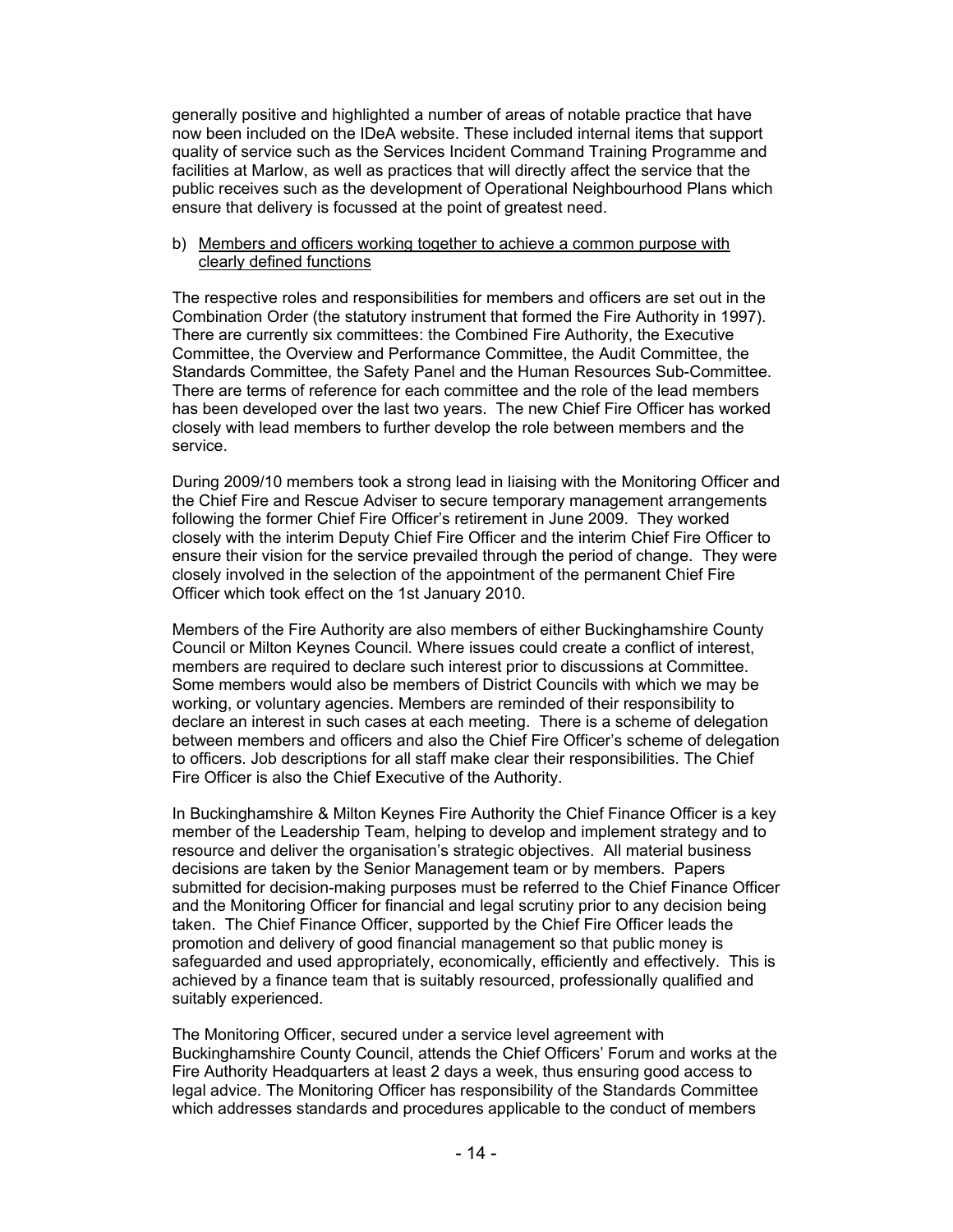and officers. In 2007/08 additional members were appointed to the authority and they took up their appointments during 2008/09, taking the total number of members to 21. At the Combined Fire Authority meeting in April 2010, members took a decision to reduce membership numbers to 17 in the interests of economy and efficiency. Members will be appointed at the Annual General Meeting of the Authority in June 2010.

The terms and conditions for remuneration of staff are managed through the human resource function. The operational staff conditions are mandated by the terms and conditions of the 'Grey Book' which are national pay rates. Non-operational staff broadly follow the 'Green Book' terms and conditions. New post pay rates are determined through the Hay evaluation process and allocated to the appropriate pay scale. Senior officer pay is determined by the Human Resources Sub-Committee.

The public expectation that all local authorities will work together efficiently and effectively to achieve the best outcomes for the public is reflected in the strategic partnership arrangements that we embrace and have been referred to above.

c) Promoting values for the Authority and demonstrating the values of good governance through upholding high standards of conduct and behaviour

The members and officers both have codes of conduct which are regularly reviewed in the light of any legislative changes. There is also a complaints procedure, an antifraud and corruption policy and a whistle-blowing policy. These apply for internal use as well as for the public wishing to make complaints or highlight issues. They are available on the website as well as our internal common documents. During 2009/10 there have been no complaints. This has been fed back in the quarterly returns to the Standards Board for England.

In 2009/10 the Monitoring Officer and the Chief Executive carried out a strategic review of the governance structure and arrangements including:

- committee structures;
- terms of reference; and
- scheme of delegation from members to officers.

Standing orders and financial regulations and instructions are in place and all were reviewed and updated in 2009/10.

Audit reports are presented to the newly formed Audit Committee which has the powers to make recommendations to the Executive Committee and officers. The Internal Audit function is retained through a service level agreement with Buckinghamshire County Council and is available for advice and investigation of any irregularities. The Internal Audit Team also provides an assurance function to the Authority and to the Treasurer as to the adequacy of the Authority's financial and operational systems. The Service Level Agreement was renewed in June 2009 for a further three year contract to June 2012. The internal audit arrangements are slightly different in that Buckinghamshire County Council's Chief Internal Auditor is now a shared resource with Oxfordshire County Council. The Internal Audit Team is compliant with the CIPFA Code of Practice for Internal Audit.

The Standards Committee forms an integral part in upholding the values of good governance and high standards of conduct and behaviour. It meets on a quarterly basis to address all such issues. The members of the Standards Committee receive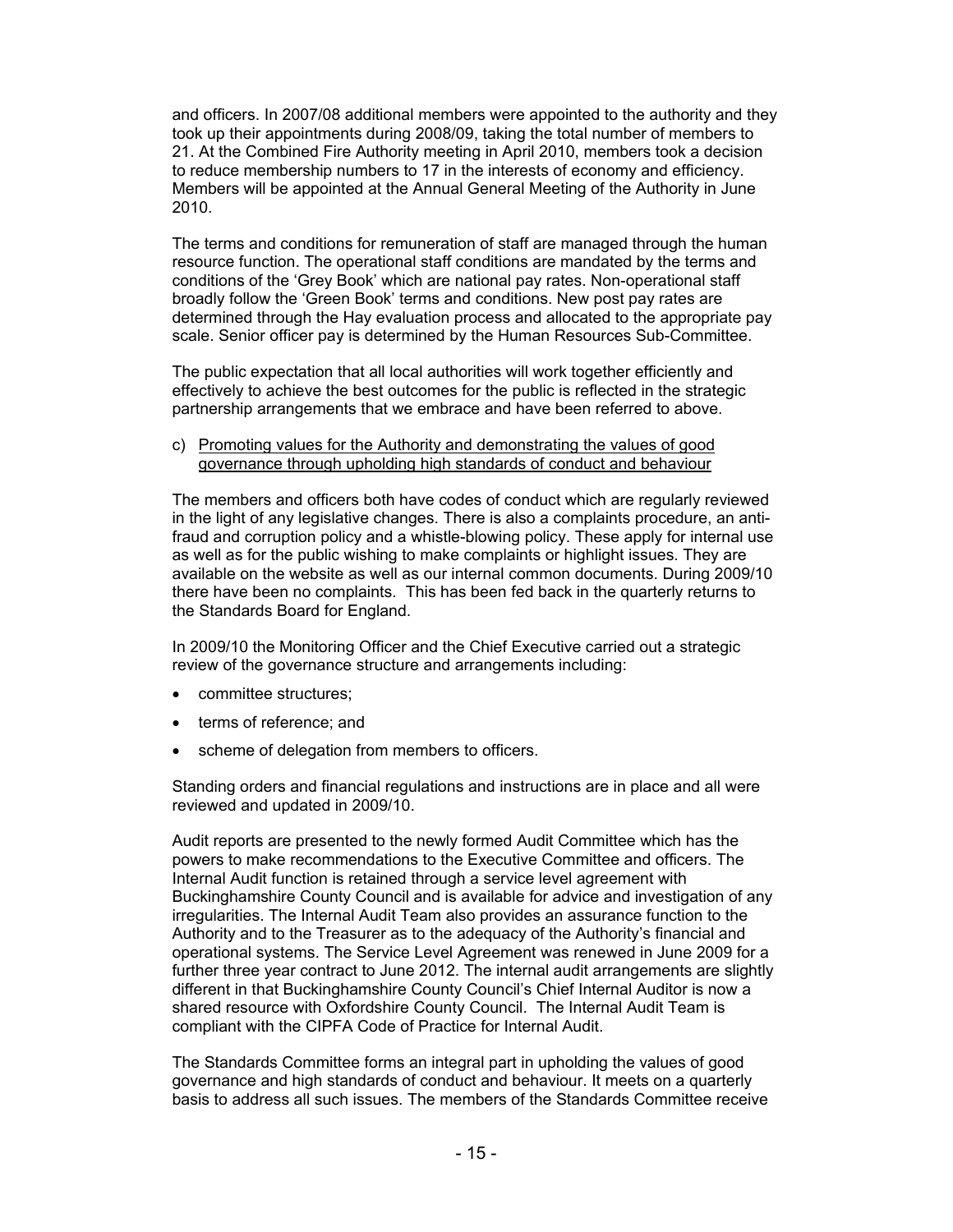ongoing training on standards matters including discussing publications and guidance issued by Standards for England and training DVD. In 2009/10 the Standards Committee adopted a work plan which was informed by discussions from a meeting between the Chairman of the Standards Committee, the Chief Executive, and the Head of Legal Services. The Chairman of the Standards Committee and one other elected member attended the Annual Assembly of Standards Committees. The Authority approves the attendance of one independent and one elected member at the Assembly each year.

The Chairman of the Standards Committee is tasked with attending all meetings of the full authority, irrespective of whether he has items of business from the Standards Committee to report, to observe member behaviour.

The Chairman of the Standards Committee attended a one day seminar on ethical standards issues presented by a nationally recognised expert.

Training on standards issues for members supplements any training provided by their appointing councils and any received by district council members.

Progress is being made on addressing the equality framework for the Fire Rescue Service, including demonstrating compliance with legislation and requirements under the 10 year national strategy. A People Impact Assessment (PIA) process has been developed and PIAs are being undertaken in all areas of the business. A positive action programme has been developed and being rolled out. This has included securing approximately £70,000 capital grant from the DCLG.

#### d) Taking informed and transparent decisions which are subject to effective scrutiny and managing risk

There are weekly meetings of the Senior Management Team with formal minuted meetings taking place monthly. Items for decision must be supported by papers which have been commented on by the Chief Financial Officer and the Chief Monitoring Officer.

All Committee papers and decisions are available on the website and are retained for inspection for at least six years.

The Authority maintains and updates a corporate risk register which is regularly reviewed and reported on to the Overview and Performance Committee. During 2009/10 a revised risk register was developed which has been reported to the Overview and Performance Committee. It has been loaded on to the Performance Plus software which is available to all senior managers online. Responsible officers review and update the risk register on a monthly basis. It is reviewed quarterly at the Overview and Performance Committee.

Where applicable, legal and professional advice is sought to safeguard the Authority. As to be expected, there is a significant emphasis on health and safety at work procedures and training is given to staff at all levels. All incidents, especially where operational staff are involved in an accident or a 'near miss' are recorded and reported to the internal Safety Panel where a review of practice and procedures can be acted upon. Buckinghamshire Fire and Rescue Service (BFRS) also underwent a RoSPA (Royal Society for the Prevention of Accidents) Audit in 2009. This highlighted some areas where further development is required but also demonstrated a clear improvement over the previous audit carried out in 2005. BFRS has since committed to a new Health & Safety Management System which will further improve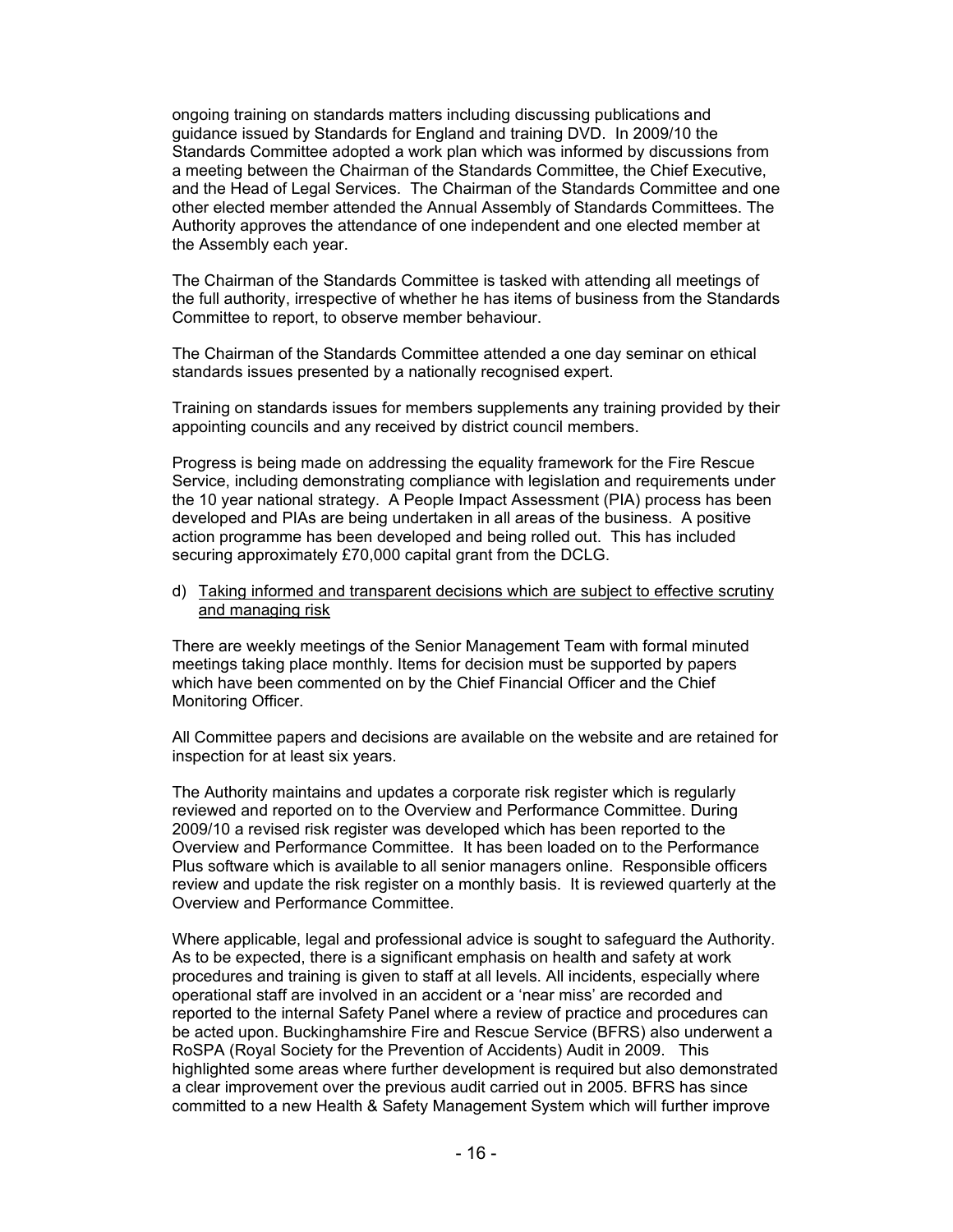health and safety management by ensuring that data is available to senior managers to ensure that decisions are based upon robust and reliable information. All insurance claims are dealt with on a similar basis. As a result of our good claims history we received an insurance premium rebate of approximately £20,000 in 2009/10. Monitoring of accidents and injuries to our staff as well as to the public is one of our key performance indicators. A report to the Members Safety Panel in early 2010 showed that BFRS is one of the highest, and in some cases the highest performer in its peer group in relation to health and safety and the continued developments being made will continue to support that position.

The lawful activity of the Authority is monitored by the Monitoring Officer and the financial activity by the s151 Officer. Officers and members are mindful of the wider 'place shaping' role of the fire and rescue service and we participate in a number of community activities to promote community cohesion and a safer environment. As part of our wider engagement work we have developed a community cohesion and engagement strategy. The work is lead by the BFRS Equality and Diversity Officer. The extended remit for the Equality and Diversity Team has required the internal transfer of resources from Operations, Human Resources and Statutory Fire Safety. Work in hand includes the aforementioned community cohesion mapping, and successful engagement with communities previously out of reach. An effective Internal Audit function also facilitates compliance with lawful activity.

We have been rewarded, along with other authorities, for achieving targets in the Local Public Service Agreement II. The reward has, at the discretion of elected Members, been re-invested into further risk reduction strategies. This re-investment is to support the members' vision and statement 'making you safer'.

The Head of Internal Audit publishes an annual report on the Fire Authority's internal control environment. The conclusions for 2009/10 are set out in the review of effectiveness section below.

New legislative requirements, responses to consultations from central government and changing financial reporting requirements are managed through the relevant responsible officers. Continual professional development is an established practice for the service as a whole.

#### e) Developing the capacity and capability of members and officers to be effective

Induction programmes exist for all staff though it is recognised that there is room for further improvement. The Training Strategy Group is now convening on a regular basis to consider, review and validate training for operational staff, whilst the appraisal process is used to identify individual development needs, particularly for non-operational staff. During 2009 BFRS was assessed by OFSTED in relation to its delivery and management of NVQ's and was awarded the grading of 'Outstanding' providing further evidence of the Service's commitment to training and development through the Integrated Personal Development System (IPDS).

In September and December 2009 a total of 31 recruit firefighters were employed by the service. These staff members have been trained at the Fire Service College and by South Wales Fire and Rescue Service. Each member of staff will complete an NVQ Level 3 – Operations in the Community during the next 24 to 36 months and will provide a considerable level of additional capacity to ensure that BFRS remains able to meet its service delivery commitments.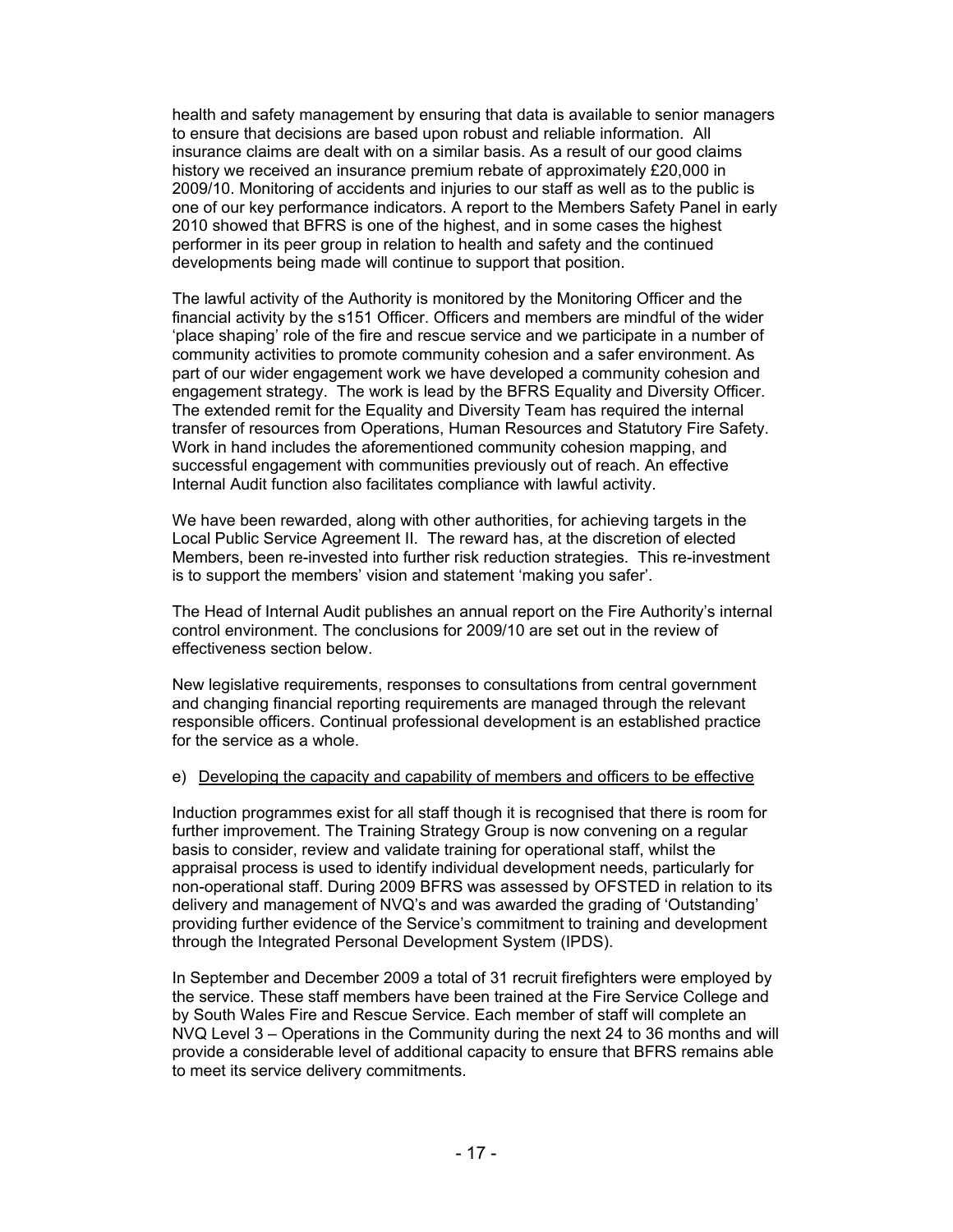Considerable work as been carried out to ensure that the service has processes in place to meet its requirements in terms of driver training, including a collaborative approach with Oxfordshire Fire and Rescue Service that has seen an increase in capacity to meet expected legislative requirements and an improvement in resilience.

The Service has a state of the art command suite set up at Marlow which allows us to ensure that all staff who may hold a command position at an operational incident are both trained and assessed in conditions as realistic as possible prior to attending any genuine emergency. This process applies to officers at all levels within the organisation and has been offered to neighbouring services and partner agencies to assist in co-ordinated command development.

BFRS underwent an IDeA Peer Review in late 2009 during which a number of areas were highlighted as being areas of good practice. These included both the Command Training provided at Marlow and also the joint approach taken with the Timber Research and Development Agency (TRADA) near High Wycombe where BFRS provides much of it hot fire breathing apparatus training.

Assessment Development Centres (ADC) continue to be run in accordance with the existing national guidance and a number of staff have recently undertaken the Strategic ADC. Successful candidates will be held in a pool for future posts and will, in the meantime, be given the opportunity to undertake various development activities in line with IPDS principles. Many of the ADC's are also undertaken in partnership with neighbouring FRS since they are predominantly run using the national models and guidelines.

In order to address potential budgetary constraints in the medium term and to ensure that the Service is able to meet the expectations of the public and other stakeholders the Senior Management Team is currently reviewing the organisational structure to provide a Service Delivery / Service Support Model.

During 2009/10 BFRS has had a number of temporary post holders at Senior Management Team level. From May 2010 a new Deputy Chief Fire Officer and a new Assistant Chief Fire Officer (ACO) will take up posts with the service and an ACO returns from a secondment at the DCLG thus strengthening the management team arrangements.

To deliver the Members vision for equalities and diversity, structural changes to support departments have been made. This includes the formation of an Equality and Diversity function within the Community Safety Department which has been further strengthened through the temporary inclusion of an operational staff member who is well placed to encourage involvement at station level.

Following close work with Cllr Mary Baldwin and the IDeA to create the Member Development Steering Group, to coordinate member development, two induction days for elected members and independent members were held in 2009, one following the annual authority meeting in June and a second one in July. This involved:

- Welcome and introduction by Chief Fire Officer, Bill Feeley
- Lead Members' session led by Cllrs David Rowlands and Mary Baldwin
- Presentations and visual demonstrations led by Assistant Chief Fire Officer, Bryan Dugdale (CRASH1, Fire Investigation Dogs Ember and Barney and handler Kerry Burns, Firefighter Experience lorry and Ian Turner)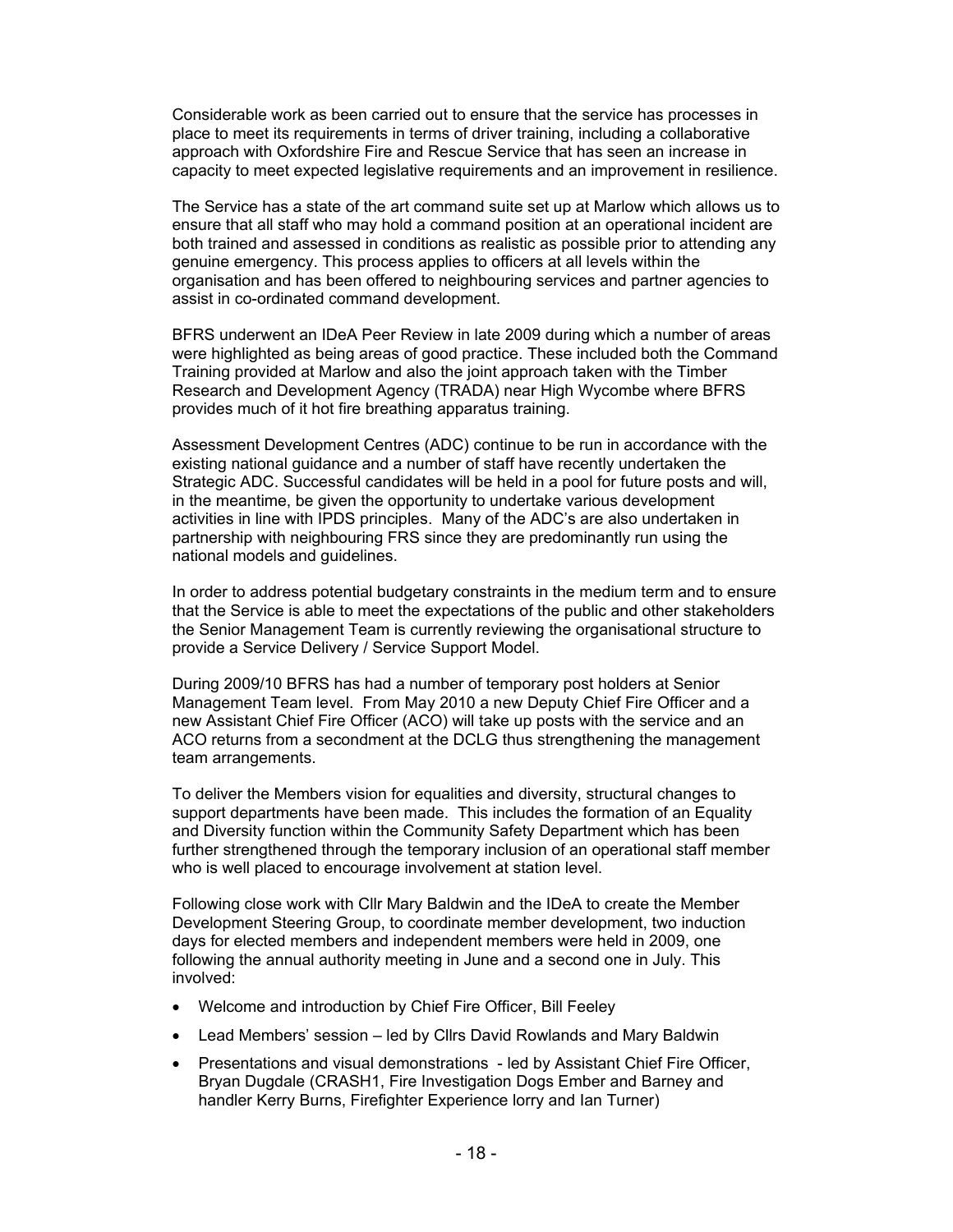- Lunch opportunity to meet key members of staff station commanders of stations local to members, senior officers.
- Tour of facilities for those members wishing to see BHQ
- Tour of Aylesbury Fire Station and opportunity to meet the duty crew and observe their daily activities – an RTC drill by duty crew.

Other activities supported the induction and progression of member development including a visit to Hampshire Fire Authority and a questionnaire to members asking them about how they like to be contacted, suitable times for meetings, and developmental needs.

All members were given an updated members' handbook detailing information on Buckinghamshire Fire and Rescue Service (e.g. fire stations, duty systems, contacts and photos of key members of staff, about the authority, about BFRS). This information is additional to the constitution information they receive (i.e. standing orders, financial regulations etc).

Preparation is ongoing for 2010 including induction days, briefings for members, possible electronic version of handbook/member area on website to make updating the information easier and manageable.

#### f) Engaging with local people and other stakeholders to ensure robust public Accountability

During 2008/09 we prepared a new Integrated Risk Management Plan (IRMP) covering the period 2009/10 to 2011/12, our fundamental planning document. The IRMP was subjected to formal public and stakeholder consultation using an independent research agency as part of our ongoing efforts to improve the ways in which to engage with local people and other stakeholders. Effective engagement and the formation of Local Strategic Partnerships is a requirement for the Local Area Agreements and will be assessed as part of the Comprehensive Area Assessment process. Our partners regard us as a "good partner". During the summer of 2010 the Authority will begin to consult on the IRMP for 2011/14 taking in a new evidence base currently being established.

The Community Safety strategy targets the hard to reach and vulnerable communities and resource is concentrated on effective engagement with these groups through partnership working and special innovative programmes. As part of the LSP we engage with all groups through the Neighbourhood Action Groups (NAGs). The service has developed a vulnerable localities index (VLI) which is being used to illustrate which areas have the highest concentration of deprivation, risk and inequalities. This provides a reckoner of community well being, which can be monitored and used as a measure of partnership success, the financial viability of community projects can be attributed to a specific area, and a cost benefit analysis given to the investment. The VLI has been revised and modified to include four separate domains which allows segmentation of vulnerable groups. This allows the ONPs to be applied in a targeted way and risk reduction measured numerically.

We send out 'After the Fire Questionnaires' to all members of the public who are unfortunate enough to have a fire and require the services of the Authority. We will be improving our quality assurance work through additional sampling in both prevention and protection.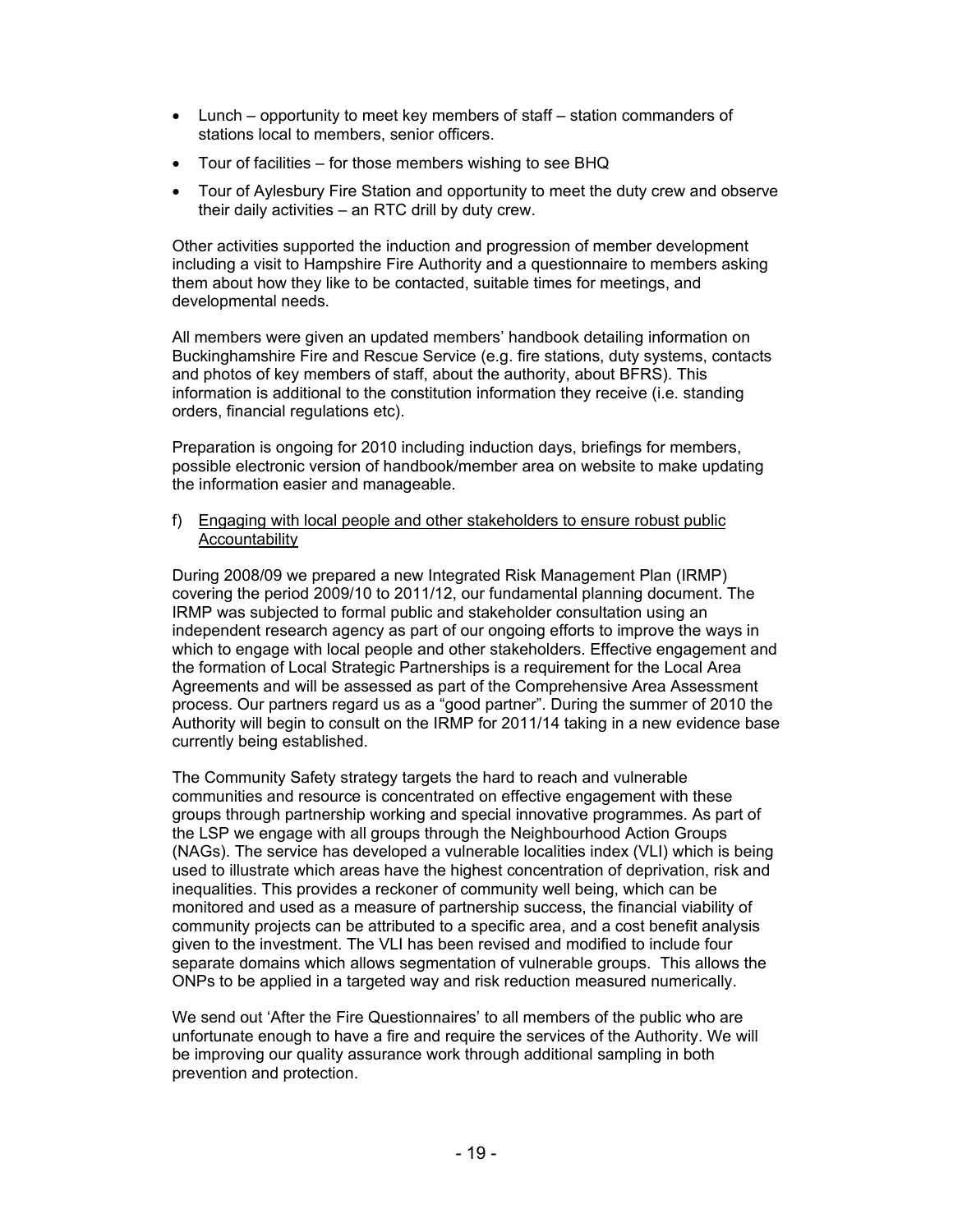We receive a number of Freedom of Information requests and respond according to the legislative guidance.

The establishment of a discrete Audit Committee in 2009 was designed to improve the scrutiny function of the Authority and is based on the Audit Commission's guidelines.

Our Committee meetings are accessible to the public and the dates are published on the website as are the agendas and committee papers, minutes and decisions.

The financial data for the Authority, the budgets and finance reports are available on a discrete link and all budget monitoring reports are available as reported to the Executive Committee on a regular basis throughout the year. Reports are available in a variety of languages, Braille, large print and audio tape on request.

There is a policy for staff consultation and negotiation to enable staff to be involved with decision making which is currently under review. The changes to the station based staff rostering systems have been implemented with the engagement of and in consultation with the Fire Brigade's Union

#### g) Review of effectiveness

The Buckinghamshire & Milton Keynes Fire Authority has responsibility for conducting, at least annually, a review of the effectiveness of its governance framework including the system of internal control. The review of effectiveness is informed by the work of the executive managers within the Authority who have responsibility for the development and maintenance of the governance environment. The service has used an internal checklist process this year to quantify the degree of understanding and compliance with the governance arrangements in each section of the service. The results of the checklist have fed into the action plan for 2010/11 set out in Appendix A.

An Interim Director of HR has been appointed. He has undertaken a follow up assessment of a Peer Review of HR Arrangements he undertook some 18 months ago. His assessment is that the issues that required attention at the time of the peer review largely remain and he has identified further issues. He is currently developing a business plan to address these issues and that action is included in the proposed action plan attached at Appendix A.

In addition, the Chief Internal Auditor's annual report, and comments made by the external auditors (the Audit Commission) the Operational Assessment and the report from the Comprehensive Area Assessment and other review agencies and inspectorates (referred to earlier), the Audit Committee, and the Standards Committee are all sources providing scrutiny and recommendations upon which the management have drawn to compile the action plan.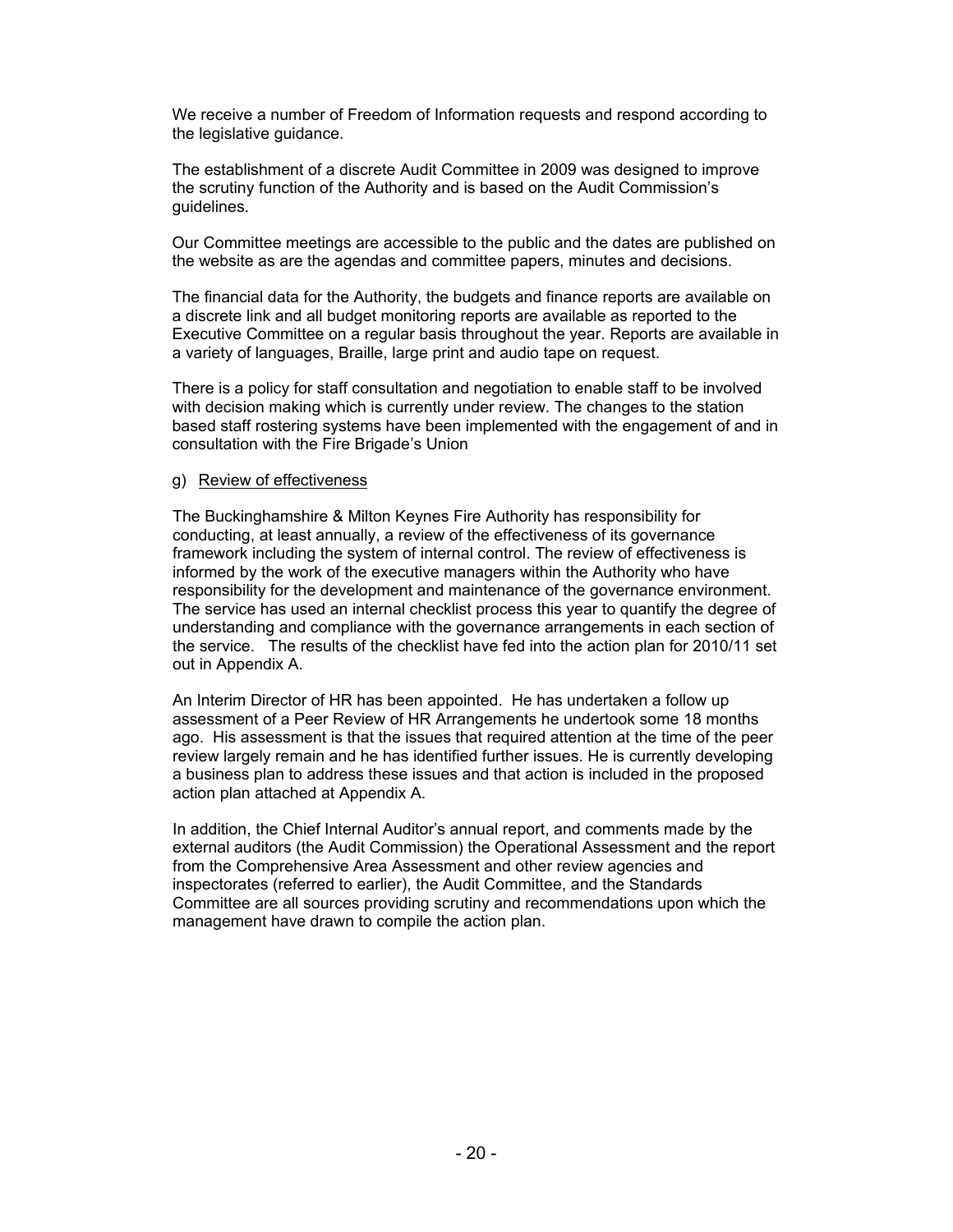#### **Internal Audit Commentary**

#### a) Summary of internal audit outcomes for 2009/10

| Table 1: Audits undertaken and assurance opinion |
|--------------------------------------------------|
|--------------------------------------------------|

| <b>Audit</b>                                | Level of assurance that risks material to the achievement of the<br>system's objectives are adequately managed and controlled. |                              |                                       |                                         |                                    |
|---------------------------------------------|--------------------------------------------------------------------------------------------------------------------------------|------------------------------|---------------------------------------|-----------------------------------------|------------------------------------|
| assignments                                 | <b>Days</b><br><b>Planned</b>                                                                                                  | <b>Days</b><br><b>Actual</b> | <b>Adequacy of</b><br><b>Controls</b> | <b>Adequacy of</b><br><b>Compliance</b> | <b>Overall</b><br><b>Assurance</b> |
| <b>IT Health Check</b>                      | 8                                                                                                                              | 9                            | Limited                               | Reasonable                              | Limited                            |
| Core Financial<br>Controls                  | 15                                                                                                                             | 16                           | Limited                               | Limited                                 | Limited                            |
| Corporate<br>Governance<br>(Partnerships)   | 6                                                                                                                              | 8                            | Reasonable                            | Limited                                 | Limited                            |
| Performance<br>Management (Data<br>Quality) | 8                                                                                                                              | 10                           | Reasonable                            | Reasonable                              | Reasonable                         |
| ICT Dept<br>Governance                      | 20                                                                                                                             | 20                           | N/A                                   | N/A                                     | Limited                            |
| <b>Fuel Management</b><br>follow up         | 3                                                                                                                              | 4.5                          | Reasonable                            | Reasonable                              | Reasonable                         |
| Asset Management<br>follow up*              | 6                                                                                                                              | 4                            | Limited                               | Limited                                 | Limited                            |
| IT consultancy                              | 0                                                                                                                              | 0.5                          | N/A                                   | N/A                                     | N/A                                |
| Investigation                               | $\Omega$                                                                                                                       | 9                            | N/A                                   | N/A                                     |                                    |
| Total                                       | 66                                                                                                                             | 81                           |                                       |                                         |                                    |

In addition to the above we have provided 8 days and management supervision and ad hoc advice. This has included attendance at meetings, responding to queries and requests for advice and the drafting of annual plans and reports.

In my opinion the Buckinghamshire & Milton Keynes Fire Authority's system of internal control and risk management does not facilitate the effective exercise of the Authority's functions. This provides limited assurance regarding the effective, efficient and economic exercise of the Authority's functions.

The work undertaken by Internal Audit during 2009/10 has demonstrated weakness in the overall governance arrangements, and that whilst some progress has been made in improving individual systems and processes, there remain significant weaknesses. In the final quarter an additional audit of the ICT Department was commissioned by the Chief Fire Officer and whilst this demonstrated weaknesses in the system of internal control operating within that specific service area, including non compliance, it also highlighted weaknesses in the corporate governance, most significantly in terms of clearly defining roles and responsibilities, and aligning service priorities with corporate priorities; it also highlighted a lack of clearly defined standards or management controls essential to maintaining effective governance.

Whilst the Authority should be concerned at the level of assurance being given, it is also my opinion that following the appointment of the new Chief Fire Officer, it is clear that improving governance and the system of internal control is being treated as a priority, and that the internal audit reports are being used to help inform the changes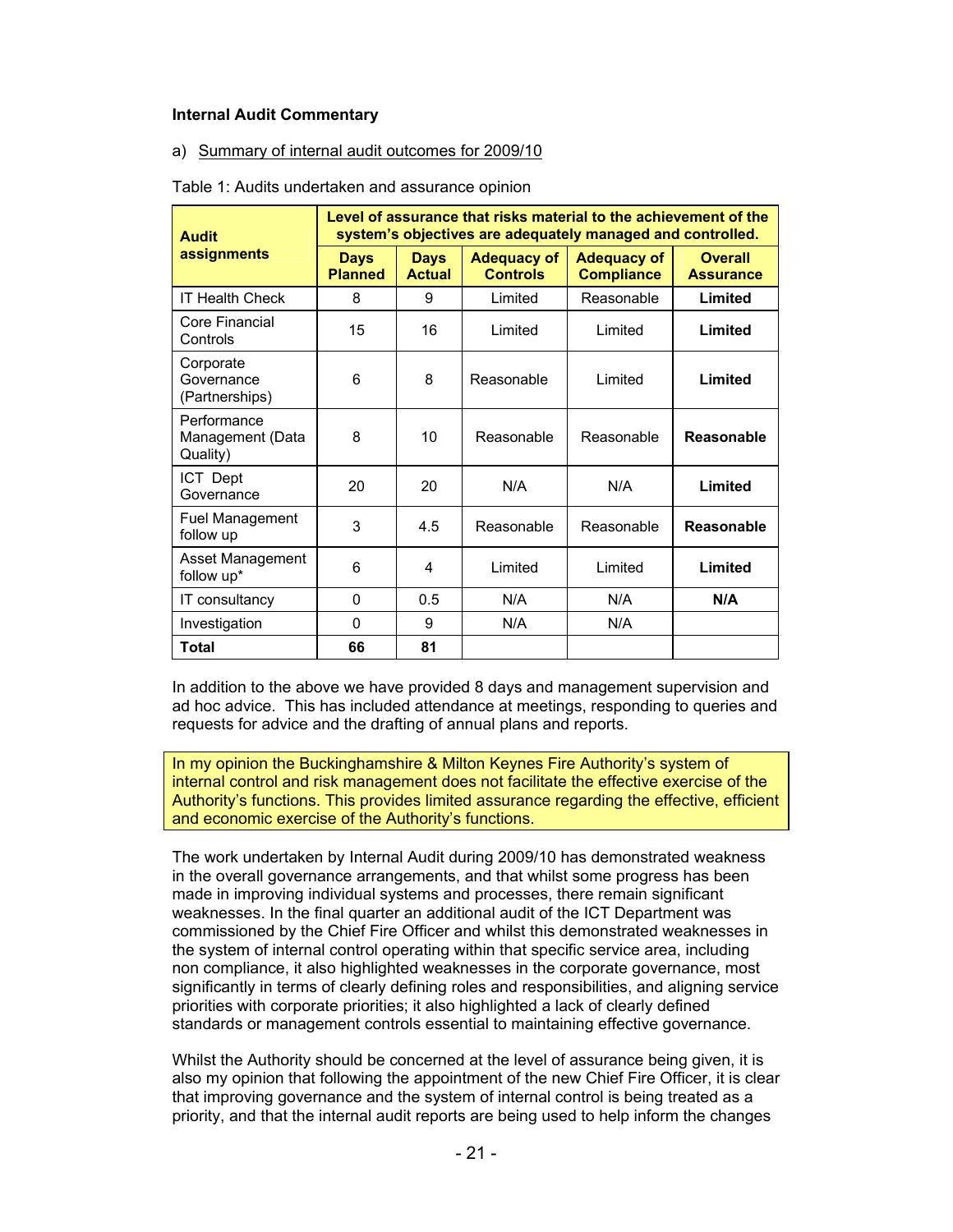being made. The commitment to improving governance has also been demonstrated by the Chief Fire Officer and the Section 151 Officer through their engagement in developing the Internal Audit Plan, which has resulted in a significant increase in the number of days and assignments planned for 2010/11.

The planned management actions to address significant governance issues raised in the internal audit reports listed above are included in the action plan attached at Appendix A.

#### **Audit Commission Commentary**

The Annual Audit Letter 2008/09 covered the Audit of the Statement of Accounts, the Whole Government Accounts return, the Use of Resources assessment, and the value for money conclusion. The Audit Commission issued an unqualified audit opinion on the financial statements and the whole of government accounts. The use of resources assessment was that at level 2 the Authority continued to perform adequately against expected standards. There was some evidence of beneficial outcomes for the community, partnership working and innovative practices. Good professional practice is being applied across all areas of business with generally effective and embedded processes. Based on work completed for the use of resources assessment the Audit Commission issued an unqualified value for money conclusion for the arrangements for securing economy, efficiency and effectiveness.

As a result of the work undertaken by the management team, the Chief Internal Auditor, the External Auditors and our own Audit Committee a plan (see Appendix A) is in place to address the weaknesses identified and ensure continuous improvement of the governance system is in place

We propose over the coming year to take steps to address the above matters to further enhance our governance arrangements. We are satisfied that these steps will address the need for improvements that were identified in our review of effectiveness and will monitor their implementation and operation as part of our next annual review.

Signed: ……………………………………………………………………….

David Rowlands

Chairman, Buckinghamshire & Milton Keynes Fire Authority

Date:

Signed: ……………………………………………………………………….

Mark Jones

Chief Executive and Chief Fire Officer, Buckinghamshire & Milton Keynes Fire Authority

Date: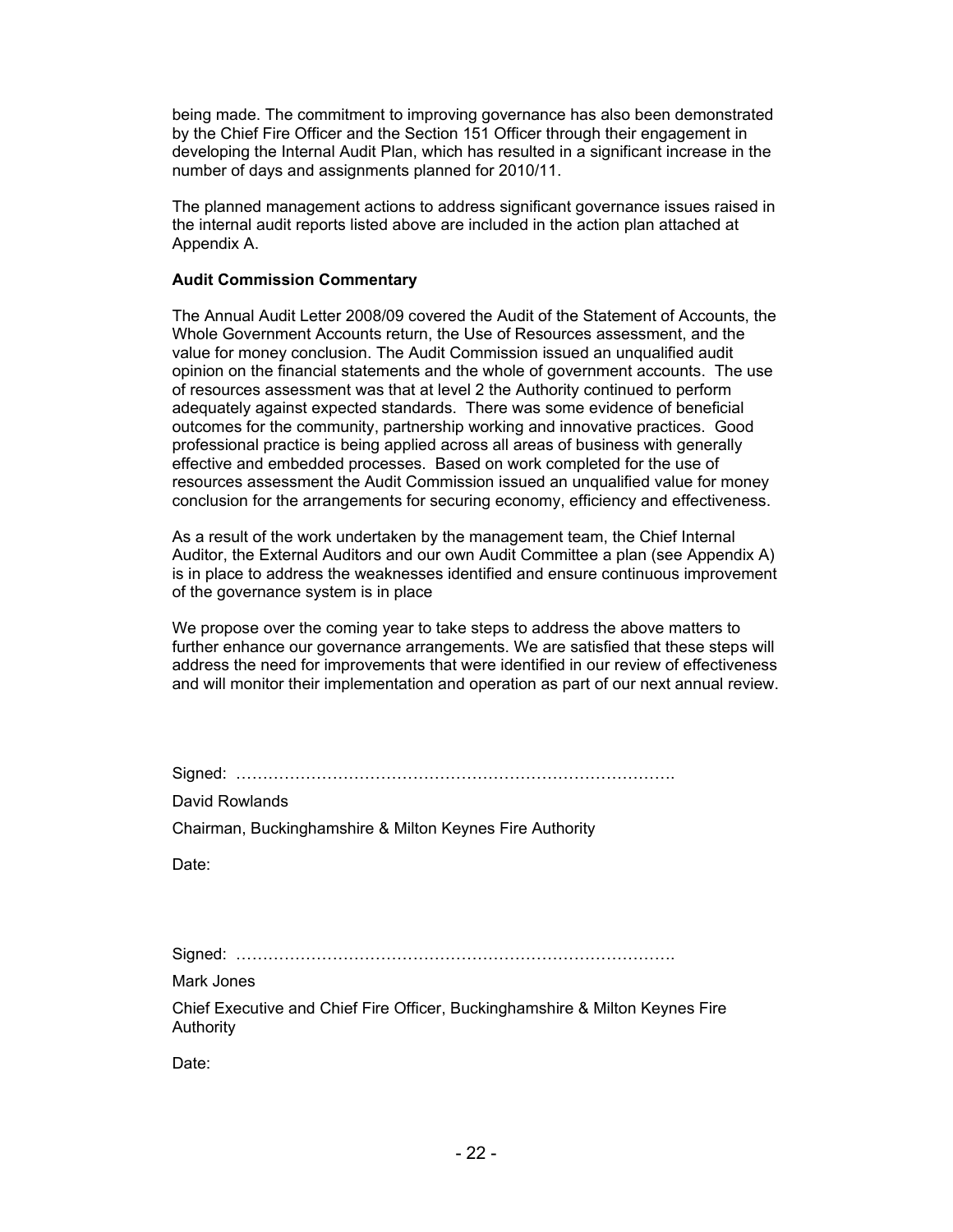## Significant Governance Issues to be addressed in 2010/11 **All and Strutter A and Appendix A Appendix A**

|                | <b>Issue</b>                                    | <b>Action plan</b>                                                                                                                                                                                                                                                                                       | <b>Lead Officer</b>                             |
|----------------|-------------------------------------------------|----------------------------------------------------------------------------------------------------------------------------------------------------------------------------------------------------------------------------------------------------------------------------------------------------------|-------------------------------------------------|
|                | Corporate Governance (Partnerships)             | Ensure all partnerships are reviewed, and governance<br>arrangements are underpinned by agreements which are<br>signed and dated.                                                                                                                                                                        | Deputy Chief<br>Fire Officer                    |
|                |                                                 | All partnerships should have systems in place for monitoring<br>and managing activity and spend to ensure compliance with<br>performance targets.                                                                                                                                                        |                                                 |
| $\overline{2}$ | Procurement processes and financial<br>controls | Implement electronic ordering system in SAP to enforce<br>$\bullet$<br>controls for who can place orders, who can authorise orders,<br>provide clarity for financial commitments, ensure only approved<br>suppliers are used by staff, and improve accuracy and speed of<br>budget monitoring processes. | Treasurer                                       |
|                |                                                 | Implement control procedures to ensure budget holders are<br>adequately trained and financially skilled, understand their role<br>and are aware of financial regulations and instructions and<br>contract standing orders.                                                                               |                                                 |
| 3              | Control and management of corporate<br>assets   | Address issues associated with the current implementation of<br>$\bullet$<br>the asset management system: decision required whether to<br>proceed with current application or purchase replacement.<br>Resource appropriately.                                                                           | <b>ACO Support</b><br>Services and<br>Treasurer |
| 4              | ICT governance                                  | Following the ICT audit which raised a number of significant<br>governance issues, the ACO Support Services will lead a<br>strategic review of ICT management and service delivery and<br>will report back to the Audit Committee his proposals and<br>progress.                                         | <b>ACO Support</b><br><b>Services</b>           |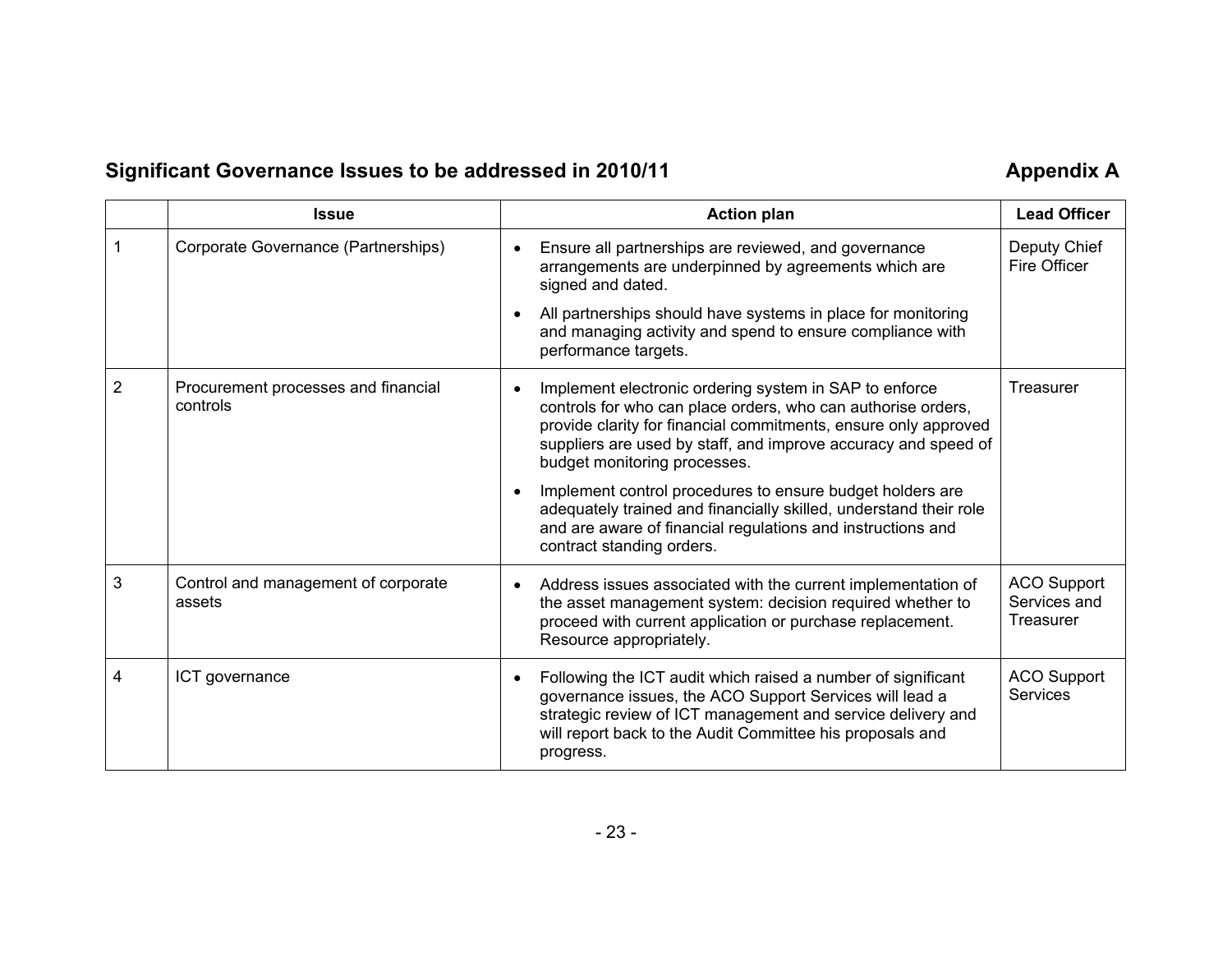|    | <b>Issue</b>                                                                                      | <b>Action plan</b>                                                                                                                                                                                                                                                                                                                                                                                                                                                                                                                               | <b>Lead Officer</b>                           |
|----|---------------------------------------------------------------------------------------------------|--------------------------------------------------------------------------------------------------------------------------------------------------------------------------------------------------------------------------------------------------------------------------------------------------------------------------------------------------------------------------------------------------------------------------------------------------------------------------------------------------------------------------------------------------|-----------------------------------------------|
| 5  | Corporate Governance Code and policies                                                            | Review and update the Corporate Governance Code and<br>$\bullet$<br>associated policy documents.                                                                                                                                                                                                                                                                                                                                                                                                                                                 | <b>Chief Fire</b><br>Officer                  |
|    |                                                                                                   | Identify key governance documents and implement<br>communications plan to all staff to raise awareness.                                                                                                                                                                                                                                                                                                                                                                                                                                          |                                               |
| 6  | HR governance issues                                                                              | The Interim Director has reported on his assessment to the<br>$\bullet$<br>Senior Management Team and has begun the urgent<br>development of a Business Plan, which will address both the<br>HR Team governance issues and those pertaining to the<br>overall management of HR issues within the organisation.<br>SMT will prioritise the plan and the Interim Director drive its<br>implementation during his work with the Authority and then this<br>will be handed over to the incoming permanent post holder to<br>continue implementation. | Director of HR                                |
| 7  | Corporate Risk Register                                                                           | Review the Corporate risk register – ensure risks are correctly<br>$\bullet$<br>identified and addressed.                                                                                                                                                                                                                                                                                                                                                                                                                                        | Deputy Chief<br>Fire Officer                  |
| 8  | Budget setting, including the Medium Term<br>financial Plan which links to the Corporate<br>Plan. | Corporate plan to be agreed, including capital and projects,<br>$\bullet$<br>such that departmental budgets are allocated according to<br>need and in line with corporate priorities. Budget setting for<br>2011/12 to be supported by departmental service plans.                                                                                                                                                                                                                                                                               | Deputy Chief<br>Fire Officer<br>and Treasurer |
| 9  | <b>Corporate Governance Strategy</b>                                                              | Strategy to be developed and presented to the Executive<br>$\bullet$<br>Committee outlining how the Chief Fire Officer will accelerate<br>the delivery of improved outcomes for the governance issues<br>raised in the Chief Internal Auditor's report.                                                                                                                                                                                                                                                                                          | <b>Chief Fire</b><br>Officer                  |
| 10 | Monitoring progress and improvement of<br>governance action plan                                  | Establish progress monitoring procedures (officers). Report<br>$\bullet$<br>progress to each Audit Committee                                                                                                                                                                                                                                                                                                                                                                                                                                     | <b>Chief Fire</b><br>Officer                  |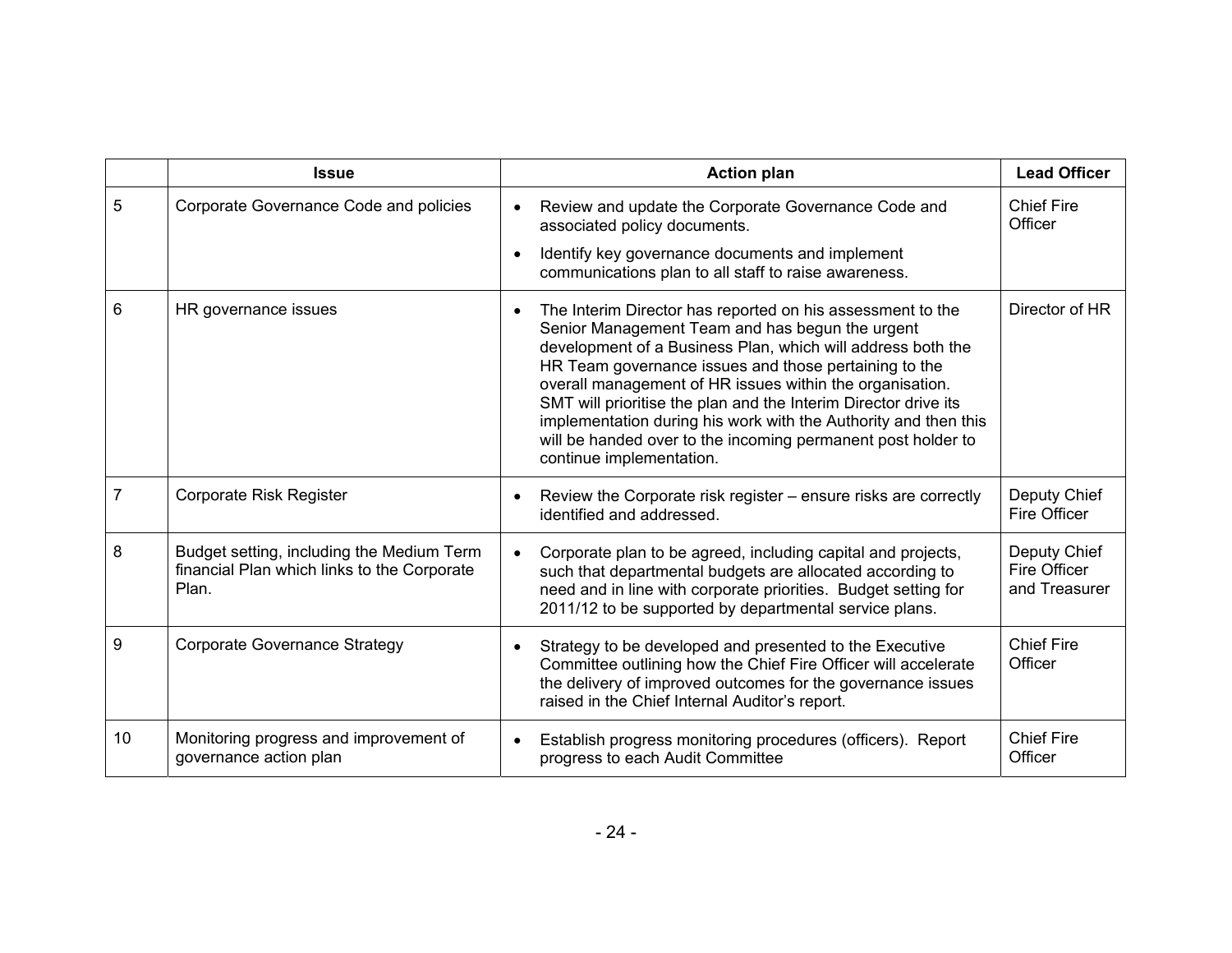## **Auditor's Report**

#### **Independent auditor's report to the Members of Buckinghamshire and Milton Keynes Fire Authority**

#### **Opinion on the accounting statements**

I have audited the accounting statements, the firefighters' pension fund accounting statements and related notes of Buckinghamshire and Milton Keynes Fire Authority for the year ended 31 March 2010 under the Audit Commission Act 1998. The accounting statements comprise the Income and Expenditure Account, Statement of Movement on the General Fund Balance, Balance Sheet, Statement of Total Recognised Gains and Losses, Cash Flow Statement, and the related notes. The firefighters' pension fund accounting statements comprise the Fund Account, the Net Assets Statement and the related notes. The accounting statements and firefighters' pension fund accounting statements have been prepared under the accounting policies set out within them.

This report is made solely to the members of Buckinghamshire and Milton Keynes Fire Authority in accordance with Part II of the Audit Commission Act 1998 and for no other purpose, as set out in paragraph 49 of the Statement of Responsibilities of Auditors and of Audited Bodies published by the Audit Commission in April 2008.

#### **Respective responsibilities of the Treasurer and auditor**

The Treasurer's responsibilities for preparing the accounting statements, including the firefighters' pension fund accounting statements, in accordance with applicable laws and regulations and the Code of Practice on Local Authority Accounting in the United Kingdom 2009: A Statement of Recommended Practice are set out in the Statement of Responsibilities.

My responsibility is to audit the accounting statements in accordance with relevant legal and regulatory requirements and International Standards on Auditing (UK and Ireland).

I report to you my opinion as to whether the accounting statements, the firefighters' pension fund accounting statements and related notes give a true and fair view, in accordance with applicable laws and regulations and the Code of Practice on Local Authority Accounting in the United Kingdom 2009: A Statement of Recommended Practice, of:

- the financial position of the Authority and its income and expenditure for the year; and
- the financial transactions of its firefighters' pension fund during the year and the amount and disposition of the fund's assets and liabilities, other than liabilities to pay pensions and other benefits after the end of the scheme year.

I review whether the governance statement reflects compliance with 'Delivering Good Governance in Local Government: A Framework' published by CIPFA/SOLACE in June 2007. I report if it does not comply with proper practices specified by CIPFA/SOLACE or if the statement is misleading or inconsistent with other information I am aware of from my audit of the accounting statements. I am not required to consider, nor have I considered, whether the governance statement covers all risks and controls. Neither am I required to form an opinion on the effectiveness of the Authority's corporate governance procedures or its risk and control procedures.

I read other information published with the accounting statements, the firefighters' pension fund accounting statements and related notes and consider whether it is consistent with the audited accounting statements, the firefighters' pension fund accounting statements and related notes. This other information comprises the Explanatory Foreword. I consider the implications for my report if I become aware of any apparent misstatements or material inconsistencies with the accounting statements, the firefighters' pension fund accounting statements and related notes. My responsibilities do not extend to any other information.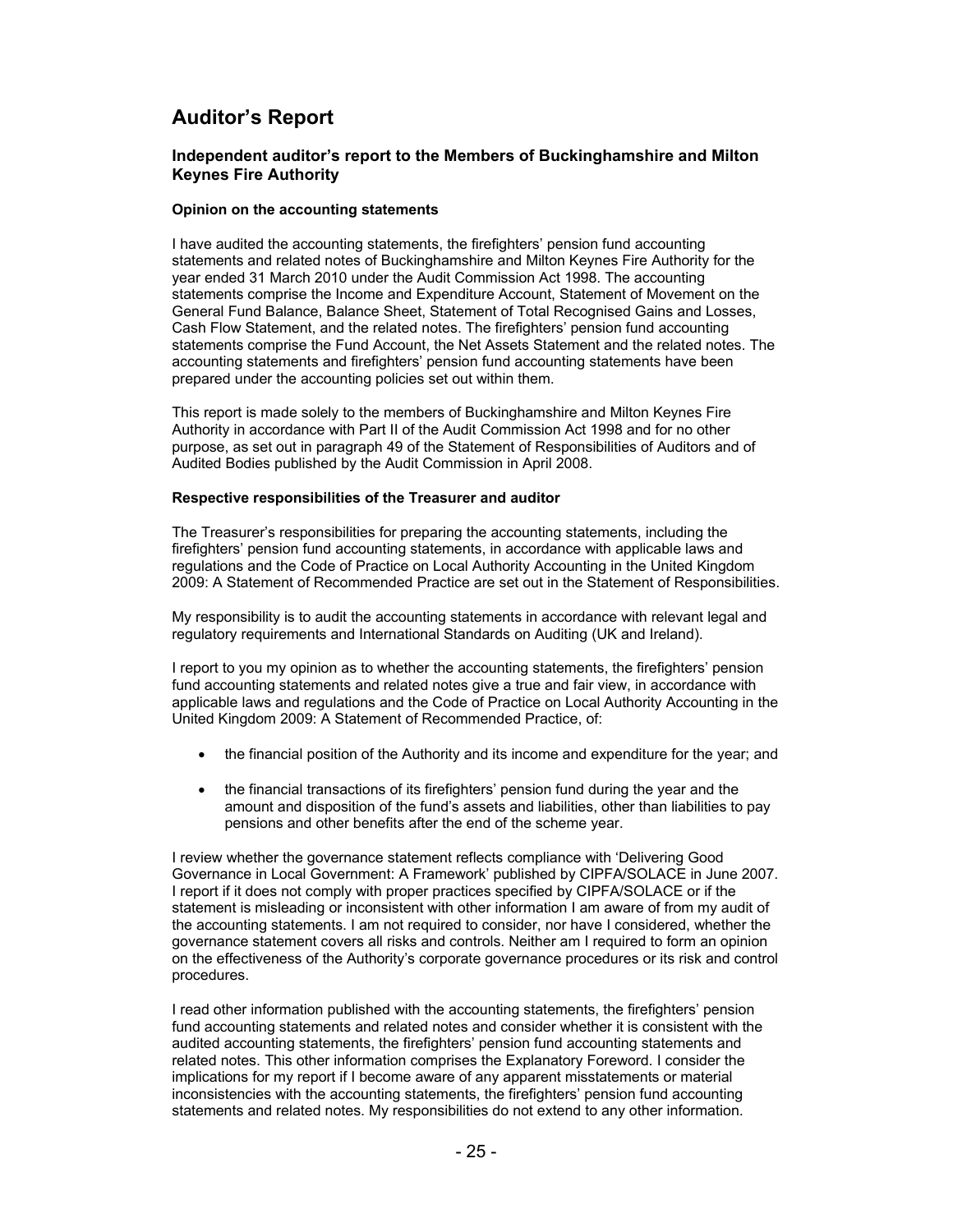#### **Basis of audit opinion**

I conducted my audit in accordance with the Audit Commission Act 1998, the Code of Audit Practice issued by the Audit Commission and International Standards on Auditing (UK and Ireland) issued by the Auditing Practices Board. An audit includes examination, on a test basis, of evidence relevant to the amounts and disclosures in the accounting statements, the firefighters' pension fund accounting statements and related notes. It also includes an assessment of the significant estimates and judgments made by the Authority in the preparation of the accounting statements, the firefighters' pension fund accounting statements and related notes, and of whether the accounting policies are appropriate to the Authority's circumstances, consistently applied and adequately disclosed.

I planned and performed my audit so as to obtain all the information and explanations which I considered necessary in order to provide me with sufficient evidence to give reasonable assurance that the accounting statements, the firefighters' pension fund accounting statements and related notes are free from material misstatement, whether caused by fraud or other irregularity or error. In forming my opinion I also evaluated the overall adequacy of the presentation of information in the accounting statements, the firefighters' pension fund accounting statements and related notes.

#### **Opinion**

In my opinion:

- The accounting statements and related notes give a true and fair view, in accordance with applicable laws and regulations and the Code of Practice on Local Authority Accounting in the United Kingdom 2009: A Statement of Recommended Practice, of the financial position of the Authority as at 31 March 2010 and its income and expenditure for the year then ended; and
- The firefighters' pension fund accounting statements give a true and fair view, in accordance with the Code of Practice on Local Authority Accounting in the United Kingdom 2009: A Statement of Recommended Practice, of the financial transactions of the firefighters' pension fund during the year ended 31 March 2010 and the amount and disposition of the fund's assets and liabilities as at 31 March 2010, other than liabilities to pay pensions and other benefits after the end of the scheme year.

#### **Conclusion on arrangements for securing economy, efficiency and effectiveness in the use of resources**

#### **Authority's Responsibilities**

The Authority is responsible for putting in place proper arrangements to secure economy, efficiency and effectiveness in its use of resources, to ensure proper stewardship and governance and regularly to review the adequacy and effectiveness of these arrangements.

#### **Auditor's Responsibilities**

I am required by the Audit Commission Act 1998 to be satisfied that proper arrangements have been made by the Authority for securing economy, efficiency and effectiveness in its use of resources. The Code of Audit Practice issued by the Audit Commission requires me to report to you my conclusion in relation to proper arrangements, having regard to relevant criteria specified by the Audit Commission for fire and rescue authorities published in May 2008 and updated in October 2009. I report if significant matters have come to my attention which prevent me from concluding that the Authority has made such proper arrangements. I am not required to consider, nor have I considered, whether all aspects of the Authority's arrangements for securing economy, efficiency and effectiveness in its use of resources are operating effectively.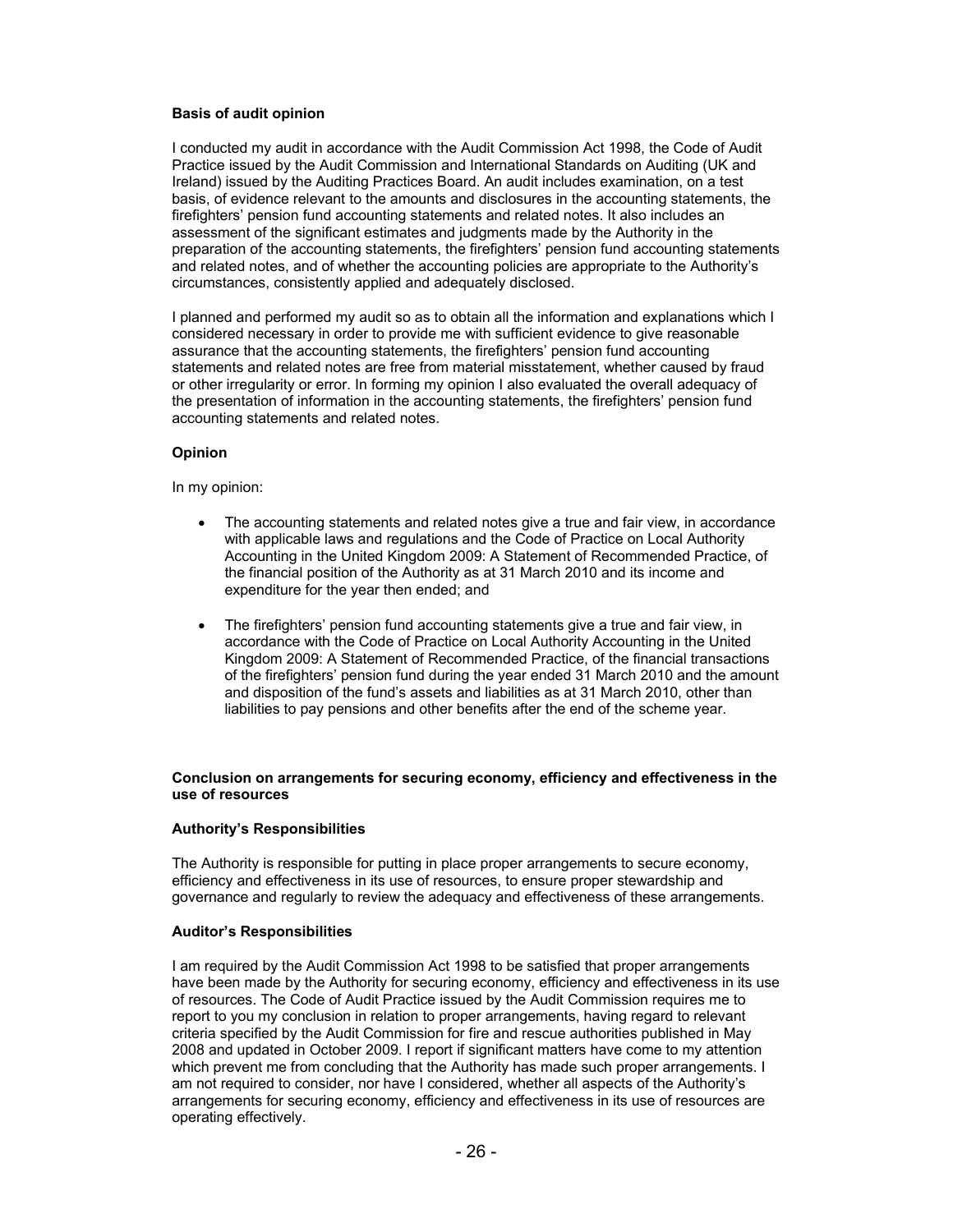#### **Conclusion**

I have undertaken my audit in accordance with the Code of Audit Practice and having regard to the criteria for fire and rescue authorities specified by the Audit Commission and published in May 2008 and updated in October 2009, and the supporting guidance, I am satisfied that, in all significant respects, Buckinghamshire and Milton Keynes Fire Authority made proper arrangements to secure economy, efficiency and effectiveness in its use of resources for the year ended 31 March 2010.

#### **Certificate**

I certify that I have completed the audit of the accounts in accordance with the requirements of the Audit Commission Act 1998 and the Code of Audit Practice issued by the Audit Commission.

Phil Sharman, Officer of the Audit Commission

Unit 5 Isis Business Centre, Horspath Road, Cowley, Oxford OX4 2RD

September 2010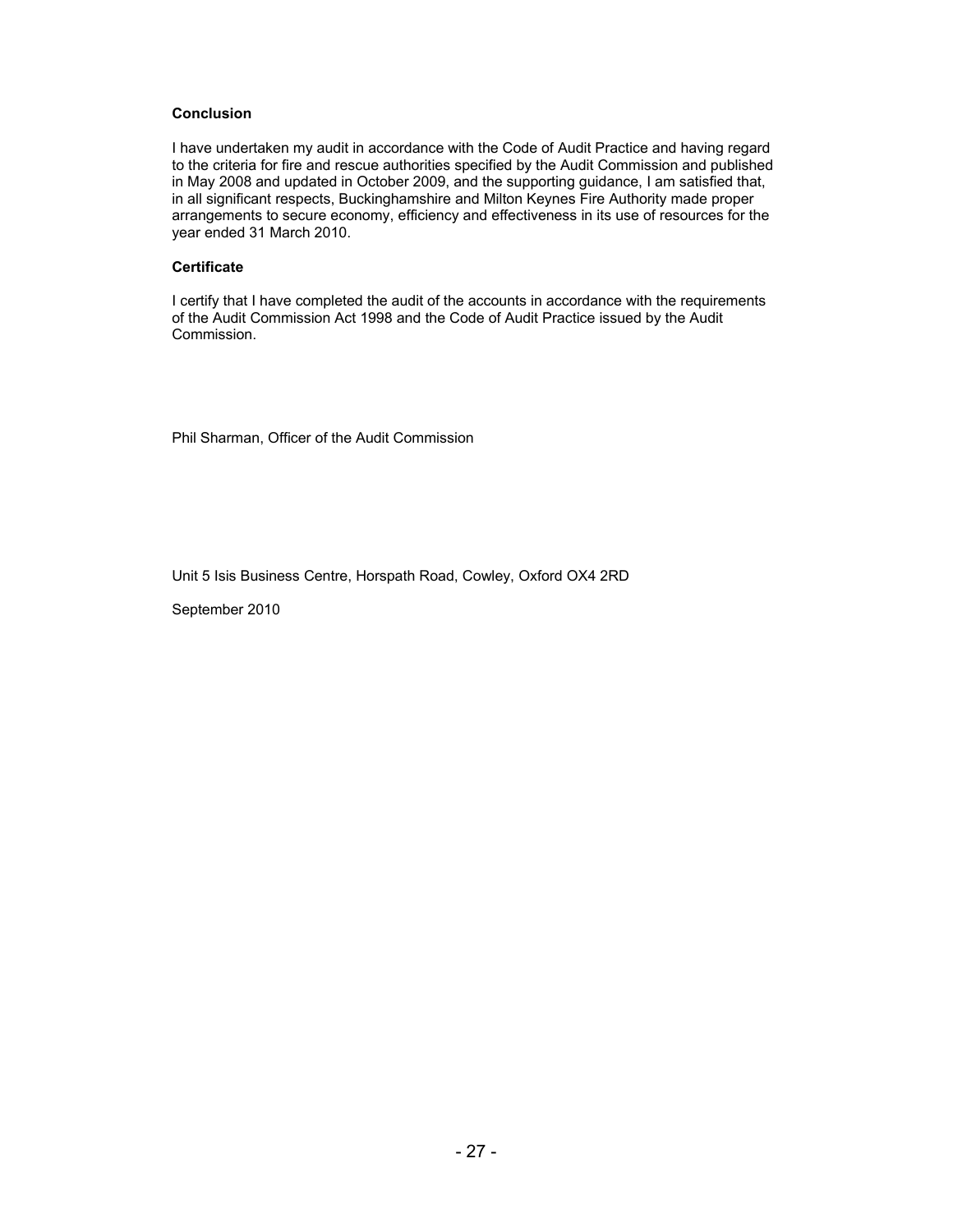## **Statement of Accounting Policies**

#### **General Principals and Accounting Policies**

The accounts have been prepared in accordance with the Code of Practice on Local Authority Accounting, in the United Kingdom – A Statement of Recommended Practice 2009 (the SORP) and also with guidance notes issued by CIPFA on the application of Financial Reporting Standards.

The accounts are also prepared on the principle of Total Cost as defined in the Best Value Accounting Code of Practice (BVACOP). Total cost of a service includes all costs which relate to the provision of the service (directly or bought in) including employee costs, expenditure relating to premises and transport, supplies and services, third party payments, support services and capital charges. Net total cost is total cost less income other than grants.

The fundamental accounting principles followed are:

- Relevance
- Reliability
- Comparability
- Understandability
- **Materiality**

#### Accruals of Expenditure and Income

Activity is accounted for in the year that it takes place, not simply when cash payments are made or received. This does not apply to the Cash Flow Statement.

#### Going Concern

The accounts are prepared on the assumption that the Authority will continue its operations for the foreseeable future. This means in particular that the Income and Expenditure Account and Balance Sheet assume no intention to curtail significantly the scale of the operation.

#### Primacy of Legislative Requirements

The Authority derives its powers from statute and its financial and accounting framework is closely controlled by primary and secondary legislation. Where legislative requirements and accounting principles conflict, legislative requirements take precedence. The requirement of the Statement of Recommended Practice used to dictate the format and methodology to follow in preparing this Statement of Accounts shows the position of accounting concepts in the Income and Expenditure Account and shows the effect of the legislative requirements in the Statement of Movement on the General Fund Balance.

#### Accounts Authorisation Process

The accounts are authorised in compliance with statutory deadlines and the accounts are formally adopted by the Authority by the end of September.

#### **Accounting for Council Tax**

#### The Collection Fund

Billing authorities in England are required by statute to maintain a separate fund for the collection and distribution of amounts due in respect of council tax and national non-domestic rates (NNDR).

The funds key features relevant to accounting for council tax in the core financial statements are:

• In its capacity as a billing authority an authority acts as an agent; it collects and distributes council tax income on behalf of the major preceptors and itself.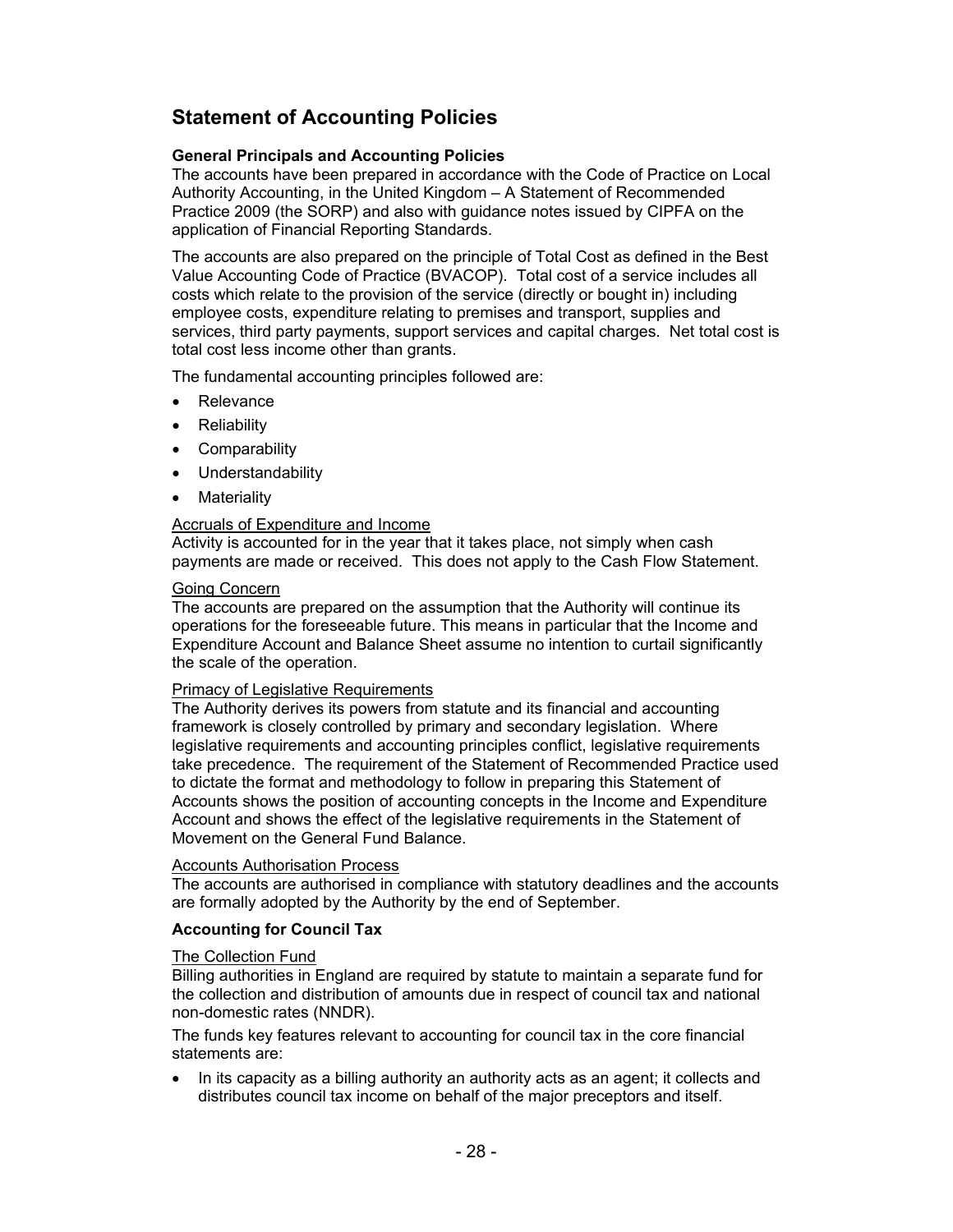• While the council tax income credited to the General Fund is the accrued income for the year, regulations determine when it should be released from the Collection Fund and transferred to the General Fund of the billing authority or paid out of the Collection Fund to major preceptors (and in turn credited to their General Funds). The amount credited to the General Fund under statute is an authority's share of the surplus on the Collection Fund for the previous year or less its share of the deficit on the Collection Fund for the previous year; and this amount may be more or less than the accrued income for the year in accordance with GAAP, although in practice the difference would usually be small.

Under the SORP 2009, the collection of Council Tax is treated as an agency agreement. The Balance Sheet as at the 31st March 2009 was prepared under the SORP 2008, but the change to the accounting policy has resulted in a restated Balance Sheet as at 1st April 2009.

The figures are provided on an annual basis by our five billing authorities: Aylesbury Vale District Council, Chiltern District Council, Milton Keynes Council, South Buckinghamshire District Council and Wycombe District Council. Each of the billing authorities' Collection Funds are apportioned as per the guidance notes in the SORP.

#### **Basis on which debtors and creditors at the year end are included in the Accounts**

Sums due to the Authority are brought into account at the time they are due; amounts which have not been received at the year end appear in the balance sheet as debtors. Purchases made during the relevant accounting period but not paid until the first weeks of the following year are converted to expenditure in the revenue account and included in the Balance Sheet as creditors.

This treatment complies with the accruals concept set out in FRS 18 and referred to above. Existing debts are considered for recoverability and the Provision for Bad Debt is considered for adequacy to ensure any doubtful debts are covered.

#### **Charges to Revenue for use of fixed assets**

Service revenue accounts and support services are debited with the following amounts to record the real cost of holding fixed assets during the year:

- Depreciation attributable to the assets used by the relevant service
- Impairment losses attributable to the clear consumption of economic benefits on tangible fixed assets used by the service
- Amortisation of intangible fixed assets attributable to the service.

The Authority is not required to raise council tax to cover depreciation, impairment losses or amortisation.

However, it is required to make an annual provision from revenue to contribute to the reduction in its overall borrowing requirements which prior to April 2008 was equal to at least 4% of the underlying amount measured by the adjusted Capital Financing Requirement and which since that date has been based on the life of the asset, the asset value and the amount of the capital programme which is subject to borrowing.

Depreciation, impairment losses and amortisation are therefore replaced by revenue provision in the Statement of Movement on the General Fund Balance, by way of an adjusting transaction with the Capital Adjustment Account for the difference between the two.

#### **Contingent Assets**

The Authority is required to disclose any potential benefit, which may require receipt or a transfer of economic benefit which may arise from a past event. Contingent Assets are not recognised in the Income and Expenditure Account, the Statement of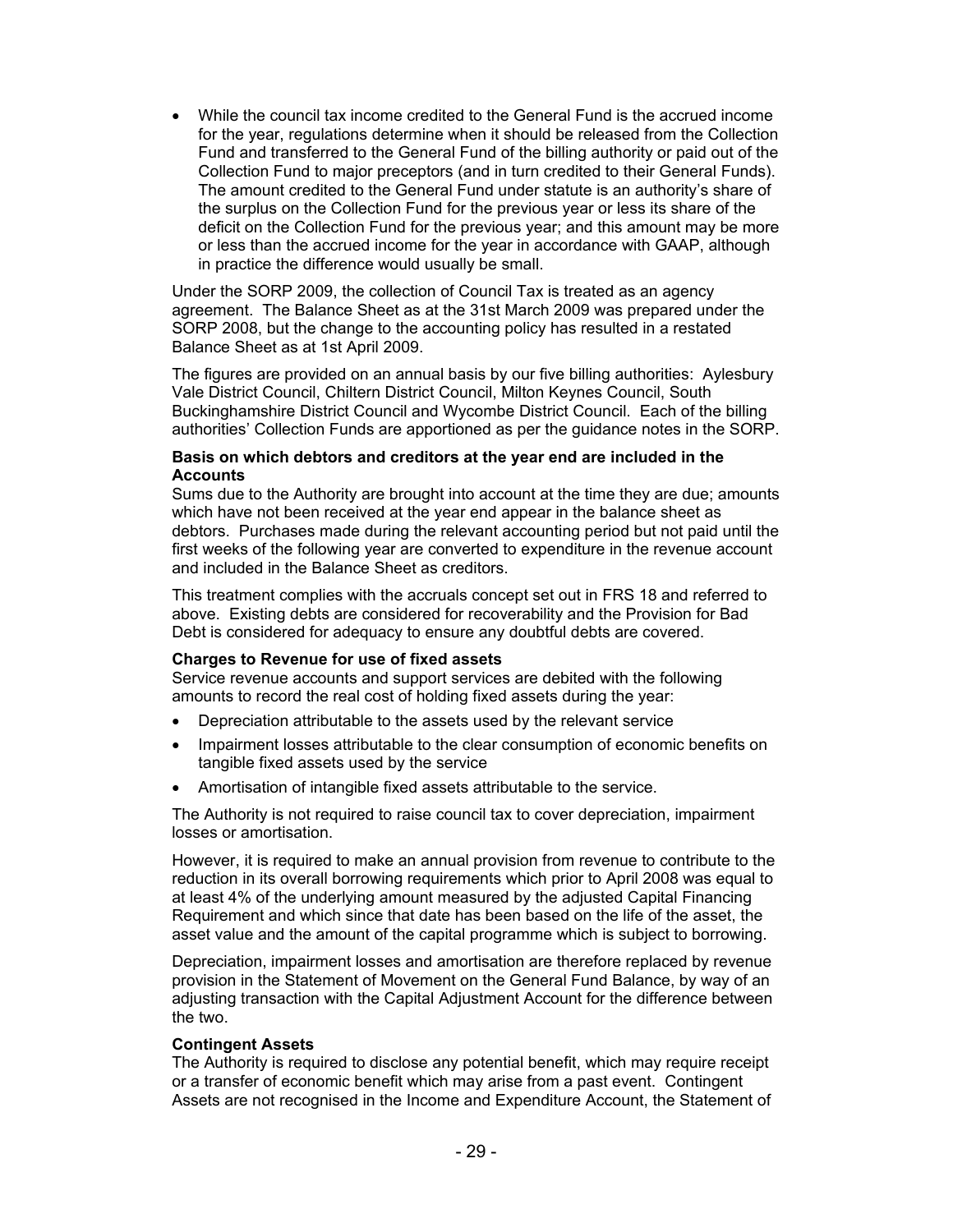Movement on the General Fund Balance or the Balance sheet due to taking the prudent view that the gain may never be realised.

#### **Contingent Liabilities**

The Authority is required to disclose any potential obligation, which may require payment or a transfer of economic benefit which may arise from a past event. See Note 31 on page 61.

#### **Exceptional items and prior period adjustments**

#### Exceptional Items

There were no exceptional items in 2009/10.

#### Prior period adjustments

Material adjustments applicable to prior years arising from changes in accounting policies or the correction of fundamental errors are accounted for by restating the comparative figures for the preceding period in the Statement of Accounts and notes and adjusting the opening balance of reserves (and other relevant Balance Sheet items) for the cumulative effect.

Accounting for the collection of Council Tax as an agency agreement is a prior period adjustment in the 2008/09 accounts. The effect of the prior period adjustment has been quantified in Note 35 on page 71.

#### **Financial Assets**

Financial Assets are classified into two types:

- Loans and receivables assets that have fixed or determinable payments but are not quoted in active market
- Available for sale assets assets that have a quoted market price/or do not have fixed or determinable payments

#### Loans and Receivables

Loans and receivables are initially measured at fair value and carried at their amortised cost. Annual credits to the Income and Expenditure Account for interest receivable are based on the carrying amount of the asset multiplied by the effective rate of interest for the instrument. For most of the loans that the Authority has made, this means that the amount presented in the Balance Sheet is the outstanding principle receivable and interest credited to the Income and Expenditure Account is the amount receivable for the year in the loan agreement.

#### Available for Sale Assets

The Authority does not have any assets that are categorized as Available for Sale Assets.

### **Financial Liabilities**

Financial liabilities are initially measured at fair value and carried at their amortised cost. Annual charges to the Income and Expenditure Account for interest payable are based on the carrying amount of the liability multiplied by the effective rate of interest for the instrument.

For most of the borrowings that the Authority has, this means that the amount presented in the Balance Sheet is the outstanding principle repayable and interest charged to the Income and Expenditure Account is the amount payable for the year in the loan agreement.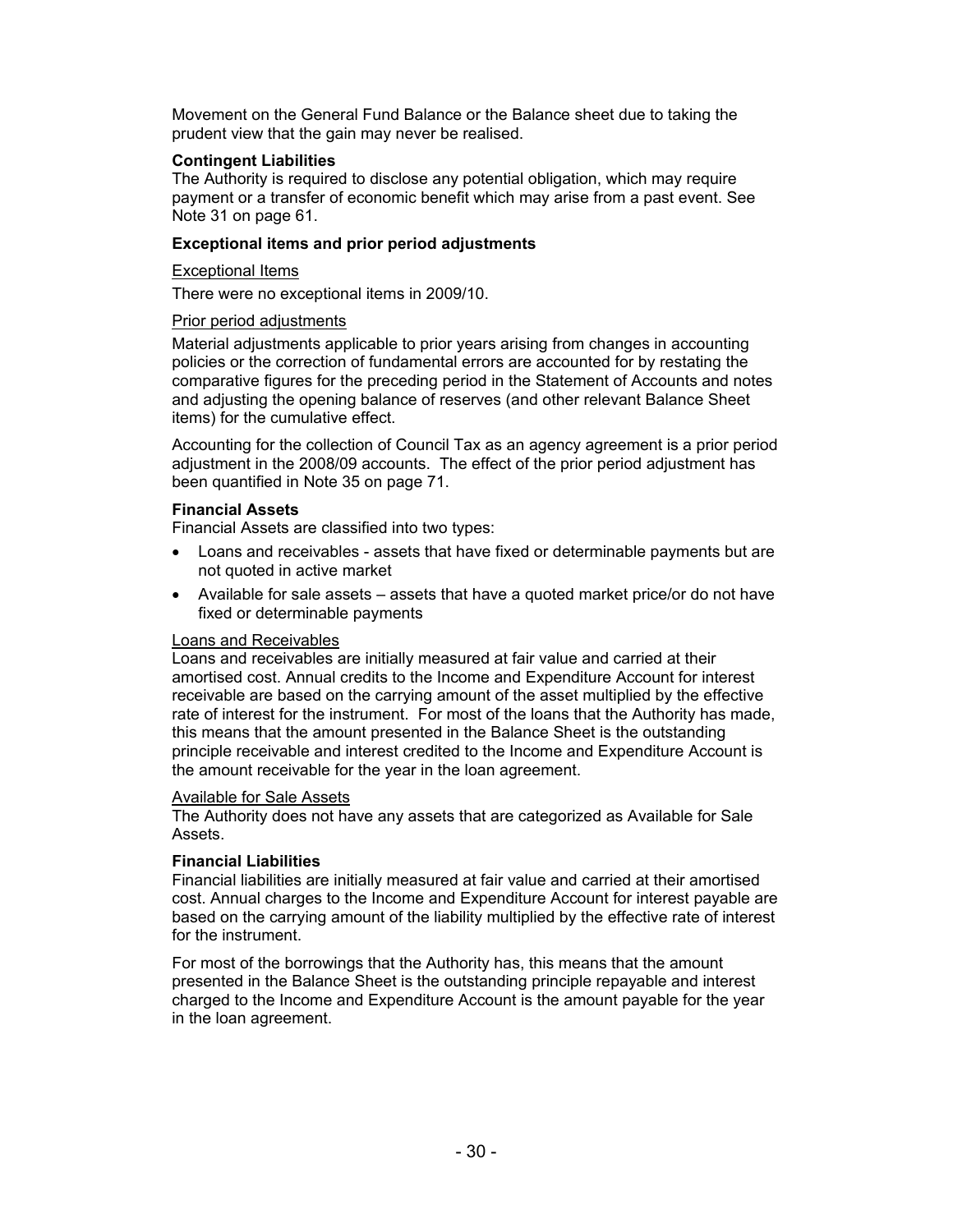#### **Government Grants**

Whether paid on account, by instalments or in arrears, government grants are recognised as income at the date that the authority satisfies the conditions of entitlement to the grant, there is reasonable assurance that the monies will be received and the expenditure for which the grant is given has been incurred.

Revenue grants are matched in service revenue accounts with the expenditure to which they relate. Grants to cover general expenditure (e.g. Revenue Support Grant) are credited to the foot of the Income and Expenditure Account after Net Operating Expenditure. Where there are cases of Government Grants being received and the project has not gone ahead until the following year due to project time lapses, the grant is transferred to a Government Grants Unapplied Account and matched when the expenditure is incurred.

#### **Intangible Assets**

Intangible fixed assets are defined in FRS10 as "non-financial fixed assets that do not have physical substance but are identifiable and are controlled by the entity through custody or legal rights"*.* An example would be software licences and programmes.

#### **Interest on Balances**

The interest earned on the day-to-day management of the Authority's surplus cash balances is credited directly to the Income and Expenditure Account.

#### **Leases**

Finance leases are defined as such when the risks and rewards of ownership are transferred to the lessee. If a lease has not been defined as a finance lease then it will be classified as an operating lease and accounted for in accordance with SSAP 21.

#### **Provision for Redemption of Debt**

Loans raised by the Authority are repaid from the Capital Adjustment Account, which receives a statutory annual revenue contribution for that purpose (Minimum Revenue Provision). Authorities are able to make additional voluntary contributions to provide for the redemption of debt. Interest payable on these loans is charged to the Income and Expenditure Account. The current debt is all funds borrowed from the PWLB on an interest only basis with no repayment until the maturity date of the loan.

#### **Reserves**

The authority sets aside specific amounts as reserves for future policy purposes or to cover contingencies. Reserves are created by appropriating amounts in the Statement of Movement on the General Fund Balance. When expenditure to be financed from a reserve is incurred, it is charged to the appropriate revenue account in that year to score against the Net Cost of Services in the Income and Expenditure Account. The reserve is then appropriated back into the General Fund Balance statement after Net Operating Expenditure so that there is no net charge against council tax for the expenditure.

The non earmarked reserves as at the 31st March 2010 represent 9.77% of the 2009/10 net revenue budget (9.16% in 2008/09). Section 25 of the Local Government Act 2003 requires the Treasurer to report to the Full Authority on the robustness of estimates and adequacy of reserves allowed for in the budget proposals. The Authority will consider this each February as part of the budget setting process.

The Fire Authority has a number of reserves, details of which appear in Notes 11 and 23 through to 29 on pages 47 to 48 and 56 to 60.

The Summary of Movements in Reserves is on pages 47 and 48 and shows the annual movement of revenue reserves, capital reserves and pension fund reserves.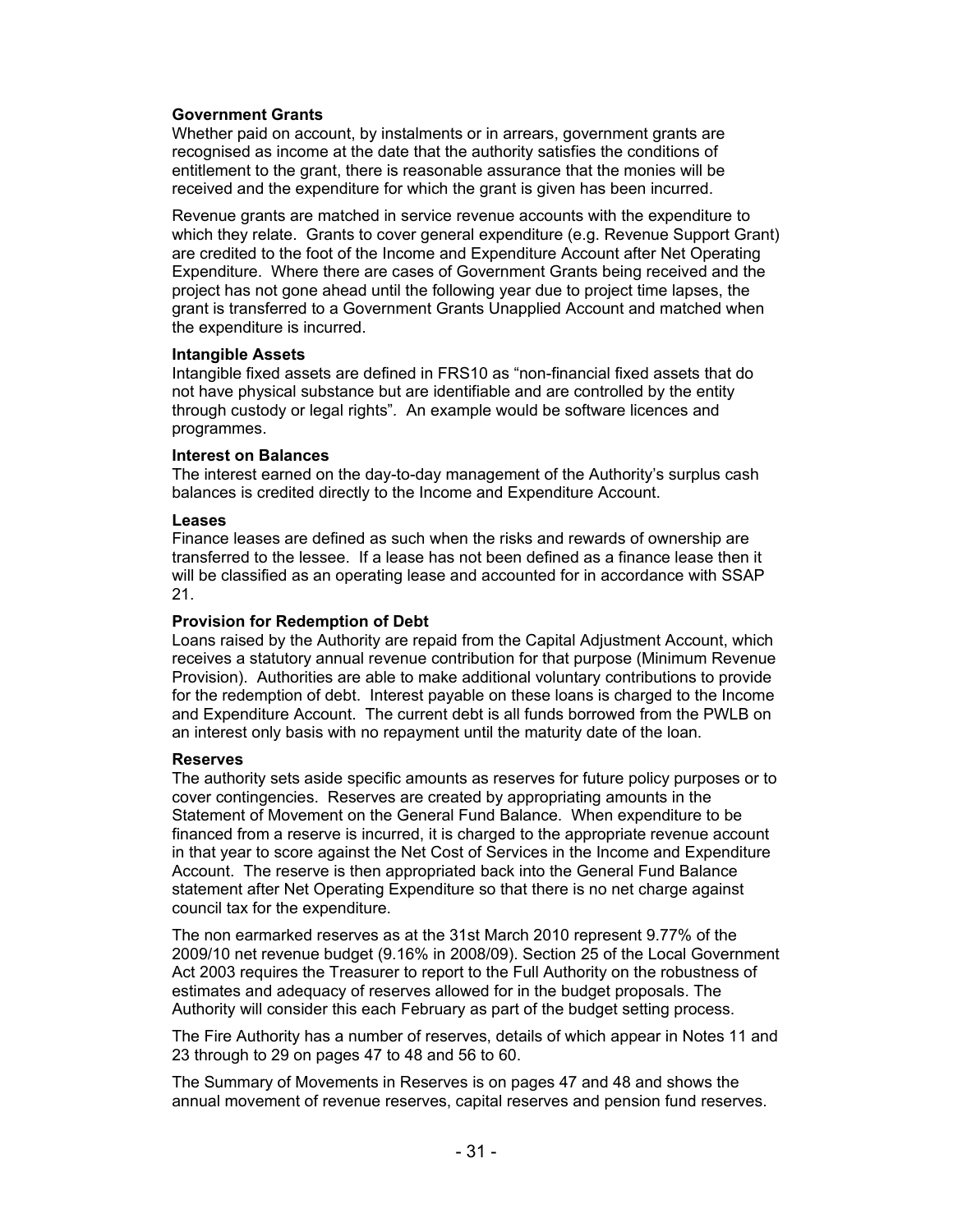#### **Provisions**

The Council sets aside provisions as required under FRS12, when the Council recognises that it has an obligation as a result of a past event, when it is probable that a transfer of economic benefits will be required to settle the obligation, and a reliable estimate can be made of the amount of the obligation. The provision will have been charged to the appropriate Income and Expenditure Account when the Council became aware of the obligation, based on the best estimate of the likely settlement. When payments are eventually made, they will be charged direct to the provision. Provisions are reviewed at the end of each financial year and, if no longer required, are reversed and credited back to the Income and Expenditure account. Where some or all of the payment required to settle an obligation is expected to be met by another party (e.g. from an insurance claim), this is only recognised as income in the relevant revenue account if it is virtually certain that reimbursement will be received if the obligation is settled. Details relating to the Authority's Provisions are provided in Note 12.

#### **Retirement Benefits**

As part of the terms and conditions of employment of its officers and other employees, the Authority offers retirement benefits. Although these benefits will not actually be payable until employees retire, the Authority has a responsibility to make the payments which needs to be disclosed at the time that employees earn their future entitlement.

The Combined Fire Authority participates in three different pension schemes, which meet the needs of employees in particular services. All the schemes provide members with defined benefits related to pay and service. The schemes are as follows:

#### Uniformed Firefighters 1992 Pension Scheme (Old Scheme) and the New Firefighters' Pension Scheme

Funding arrangements for the Firefighters' Pension Scheme in England changed by statute with effect from the 1st April 2006. Before the 1st April 2006 the 1992 Scheme did not have a percentage of pensionable pay type of employer's contribution: rather each fire authority was responsible for paying the pensions of its own former employees on a pay-as-you-go basis. Under the new funding arrangements the schemes remain unfunded but will no longer be on a pay-as-yougo basis as far as the individual fire authority is concerned.

Authorities no longer meet the pension outgo directly; instead they pay an employer's pension contribution based on a percentage of pay into the Pension Fund and the amounts that must be paid into and paid out of the Pension Fund are specified by regulation.

Subject to scrutiny and approval by the Secretary of State and by Parliament, under the new arrangements the Pension Fund will be balanced to nil at the end of the year by either paying over to the DCLG the amount by which the amounts receivable by the Fund for the year exceed the amounts payable, or by receiving cash in the form of a pension top-up grant from the DCLG equal to the amount by which the amount payable from the pension fund for the year exceeded the amount receivable.

The New Scheme offers defined retirement benefits to all whole time and retained firefighters joining the service after the 1st April 2006.

All whole time firefighters who were part of the pension scheme prior to the 1st April 2006 were given the option to transfer to the new scheme on preferential terms up to 31st March 2007. Any new employees must join the new scheme.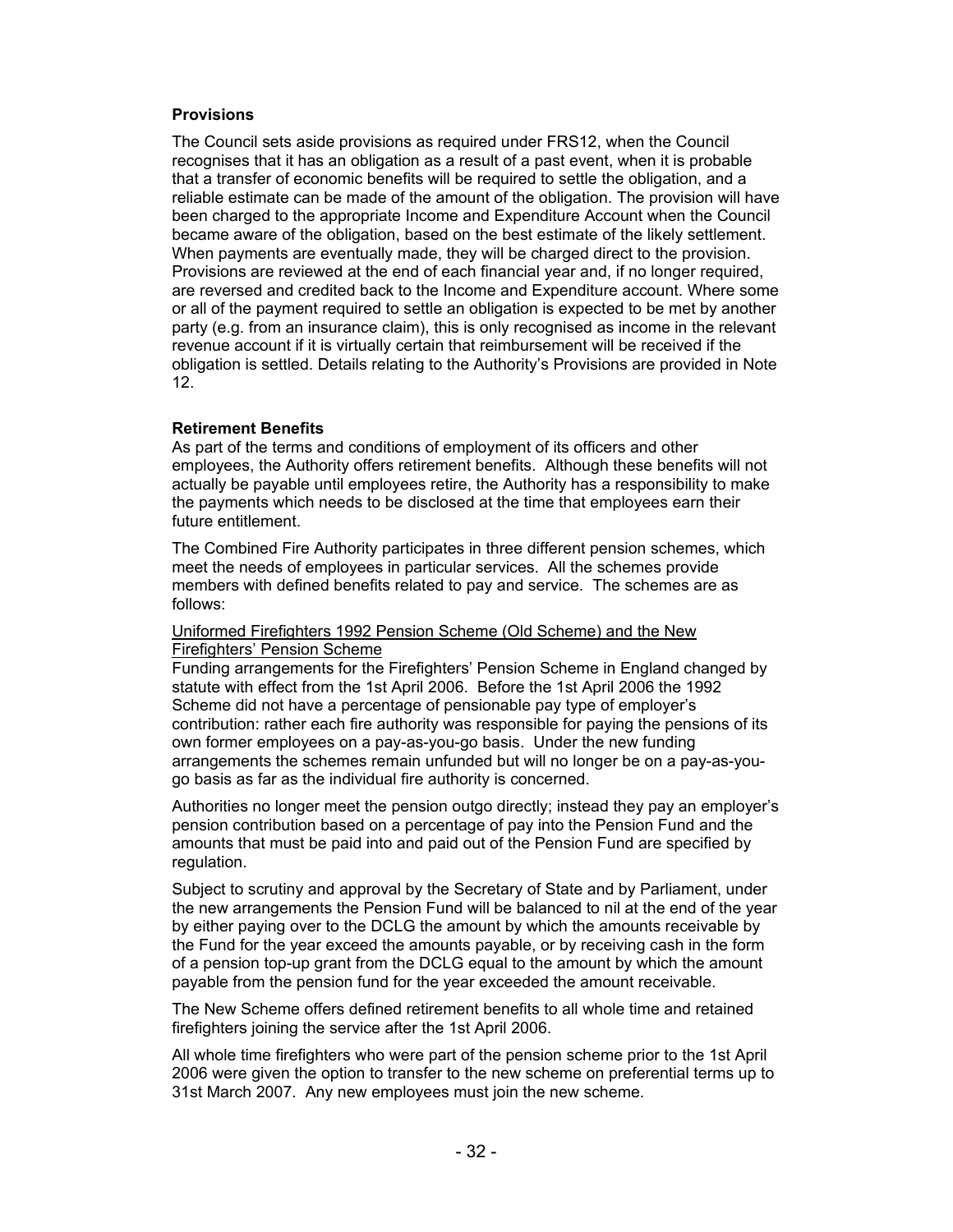Local Government Pension Scheme

Other employees, subject to certain qualifying criteria, are eligible to join the Local Government Pension Scheme.

The pension costs that are charged to the Authority's accounts in respect of employees both for the Firefighters' Pension schemes and the LGPS are equal to the contributions paid to the funded pension scheme for employees.

FRS17 has been fully adopted in the accounts. FRS17 is based on the principle that an organisation should account for retirement benefits when it is committed to give them, even if the actual giving will be many years into the future.

The net liability of all three schemes is shown in the Balance Sheet on an actuarial basis using the projected unit method, i.e. an assessment of the future payments that will be made in relation to retirement benefits earned to date by employees, based on assumptions about mortality rates, employee turnover rates and projections of projected earnings for current employees.

Statutory provisions limit the Authority to raising council tax to cover the amounts payable by the authority to the pension fund in the year.

In the Statement of Movement on the General Fund Balance this means that there are appropriations to and from the Pensions Reserve to remove the notional debits and credits for retirement benefits and replace them with debits for the cash paid to the pension fund and any amounts payable to the fund but unpaid at the year-end.

*Discretionary Benefits:* the Authority has restricted powers to make discretionary awards of retirement benefits in the event of early retirements. Any liabilities estimated to arise as a result of an award to any member of staff are accrued in the year of the decision to make the award and accounted for using the same policies as are applied to the Local Government Pension Scheme.

#### **Stock**

Stocks are included in the balance sheet at the lower of cost and net realisable value.

#### **Tangible Fixed Assets**

Tangible fixed assets are assets that have physical substance and are held for use in the provision of services or for administrative purposes on a continuing basis. These are land and buildings, vehicles, plant and machinery. A de minimus level of £6k is applied to capitalise any asset.

*Recognition:* All expenditure on the acquisition, creation or enhancement of fixed assets is capitalised on an accruals basis in the accounts. Expenditure on fixed assets is capitalised, provided that the fixed asset yields benefits to the Authority and the services it provides for a period of more than one year. Expenditure that secures but does not extend the previously assessed standards of performance of the asset (i.e. routine maintenance) is charged to revenue as it is incurred.

Assets in the course of construction have been included in the Balance Sheet at historical cost and classified as being non-operational in accordance with accounting regulations.

*Measurement:* The freehold and leasehold properties which comprise the Authority's property portfolio have been classified as operational assets and valued as at 1st April on a three yearly cycle by a RICS practitioner of Buckinghamshire County Council through a Service Level Agreement on the basis set out below and in accordance with the Statements of Asset Valuation Practice and Guidance Notes of The Royal Institute of Chartered Surveyors (RICS). The assets are initially measured at cost, comprising all expenditure that is directly attributable to bringing the asset into working condition for its intended use. Major items of plant and machinery and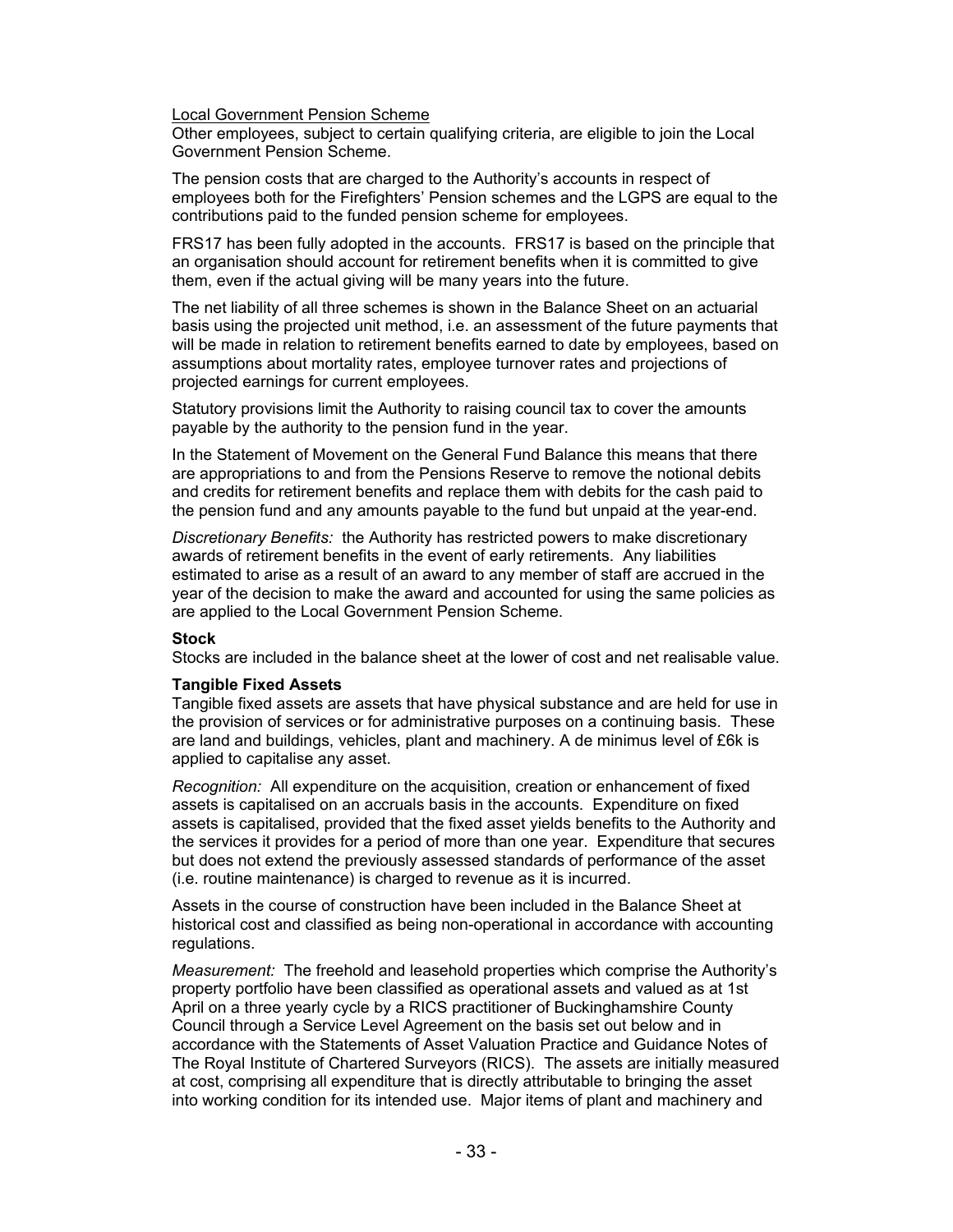furniture and equipment are included in the valuation of the buildings. Assets are then carried in the balance sheet using the following measurement bases:

Buildings regarded by the authority as operational are valued on the basis of depreciated replacement cost for existing use in accordance with SORP requirements.

Properties regarded by the authority as having a potential commercial use value have been valued on the basis of open market commercial value.

Vehicles plant and equipment is valued at net book value based on historic cost.

Land and buildings are revalued on a three year rolling programme. If a building is revalued upwards the increase in the carrying amount is credited to the Statement of Recognised Gains and Losses and taken to the Revaluation Reserve. If it reverses previous revaluation losses on the same asset that was previously taken to the Income and Expenditure Account they are recognized in the Income and Expenditure Account.

Revaluations, where there has been a decrease in the carrying amount means that an impairment loss has occurred. If the loss has been caused by a clear consumption of economic benefit then the loss is recognised in the Income and Expenditure Account. Decreases in value not associated with a clear consumption of economic benefit such as a temporary fall in valuation are recognised in the Statement of Total Recognised Gains and Losses until such a point that the carrying value of the asset reaches its depreciated historical cost and taken to the Revaluation Reserve, and thereafter to the Income and Expenditure Account.

*Impairment:* The value of each fixed asset is reviewed at the end of each financial year, and where there is reason to believe that its value has changed materially in the period, the valuation is adjusted accordingly.

Where an impairment loss on an asset occurs the loss is recognised. If it is caused by a clear consumption of economic benefits the loss is charged to the relevant service revenue account, otherwise it is written off against the Capital Adjustment Account.

*Disposals:* When an asset is disposed of the value of the asset in the balance sheet is written off to the Income and Expenditure Account as part of the gain or loss on disposal. Receipts from disposals are credited to the Income and Expenditure Account as part of the gain or loss on disposal (i.e. netted off against the carrying value of the asset at the time of the disposal). The balance of the receipts is required to be credited to the Usable Capital Receipts reserve until such time as it is allocated to finance other capital expenditure or set aside to reduce the authority's need to borrow.

Receipts are appropriated to the Reserve from the Statement of Movement on the General Fund Balance.

The written-off value of disposals is not a charge against council tax, as the cost of fixed assets is fully provided for under separate arrangements for capital financing. Amounts are appropriated to the Capital Adjustment Account from the Statement of Movement on the General Fund Balance.

*Depreciation:* Depreciation is provided for on all assets with a determinable finite life by allocating the value of the asset in the balance sheet over the period expected to benefit from their use. Assets are not depreciated in the year of acquisition, but depreciation is charged in the year of disposals.

Financial Reporting Standard 15 – Tangible Fixed Assets requires all tangible assets to be depreciated based on the remaining useful life; assets are depreciated over the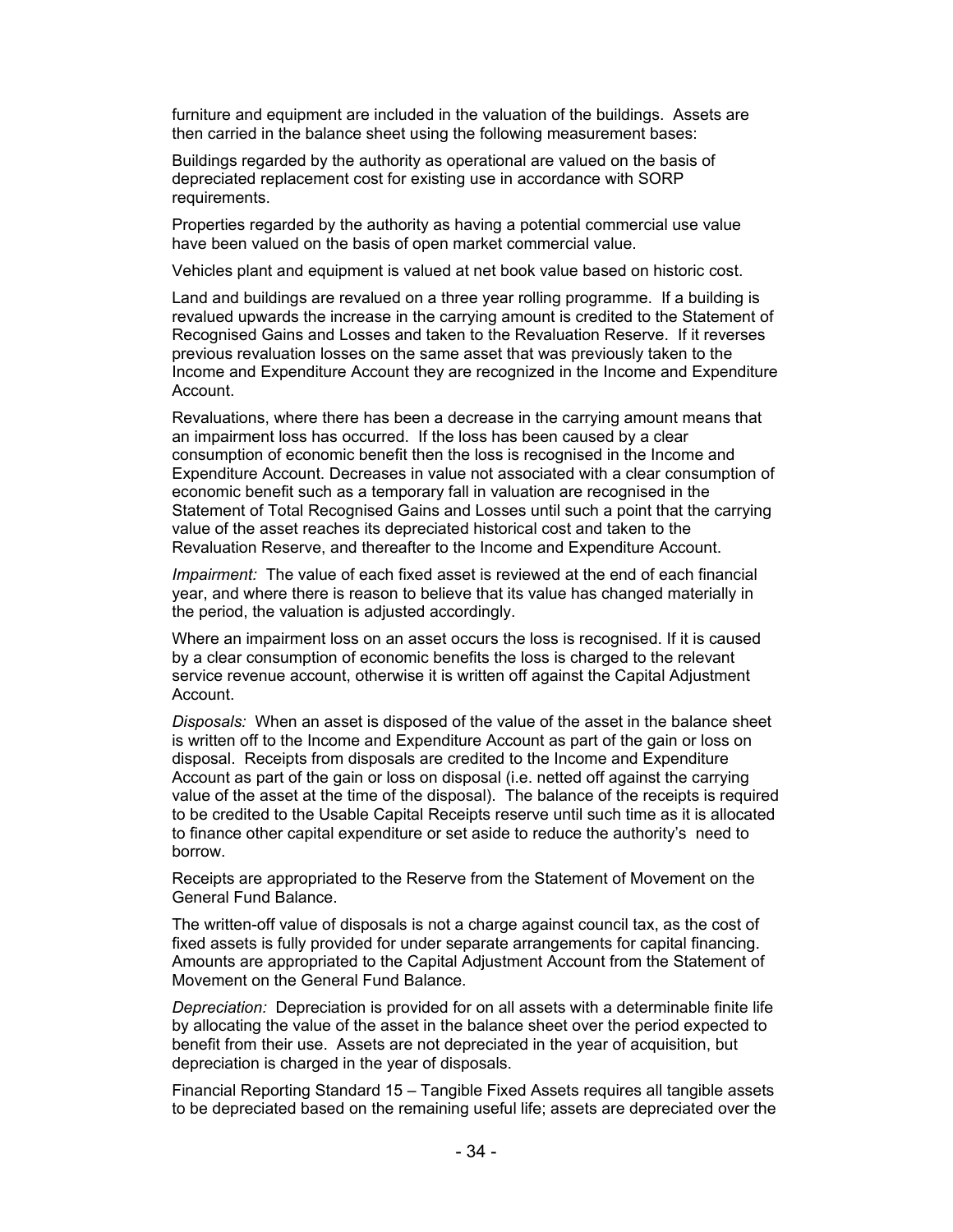following expected life spans:

| <b>Class of Asset</b>        | <b>Lifespan</b> |
|------------------------------|-----------------|
| <b>Red Fleet Vehicles</b>    | 1 to 12 Years   |
| <b>White Fleet Vehicles</b>  | 1 to 5 Years    |
| <b>Plant &amp; Equipment</b> | 1 to 20 Years   |
| <b>Buildings</b>             | 1 to 60 Years   |
| <b>Intangibles</b>           | 1 to 10 Years   |

Depreciation is calculated on the following basis:

- Dwellings and other buildings are a straight line allocation over the life of the property as estimated by the valuer;
- Land is not depreciated;
- Vehicles and Operational Equipment lives are determined at the time of purchase, and vary according to type;
- Where an asset has major components with different estimated useful lives, these are depreciated separately;
- Assets Under Construction are not depreciated;
- Intangible Assets are depreciated over the life of the asset.

Grants and contributions: where grants and contributions are received that are identifiable to fixed assets with a finite useful life, the amounts are credited to the Government Grants Deferred Account. The balance is then written down to revenue to offset depreciation charges made for the relevant assets to the relevant service revenue account, in line with the depreciation policy applied to them.

### **Treatment of Overheads**

The costs of overheads and support services are charged to those that benefit from the supply or service in accordance with the costing principles of the CIPFA Best Value Accounting Code of Practice 2009.

The total absorption costing principle is used. The full cost of overheads and support services are shared between users in proportion to the benefits received, with the exception of:

- Corporate and Democratic Core the costs relating to the Authority's status as a multi-functional democratic organisation.
- Non Distributed Costs the cost of discretionary benefits awarded to employees retiring early.

These two cost categories are accounted for as separate headings in the Income and Expenditure Account as part of Net Cost of Service.

### **VAT**

Income and expenditure excludes any amounts relating to VAT as all that is collected is payable to HMRC and all that is paid is recoverable from them in accordance with VAT regulation requirements.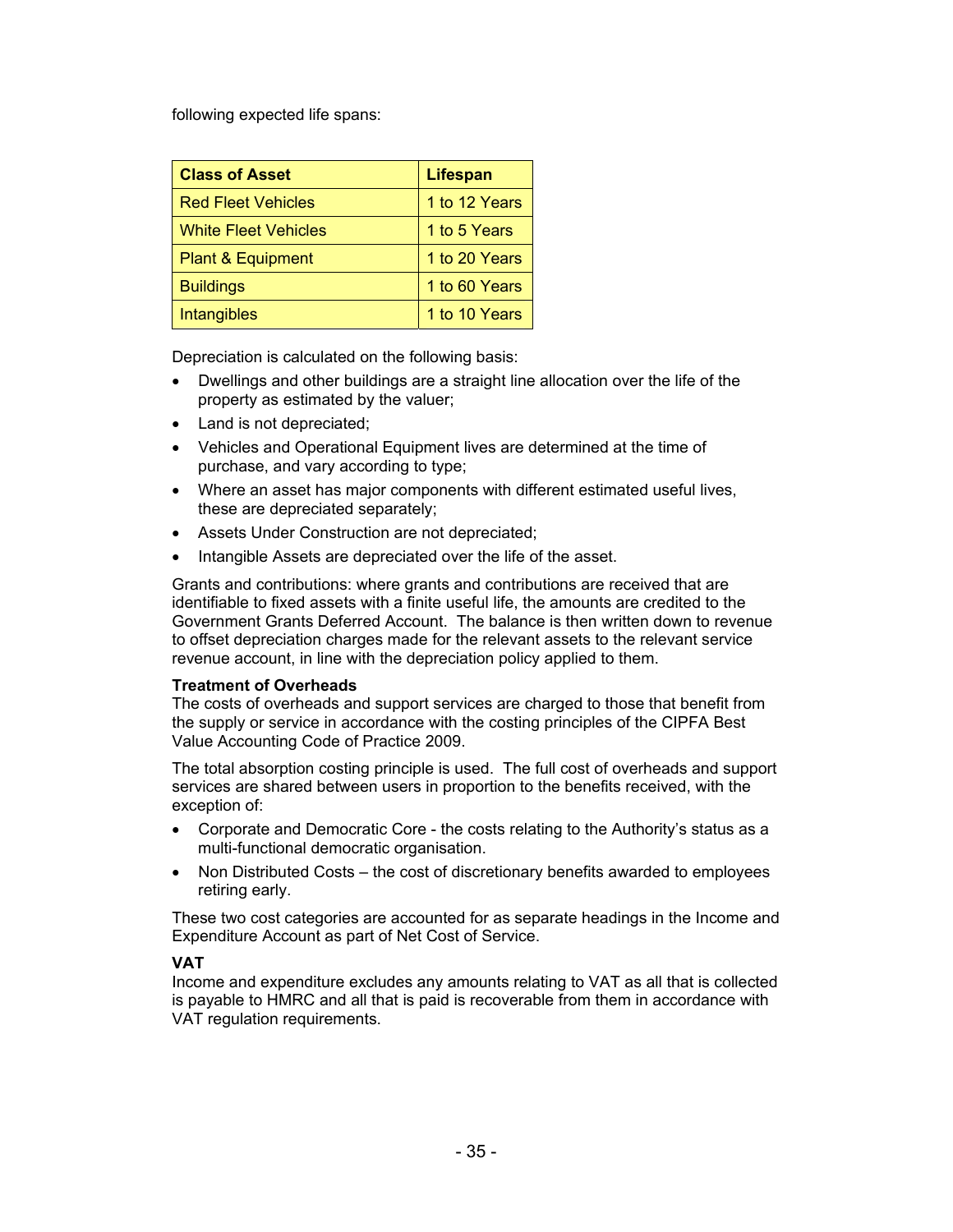# **Income and Expenditure Account**

The Income and Expenditure Account shows the Authority's actual financial performance for the year, measured in terms of the resources consumed and generated over the last 12 months. However, the Authority is required to raise council tax on a different accounting basis, the main differences being:

- capital investment is accounted for as it is financed, rather than when the fixed assets are consumed; and
- retirement benefits are charged as amounts become payable to pension funds and pensioners, rather than as future benefits are earned.

This statement has been prepared in accordance with CIPFA's Code of Practice on Best Value Accounting to comply with the relevant legislation.

| 2008/09                                                       |                                                                                                  |                                             | 2009/10                      |                                           |                                                        |
|---------------------------------------------------------------|--------------------------------------------------------------------------------------------------|---------------------------------------------|------------------------------|-------------------------------------------|--------------------------------------------------------|
| restated figures<br><b>Net</b><br><b>Expenditure</b><br>£000s | <b>Income and Expenditure</b>                                                                    | <b>Gross</b><br><b>Expenditure</b><br>£000s | <b>Gross Income</b><br>£000s | <b>Net</b><br><b>Expenditure</b><br>£000s | <b>Notes</b><br>to the<br><b>Accounts</b>              |
| 3.118                                                         | <b>Community Fire Safety</b>                                                                     | 3,433                                       | $-362$                       | 3.071                                     | Note 1 a                                               |
| 25,379                                                        | <b>Fire Fighting and Rescue Operations</b>                                                       | 27,435                                      | $-2,425$                     | 25,010                                    | Note 1 b                                               |
| 1.103                                                         | <b>Corporate &amp; Democratic Core</b>                                                           | 1,428                                       | $-119$                       | 1.309                                     | Note 1 c                                               |
| 70                                                            | <b>Non Distributed Costs</b>                                                                     | 16                                          | $\Omega$                     | 16                                        | Note 1 c                                               |
| 890                                                           | Exceptional Item - settlement of abortive<br>capital costs at Beaconsfield                       | $\overline{0}$                              | $\Omega$                     | $\Omega$                                  | Note 1 d                                               |
| 30,560                                                        | <b>Net Cost of Services</b>                                                                      | 32,312                                      | $-2.906$                     | 29,406                                    |                                                        |
| $-9$                                                          | Profit on disposal of fixed assets                                                               |                                             |                              | $\Omega$                                  |                                                        |
| 292                                                           | Interest payable and similar charges                                                             |                                             |                              | 323                                       | Note 33 b                                              |
| $-310$                                                        | Interest and Investment Income                                                                   |                                             |                              | $-32$                                     | Note 33 b                                              |
| 8,864                                                         | Pensions interest cost and expected<br>return on pensions assets                                 |                                             |                              | 8,409                                     | Note 32a                                               |
| $-706$                                                        | Gain in relation to government grant<br>payable to the Pension Fund on the<br>Authority's behalf |                                             |                              | $-1,771$                                  | <b>Firefighters'</b><br>Pension<br><b>Fund Account</b> |
| 38,691                                                        | <b>Net Operating Expenditure</b>                                                                 |                                             |                              | 36,335                                    |                                                        |
| $-15,917$                                                     | <b>Precepts</b>                                                                                  |                                             |                              | $-16,868$                                 | Note 10                                                |
| $-1,385$                                                      | <b>General Government Grants</b>                                                                 |                                             |                              | $-2,137$                                  | Note 10                                                |
| $-9.952$                                                      | Non Domestic Rates redistribution                                                                |                                             |                              | $-9.258$                                  | Note 10                                                |
| 11,437                                                        | Surplus (-) or Deficit for the year                                                              |                                             |                              | 8,072                                     |                                                        |

The table above shows a high level view of our expenditure on our Services. Detailed notes can be found on pages 41 to 42.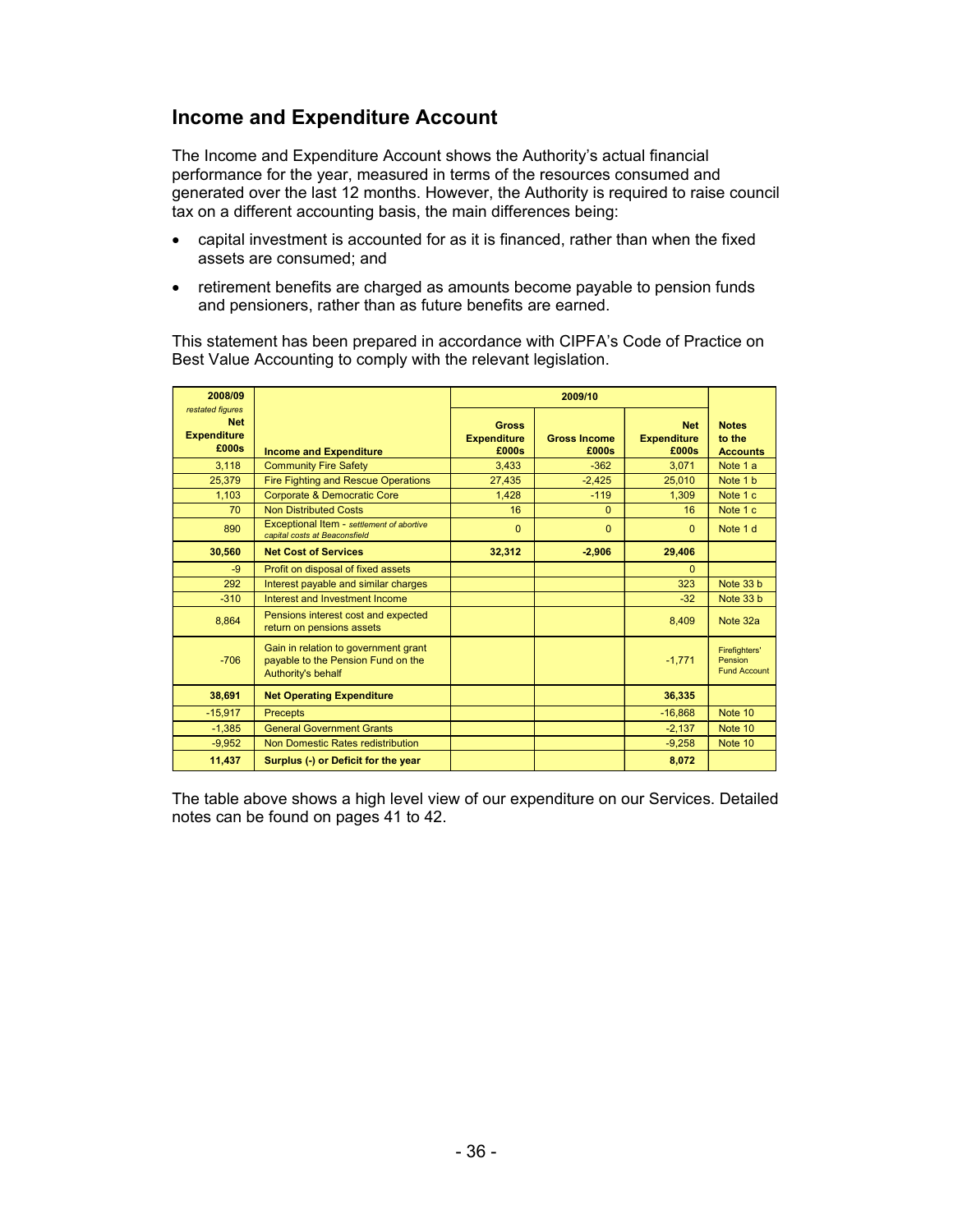# **Statement of Movement on the General Fund Balance**

The General Fund Balance compares the Authority's spending against the council tax that it raised for the year, taking into account the use of reserves built up in the past and contributions to reserves earmarked for future expenditure.

| 2008/09                   |                                                                                                                                                                                | 2009/10   |
|---------------------------|--------------------------------------------------------------------------------------------------------------------------------------------------------------------------------|-----------|
| restated figures<br>£000s | <b>Statement of Movement on the General Fund Balance</b>                                                                                                                       | £000s     |
| 11.437                    | Surplus (-) / Deficit for the year on the Income & Expenditure Account                                                                                                         | 8,072     |
| $-10,701$                 | Net additional amount required by statute and non statutory proper<br>practices to be debited or credited to the General fund Balance for the year                             | $-8,568$  |
| 736                       | Increase in General Fund Balance for the year                                                                                                                                  | $-496$    |
| 400                       | <b>Transfer to Invest to Save Reserve</b>                                                                                                                                      | 0         |
| 268                       | Transfer to Income & Expenditure Account                                                                                                                                       | $\Omega$  |
| $-3,919$                  | General Fund Balance brought forward                                                                                                                                           | $-2,515$  |
| $-2,515$                  | <b>General Fund Balance carried forward</b>                                                                                                                                    | $-3,011$  |
|                           | Note of reconciling items for the Movement on the General Fund Balance                                                                                                         |           |
|                           | Amounts included in the Income and Expenditure Account but required by<br>statute to be excluded when determining the Movement on the General<br>Fund Balance for the year     |           |
| $-13$                     | Amortisation of Intangible Fixed Assets                                                                                                                                        | $-27$     |
| $-2,848$                  | Depreciation and impairment of Fixed Assets                                                                                                                                    | $-2,340$  |
| -5                        | <b>Government Grants Deferred Amortisation</b>                                                                                                                                 | 4         |
| 9                         | Net Gain on Sale of Fixed Assets                                                                                                                                               | $\Omega$  |
| $-13,510$                 | Net charges made for retirement benefits in accordance with FRS17                                                                                                              | $-11,902$ |
| 706                       | Gain in relation to Government Grant payable to the Pension Fund on the<br>Authority's behalf                                                                                  | 1,771     |
| $-57$                     | Amount by which Council tax income included in the Income and<br>Expenditure Account is different from the amount taken to the General<br>Fund in accordance with regulation.  | 19        |
| $-15,718$                 | <b>Total</b>                                                                                                                                                                   | $-12,475$ |
|                           | Amounts not included in the Income and Expenditure Account but required<br>to be included by statute when determining the Movement on the General<br>Fund balance for the year |           |
| 218                       | Minimum Revenue Provision for capital financing                                                                                                                                | 294       |
| 1,143                     | Capital Expenditure charged in-year to the General Fund Balance                                                                                                                | 420       |
| 3,074                     | Employers contributions payable to the Pension Account and retirement<br>benefits payable direct to pensioners                                                                 | 3,097     |
| 4,435                     | <b>Total</b>                                                                                                                                                                   | 3,811     |
|                           | Transfers to or from the General Fund Balance that are required to be<br>taken into account when determining the movement on the General Fund<br>Balance for the year          |           |
| 450                       | <b>Voluntary Revenue Provision for capital financing</b>                                                                                                                       | 118       |
| 132                       | Net transfer to or from earmarked reserves                                                                                                                                     | $-22$     |
| 582                       | <b>Total</b>                                                                                                                                                                   | 96        |
| $-10,701$                 | Net additional amount required to be credited or debited to the<br><b>General fund Balance for the year</b>                                                                    | $-8,568$  |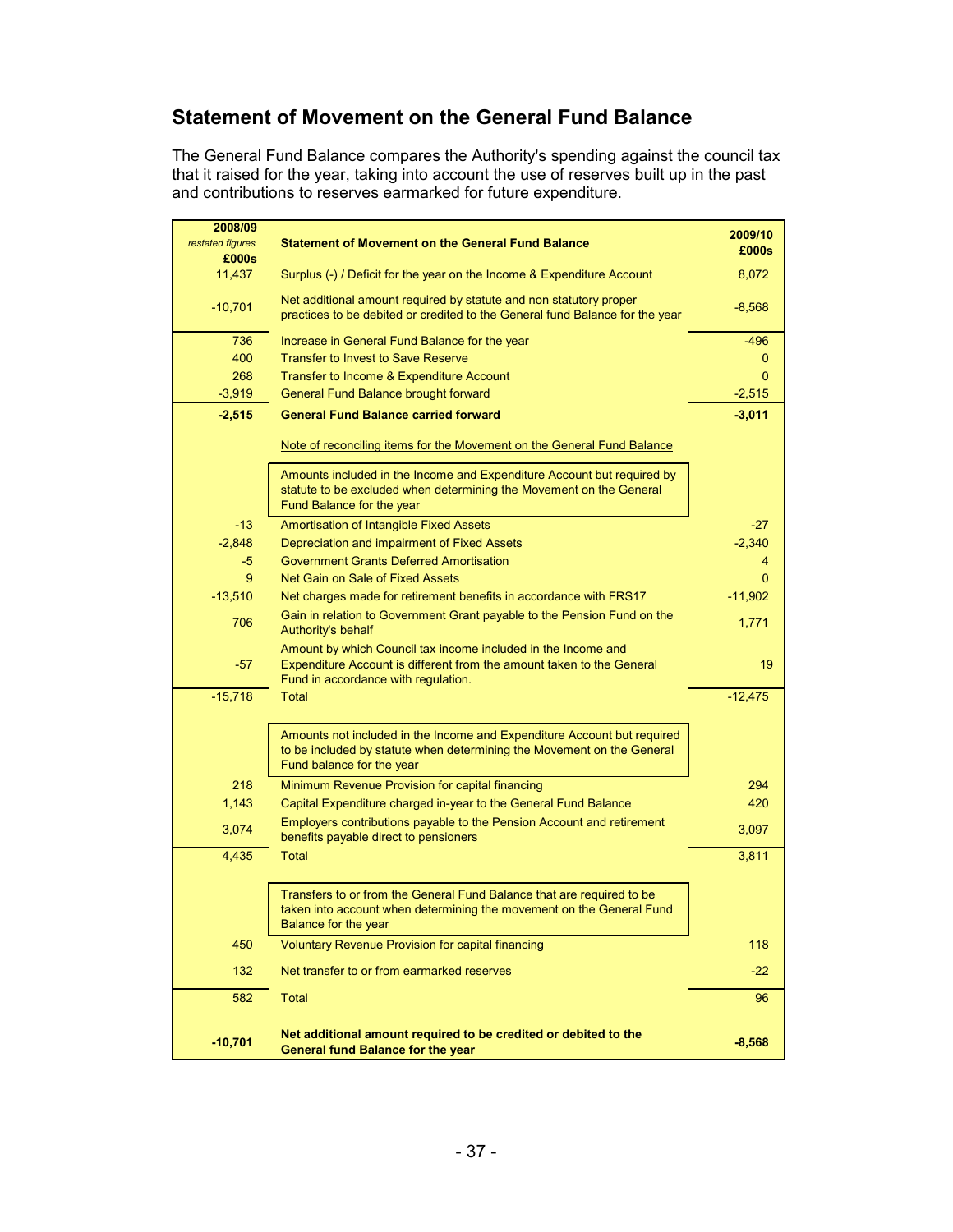# **Statement of Total Recognised Gains and Losses**

The Statement of Total recognised Gains and Losses represents the movement in the net worth of the Authority and reflects changes in the accounts listed below from one year to the next in terms of gain or loss. These are both actual and notional gains and losses.

| 2008/09<br>restated figures<br>£000s | <b>Statement of Total Recognised Gains and Losses</b>                  | 2009/10<br>£000s |
|--------------------------------------|------------------------------------------------------------------------|------------------|
| $-11,437$                            | Surplus / Deficit (-) for the year on the Income & Expenditure Account | $-8,072$         |
| 179                                  | Surplus arising on revaluation of Fixed Assets                         | $-96$            |
| 17.404                               | Actuarial Gains / Losses (-) on Pension Fund Assets / Liabilities      | $-60,952$        |
| 32 <sup>2</sup>                      | Any other gains and losses (-)                                         | 0                |
| 6,178                                | Total Recognised Gains and Losses (-) for the year                     | $-69.120$        |
| 78                                   | <b>Prior Year adjustments</b>                                          | O                |
| 6,256                                | Total Recognised Gains and Losses (-) since the last annual report     | -69.120          |

The variance in 'restated figures' for 2008/09 in relation to the figures shown in the 2008/09 Statement of Total Recognised Gains and Losses in the Statement of accounts 2008/09 (£78K) is set out in note 35 on page 71 relating to a change in Accounting Policy for Precept Income.

The deficit for the year reflects what is in the Income and Expenditure Account on page 36.

The sum of the actuarial loss on the Pension Fund Assets and Liabilities is detailed in Note 32b) on page 63.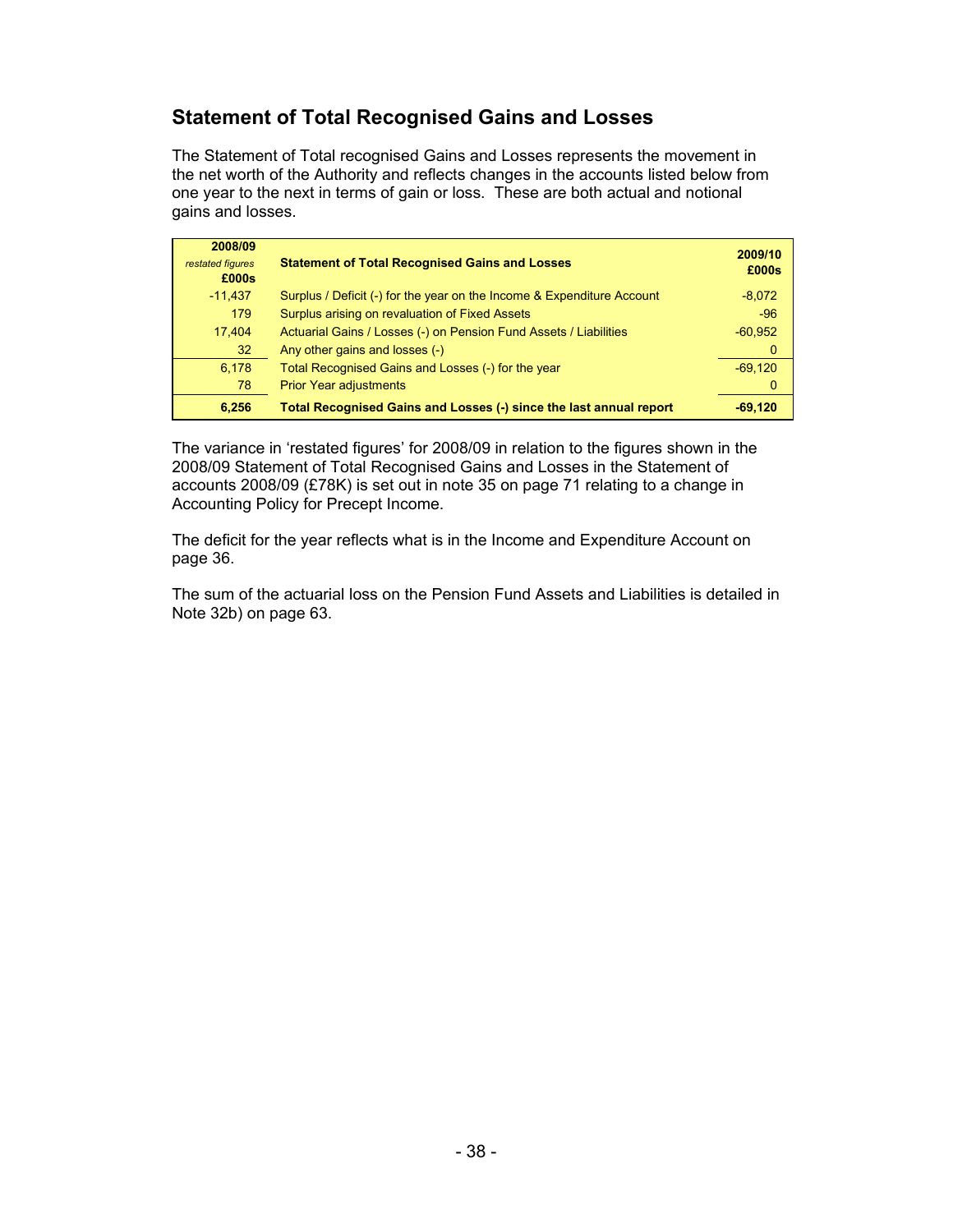# **Balance Sheet**

This shows the financial position of the Authority on the 31st March 2010. It shows all our assets and liabilities together with all the balances and reserves that are held by the Authority at that date.

| 2008/09                 |                                                         |                         |              |
|-------------------------|---------------------------------------------------------|-------------------------|--------------|
| restated figures        |                                                         | 2009/10                 |              |
| £000s                   | <b>Balance Sheet</b>                                    | £000s                   | <b>Notes</b> |
|                         | <b>Fixed Assets</b>                                     |                         |              |
| 180                     | <b>Intangible Fixed Assets</b>                          | 153                     | Note 13      |
|                         | Tangible Fixed Assets - Operational                     |                         |              |
| 27,958                  | <b>Land &amp; Buildings</b>                             | 26,658                  | Note 14      |
| 3,547                   | Vehicles, Plant & Equipment                             | 4,782                   | Note 14      |
| 211                     | Tangible Fixed Assets - Non Operational                 | 495                     | Note 14      |
| 31,896                  | <b>Total Fixed Assets</b>                               | 32,088                  |              |
|                         | <b>Current Assets</b>                                   |                         |              |
| 186                     | <b>Stocks and Work in Progress</b>                      | 291                     | Note 15      |
| 733                     | <b>Debtors</b>                                          | 710                     | Note 16      |
| 7,211                   | <b>Temporary Investments</b>                            | 7,542                   | Note 17      |
| 154                     | <b>Payment in Advance</b>                               | 58                      | Note 16      |
| 336                     | <b>Cash at Bank</b>                                     | 323                     | Note 18      |
| 9                       | Cash in Hand                                            | 8                       | Note 18      |
| 8,629                   | <b>Total Current Assets</b>                             | 8,932                   |              |
| 40,525                  | <b>TOTAL ASSETS</b>                                     | 41,020                  |              |
|                         | <b>Current Liabilities</b>                              |                         |              |
| $-335$                  | <b>Short Term Borrowing</b>                             | $-69$                   | Note 19      |
| $-2,521$                | <b>Creditors</b>                                        | $-2,434$                | Note 19      |
| $-698$                  | <b>Receipts in Advance</b>                              | $-786$                  | Note 19      |
| $-3,554$                | <b>Total Current Liabilities</b>                        | $-3,289$                |              |
| 36,971                  | <b>TOTAL ASSETS LESS CURRENT LIABILITIES</b>            | 37,731                  |              |
|                         | <b>Long Term Liabilities</b>                            |                         |              |
| $-6,117$                | <b>Long Term Borrowing</b>                              | $-7,117$                | Note 20      |
| $-218$                  | <b>Government Grants Deferred</b>                       | $-909$                  | Note 21      |
| $-2,108$                | <b>Finance Lease</b>                                    | $-2,061$                | Note 22      |
| $-126,061$              | Liability related to the Defined Benefit Pension Scheme | $-194,047$              | Note 25      |
| $\mathbf{0}$            | <b>Provisions</b>                                       | $-250$                  | Note 12      |
| $-134,504$              | <b>Total Long Term Liabilities</b>                      | $-204,384$              |              |
| $-97,533$               | <b>TOTAL ASSETS LESS LIABILITIES</b>                    | $-166,653$              |              |
|                         | Financed by:                                            |                         |              |
| $-24,204$               | <b>Capital Adjustment Account</b>                       | $-22,545$               | Note 23      |
| $-21$                   | <b>Collection Fund Adjustment Account</b>               | $-40$                   | Note 24      |
| 126,061                 | <b>Pensions Reserve</b>                                 | 194,047                 | Note 25      |
| $-224$                  | <b>Revaluation Reserve</b>                              | $-138$                  | Note 26      |
| $\overline{\mathbf{0}}$ | <b>Usable Capital Receipts Reserve</b>                  | $\overline{\mathbf{0}}$ | Note 27      |
| $-2,515$                | <b>General Fund Balance</b>                             | $-3,011$                | Note 28/29a  |
| $-50$                   | <b>Earmarked Control Room Reserve</b>                   | $-150$                  | Note 28b/29b |
| $-785$                  | <b>Earmarked Debt Repayment Reserves</b>                | $-568$                  | Note 28b/29c |
| $-329$                  | <b>Earmarked Invest to Save Reserve</b>                 | $-372$                  | Note 28b/29d |
| $-400$                  | <b>Earmarked Transformation Reserve</b>                 | $-400$                  | Note 28b/29e |
| 0                       | <b>Earmarked Transitional Grant Reserve</b>             | $-170$                  | Note 28b/29f |
| 97,533                  | <b>TOTAL NET WORTH</b>                                  | 166,653                 |              |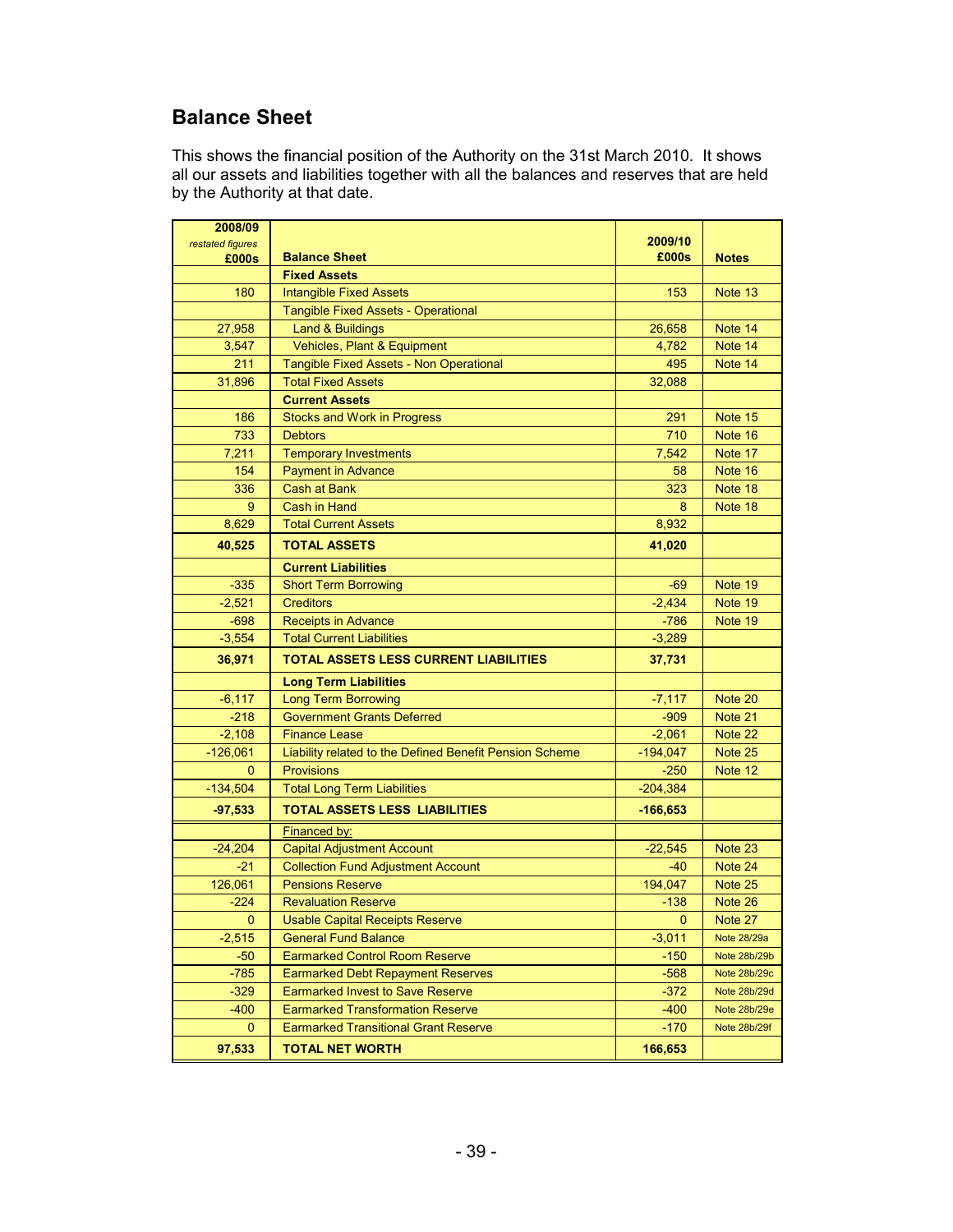# **Cash Flow Statement**

This statement summarises the total cash movements during the year for capital and revenue purposes.

| 2008/09                           |                                                                                       |              | 2009/10  |              |
|-----------------------------------|---------------------------------------------------------------------------------------|--------------|----------|--------------|
| £000s                             |                                                                                       |              |          |              |
| <b>Restated</b><br><b>Figures</b> | <b>Cash Flow Statement</b>                                                            | £000s        | £000s    | <b>Notes</b> |
| 1,590                             | Net cash inflow / outflow (-) from operating activities                               |              | 1,900    | Note 36a     |
|                                   | RETURNS ON INVESTMENTS & SERVICING OF FINANCE                                         |              |          |              |
|                                   | <b>Cash Outflows</b>                                                                  |              |          |              |
| $-292$                            | Interest paid                                                                         | $-281$       |          | Note 36a     |
| 0                                 | Interest element of finance lease rental payments                                     | $-42$        |          |              |
|                                   | <b>Cash Inflows</b>                                                                   |              |          |              |
| 310                               | Interest received                                                                     | 32           |          | Note 36a     |
| 18                                | Net cash inflow / outflow (-) from returns on investments<br>and servicing of finance |              | $-291$   |              |
|                                   | <b>CAPITAL ACTIVITIES</b>                                                             |              |          |              |
|                                   | <b>Cash Outflows</b>                                                                  |              |          |              |
| $-2,039$                          | <b>Purchase of Fixed Assets</b>                                                       | $-2,674$     |          |              |
| $\Omega$                          | Proceeds from long term investment matured in year                                    | $\Omega$     |          |              |
|                                   | <b>Cash Inflows</b>                                                                   |              |          |              |
| 17                                | <b>Sale of Fixed Assets</b>                                                           | $\mathbf{0}$ |          |              |
| $\mathbf{0}$                      | <b>Capital Grants</b>                                                                 | 695          |          | Note 21      |
| $-2,022$                          | Net cash inflow / outflow (-) from capital activities                                 |              | $-1,979$ |              |
| $-414$                            | <b>NET CASH INFLOW / OUTFLOW (-) BEFORE FINANCING</b>                                 |              | $-370$   |              |
|                                   | <b>MANAGEMENT OF LIQUID RESOURCES</b>                                                 |              |          |              |
| 397                               | Net increase / decrease (-) in temporary investments                                  | $-331$       |          | Note 36 d    |
| 397                               | Net increase / decrease (-) in liquid resources                                       |              | $-331$   |              |
|                                   | <b>FINANCING</b>                                                                      |              |          |              |
|                                   | <b>Cash Outflows</b>                                                                  |              |          |              |
| 0                                 | Repayment of amounts borrowed                                                         | $-266$       |          | Note 36 b    |
| $\mathbf{0}$                      | Capital element of finance lease rental payments                                      | $-47$        |          | Note 36 c    |
|                                   | <b>Cash Inflows</b>                                                                   |              |          |              |
| $\mathbf{0}$                      | New long term loans raised                                                            | 1,000        |          | Note 36 c    |
| $\mathbf{0}$                      | New short term loans raised                                                           | $\Omega$     |          |              |
| $\mathbf{0}$                      | Net cash inflow / outflow (-) from financing                                          |              | 687      |              |
| $-17$                             | <b>INCREASE / DECREASE (-) IN CASH</b>                                                |              | $-14$    |              |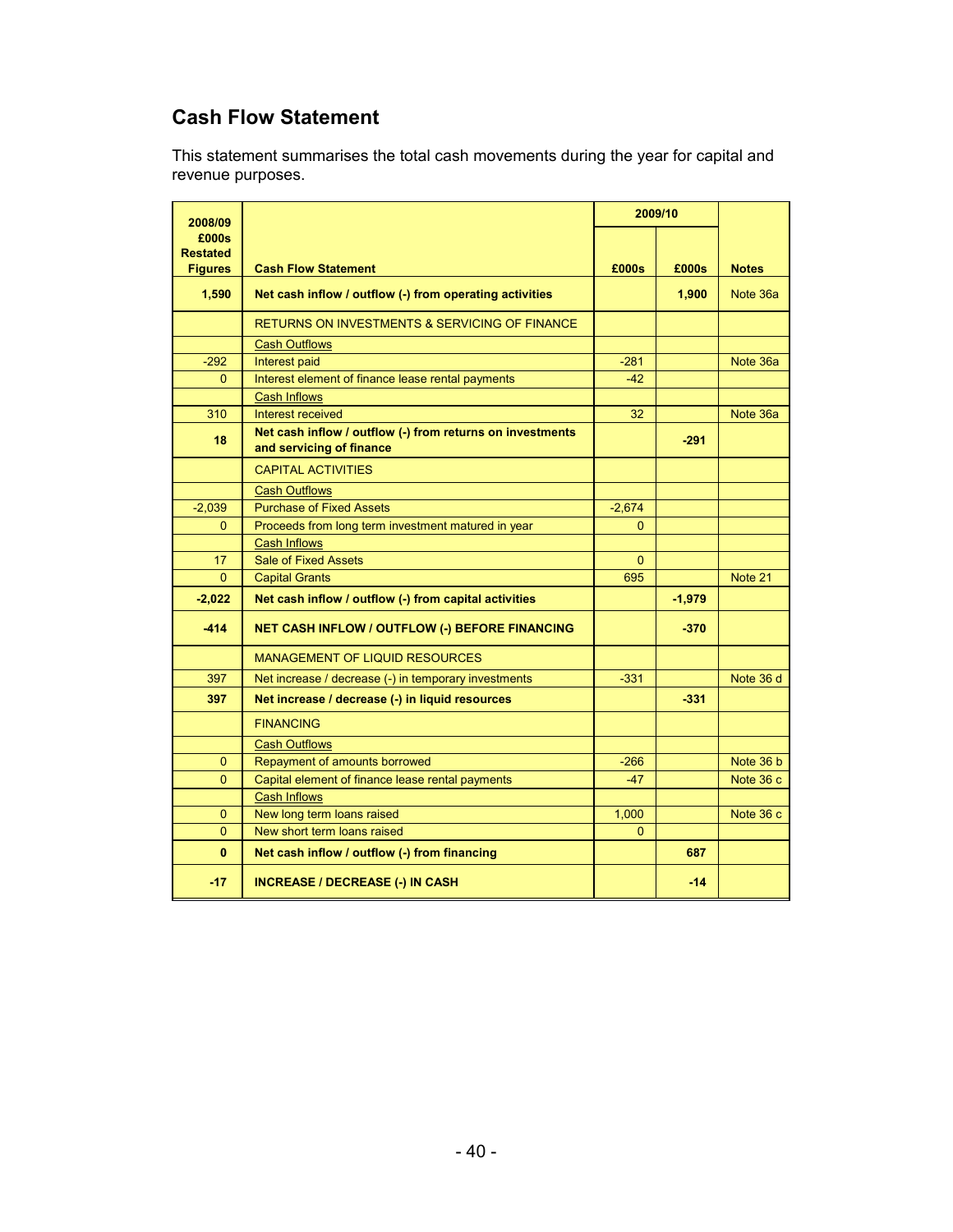# **Notes to the Core Financial Statements**

#### **1. Further analysis of service expenditure headings as set out in the Income and Expenditure Account**

Service expenditure is analysed between the main operational Divisions of Service and the Corporate and Democratic Core. Service expenditure includes charges for statutory obligations under FRS17 and the apportionment of Central Services relevant to that Division.

The following tables provide further information on the net expenditure within each of the service headings in the main Income and Expenditure Account which can be found on page 36.

| 2008/09                          |                                                 | 2009/10                          |
|----------------------------------|-------------------------------------------------|----------------------------------|
| <b>Net</b><br><b>Expenditure</b> |                                                 | <b>Net</b><br><b>Expenditure</b> |
| £000s                            | <b>Community Fire Safety</b>                    | £000s                            |
| 1,305                            | <b>Statutory Inspection &amp; Certification</b> | 1,279                            |
| 1,813                            | <b>Prevention and Education</b>                 | 1,792                            |
| 3,118                            | <b>Total</b>                                    | 3,071                            |

a) Community Fire Safety

There has been a small reduction in Community Fire Safety work as we have realigned our resources to reflect changing priorities and risks.

Community Fire Safety work undertaken by operational response crews has been directly apportioned to Prevention and Education to take account of Home Fire Risk checks and other Community Fire Safety work carried out and it is this work that has seen a small decrease in the numbers of Home Safety Checks performed by crews as the number of vacancies on fire stations increased in 2009/10.

b) Fire Fighting and Rescue Operations

| 2008/09<br><b>Net</b><br><b>Expenditure</b> |                                            | 2009/10<br><b>Net</b><br><b>Expenditure</b> |
|---------------------------------------------|--------------------------------------------|---------------------------------------------|
| £000s                                       | <b>Fire Fighting and Rescue Operations</b> | £000s                                       |
| 23,923                                      | <b>Operational Responses</b>               | 23,450                                      |
| 1,264                                       | <b>Communications and Mobilising</b>       | 1,391                                       |
| 192                                         | <b>Securing Water Supplies</b>             | 169                                         |
| 25,379                                      | <b>Total</b>                               | 25,010                                      |

There has been a decrease in the numbers of operational response staff due to the numbers of vacancies of staff as well as a reduction in impairment charges charged this year.

The increased costs of communications and mobilising reflect some of the work carried out in preparation for the move towards Regional Control Centres and the increasing costs of communications to mobilise staff and appliances.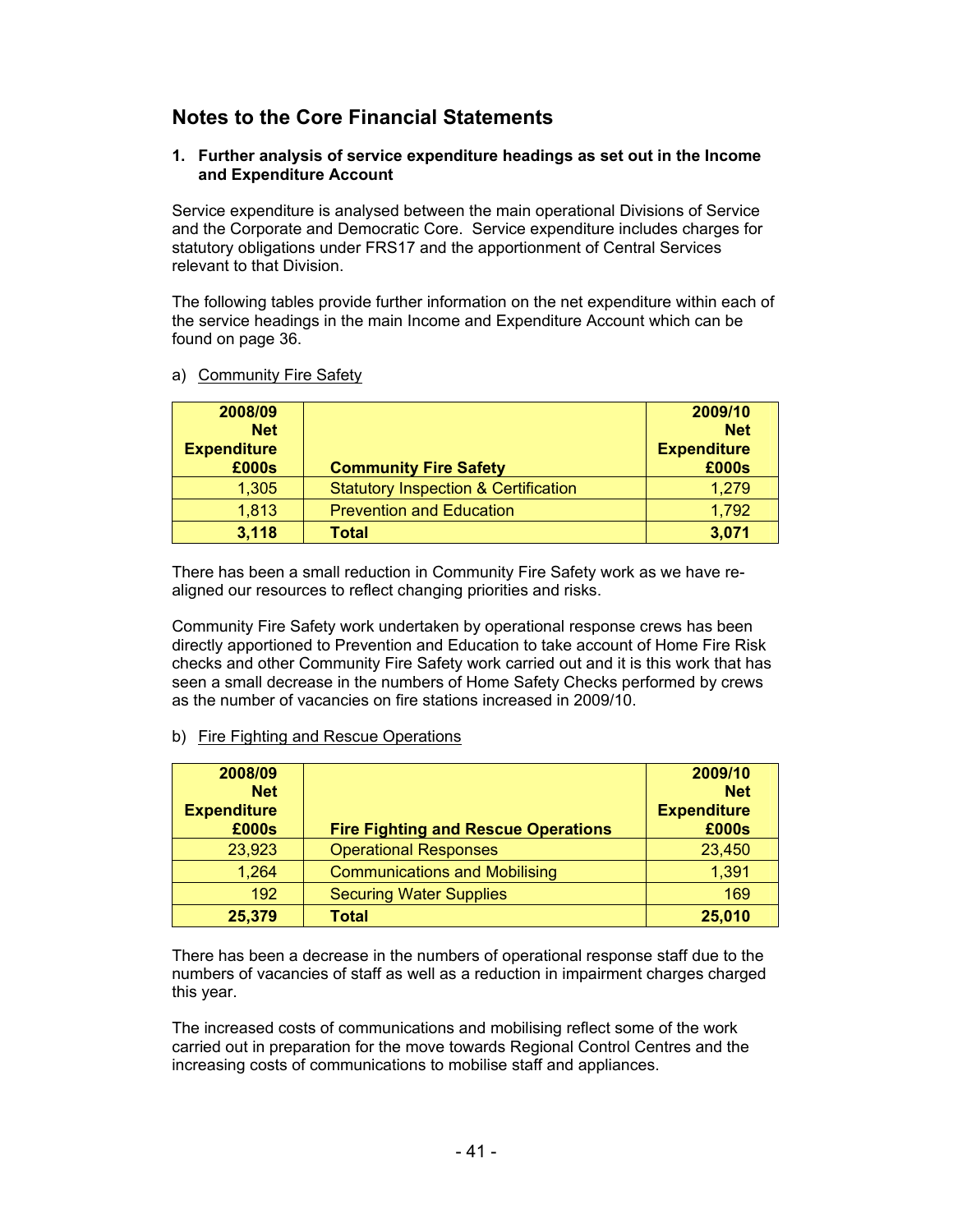### c) Central Services

| 2008/09            |                                        | 2009/10            |
|--------------------|----------------------------------------|--------------------|
| <b>Net</b>         |                                        | <b>Net</b>         |
| <b>Expenditure</b> |                                        | <b>Expenditure</b> |
| £000s              | <b>Central Services</b>                | £000s              |
| 1,103              | <b>Corporate &amp; Democratic Core</b> | 1,309              |
| 70                 | <b>Non Distributed Costs</b>           | 16                 |
| 1,173              | Total                                  | 1,325              |

Corporate and Democratic Core expenditure is limited to expenditure allowed in the guidance for the costs attributable to the management and running of an organisation that has members and the costs associated with the Chief Fire Officer and Chief **Executive.** 

Non Distributed costs refer to charges based on FRS17 principles for past service costs of pensions and pension strain. All other expenditure has been distributed across the two operational service heads above (Community Fire Safety and Fire Fighting and Rescue Operations) using appropriate basis for apportionment.

The increase in the costs of the Corporate and Democratic Core arise from taking account of the interim management arrangements that were in place over the course of 2009/10 following the retirement of the Chief Fire Officer at the end of June 2009.

Non Distributed costs have reduced as a result of a reduction in pension costs arising from retirement decisions made by the Authority.

d) Exceptional Item

There are no exceptional items to report for 2009/10. Settlement of abortive capital costs at Beaconsfield of £890k was made in 2008/09.

### **2. Officers' Remuneration**

The number of employees, whose remuneration, excluding employer's pension contributions, was of £50,000 or more in bands of £5,000 were:

| 2008/09          |                          | 2009/10          |
|------------------|--------------------------|------------------|
| <b>Number of</b> |                          | <b>Number of</b> |
| <b>Employees</b> | <b>Remuneration Band</b> | <b>Employees</b> |
| 3                | £50,000 to £54,999       | 8                |
| 9                | £55,000 to £59,999       | 10               |
|                  | £60,000 to £64,999       |                  |
| 2                | £65,000 to £69,999       | 2                |
|                  | £70,000 to £74,999       |                  |
| $\overline{2}$   | £75,000 to £79,999       | 3                |
| O                | £80,000 to £84,999       |                  |
| 2                | £85,000 to £89,999       | 2                |
|                  | £110,000 to £114,999     |                  |
| 21               | <b>Total</b>             | 27               |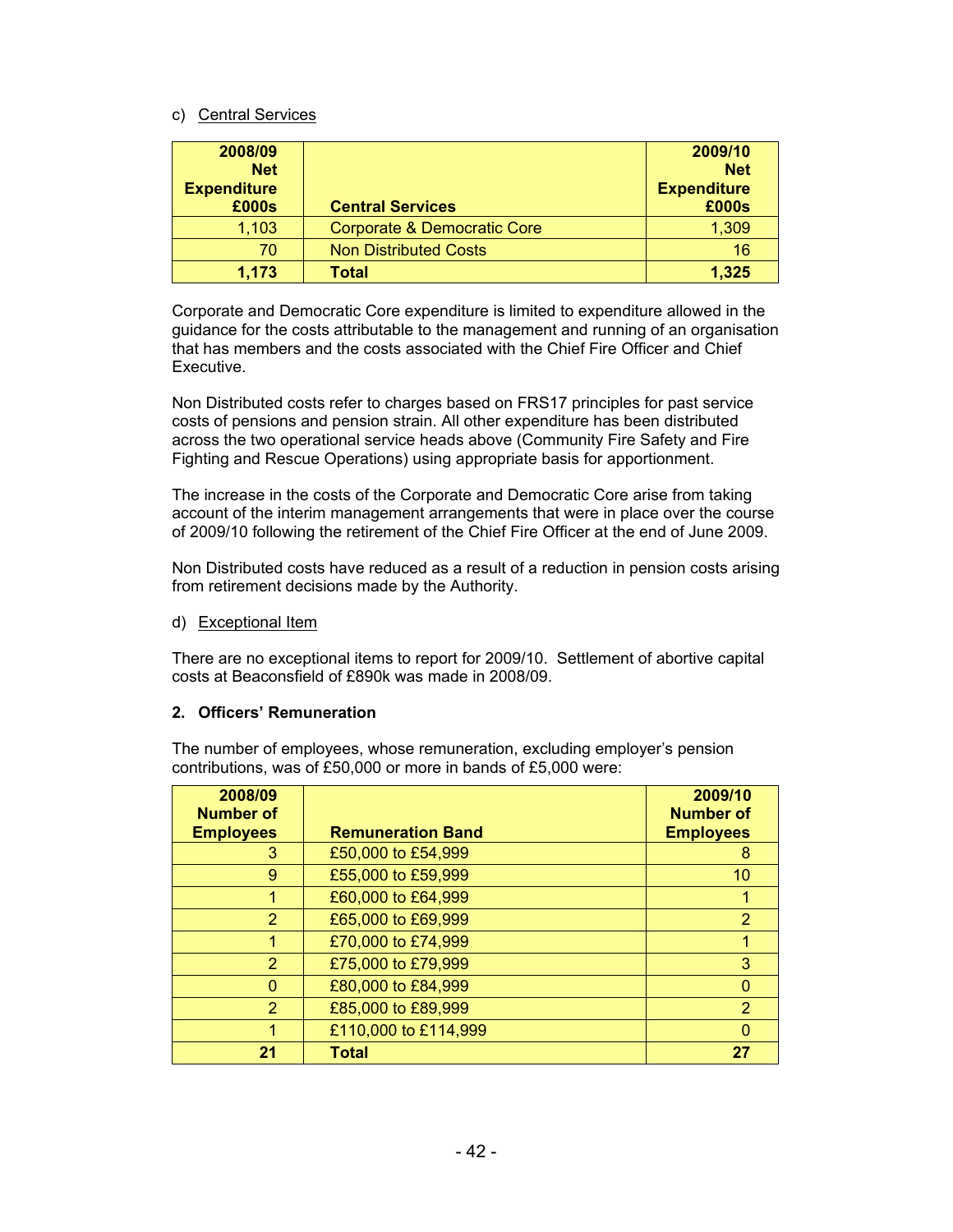The following table sets out the remuneration disclosures for Senior Officers whose salary is less than £150,000 but equal to or more than £50,000 per year in 2009/10.

| <b>Post Holder</b>        | <b>Salary</b><br>(Including<br><b>Fees And</b><br><b>Allowances</b> )<br>£s | <b>Benefits in</b><br>Kind (e.g.<br>Car<br>Allowance)<br>£s | Total<br><b>Remuneration</b><br><b>Excluding</b><br><b>Pension</b><br><b>Contributions</b><br>2009/10<br>£s | <b>Pension</b><br><b>Contributions</b><br>£s | Total<br><b>Remuneration</b><br><b>Including</b><br><b>Pension</b><br><b>Contributions</b><br>2009/10<br>£s | <b>Notes</b>                                                                      |
|---------------------------|-----------------------------------------------------------------------------|-------------------------------------------------------------|-------------------------------------------------------------------------------------------------------------|----------------------------------------------|-------------------------------------------------------------------------------------------------------------|-----------------------------------------------------------------------------------|
| <b>Chief Fire Officer</b> | 25,025                                                                      | 218                                                         | 25,243                                                                                                      | 5.357                                        | 30,600                                                                                                      | Left - 1st April 2009 to 20th<br><b>June 2009</b>                                 |
| <b>Chief Fire Officer</b> | $\Omega$                                                                    | $\Omega$                                                    | $\mathbf{0}$                                                                                                | $\mathbf{0}$                                 | $\mathbf{0}$                                                                                                | July - 31st December 09<br>covered by secondment from<br><b>Kent Fire Service</b> |
| <b>Chief Fire Officer</b> | 31.250                                                                      | 101                                                         | 31,351                                                                                                      | 6.678                                        | 38,028                                                                                                      | Commenced 1st January<br>2010                                                     |
| <b>ACO Risk</b>           | 85,865                                                                      | 1,241                                                       | 87,106                                                                                                      | 18,294                                       | 105,400                                                                                                     | On Secondment to CLG                                                              |
| <b>ACO Risk</b>           | 85.428                                                                      | 603                                                         | 86,032                                                                                                      | 18,294                                       | 104,326                                                                                                     | <b>Covering Secondment</b>                                                        |
| <b>ACO Planning</b>       | 77,615                                                                      | 990                                                         | 78,606                                                                                                      | 15.961                                       | 94,567                                                                                                      | <b>Temp Post Commencing 1st</b><br>October 2009                                   |
| <b>ACO Response</b>       | 76,835                                                                      | 855                                                         | 77,690                                                                                                      | 16,089                                       | 93,779                                                                                                      | <b>Temp Post Commencing 1st</b><br>October 2009                                   |
| <b>ACO Response</b>       | 44,633                                                                      | 960                                                         | 45,594                                                                                                      | 9,206                                        | 54,799                                                                                                      | Left - 1st April 2009 to 30th<br>September 2009                                   |
| Treasurer                 | 74,455                                                                      | 2,582                                                       | 77,037                                                                                                      | 13,736                                       | 90.773                                                                                                      |                                                                                   |

The following table sets out the remuneration disclosures for Senior Officers whose salary is less than £150,000 but equal to or more than £50,000 per year in 2008/09.

| <b>Post Holder</b>               | <b>Salary</b><br>(Including<br><b>Fees And</b><br>Allowances)<br>£s | <b>Benefits in</b><br>Kind (e.g.<br>Car<br>Allowance)<br>£s | Total<br><b>Remuneration</b><br><b>Excluding</b><br><b>Pension</b><br><b>Contributions</b><br>2008/09<br>£s | <b>Pension</b><br><b>Contributions</b><br>£s | Total<br><b>Remuneration</b><br><b>Including</b><br><b>Pension</b><br><b>Contributions</b><br>2008/09<br>£s | <b>Notes</b>                                                             |
|----------------------------------|---------------------------------------------------------------------|-------------------------------------------------------------|-------------------------------------------------------------------------------------------------------------|----------------------------------------------|-------------------------------------------------------------------------------------------------------------|--------------------------------------------------------------------------|
| <b>Chief Fire Officer</b>        | 111,988                                                             | 1,747                                                       | 113,735                                                                                                     | 23,925                                       | 137,660                                                                                                     |                                                                          |
| <b>Deputy Chief Fire Officer</b> | 66,694                                                              | 2,733                                                       | 69,427                                                                                                      | 11,986                                       | 81,413                                                                                                      | Left - 1st April 2008 to 31st<br>December 2009                           |
| <b>ACO Risk</b>                  | 84,460                                                              | 844                                                         | 85,304                                                                                                      | 18,001                                       | 103,305                                                                                                     | Secondment from 5th October<br>2008 - 31st March 2009                    |
| <b>ACO Risk</b>                  | 76,723                                                              | 525                                                         | 77,248                                                                                                      | 15,836                                       | 93,084                                                                                                      | <b>Covering Secondment from</b><br>6th October 2008 - 31st March<br>2009 |
| <b>ACO Response</b>              | 85,486                                                              | 1,304                                                       | 86,790                                                                                                      | 18,293                                       | 105,083                                                                                                     | Acting DCFO 1st January to<br><b>31st March 2009</b>                     |
| <b>ACO Response</b>              | 70,119                                                              | 1,411                                                       | 71,530                                                                                                      | 14,347                                       | 85,877                                                                                                      | <b>Covering Acting Up 1st</b><br>January 2008 - 31st March<br>2009       |
| <b>Treasurer</b>                 | 73,323                                                              | 2,503                                                       | 75,826                                                                                                      | 13,145                                       | 88,971                                                                                                      |                                                                          |

# **3. Provision for doubtful debts**

The provision for doubtful debts now stands at £36,523 at 31st March 2010. This is considered a prudent level to hold against debts that may not be recovered. All existing debts have been considered for recoverability and the provision is adequate to ensure any doubtful debts could be covered. All debts written off in the year have been done in accordance with the Authority's Debt Management Policy updated in October 2009.

### **4. Leases**

The Vehicles, Plant and Equipment operating leases held by the Authority apply to lease vehicles and radio communications equipment. The lease rentals paid during the year amounted to £501k (£518k in 2008/09). The Authority also has two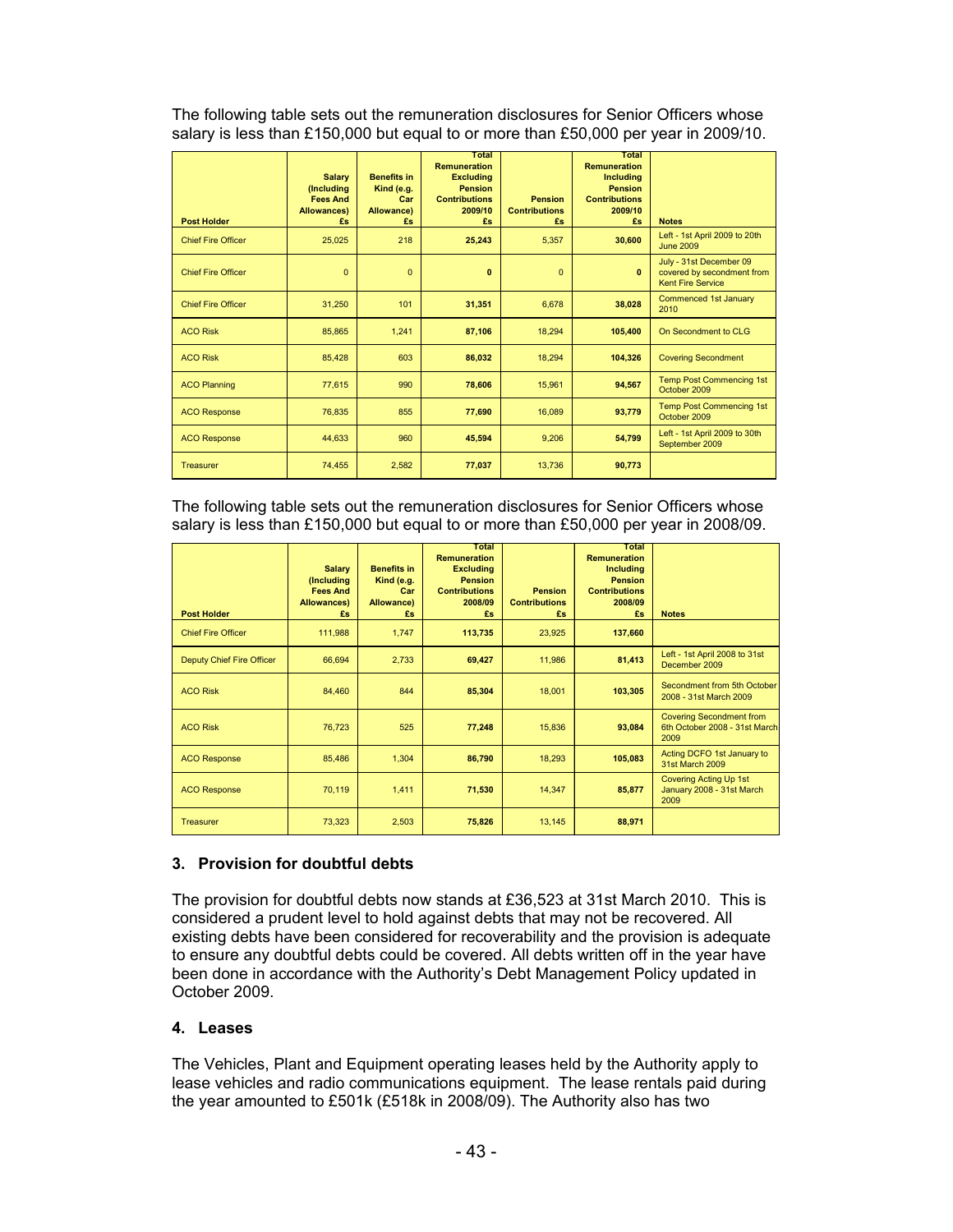operating leases relating to Unit 7 at Stocklake and the Merlin Centre for which the lease payments in 2009/10 amounted to £75K and £40K respectively.

The estimated un-discharged obligations under the operational lease agreements are shown in the table below:

| <b>Years</b><br>remaining | <b>Vehicles, Plant and</b><br><b>Equipment</b><br>£000s | <b>Land and Buildings</b><br>£000s |
|---------------------------|---------------------------------------------------------|------------------------------------|
| $0 - 1$                   | 159                                                     | 115                                |
| $2-5$                     | 324                                                     | 458                                |
| $6+$                      |                                                         | 975                                |
| <b>Total</b>              | 483                                                     | 1,548                              |

The finance lease held by the Authority is for the sale and leaseback of the Gerrards Cross houses with London Quadrant (previously Opus Housing). The Authority, in accordance with the SORP has included the finance lease as a long term liability. The finance lease is detailed in Note 22 on page 56.

#### **5. Minimum Revenue Provision**

The Minimum Revenue Provision (MRP) is the minimum amount that the Authority is required to set aside for the repayment of external debt. This is a technical accounting adjustment. Until 31st March 2008 it was calculated at 4% of the Authority's Capital Financing Requirement (CFR). For any new assets purchased after this date MRP is calculated based on the asset value and the life of the assets which have been financed from borrowing commencing the year after the asset becomes operational.

The amount charged per year can change depending on the amount of the capital programme, the extent of borrowing during the year, revenue contributions and lives of individual assets.

| 31-Mar-09<br>£000s | <b>Calculation of the MRP</b>                                                       | 31-Mar-10<br>£000s |
|--------------------|-------------------------------------------------------------------------------------|--------------------|
| 7,859              | <b>Opening Capital Financing Requirement</b>                                        | 7,859              |
| $-2,398$           | Less 'A-Factor'                                                                     | $-2,398$           |
| 5,461              | <b>Adjusted Capital Financing Requirement</b>                                       | 5,461              |
| 218                | <b>Minimum Revenue Provision at 4% of</b><br>adjusted Capital Financing Requirement | 218                |
| $\Omega$           | MRP charge for assets purchased from the<br>01-Apr-08                               | 76                 |
| 218                | <b>Minimum Revenue Provision</b>                                                    | 294                |
| 995                | Amount charged as depreciation                                                      | 1,140              |
| -777               | Depreciation / Principal Loan Repayment<br>adjustment to the Revenue Account        | -846               |
| 218                | <b>Minimum Revenue Provision</b>                                                    | 294                |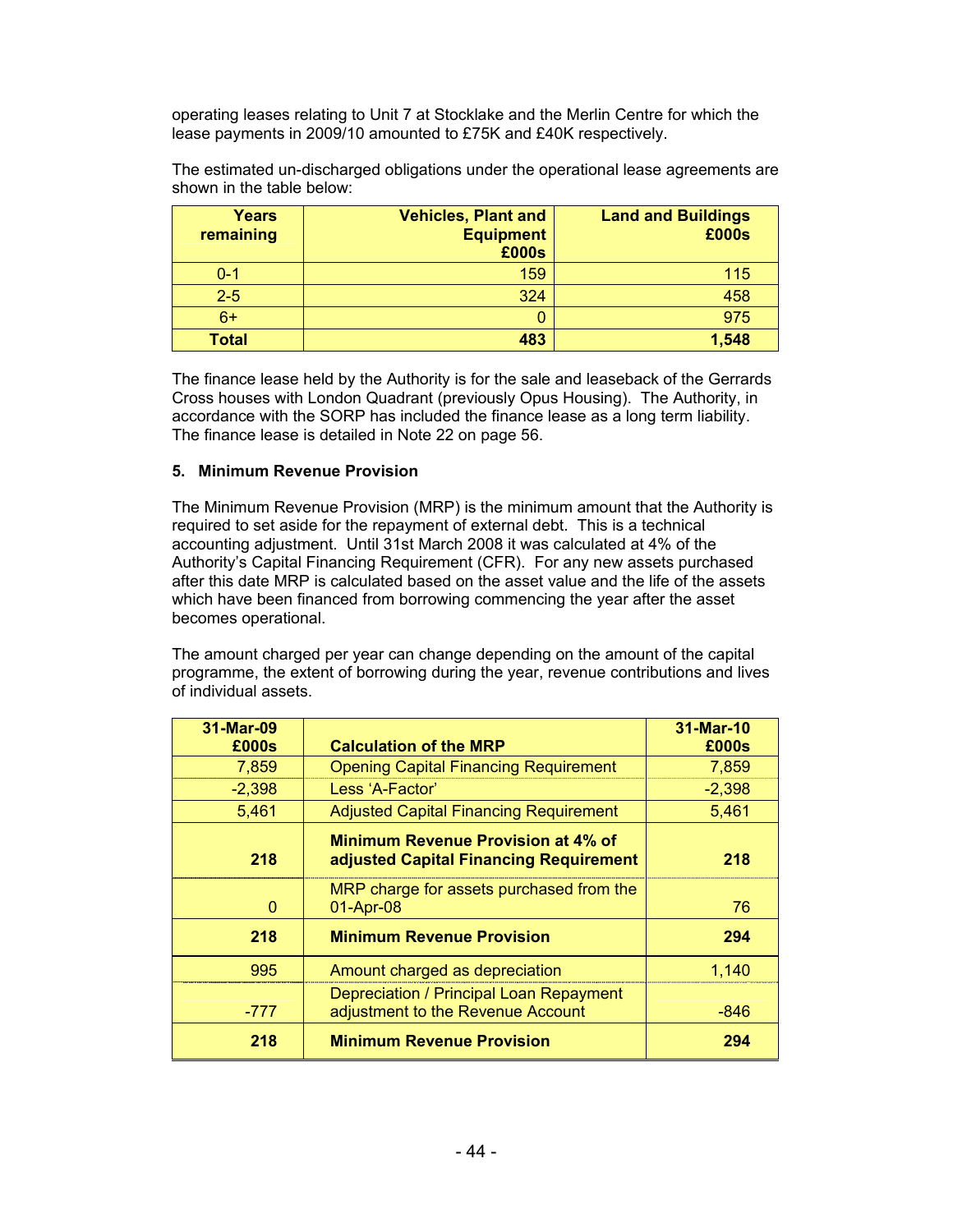# **6. Members Allowances**

Total allowances paid in 2009/10 to 21 Members amounted to £71k. (2008/09 amounted to £51k to 21 Members). Detailed information on individual allowances is available on the Authority website www.bucksfire.gov.uk and on request.

# **7. Audit Fees**

Fees paid during the year to the Audit Commission, the Authority's external auditor, for work on external audit and inspection are set out in the table below:

| 31-Mar-09<br>£000s | <b>Audit Fees</b>              | 31-Mar-10<br>£000s |
|--------------------|--------------------------------|--------------------|
| 75                 | <b>External Audit Services</b> | 78                 |
|                    | Inspection                     |                    |
| 75                 | Total                          | 78                 |

The fees paid to the Audit Commission have increased as a result of an increased inspection of financial aspects of the Authority following national changes to accounting regulations including the work required for the convergence with International Financial Reporting Standards and the greater degree of disclosure required for Financial Instruments.

### **8. Revenue Grants**

Section 31 grants received from the DCLG by the Authority are detailed below. The grants are not ring-fenced but are given for specific streams of work. The figures shown in the table below are the net figures after unapplied grant has been carried forward to 2010/11:

| 31-Mar-09 |                                           | 31-Mar-10 |
|-----------|-------------------------------------------|-----------|
| £000s     | <b>Revenue Grants Applied</b>             | £000s     |
| $-1,149$  | <b>Urban Search and Rescue</b>            | $-765$    |
| $-133$    | <b>New Burdens</b>                        | $-181$    |
|           | <b>Community Safety</b>                   |           |
| $-36$     | <b>Training</b>                           |           |
| $-1$      | <b>Capacity Building Work</b>             |           |
| $-1$      | <b>Council Tax Efficiency Information</b> | -1        |
| $-1,320$  | <b>Total</b>                              | - 947     |

The reduced grant funding for Urban Search and Rescue has been as a result of the use of grant carried forward from previous years as we have now finished the training of new team members for the provision of an Urban Search and Rescue Team and provided them with accommodation for staff and vehicles at Aylesbury Fire Station.

The increased grant funding for New Burdens has been utilised on additional staff resources as the cutover to Regional Control Centres becomes closer. Also the grant has been used for the works associated with installing new station end equipment to help with a more efficient mobilisation of station based staff.

These grants are included in the Net Cost of Services in the Income and Expenditure Account on page 36.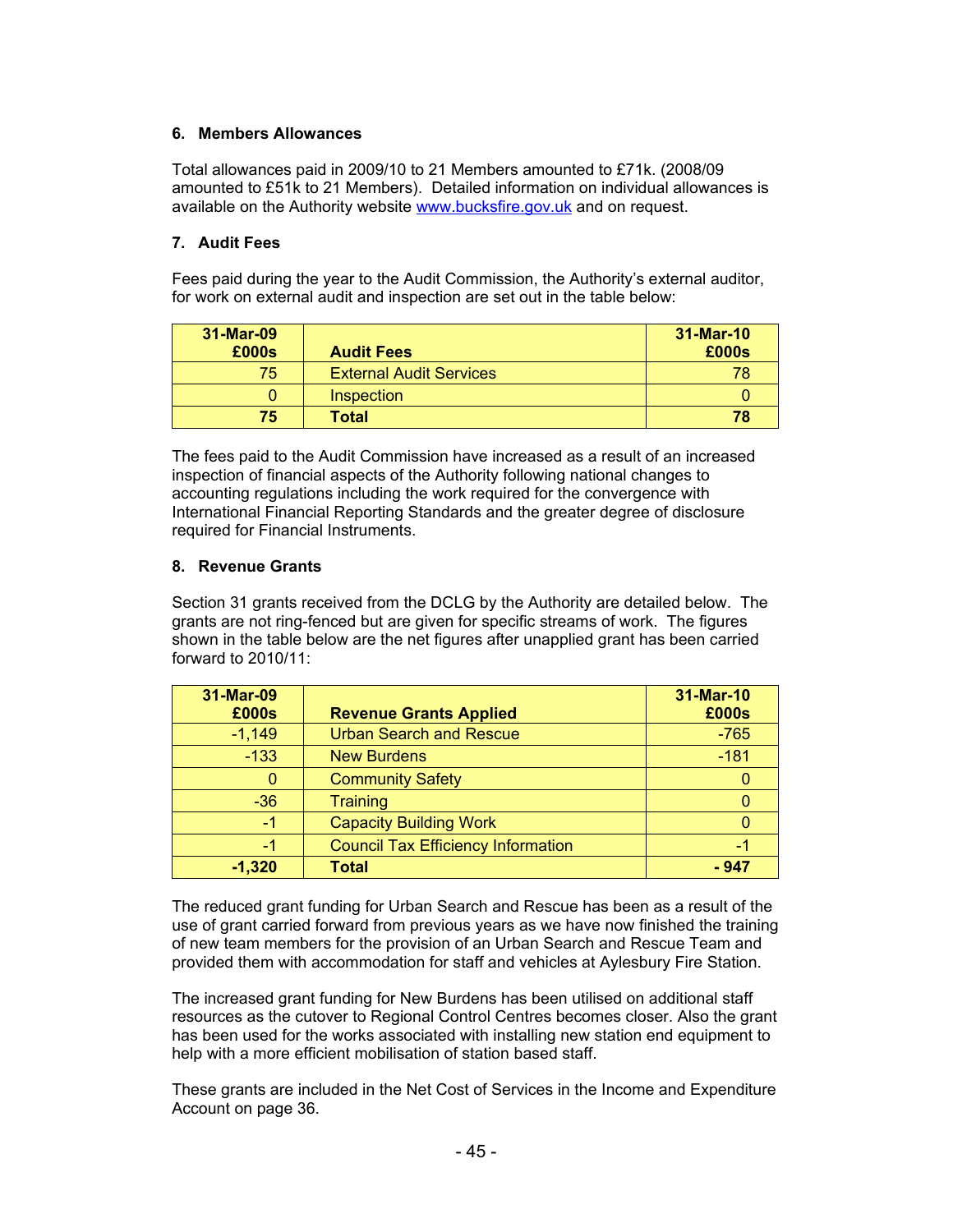#### **9. Related Parties**

The Authority is required to disclose material transactions with related parties: bodies or individuals that have the potential to control or influence the Authority, or to be controlled or influenced by the Authority. Disclosure of these transactions allows readers to assess the extent to which the Authority might have been constrained in its ability to operate independently, or might have secured the ability to limit another party's ability to bargain freely with the Authority.

#### Central Government

Central Government has effective control over the general operations of the Authority. It is responsible for providing the statutory framework within which the Authority operates and prescribes the terms of many of the transactions that the Authority has with other parties. It also provided direct financial support to the Authority in 2009/10.

#### Other Public Bodies

Buckinghamshire County Council provides Internal Audit Services, Treasury Management, SAP Systems Support, the Monitoring Officer and Legal Services for the Authority. Milton Keynes Council provides Clerking services for the Authority's committee meetings. This is undertaken on a commercial basis and will therefore not have a controlling influence on either body.

The Authority has entered into local public service agreements with all six councils within its geographic boundaries. The Authority is using these agreements to build capacity within its Community Fire Safety department so that it can contribute along with its partners to the shared vision of creating a safer Buckinghamshire and Milton Keynes.

#### Members of the Authority

Members have direct control over the Authority's financial and operational policies. However, any contracts entered into are in full compliance with the Authority's standing orders and any decisions are made with proper consideration of declarations of interest.

Details of any material interests are recorded in the Register of Members' Interests, which is open to public inspection. All Members have been asked to declare any related party transactions. From the replies provided there are no such transactions to be declared.

### Senior Officers of the Authority

Senior Officers have control over the day-to-day management of the Authority. All Senior Officers have been asked to declare any related party transactions. From the replies provided there are no such transactions to be declared.

#### Assisted organisations

The Authority does not provide any significant financial assistance to organisations that are outside of its normal contractual arrangements.

#### Companies and joint ventures

The Authority does not have any interests in companies outside of its normal contractual arrangements.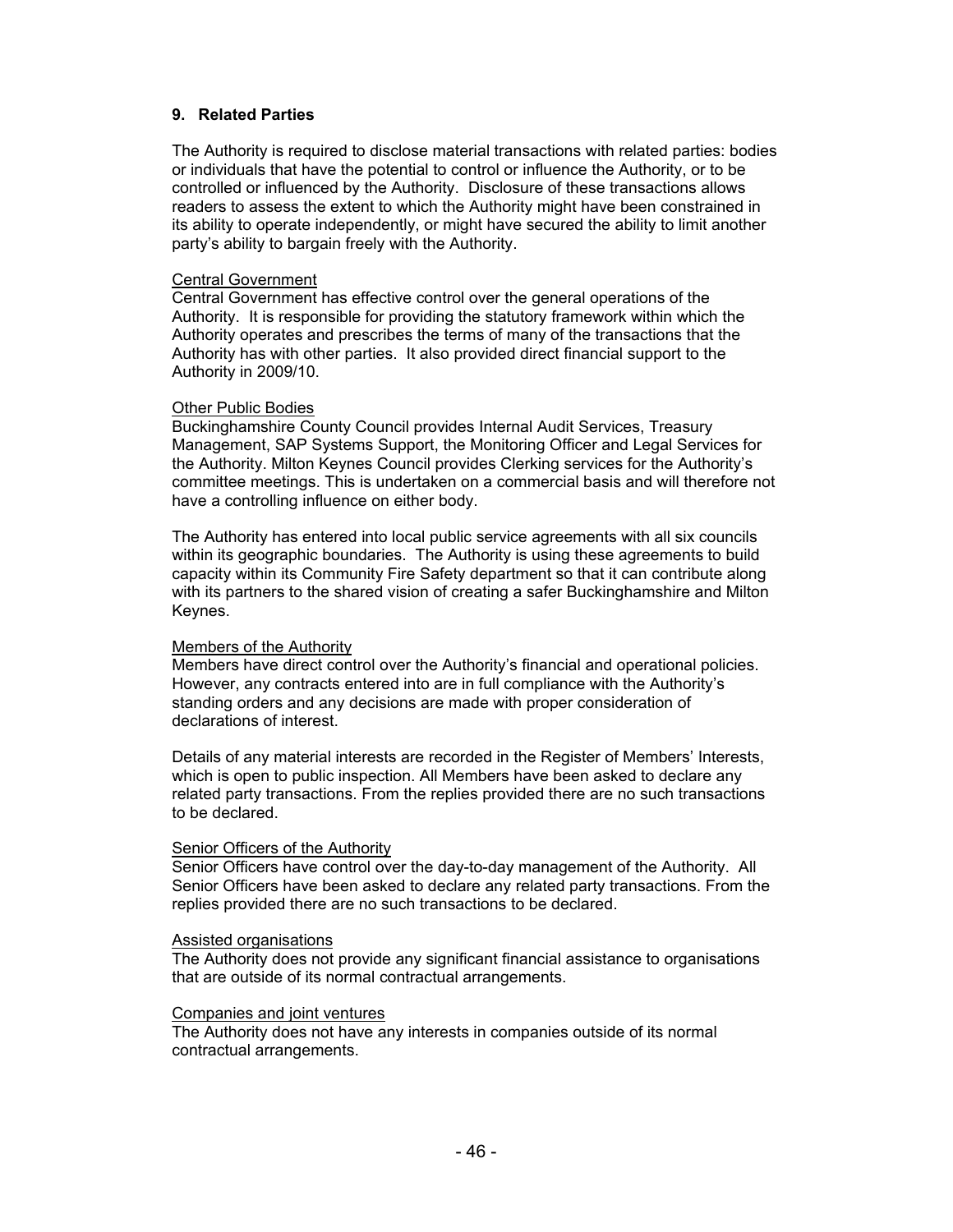# **10. Funding**

The Authority's net revenue expenditure is funded by local authority precepts, general government grants and non domestic rates redistribution from the national pool.

| 31-Mar-09<br>restated figures |                                                | 31-Mar-10 |
|-------------------------------|------------------------------------------------|-----------|
| £000s                         | <b>Funding</b>                                 | £000s     |
| $-3,629$                      | <b>Aylesbury Vale District Council</b>         | $-3,868$  |
| $-2,426$                      | <b>Chiltern District Council</b>               | $-2,554$  |
| $-4,406$                      | <b>Milton Keynes District Council</b>          | $-4,652$  |
| $-1,722$                      | South Buckinghamshire District Council         | $-1,860$  |
| $-3,734$                      | <b>Wycombe District Council</b>                | $-3,934$  |
| $-15,917$                     | <b>Total Precepts</b>                          | $-16,868$ |
| $-1,385$                      | <b>Revenue Support Grant</b>                   | $-2,137$  |
| $-1,385$                      | <b>Total General Government Grants</b>         | $-2,137$  |
| $-9,952$                      | Non Domestic Rates redistribution              | $-9,258$  |
| $-9,952$                      | <b>Total Non Domestic Rates redistribution</b> | $-9,258$  |
| $-27,254$                     | <b>Total Funding</b>                           | $-28,263$ |

In 2009/10 there were 291,649 Band D properties and in 2008/09 there were 289,614 Band D properties. The differences between contributing authorities reflects the variance in Band D property calculations. With the change in accounting regulations introduced in the SORP 2009, council tax accounting adjustments have changed the precept amounts by the inclusion of accrual figures. The figures for 2008/09 have also been restated, as required under the SORP and the full effect is set out in Note 35 relating to Prior Period Adjustments on page 71.

### **11. Summary of Movements on Reserves**

The Authority keeps a number of reserves in the Balance Sheet. Some are required to be held for statutory reasons, some are needed to comply with proper accounting practice, and others have been set up voluntarily to earmark resources for future spending plans.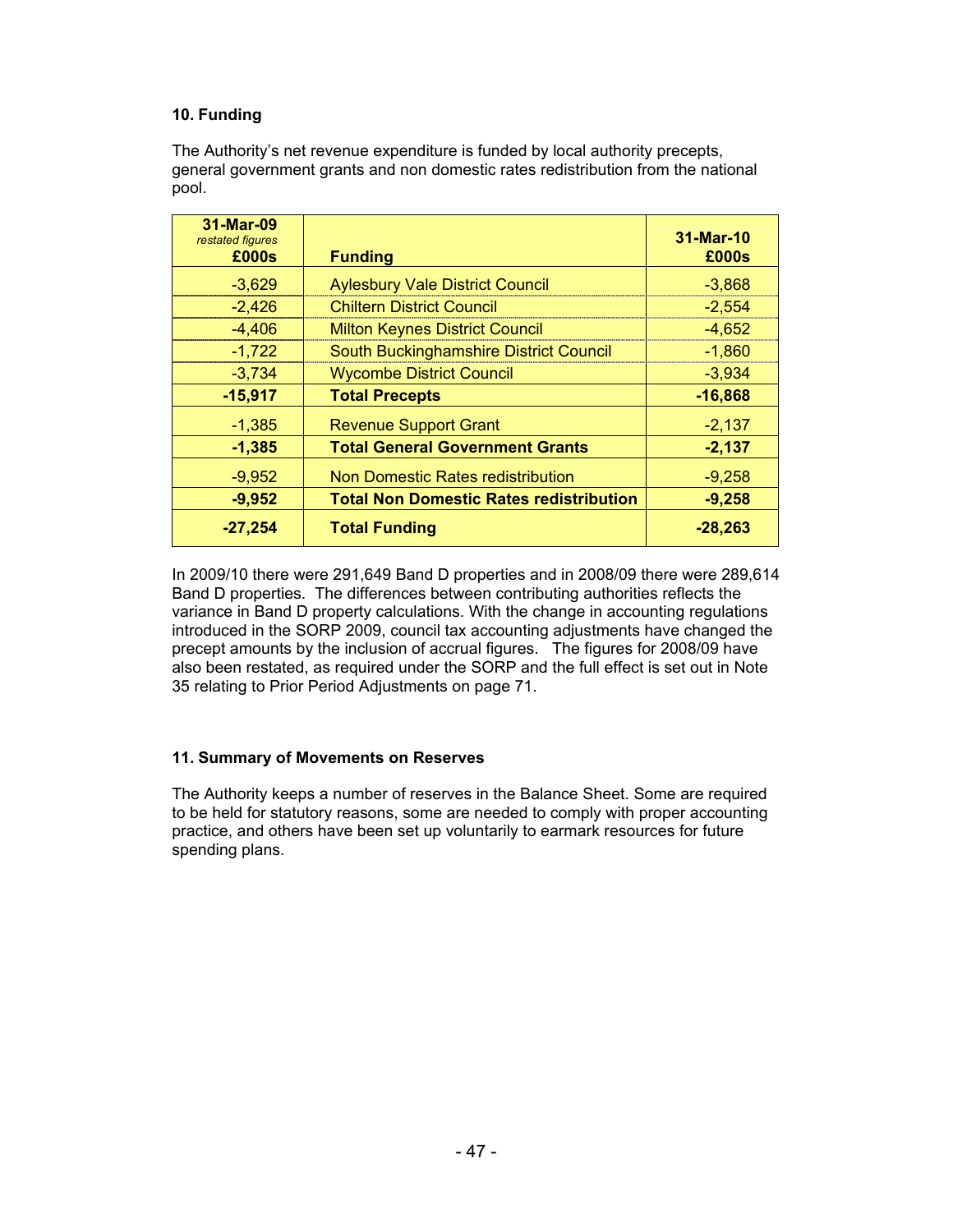|                                                               | <b>Balances</b><br>as at<br>31-Mar-09<br>restated | <b>Net</b><br><b>Movement</b> | <b>Balances</b><br>as at |                                                                                                                                                                                |                 |
|---------------------------------------------------------------|---------------------------------------------------|-------------------------------|--------------------------|--------------------------------------------------------------------------------------------------------------------------------------------------------------------------------|-----------------|
| <b>Reserve</b>                                                | figures<br>£000s                                  | in Year<br>£000s              | 31-Mar-10<br>£000s       | <b>Purpose of Reserve</b>                                                                                                                                                      | <b>Notes</b>    |
| Capital<br><b>Adjustment</b><br><b>Account</b>                | $-24,204$                                         | 1,659                         | $-22,545$                | Provides a balancing mechanism<br>between the different rates at<br>which assets are depreciated<br>under the SORP and are financed<br>through the capital controls<br>system. | 23              |
| Collection<br>Fund<br>Adjustment<br><b>Account</b>            | $-21$                                             | $-19$                         | $-40$                    | This is a statutory reserve to<br>neutralise the effect of accounting<br>for council tax on an agency basis.                                                                   | 24              |
| <b>Pensions</b><br><b>Reserve</b>                             | 126,061                                           | 67,986                        | 194,047                  | This is a balancing account to<br>allow inclusion of the Pensions<br>Liability in the Balance Sheet.                                                                           | 25              |
| <b>Revaluation</b><br><b>Reserve</b>                          | $-224$                                            | 86                            | $-138$                   | This records unrealised revaluation<br>gains, arising since the 01-Apr-07,<br>from holding fixed assets.                                                                       | 26              |
| <b>Usable</b><br>Capital<br><b>Receipts</b><br><b>Reserve</b> | $\mathbf 0$                                       | $\mathbf 0$                   | $\mathbf 0$              | The proceeds of fixed assets sales<br>available to meet future capital<br>investments.                                                                                         | 27              |
| General<br><b>Fund</b><br><b>Balance</b>                      | $-2,515$                                          | $-496$                        | $-3,011$                 | Resources available to meet future<br>costs of running the Authority.                                                                                                          | 29a             |
| Control<br>Room<br>Reserve                                    | $-50$                                             | $-100$                        | $-150$                   | The unforeseen events reserve<br>was established with committee<br>approval in 2004/05 to assist with<br>issues relating to Regional Control<br>Rooms.                         | 29 <sub>b</sub> |
| <b>Debt</b><br>Repayment<br><b>Reserve</b>                    | $-785$                                            | 217                           | $-568$                   | Resources available to meet<br>borrowing costs that the Authority<br>has already committed to.                                                                                 | 29c             |
| <b>Invest to</b><br>Save<br><b>Reserve</b>                    | $-329$                                            | $-43$                         | $-372$                   | Resources available to invest in<br>projects that will generate long<br>term savings for the Authority.                                                                        | 29d             |
| Transform-<br>ation<br>Reserve                                | $-400$                                            | $\mathbf 0$                   | $-400$                   | To fund the Pathfinder Support<br>Services procurement phase and<br>interim senior management<br>arrangements.                                                                 | <b>29e</b>      |
| <b>Transitional</b><br>Grant<br><b>Reserve</b>                | $\mathbf 0$                                       | $-170$                        | $-170$                   | To alleviate the cessation of<br>Reward grant funded activity by<br>tapering activity levels.                                                                                  | 29f             |
| <b>Total</b>                                                  | 97,533                                            | 69,120                        | 166,653                  |                                                                                                                                                                                |                 |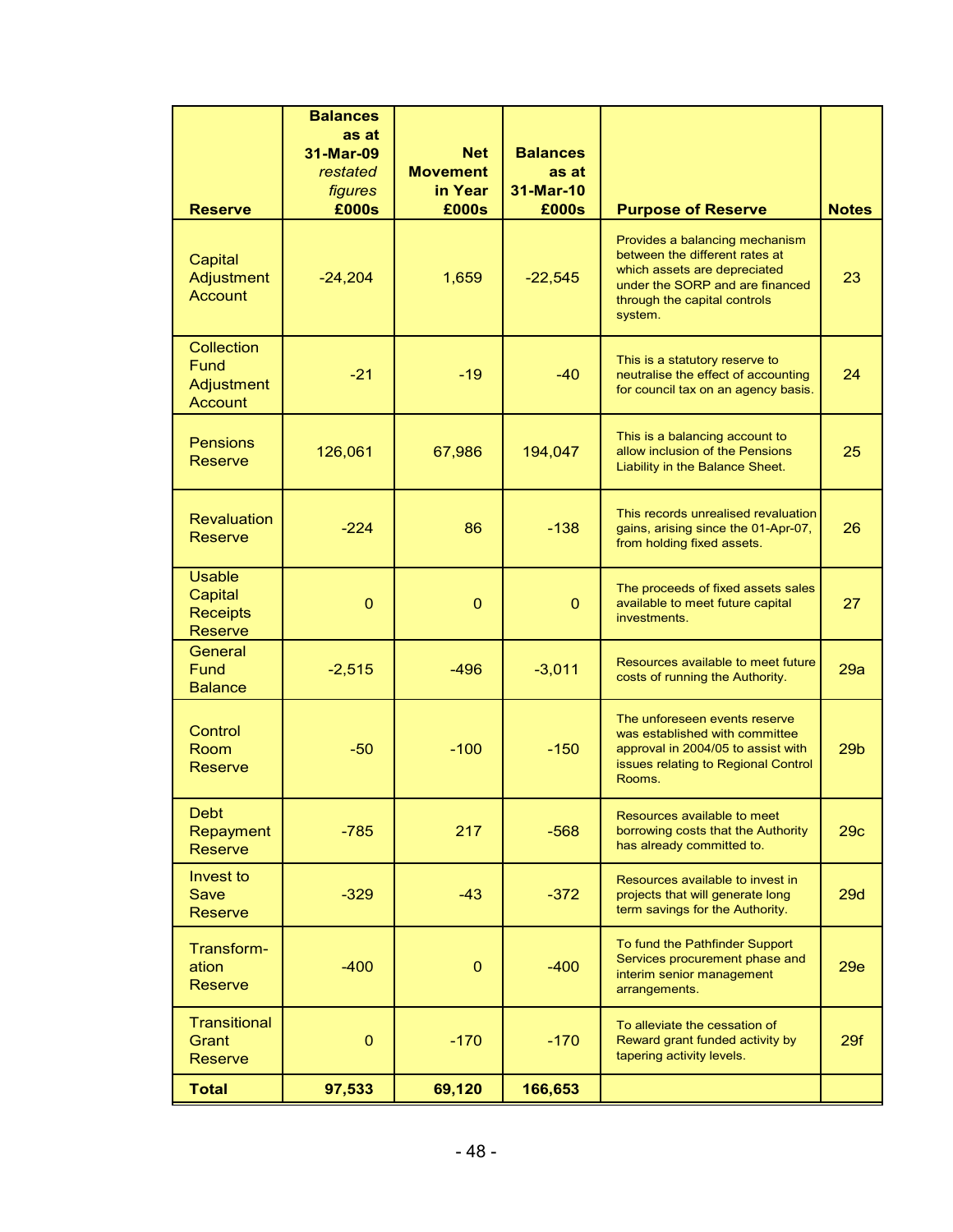## **12. Provisions**

### A **Part Time Workers Provision** was established during 2009/10 (£250K) to provide for the back pay for RDS staff following an equal pay court case.

On the 10th June 2008 the National Joint Council (NJC) for Local Authority Fire and Rescue Services issued a circular on the findings of the court case taken by retained firefighters that has been running for several years and referred back from the House of Lords to the Employment Tribunal that declares broadly in the Claimants favour. The judgement of the tribunal was that the Claimants were engaged in broadly similar work, that Claimants were treated less favourably than their named comparators in respect of access to Pension rights and payment for sickness absence, and that the Respondent's arguments for justification were dismissed.

The Claimant's claim for increased pay for additional responsibilities was adjourned for eight weeks. The Tribunal view was that the Parties should reach a negotiated settlement. In August 2008 all Fire Authorities were asked to submit data to the NJC.

We anticipated during the course of 2008/09 and 2009/10 that a settlement would be reached but national negotiations are still progressing. On the 13th April 2010 indicative figures were disclosed in an NJC Circular but are still the subject of ongoing negotiations and the Authority is awaiting a circular setting out the mechanism for implementation. In recognition of the uncertainty that exists a provision has been made in the sum of £250K as a prudent estimate of the financial effect on the authority. No expenditure has been incurred against the provision in 2009-10 but it is anticipated that the situation will be resolved within the year.

### **13. Intangible Fixed Assets**

### Movement of Intangible Fixed Assets

Intangible Assets are recognised as non- financial fixed assets that do not have physical substance but are identifiable and are controlled by the entity through custody or legal rights. These represent the purchase of computer software and licences and other software systems and are amortised to the Income and Expenditure Account on the basis of the cost and estimated useful life.

|                                       | £000s |
|---------------------------------------|-------|
| Gross Book Value as at 31-Mar-2009    | 202   |
| Accumulated depreciation              | $-22$ |
| Net book value as at 1st April 2009   | 180   |
| Movements in 2009-10                  |       |
| Depreciation for the year             | -27   |
| <b>Net Book Value as at 31-Mar-10</b> | 153   |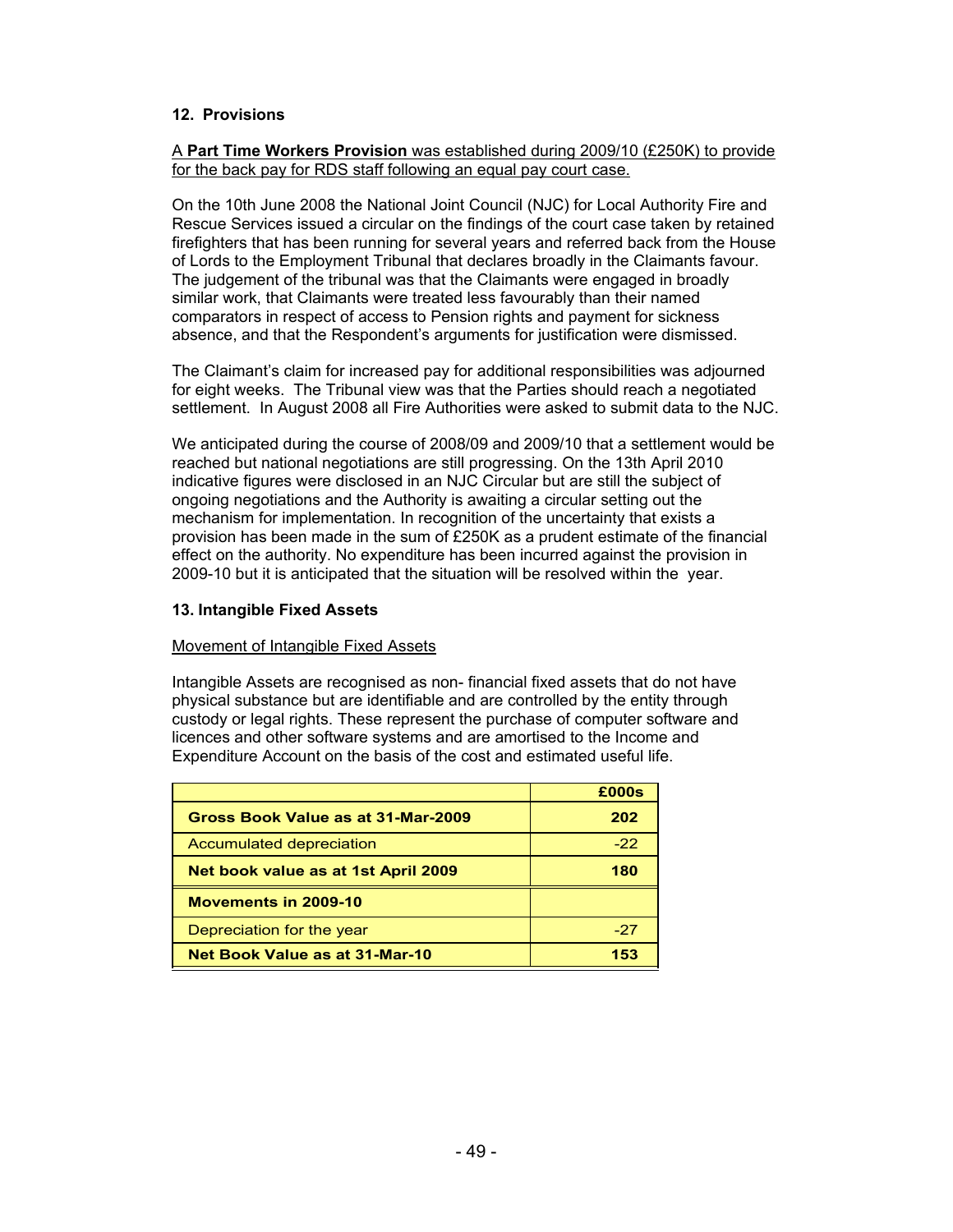# **14 Tangible Fixed Assets.**

## a) Movement of Tangible Fixed Assets

|                                                        | <b>Land and</b><br><b>Buildings</b><br>£000s | <b>Leased</b><br>Land &<br><b>Buildings</b><br>£000s | <b>Total</b><br>land &<br><b>Buildings</b><br>£000 | Vehicles,<br><b>Plant and</b><br><b>Equipment</b><br>£000s | <b>Assets</b><br><b>Under</b><br><b>Construction</b><br>£000s | <b>Total</b><br>£000s |
|--------------------------------------------------------|----------------------------------------------|------------------------------------------------------|----------------------------------------------------|------------------------------------------------------------|---------------------------------------------------------------|-----------------------|
| <b>Gross Book</b><br>Value as at<br>31-Mar-2009        | 26,588                                       | 2,357                                                | 28,945                                             | 4,579                                                      | 211                                                           | 33,735                |
| <b>Additions</b>                                       | 590                                          | $\mathbf{0}$                                         | 590                                                | 1,758                                                      | 306                                                           | 2,654                 |
| <b>Disposals and</b><br>write offs                     | $\overline{0}$                               | $\overline{0}$                                       | $\overline{0}$                                     | $\mathbf 0$                                                | $\mathbf 0$                                                   | $\bf{0}$              |
| <b>Reclassifications</b>                               | 22                                           | $\overline{0}$                                       | 22                                                 | $\overline{0}$                                             | $-22$                                                         | $\bf{0}$              |
| <b>Revaluations</b>                                    | 185                                          | $\overline{0}$                                       | 185                                                | 23                                                         | $\mathbf 0$                                                   | 208                   |
| <b>Impairments</b>                                     | $-1530$                                      | $\overline{0}$                                       | $-1,530$                                           | $\mathbf 0$                                                | $-0$                                                          | $-1530$               |
| <b>Gross Book</b><br><b>Value as at</b><br>31-Mar-2010 | 25,855                                       | 2,357                                                | 28,212                                             | 6,360                                                      | 495                                                           | 35067                 |
| Depreciation b/f                                       | $-745$                                       | $-242$                                               | $-987$                                             | $-1,032$                                                   | $\mathbf 0$                                                   | $-2,019$              |
| Depreciation for<br>the year                           | $-520$                                       | $-47$                                                | $-567$                                             | $-546$                                                     | $\mathbf 0$                                                   | $-1, 113$             |
| Depreciation on<br>disposal                            | $\mathbf{0}$                                 | $\Omega$                                             | $\Omega$                                           | $\mathbf 0$                                                | $\Omega$                                                      | $\bf{0}$              |
| Depreciation c/f                                       | $-1,265$                                     | $-289$                                               | $-1,554$                                           | $-1,578$                                                   | $\mathbf{0}$                                                  | $-3,132$              |
| <b>Net Book Value</b><br>as at<br>31-Mar-2010          | 24,590                                       | 2,068                                                | 26,658                                             | 4,782                                                      | 495                                                           | 31,935                |

\*Finance Lease item as detailed in note 22.

### b) Basis of Valuation

Property Revaluations have in the past been undertaken on a 3 year cycle, upward valuations are charged to a Revaluation Reserve, decreases in value called impairments are charged to the Income and Expenditure Account as a loss. The revaluations are as a result of a general increase in property and land values and also taking account of sale proceeds to gain a market value for vehicles disposed of in year. Impairments are due to a decrease in value following the triennial valuation by our valuer as set out below.

This year owing to the current economic situation the Valuer has assessed all properties and written down Land & Buildings by £1,530k (£1,809k in 2008/09) owing to the large reductions from the peak of the property cycle.

Reclassifications are where Assets which were previously Assets under Construction (AUC) are now completed and are reclassified under their appropriate asset heading.

Operational buildings of a specialised nature, for which there is no market and therefore no evidence of value, have been valued at depreciated replacement cost, where the value has been based on the cost of replacing the existing building with a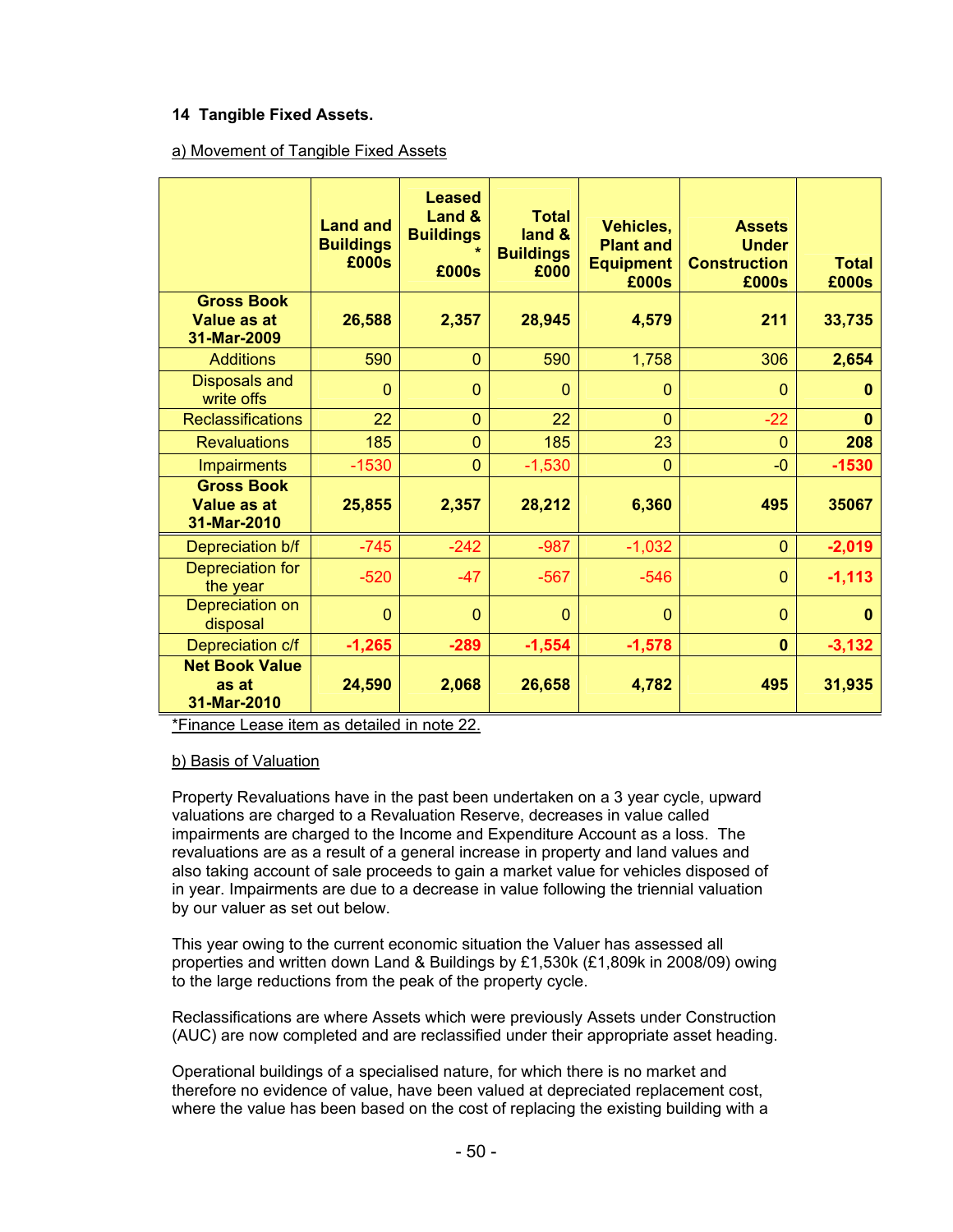simple substitute building which may not be similar to the one actually on site. The valuation of operational properties of a non specialised nature was based on open market value for existing use, having regard to evidence of transactions on similar premises.

The properties were valued by Ken Oldknow (RICS) of Buckinghamshire County Council Property Department with whom the Fire Authority has a Service Level Agreement. All valuations have been carried out in accordance with current Practice Statements and Guidance Notes contained within the Appraisal and Valuation Manual issued by the Royal Institute of Chartered Surveyors. The sources of information and assumptions made in producing the various valuations are set out in the valuation certificates and reports

### c) Valuation Information

The following statement shows the progress of the Authority's programme for the revaluation of assets.

| <b>Year of Valuation</b>       | <b>Land and</b><br><b>Buildings</b><br>£000s | <b>Vehicles</b><br>£000s | <b>Equipment</b><br>£000s | <b>AuC</b><br>£000s | Total<br>£000s |
|--------------------------------|----------------------------------------------|--------------------------|---------------------------|---------------------|----------------|
| 2009-10                        | 24212                                        | 23                       | 0                         | $\mathbf 0$         | 24235          |
| 2008-09                        | 0                                            | $\Omega$                 | $\overline{0}$            | $\Omega$            |                |
| 2007-08                        | 0                                            | $\Omega$                 | $\Omega$                  | $\Omega$            | o              |
| 2006-07                        | 0                                            | $\Omega$                 | 0                         | $\mathbf 0$         |                |
| <b>Valued at Historic Cost</b> | 4000                                         | 4504                     | 1833                      | 495                 | 10832          |
| <b>Total</b>                   | 28212                                        | 4527                     | 1833                      | 495                 | 35067          |

# d) Depreciation Lives

The Authority has a policy of depreciating assets over their useful lives as per the table below:

| <b>Asset Class</b>           | <b>Useful Life</b> |
|------------------------------|--------------------|
| <b>Red Fleet Vehicles</b>    | 1 to 12 years      |
| <b>White Fleet Vehicles</b>  | 1 to 5 years       |
| <b>Plant &amp; Equipment</b> | 1 to 20 years      |
| <b>Buildings</b>             | 1 to 60 years      |
| <b>Intangibles</b>           | 1 to 10 years      |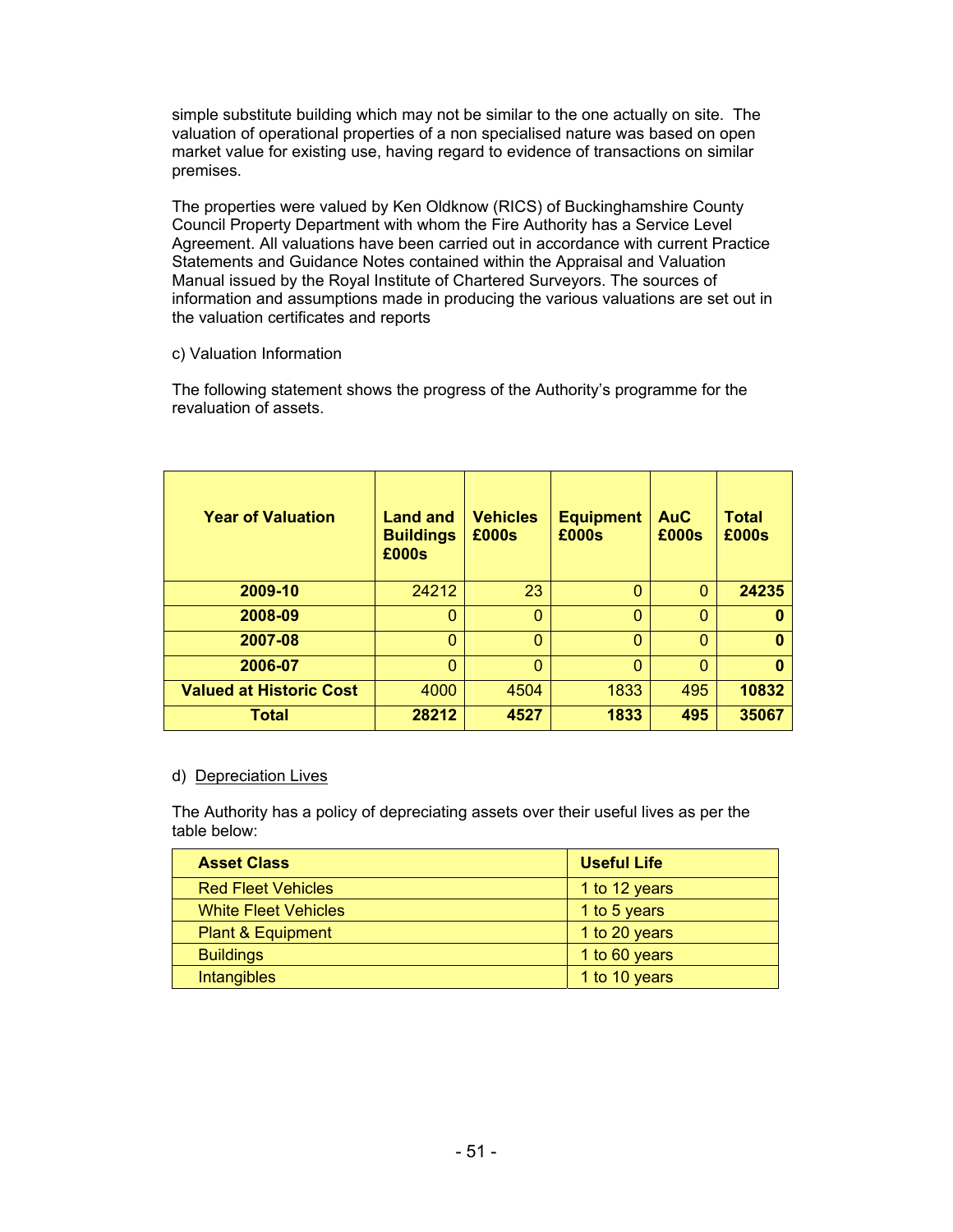# e) Capital Account Expenditure

| <b>Capital Account Expenditure</b><br>2009/10         | <b>Land and</b><br><b>Buildings</b><br>£000s | Plant,<br><b>Vehicles</b><br>and<br><b>Equipment</b><br>£000s | <b>Total</b><br>£000s |
|-------------------------------------------------------|----------------------------------------------|---------------------------------------------------------------|-----------------------|
| <b>Missenden</b>                                      | 205                                          | $\Omega$                                                      | 205                   |
| <b>Beaconsfield</b>                                   | 74                                           | $\Omega$                                                      | 74                    |
| Wycombe                                               | 158                                          | $\Omega$                                                      | 158                   |
| <b>Bletchley</b>                                      | 73                                           | $\Omega$                                                      | 73                    |
| <b>Broughton</b>                                      | 166                                          | $\Omega$                                                      | 166                   |
| <b>Planned Preventative Maintenance</b>               | 81                                           | $\Omega$                                                      | 81                    |
| Purchase of Equipment, vans & cars                    | $\Omega$                                     | 174                                                           | 174                   |
| Smoke Alarms, sprinklers &<br><b>Community Safety</b> | $\mathbf{0}$                                 | 116                                                           | 116                   |
| Fire Appliances & equipment                           | $\Omega$                                     | 756                                                           | 756                   |
| <b>ICT Projects</b>                                   | $\Omega$                                     | 60                                                            | 60                    |
| <b>Equality &amp; Diversity Recruitment</b>           | $\Omega$                                     | 19                                                            | 19                    |
| Operational equipment                                 | $\Omega$                                     | 649                                                           | 649                   |
| Vision system & asset Management                      | $\Omega$                                     | 124                                                           | 124                   |
| <b>Total</b>                                          | 757                                          | 1.898                                                         | 2.655                 |

# f) Capital Expenditure Financing

|                                        | 2009/10 |
|----------------------------------------|---------|
| <b>Source of Funding</b>               | £000s   |
| <b>Capital Funding brought forward</b> | 935     |
| <b>Capital Receipts</b>                |         |
| <b>Revenue Contributions</b>           | 420     |
| <b>Capital Grants</b>                  | 695     |
| <b>PWLB Borrowing</b>                  | 1,000   |
| <b>Total Funding 2009/10</b>           | 3,050   |
| Capital Programme 2009/10              | 2,655   |
| <b>Capital Funding carried forward</b> | 395     |

g) Statement of Physical Assets Held

| <b>Description of Asset</b>              | <b>Numbers</b><br><b>Held</b> |
|------------------------------------------|-------------------------------|
| <b>Fire Stations</b>                     |                               |
| 6 Wholetime Fire Stations                |                               |
| 4 Wholetime Day Crewed Fire Stations     | 20                            |
| <b>10 Retained Fire Stations</b>         |                               |
| <b>HQ Buildings and Vehicle Workshop</b> |                               |
| <b>Houses</b>                            | $\mathcal{P}$                 |
| <b>Red Fleet Vehicles</b>                | 33                            |
| <b>White Fleet Vehicles</b>              | 34                            |

We have independent verification of our Land & Buildings by Ken Oldknow (RICS) of Buckinghamshire County Council and our vehicles are verified by our Group Manager – Transport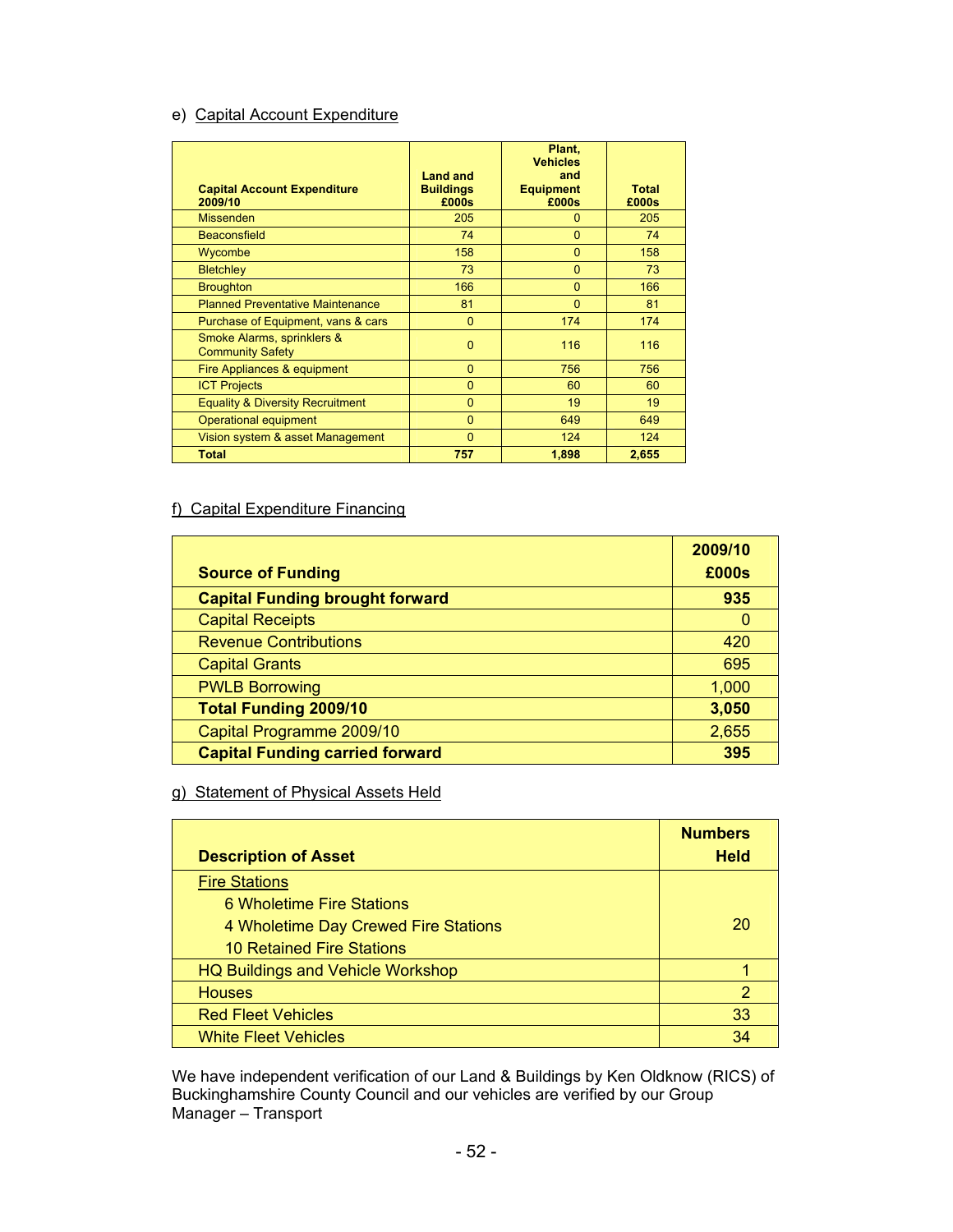## h). Commitments under Capital Contracts

We have three contracts where we have capital commitments post 31st March 2010 totalling £816k and these are shown in the table below.

| <b>Capital Contract</b>                   | <b>Contractor</b>           | <b>Amount</b><br><b>Outstanding</b><br>as at<br>31-Mar-10<br>£000s |
|-------------------------------------------|-----------------------------|--------------------------------------------------------------------|
| <b>Vision Fx</b>                          | <b>Fortek Computers Ltd</b> | 48                                                                 |
| <b>Broughton Station</b><br>refurbishment | <b>Britcon</b>              | 740                                                                |
| <b>Mobile Data Terminals</b>              | <b>IAG Technology</b>       | 28                                                                 |
| Total                                     |                             | 816                                                                |

In comparison, for 31st March 2009 we had the Vision Fx Mobilising Project with a commitment of £143k. We have used the Invest to Save Reserve to part fund capital expenditure with the payback agreed over 4 years. The refurbishment of Broughton Fire Station is a 30 week contract which started in March 2010 for completion in October 2010.

### **15. Stocks and Work in Progress**

| 31-Mar-09<br>£000s | <b>Stocks and Work in Progress</b> | 31-Mar-10<br>£000s |
|--------------------|------------------------------------|--------------------|
| 38                 | <b>Workshops</b>                   | 41                 |
| 116                | <b>Stores</b>                      | 201                |
| 32                 | Fuel                               | 37                 |
| O                  | <b>IT Consumables</b>              | 11                 |
| 0                  | Catering                           |                    |
| 186                | <b>Total</b>                       | 291                |

The level of stocks has generally increased due largely to the increase in Stores items specifically the roll out of new stocks of Personal Protective Equipment (PPE), fire trousers and coats which offer better protection and comfort for firefighters.

### **16. Debtors & Payments in Advance**

| 31-Mar-09<br>restated figures<br>£000s | <b>Debtors &amp; Payments in Advance</b> | 31-Mar-10<br>£000s |
|----------------------------------------|------------------------------------------|--------------------|
| 240                                    | <b>Government Departments</b>            | 225                |
| 359                                    | <b>Other Local Authorities</b>           | 419                |
| 171                                    | <b>Other Sundry Debtors</b>              | 103                |
| 154                                    | <b>Payments in Advance</b>               | 58                 |
| $-37$                                  | Provision for doubtful debts             | $-37$              |
| 887                                    | <b>Total</b>                             | 768                |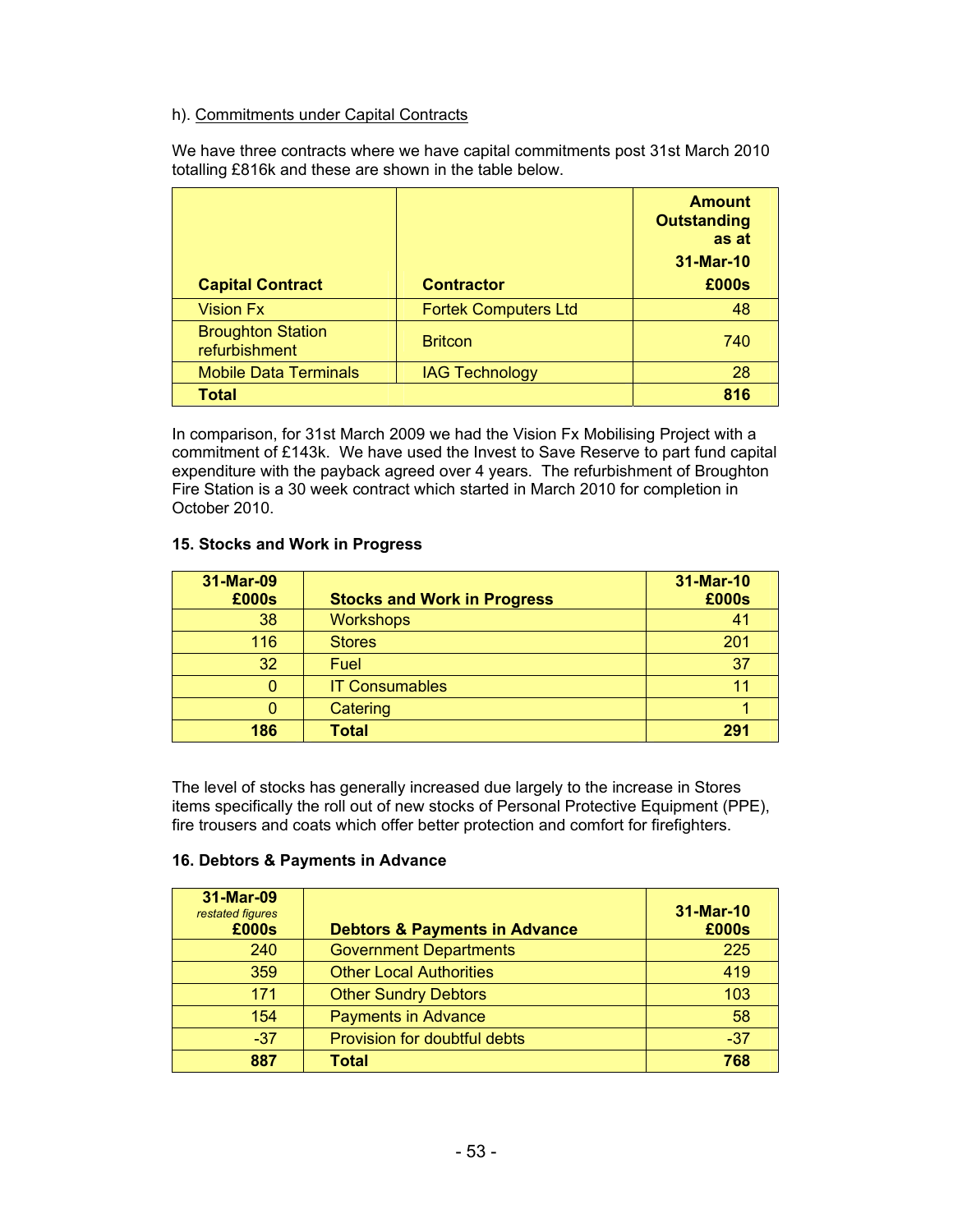The decrease in Government Department debtors is mainly due to the write off of a VAT Claim offset by the March VAT claim which was repaid by HMRC in late April 2010.

Other Local Authority Debtors has increased due to the recent council tax accounting changes with increased arrears and impairments for precepts now being shown in the Authority's books rather than the individual local authorities.

The significant difference in Other Sundry Debtors relates to an improvement in the billing cycle and recovery procedures for the supply of services to other bodies.

Payments in Advance have decreased significantly mainly due to the pensions payment for April being included in 2008/09 but not in 2009/10.

The provision for bad debt reflects the review of all debtors for recoverability and provides an adequate provision for bad debts that may arise and is unchanged since last year.

#### **17.Temporary Investments**

The Treasury Management function is performed by Buckinghamshire County Council on behalf of the Authority and surplus cash is invested on a short term basis in accordance with the CIPFA Code of Practice for Treasury Management in Local **Authorities** 

Investments as at 31st March 2010 were £7.54 million and as at 31st March 2009 were £7.21 million.

#### **18.Cash at Bank and in Hand**

The cash at the bank as at 31st March 2010 was £323k and £8k cash in hand as petty cash. At 31st March 2009 it was £336k and £9k cash in hand as petty cash.

#### **19. Creditors & Receipts in Advance**

| 31-Mar-09<br>restated figures<br>£000s | <b>Creditors &amp; Receipts in Advance</b> | 31-Mar-10<br>£000s |
|----------------------------------------|--------------------------------------------|--------------------|
| $-335$                                 | <b>Short Term Borrowing</b>                | $-69$              |
| $-275$                                 | <b>Government Department Creditors</b>     | $-472$             |
| $-499$                                 | <b>Other Local Authority Creditors</b>     | $-930$             |
| $-1,747$                               | <b>Other Sundry Creditors</b>              | $-1,032$           |
| $-698$                                 | <b>Receipts in Advance</b>                 | $-786$             |
| $-3,554$                               | <b>Total</b>                               | $-3,289$           |

The short term PWLB loan of £335k has been repaid during the financial year. The £69k relates to interest accrued from PWLB loan.

There has been a reclassification of creditors which accounts primarily for the change between Sundry and Government Departments, offset by the resolution of the tax dispute with HMRC over the Gerrards Cross Accommodation Allowance (£183k) which was won by the Authority. HMRC have conceded that the arrangements are not a taxable benefit.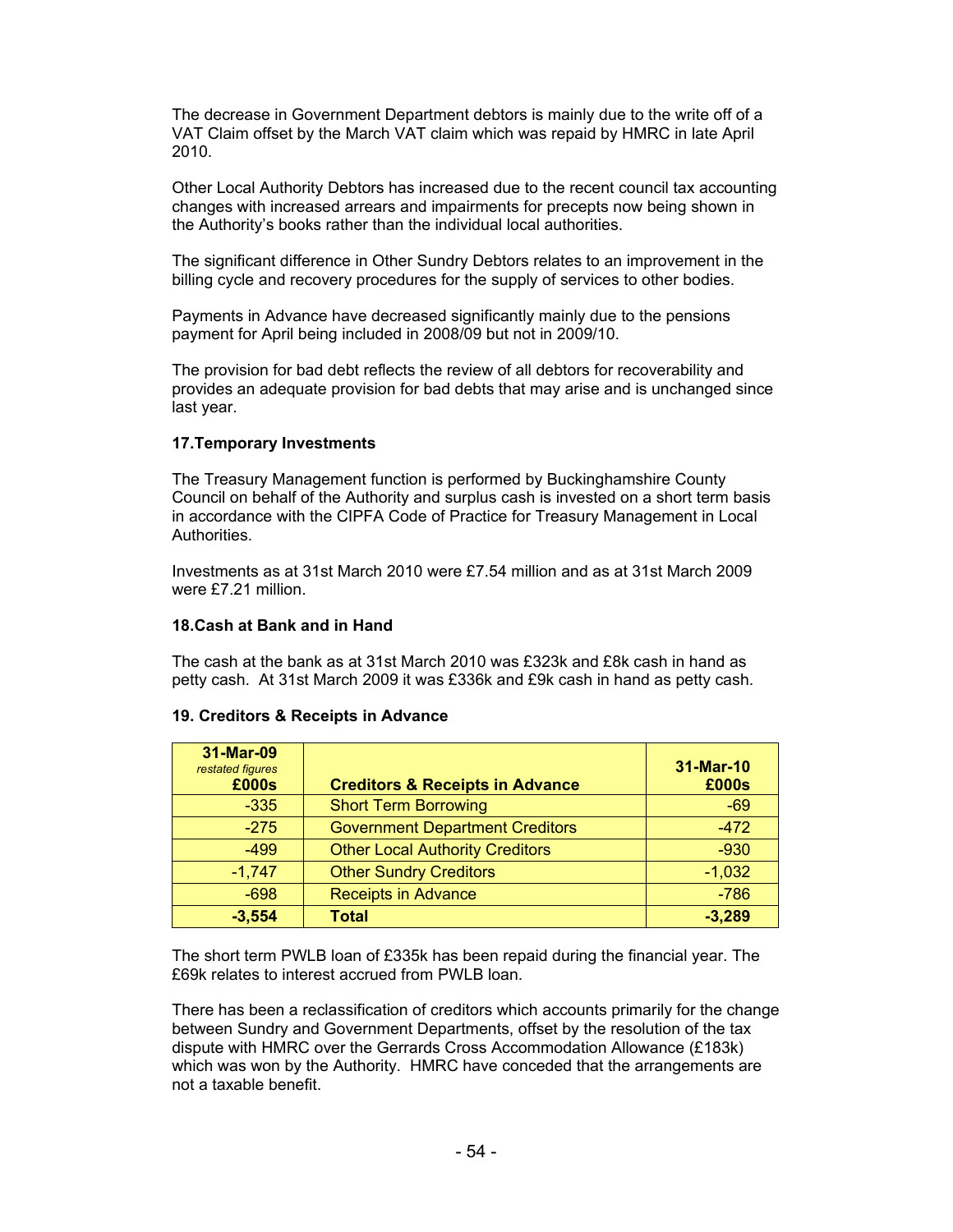Other Local Authority Creditors have increased due to amounts owed to authorities for goods and services which were outstanding at year end including Buckinghamshire County Council (£105K), the Pension Fund (£72k) and Hampshire County Council (£33k).Receipts in Advance have increased due to carrying forward more New Burdens grant (£92k) than the previous year.

# **20. Long Term Borrowing**

The Authority undertakes long term borrowing, principally as a means of financing expenditure on fixed assets. We borrowed £1.0 million during the financial year 2009/10. The interest owing represents the Public Works Loan Board (PWLB) interest accrued to the 31st March 2010 in accordance with the CIPFA SORP.

| <b>Amounts</b> |                                  |                       | <b>Amounts</b> |
|----------------|----------------------------------|-----------------------|----------------|
| outstanding    |                                  |                       | outstanding    |
| as at          |                                  | <b>Interest rates</b> | as at          |
| 31-Mar-09      |                                  | applicable as at      | 31-Mar-10      |
| £000s          | <b>Source of Loan</b>            | 31-Mar-10             | £000s          |
| $-6,117$       | <b>PWLB</b>                      | 3.90% to 5.75%        | $-7,117$       |
| $-6,117$       | <b>Total Long Term Borrowing</b> |                       | $-7,117$       |

Long term external borrowing by repayment dates is shown in the table below:

| <b>Repayment dates</b>           | 31-Mar-10<br>£000s |
|----------------------------------|--------------------|
| Maturing in less than 5 years    | $-602$             |
| Maturing in 5 to 10 years        | $-1,468$           |
| Maturing in 10 to 15 years       | $-1,620$           |
| Maturing in 15 to 20 years       | Ю                  |
| Maturing in 20 to 25 years       | $-626$             |
| Maturing in over 25 years        | $-2,801$           |
| <b>Total Long Term Borrowing</b> | $-7,117$           |

### **21. Government Grants Deferred**

In 2005/06 Government Funding was used to purchase a second hand Community Safety Vehicle. This grant is being amortised over the expected life of the vehicle (5 years). We also received capital grant for the provision of a USAR (Urban Search and Rescue) training rig and some funding from the Environment Agency for a POD for storing critical environmental equipment. These projects were originally expected to be completed during 2009/10 however planning and other issues mean that these have been delayed to 2010/11.

| 31-Mar-09 |                                   | 31-Mar-10 |
|-----------|-----------------------------------|-----------|
| £000s     | <b>Government Grants Deferred</b> | £000s     |
| $-222$    | <b>Balance Brought Forward</b>    | $-218$    |
|           | <b>New Grants Applied</b>         | $-695$    |
| 4         | Amortisation                      |           |
| $-218$    | <b>Balance carried forward</b>    | -909      |

In 2009/10 capital grant funding (£34K)has been received for Equality & Diversity.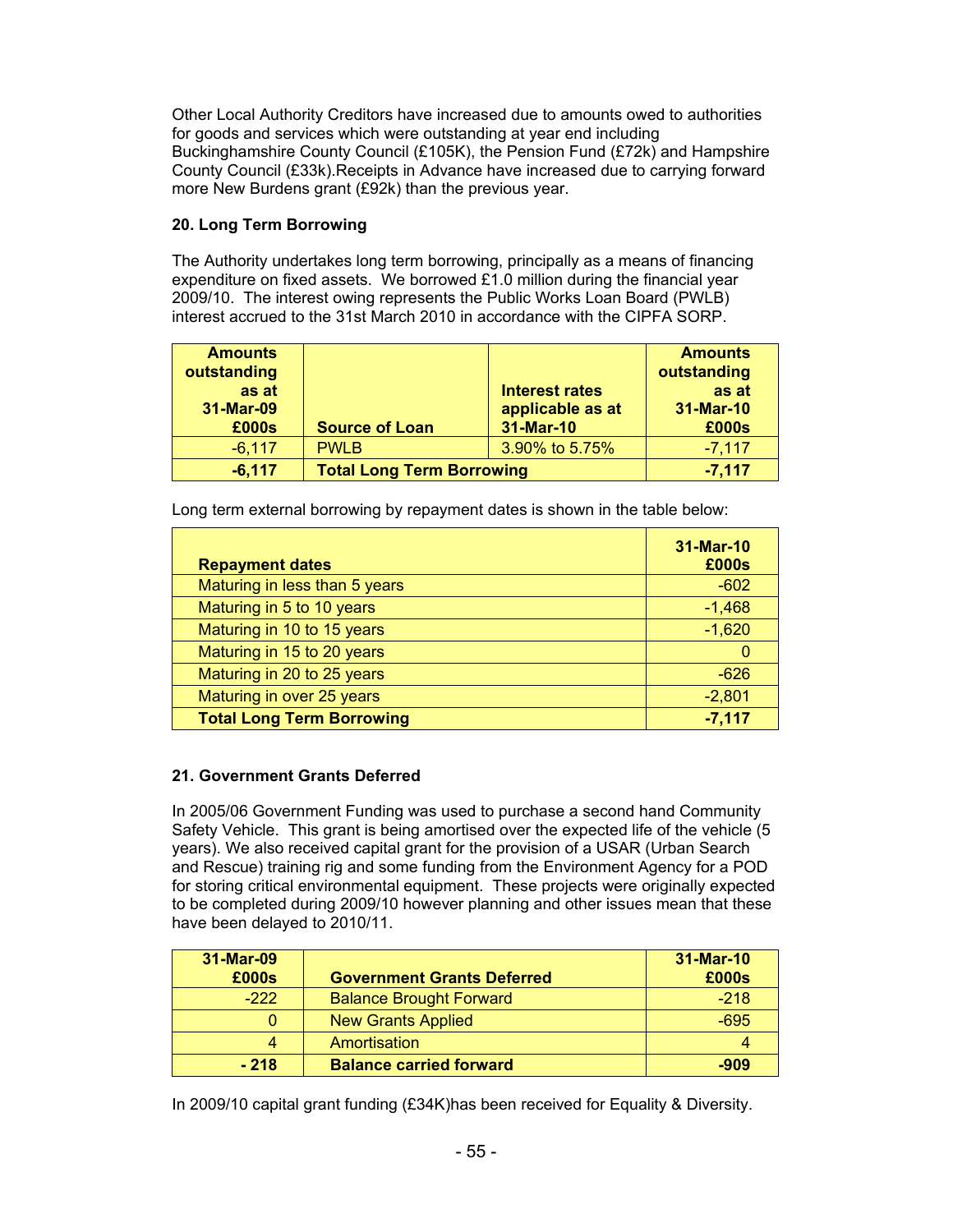Returns have to be made to the DCLG certified by the Chief Internal Auditor and Chief Fire Officer that the money has been spent in accordance with grant terms and conditions. The Authority also received capital grant funding (£661K) which was spent on new fire appliances. Further monies are due to be received in 2010/11 for both Equality & Diversity and for Capital Grant Funding with total Capital Grant Funding increasing to over £800k.

# **22. Finance Lease**

In 2003/04 the Authority entered into a sale and leaseback agreement with Opus Housing Association (now London Quadrant) in respect of the Gerrards Cross Houses for a period of 40 years. The initial cost of the lease is matched by an increase in the value of land and buildings within fixed assets.

The rentals payable under this arrangement in 2009/10 were £88,911, charged as £41,911 to the Income and Expenditure account finance costs and £47,000 write down of obligation to the lessor.

| <b>Outstanding obligations under Finance Lease</b>  | Land &<br><b>Buildings</b><br>£000s |
|-----------------------------------------------------|-------------------------------------|
| Payable in 2010/11                                  | 47                                  |
| Payable between 2012/13 and 2015/16                 | 188                                 |
| Payable after 2015/16                               | 1,826                               |
| Total liabilities as at 31 <sup>st</sup> March 2010 | 2,061                               |

### **23. Capital Adjustment Account**

The CIPFA SORP requires a Capital Adjustment Account; the balance on this account provides a balancing mechanism between the different rates at which assets are depreciated under the SORP and are financed through the capital controls system. Entries going through the account include depreciation, MRP, impairments and any revenue contributions and capital grants and receipts.

| 31-Mar-09<br>£000s | <b>Capital Adjustment Account</b>         | 31-Mar-10<br>£000s |
|--------------------|-------------------------------------------|--------------------|
| $-25,480$          | <b>Opening Balance</b>                    | $-24,204$          |
| 995                | <b>Depreciation</b>                       | 1,140              |
| 2                  | Depreciation Variance Historic to Current | 10                 |
| $-218$             | <b>MRP</b>                                | $-294$             |
| 1,818              | <b>Impairments</b>                        | 1,227              |
| 4                  | Other                                     | $\Omega$           |
| 5                  | <b>Deferred Govt Grants</b>               | $-4$               |
| $-1,313$           | <b>Revenue contributions</b>              | $-420$             |
| $-17$              | <b>Usable Capital Receipts</b>            | $\Omega$           |
| $-24,204$          | <b>Closing Balance</b>                    | $-22.545$          |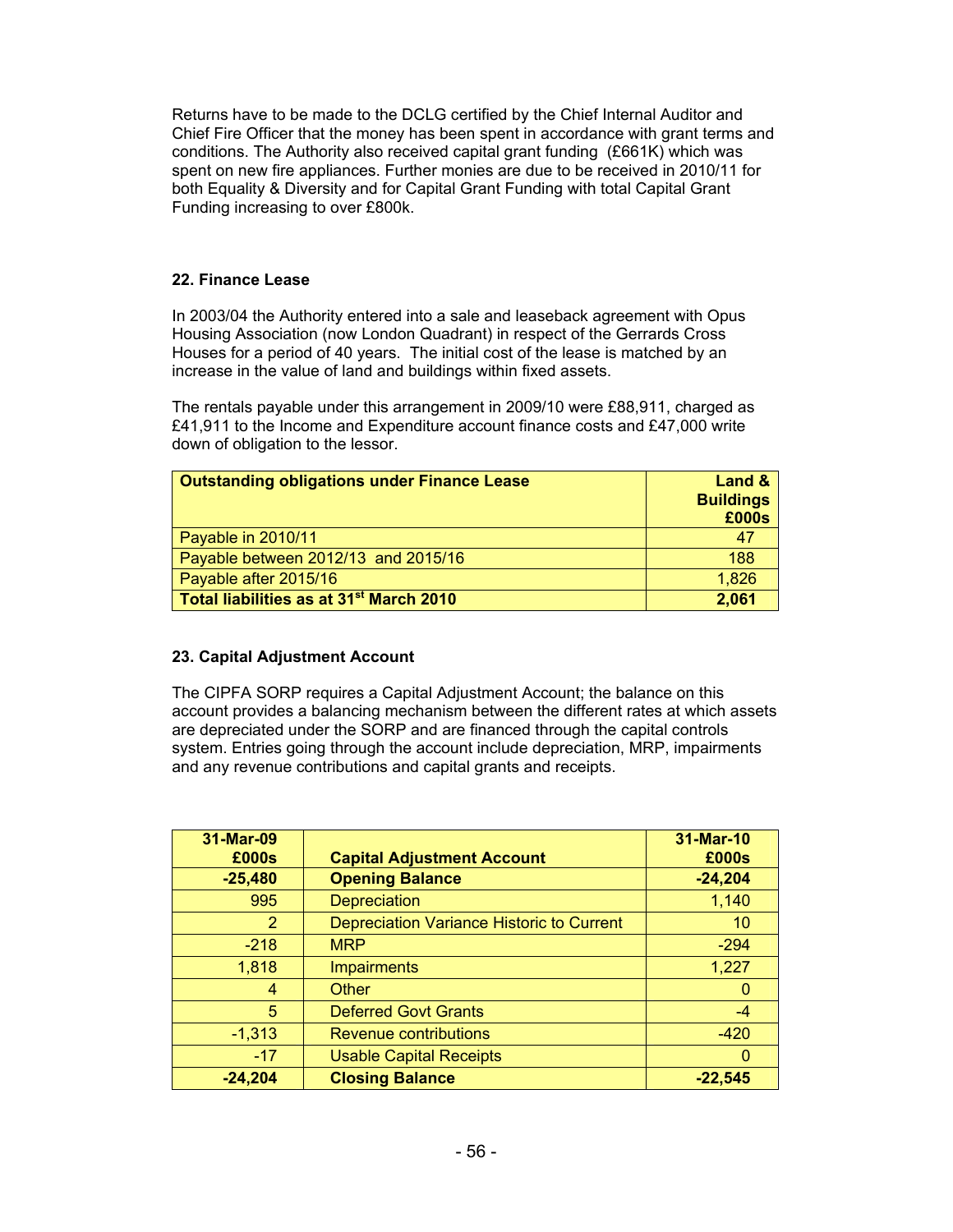# **24. Collection Fund Adjustment Account**

It is a statutory requirement to have a Collection Fund Adjustment Account. The balance on this account represents the timing differences between statutory accounting requirements and full accruals accounting for council tax.

The balance on this reserve does not represent actual resources that are available to the Authority.

| 31-Mar-09<br>restated figures<br>£000s | <b>Collection Fund Adjustment Account</b> | 31-Mar-10<br>£000s |
|----------------------------------------|-------------------------------------------|--------------------|
| 0                                      | <b>Opening Balance</b>                    | $-21$              |
| 26                                     | <b>Aylesbury Vale DC</b>                  | $-46$              |
| $-15$                                  | <b>Chiltern DC</b>                        | 5                  |
| 31                                     | <b>South Bucks DC</b>                     |                    |
| $-55$                                  | <b>Wycombe DC</b>                         | 29                 |
| -8                                     | <b>Milton Keynes</b>                      | $-14$              |
| $-21$                                  | <b>Closing Balance</b>                    | $-40$              |

The Collection Fund Adjustment Account is part of the new accounting arrangements for council tax under the SORP 2009. For further details see Note 35 relating to Prior Period Adjustments on page 71.

#### **25. Pensions Reserve**

It is a statutory requirement to have a Pensions Reserve. This reserve represents a balancing figure, reported by the actuary, to allow for the liabilities of both the Local Government Pension Scheme and the Firefighter's Pension Fund, as required under FRS17.

The balance on this reserve does not represent actual resources that are available to the Authority.

| 31-Mar-09<br>£000s | <b>Pensions Reserve</b>                              | 31-Mar-10<br>£000s |
|--------------------|------------------------------------------------------|--------------------|
| 133,727            | <b>Opening Balance</b>                               | 126,061            |
|                    | Surplus (-) / deficit for the year                   |                    |
| 9,738              | Appropriations to and from (-) Revenue               | 7,034              |
| $-17,404$          | Actuarial gains (-) / losses relating to<br>pensions | 60,952             |
| 126,061            | <b>Closing Balance</b>                               | 194,047            |

#### **26. Revaluation Reserve**

The Revaluation Reserve records unrealised revaluation gains arising from the 1st April 2007 from the holding of fixed assets. This reserve is matched by fixed assets within the balance sheet. As and when assets are revalued or revaluations are reversed in value then adjustments are made to this account.

The balance on this reserve does not represent actual resources that are available to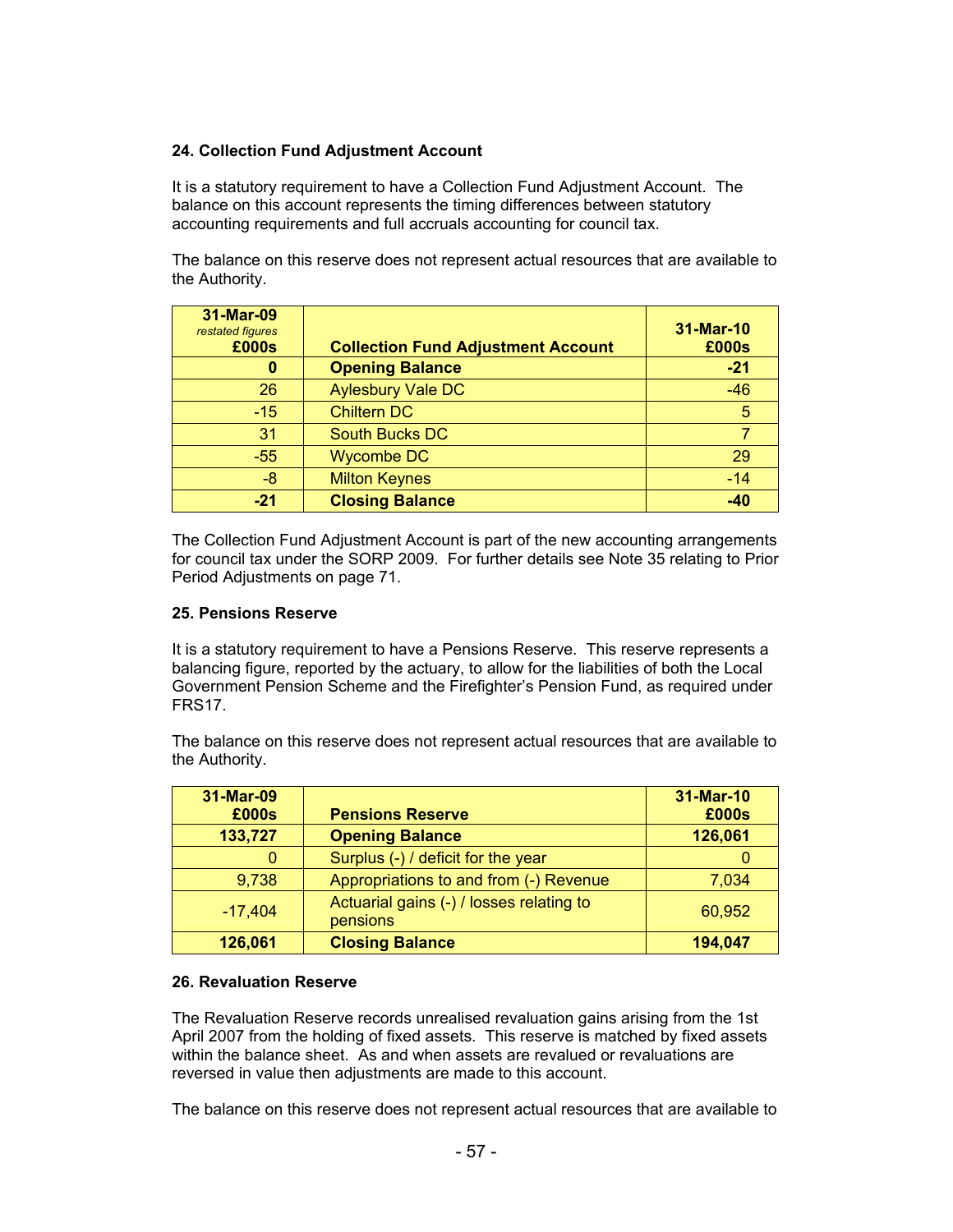the Authority.

| 31-Mar-09<br>£000s | <b>Revaluation Reserve</b>                     | 31-Mar-10<br>£000s |
|--------------------|------------------------------------------------|--------------------|
| $-53$              | <b>Opening Balance</b>                         | $-224$             |
| $-179$             | <b>Asset Revaluations</b>                      | $-23$              |
| 0                  | Reversal of prior year revaluation             | 118                |
| 10                 | <b>Asset Disposals</b>                         | 0                  |
| $-2$               | Depreciation variance historic to current cost | -9                 |
| $-224$             | <b>Closing Balance</b>                         | $-138$             |

# **27. Usable Capital Receipts Reserve**

This reserve receives monies from the sale of capital assets and uses these monies towards the purchase of new assets.

| 31-Mar-09<br>£000s | <b>Usable Capital Receipts Reserve</b>      | 31-Mar-10<br>£000s |
|--------------------|---------------------------------------------|--------------------|
| 0                  | <b>Opening Balance</b>                      |                    |
| 17                 | Capital receipts in year                    |                    |
|                    | Capital receipts used for financing capital |                    |
| $-17$              | expenditure                                 |                    |
| 0                  | <b>Closing Balance</b>                      |                    |

There have been no capital receipts during this financial year.

### **28. Revenue Reserves**

| 31-Mar-09 |                                                         | 31-Mar-10 |
|-----------|---------------------------------------------------------|-----------|
| £000s     | <b>Revenue Reserves</b>                                 | £000s     |
| $-2,515$  | <b>Non-Earmarked Reserves</b><br>(General Fund Balance) | $-3,011$  |
| $-50$     | <b>Earmarked Reserve - Control Room</b>                 | $-150$    |
| $-785$    | <b>Earmarked Reserve - Debt Repayment</b>               | $-568$    |
| $-329$    | <b>Earmarked Reserve - Invest to Save</b>               | $-372$    |
| $-400$    | <b>Earmarked Reserve - Transformation</b>               | $-400$    |
| $\Omega$  | <b>Earmarked Reserve - Transitional Grant</b>           | $-170$    |
| $-4,079$  | <b>Total</b>                                            | $-4,671$  |

a) Non-Earmarked Reserves (General Fund Balance)

These are kept at a prudent level to cover unforeseen eventualities and liabilities.

b) Earmarked Reserves

These reserves have been established for specific purposes.

The **Control Room Reserve** was established with committee approval in 2004/05 to assist with issues relating to Regional Control Rooms.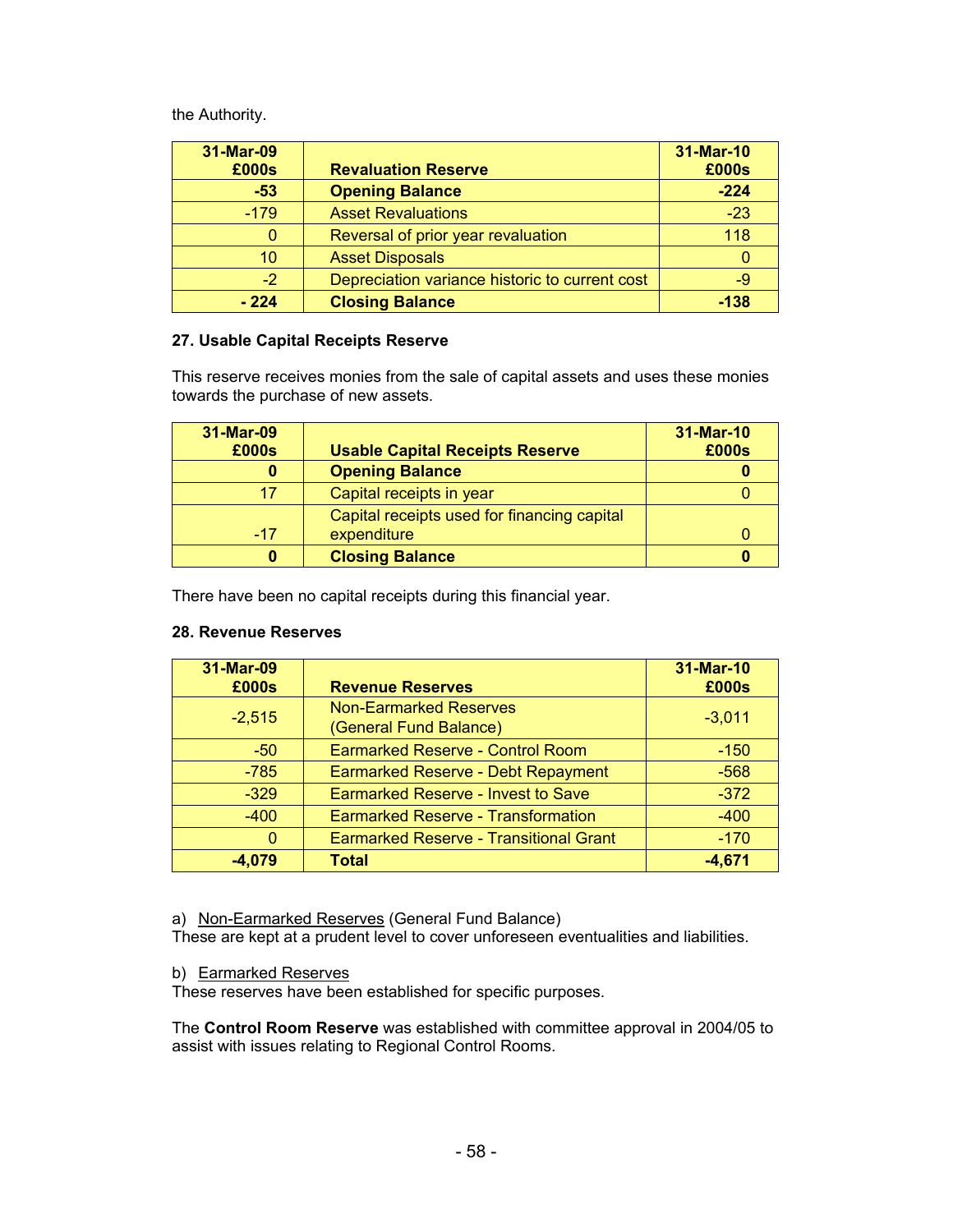The **Debt Repayment Reserve** was established in 2006/07 to provide reserves to meet debt repayment schedules that the Authority has already committed to. The first payment of £335k was made from the fund this year, but was supplemented by an additional transfer to reserve of £118k.

The **Invest to Save Reserve** has been established to provide one-off funding for initiatives that will help to generate long-term efficiencies within the Authority and repay their loan from this reserve.

The **Transformation Reserve** was established with committee approval in 2008/09 to help fund the Pathfinder Support Services procurement phase and senior management interim arrangements and appointments.

The **Transitional Grant Reserve** was established during 2009/10 to alleviate the cessation of reward grant funded activity by tapering activity levels subject to a business case being put forward..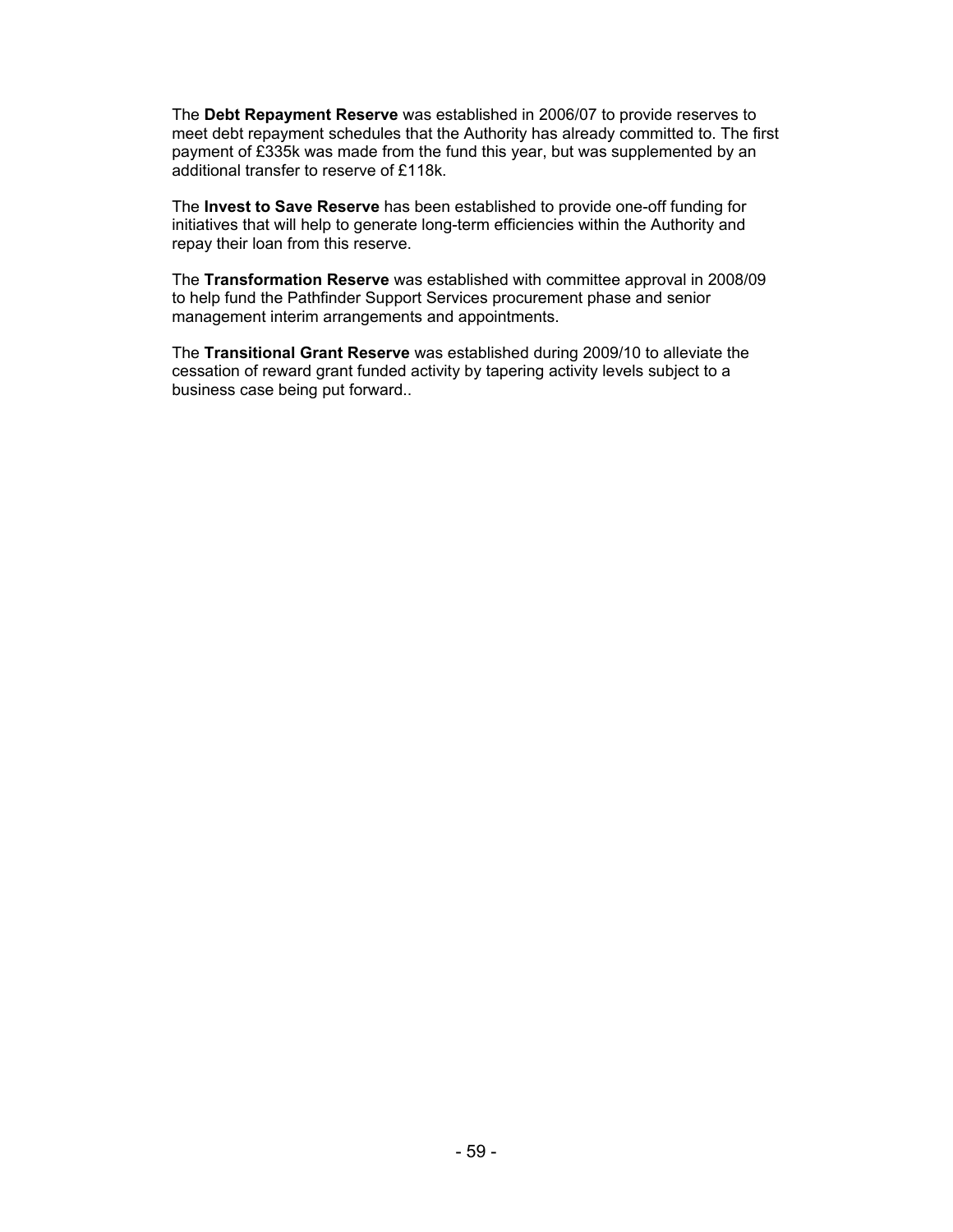#### **29. Movements on Revenue Reserves**

Details of transactions within the year can be found in the following table and in the Summary of Movements on Reserves, Note 11 on page 47.

|                                        | Note 29a       | Note 29b       | Note 29c         | Note 29d       | Note 29e              | Note 29f            |              |
|----------------------------------------|----------------|----------------|------------------|----------------|-----------------------|---------------------|--------------|
|                                        | <b>General</b> | <b>Control</b> | <b>Debt</b>      | Invest to      |                       | <b>Transitional</b> |              |
|                                        | <b>Fund</b>    | <b>Room</b>    | <b>Repayment</b> | <b>Save</b>    | <b>Transformation</b> | <b>Grant</b>        |              |
|                                        | <b>Balance</b> | <b>Reserve</b> | <b>Reserve</b>   | <b>Reserve</b> | <b>Reserve</b>        | <b>Reserve</b>      | <b>Total</b> |
| <b>Movements in Revenue Reserves</b>   | £000s          | £000s          | £000s            | £000s          | £000s                 | £000s               | £000s        |
| Surplus (-) / deficit for 2009/10      | $-496$         | ---            | ---              | $---$          | ---                   | $---$               | $-496$       |
| Appropriations to and from (-) Revenue | $\mathbf{0}$   | $-100$         | 217              | $-43$          | $\Omega$              | $-170$              | $-96$        |
| Movement within reserves               | $\mathbf{0}$   | $\overline{0}$ | $\mathbf{0}$     | $\mathbf 0$    | $\mathbf{0}$          | $\mathbf{0}$        | $\mathbf{0}$ |
| Total                                  | $-496$         | $-100$         | 217              | $-43$          | $\mathbf{0}$          | $-170$              | $-592$       |
| Balance b/f as at 01-Apr-09            | $-2,515$       | $-50$          | $-785$           | $-329$         | $-400$                | $\mathbf{0}$        | $-4,079$     |
| Balance c/f as at 31-Mar-10            | $-3,011$       | $-150$         | $-568$           | $-372$         | $-400$                | $-170$              | $-4,671$     |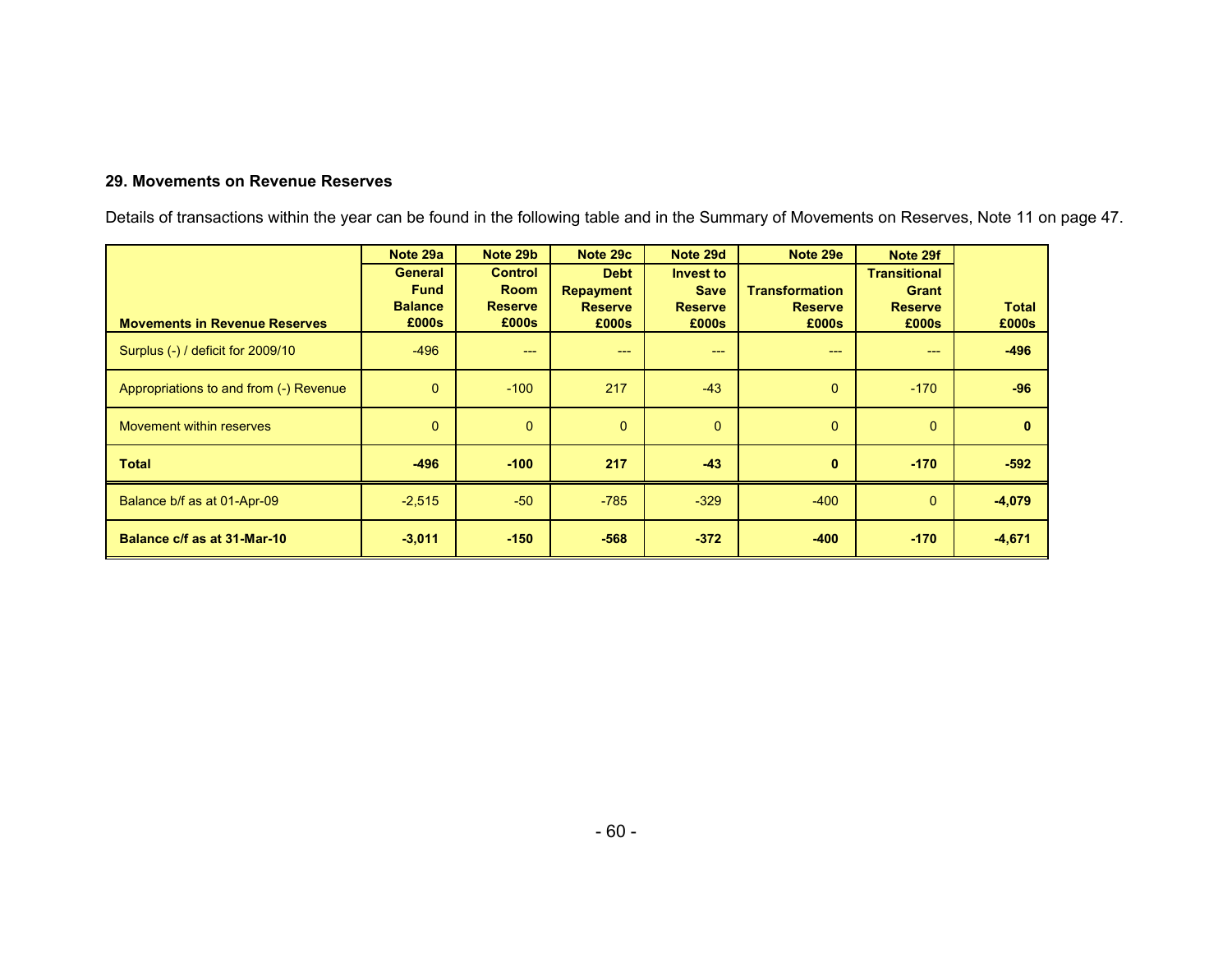#### **30. Contingent Assets**

Under the contract with Opus Housing Association (now London Quadrant) following the sale of Beaconsfield and Gerrards Cross houses, the Authority has overage rights relating to both sites. If the housing association develops either site, the association shall pay 25% of the market value of the relevant residential units or as the case may be, the enhanced value of the relevant property to the Authority.

If the Association has not developed the site within five years of the agreement date (9th February 2004), the Authority can invoke an option notice, which permits the Authority to purchase the development site free from encumbrances at the original sale price plus RPI.

#### Buy Back Option at Beaconsfield

The Chief Officers Forum (July 2009), after considering independent legal advice, decided that there was a legally valid option to purchase land not subject to nomination rights and that in the absence of any proposals for land development that there is no merit in pursuing the buy back options at Beaconsfield.

### **31. Contingent Liabilities**

In line with Financial Reporting Standards 12 (FRS12) the only disclosures the Authority is aware of relates to a potential claim against it from a representative body regarding the use of development rates of pay. The issue has been formally raised for the attention of management and it is being considered to see whether there is a case to answer and if so what value the claim could be. At this stage no value can be attributed or a time scale specified.

### **32. Pension Schemes**

As part of the terms and conditions of employment of its officers and other employees, the Authority offers retirement benefits. Although these will not actually be payable until employees retire, the Authority has a commitment to make the payments that need to be disclosed at the time that employees earn their future entitlement.

The Authority participates in three pension schemes:

The **Local Government Pension Scheme** for civilian employees administered locally by Buckinghamshire County Council is a funded defined benefit final salary scheme, administered in accordance with the Local Government Pension Scheme (1997) as amended. The Authority and employees pay contributions into a fund, calculated at a level intended to balance the pension liabilities with investment assets. It is contracted out of the State Second Pension.

The **Fire Fighter Pension Scheme for uniformed fire fighters** is an unfunded defined benefit statutory scheme, administered by Buckinghamshire County Council in accordance with the Fire Pension Scheme Orders (1992) as amended. It is contracted out of the State Second Pension. There are no investment assets held to back the liabilities of the scheme and cash has to be generated to meet actual pensions payments as they eventually fall due.

The **Fire Fighter Pension Scheme for uniformed fire fighters (retained and new entrants from 1st April 2006)** is an unfunded defined benefit statutory scheme, administered by Buckinghamshire County Council in accordance with the Fire Pension Scheme Orders (2006) as amended. It is contracted out of the State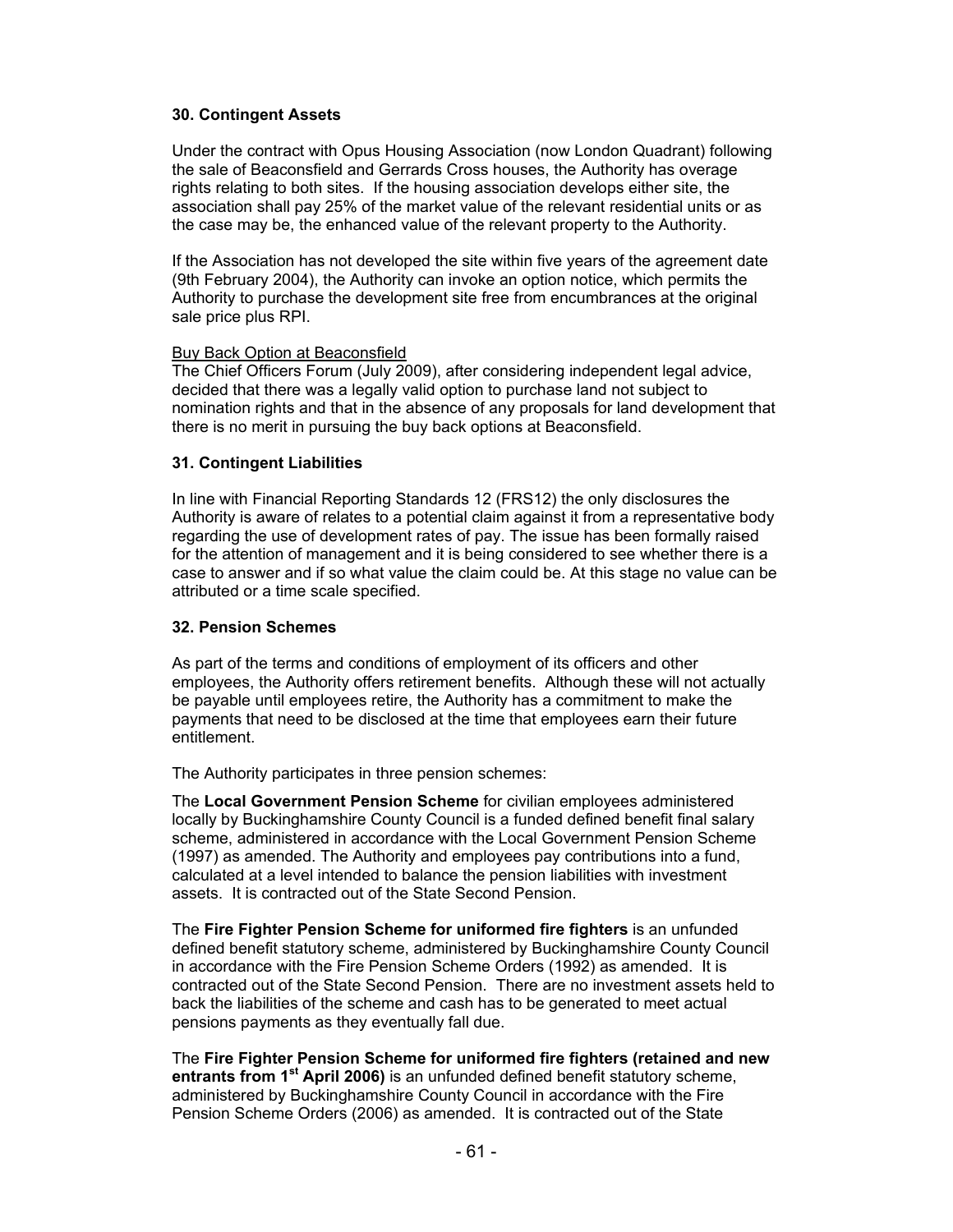Second Pension. There are no investment assets held to back the liabilities of the scheme and cash has to be generated to meet actual pensions payments as they eventually fall due.

Under the Firefighters Pension Fund Regulations 2006 if the amounts receivable by the pension fund is less than amounts payable, the fire authority must annually transfer an amount required to meet the deficit to the Pension Fund. Subject to scrutiny and approval by Parliament and the Secretary of State up to 100% of this cost is met by central government top-grant. If however the pension fund is in surplus for the year, the surplus is required to be transferred from the pension fund to the Fire Authority which must then repay the amount to central government.

### a) Transactions relating to retirement benefits

We recognise the cost of retirement benefits in the Net Cost of Services when they are earned by employees, rather than when the benefits are eventually paid as pensions. However, the charge we are required to make against council tax is based on the cash payable in the year, so the real cost of retirement benefits is reversed out in the Statement of Movement in the General Fund Balance. The following transactions have been made in the Income and Expenditure Account and Statement of Movement in the General Fund Balance during the year.

|                                                                                           | <b>Pension Scheme</b> |                                      |                                      |                       |  |
|-------------------------------------------------------------------------------------------|-----------------------|--------------------------------------|--------------------------------------|-----------------------|--|
|                                                                                           | <b>LGPS</b><br>£000s  | 1992<br><b>Firefighters</b><br>£000s | 2006<br><b>Firefighters</b><br>£000s | <b>Total</b><br>£000s |  |
| <b>Current Service Cost</b>                                                               | 575                   | 2.693                                | 225                                  | 3,493                 |  |
| <b>Past Service Costs</b>                                                                 | $\Omega$              | $\Omega$                             | $\Omega$                             | 0                     |  |
| <b>Net Cost of Services Total</b>                                                         | 575                   | 2,693                                | 225                                  | 3,493                 |  |
| <b>Interest Cost</b>                                                                      | 788                   | 7,984                                | 62                                   | 8,834                 |  |
| Expected return on scheme assets                                                          | $-425$                | $\Omega$                             | $\Omega$                             | $-425$                |  |
| <b>Net Operating Expenditure Total</b>                                                    | 363                   | 7,984                                | 62                                   | 8,409                 |  |
| Total of transactions on the Income and Expenditure<br><b>Account</b>                     | 938                   | 10,677                               | 287                                  | 11,902                |  |
| Reversal of net charges made for retirement benefits in<br>accordance with FRS17          | $-938$                | $-10,677$                            | $-287$                               | $-11,902$             |  |
| Amount actually charged against the General fund Balance<br>for pensions in the year for: |                       |                                      |                                      |                       |  |
| <b>Employers contribution</b>                                                             | 623                   | 2,268                                | 206                                  | 3,097                 |  |
| <b>Total charge against the General Fund for pensions</b>                                 | 623                   | 2,268                                | 206                                  | 3,097                 |  |
| <b>Total transactions on the Statement of Movement on</b><br>the General Fund Balance     | $-315$                | $-8,409$                             | $-81$                                | $-8,805$              |  |

In addition to the recognised gains and losses included in the Income and Expenditure Account, actuarial losses of £60.95 million were included in the Statement of Total Recognised Gains and Losses. The cumulative amount of actuarial losses recognised in the Statement of Total Recognised Gains and Losses is £33.60 million.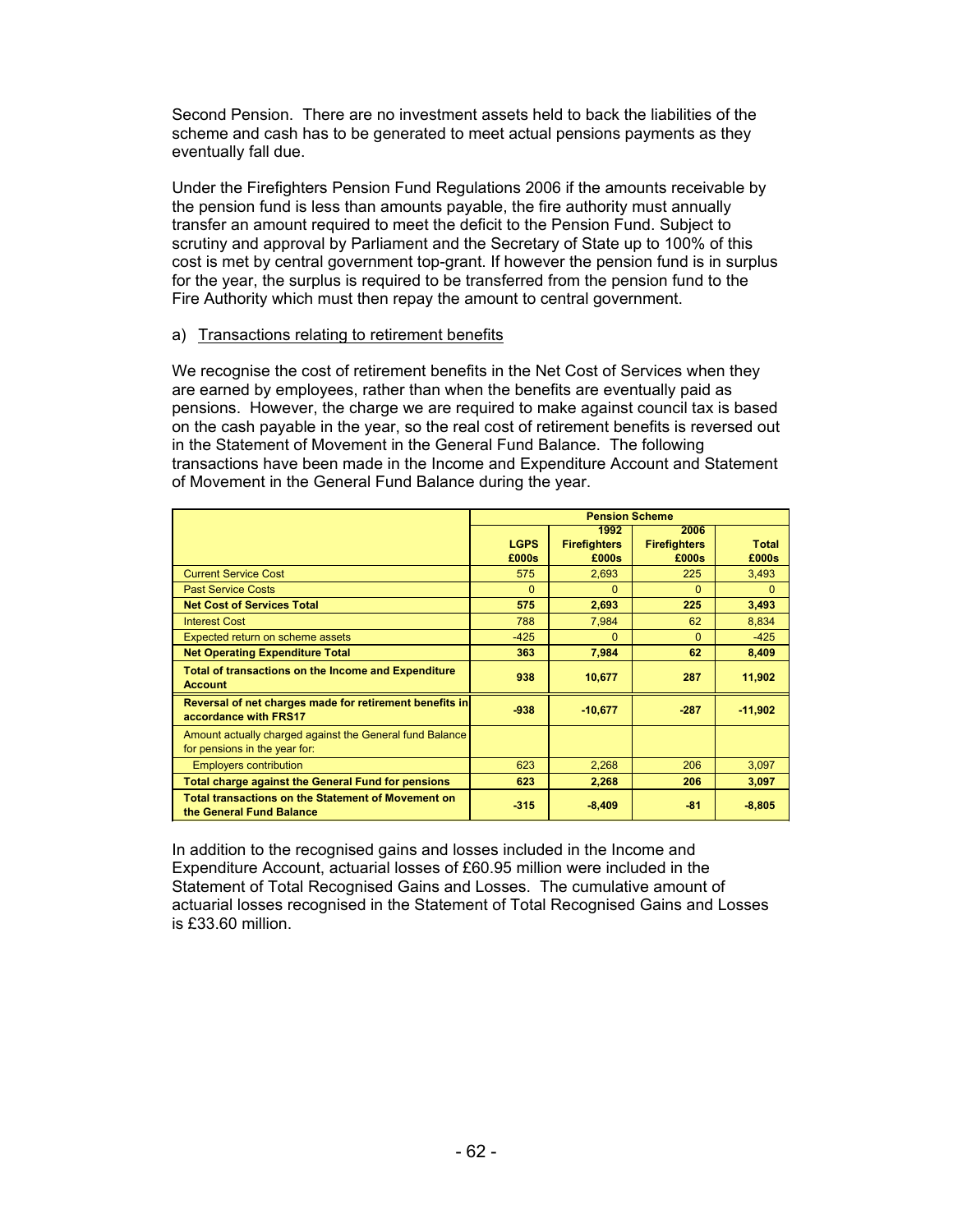#### b) Assets and liabilities in relation to retirement benefits

Reconciliation of present value of the scheme liabilities:

|                                                                | <b>Pension Scheme</b> |             |              |                          |          |                          |              |            |
|----------------------------------------------------------------|-----------------------|-------------|--------------|--------------------------|----------|--------------------------|--------------|------------|
|                                                                |                       | <b>LGPS</b> |              | <b>Firefighters 1992</b> |          | <b>Firefighters 2006</b> | <b>Total</b> |            |
| Reconciliation of present value of the scheme                  | 2008/09               | 2009/10     | 2008/09      | 2009/10                  | 2008/09  | 2009/10                  | 2008/09      | 2009/10    |
| <b>liabilities</b>                                             | £000s                 | £000s       | £000s        | £000s                    | £000s    | £000s                    | £000s        | £000s      |
| Present Value of scheme liabilities as at 1st April            | $-12.612$             | $-11,470$   | $-128.248$   | $-120.000$               | $-484$   | 743                      | $-141.344$   | $-132,213$ |
| <b>Current Service Cost</b>                                    | $-730$                | $-575$      | $-3.625$     | $-2.693$                 | $-248$   | $-225$                   | $-4.603$     | $-3,493$   |
| <b>Interest Cost</b>                                           | $-835$                | $-788$      | $-8.474$     | $-7.984$                 | $-44$    | $-62$                    | $-9.353$     | $-8.834$   |
| Actuarial gain / loss                                          | 2.107                 | $-7,267$    | 17.014       | $-54.625$                | 161      | -780                     | 19.282       | $-62,672$  |
| Curtailment                                                    |                       | 0           | 0            | $\bf{0}$                 | $\Omega$ | $\bf{0}$                 | $\Omega$     |            |
| Estimated benefits paid (net of transfers in)                  | 890                   | 219         | 4.535        | 5,586                    | $\Omega$ | $\mathbf{0}$             | 5.425        | 5.805      |
| <b>Past Service Costs</b>                                      | $-59$                 | $\bf{0}$    | $\mathbf{0}$ | $\mathbf{0}$             | $\Omega$ | $\bf{0}$                 | $-59$        |            |
| Contribution by Scheme participants                            | $-232$                | $-225$      | $-1.203$     | $-1,179$                 | $-128$   | $-159$                   | $-1.563$     | $-1,563$   |
| <b>Present Value of scheme liabilities</b><br>as at 31st March | $-11,471$             | $-20,106$   | $-120,001$   | $-180.895$               | $-743$   | $-1,969$                 | $-132,215$   | $-202,970$ |

Reconciliation of fair value of the scheme assets:

|                                                        | <b>Pension Scheme</b> |             |                          |              |                          |              |              |         |
|--------------------------------------------------------|-----------------------|-------------|--------------------------|--------------|--------------------------|--------------|--------------|---------|
|                                                        |                       | <b>LGPS</b> | <b>Firefighters 1992</b> |              | <b>Firefighters 2006</b> |              | <b>Total</b> |         |
|                                                        | 2008/09               | 2009/10     | 2008/09                  | 2009/10      | 2008/09                  | 2009/10      | 2008/09      | 2009/10 |
| Reconciliation of fair value of the scheme assets      | £000s                 | £000s       | £000s                    | £000s        | £000s                    | £000s        | £000s        | £000s   |
| Fair Value of scheme assets as at 1st April            | 7.617                 | 6,152       | 0                        | $\mathbf{0}$ | $\Omega$                 | $\bf{0}$     | 7.617        | 6,152   |
| Expected return on scheme assets                       | 489                   | 425         | 0                        | $\mathbf{0}$ | $\Omega$                 | $\mathbf{0}$ | 489          | 425     |
| Actuarial gain / loss                                  | $-1.878$              | 1.720       | 0                        | $\mathbf{0}$ | $\Omega$                 | $\mathbf{0}$ | $-1.878$     | 1,720   |
| <b>Employer Contributions</b>                          | 582                   | 620         | 0                        | $\mathbf{0}$ | $\Omega$                 | $\mathbf{0}$ | 582          | 620     |
| Contribution by Scheme participants                    | 232                   | 225         | $\Omega$                 | $\mathbf{0}$ | $\Omega$                 | $\mathbf{0}$ | 232          | 225     |
| Estimated benefits paid (net of transfers in)          | $-891$                | $-219$      | $\mathbf{0}$             | $\mathbf{0}$ | $\Omega$                 | $\mathbf{0}$ | $-891$       | $-219$  |
| <b>Fair Value of scheme assets</b><br>as at 31st March | 6,151                 | 8,923       | $\bf{0}$                 | 0            | $\bf{0}$                 | $\mathbf{0}$ | 6.151        | 8,923   |

The expected return on scheme assets is determined by considering the expected returns available on the assets underlying the current investment policy. Expected yields on fixed interest investments are based on gross redemption yields at the Balance Sheet date. Expected returns on equity investments reflect the long-term real rates of return experienced in the respective markets.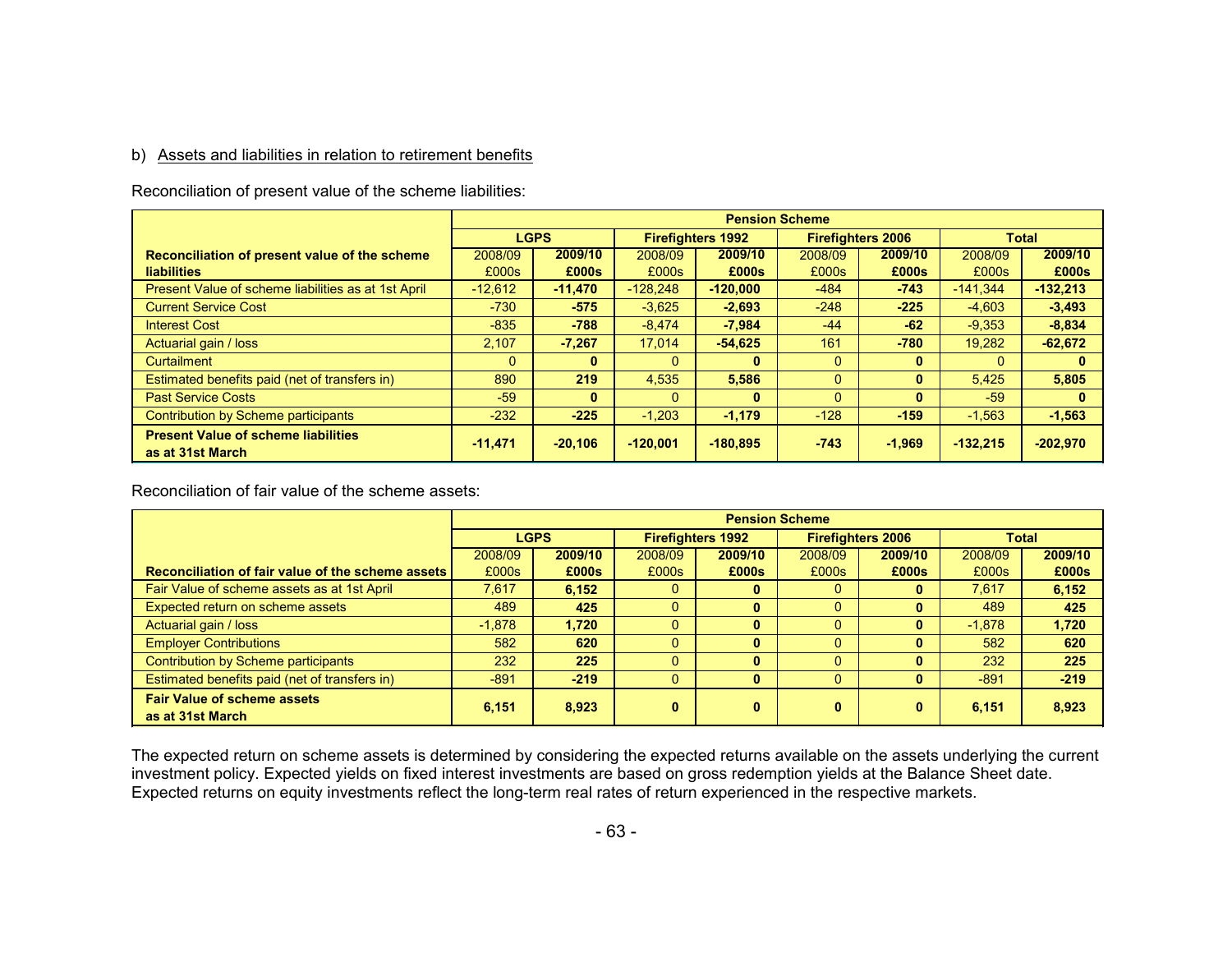#### c) Scheme history

|                                                                           | 2005/06*       | 2006/07<br>restated | 2007/08<br>restated | 2008/09    | 2009/10    |
|---------------------------------------------------------------------------|----------------|---------------------|---------------------|------------|------------|
|                                                                           | £000s          | £000s               | £000s               | £000s      | £000s      |
| Present value of liabilities:                                             |                |                     |                     |            |            |
| <b>LGPS</b>                                                               | $-11.040$      | $-11,912$           | $-12.612$           | $-11.470$  | $-20,106$  |
| <b>LGPS Experience adjustments on scheme</b><br><b>liabilities</b>        | $\Omega$       | $\Omega$            | $-1,234$            | $\Omega$   | $\Omega$   |
| 1992 Firefighters' Scheme                                                 | $-123,852$     | $-127,493$          | $-128,248$          | $-120,000$ | $-180,895$ |
| 1992 Firefighters' Scheme Experience<br>adjustments on scheme liabilities | $\Omega$       | $\Omega$            | $-12.904$           | $\Omega$   | $\Omega$   |
| 2006 Firefighter' Scheme                                                  | $\Omega$       | $-91$               | $-484$              | $-743$     | $-1,969$   |
| 2006 Firefighter' Scheme Experience<br>adjustments on scheme liabilities  | $\overline{0}$ | $\Omega$            | 32                  | $\Omega$   | $\Omega$   |
| <b>Total Liabilities</b>                                                  | $-134,892$     | $-139,496$          | $-155,450$          | $-132,213$ | $-202,970$ |
| <b>Fair value of assets</b>                                               |                |                     |                     |            |            |
| <b>LGPS</b>                                                               | 6,341          | 7,479               | 7,617               | 6,152      | 8,923      |
| <b>Total Assets - BMKFA's estimated</b><br>allocation of LGPS assets      | 6.341          | 7,479               | 7,617               | 6,152      | 8,923      |
| <b>LGPS Experience adjustments on scheme</b><br>assets                    | 1,095          | 104                 | $-970$              | $-1,878$   | 1,716      |
| Surplus / Deficit (-) in the scheme:                                      |                |                     |                     |            |            |
| <b>LGPS</b>                                                               | $-4,699$       | $-4,433$            | $-4,995$            | $-5,318$   | $-11,183$  |
| 1992 Firefighters' Scheme                                                 | $-123,852$     | $-127,493$          | $-141,152$          | $-120,000$ | $-180,895$ |
| 2006 Firefighter' Scheme                                                  | $\mathbf{0}$   | $-91$               | $-452$              | $-743$     | $-1,969$   |
| <b>Total</b>                                                              | $-128,551$     | $-132,017$          | $-146,599$          | $-126,061$ | $-194,047$ |

\*The Authority has elected not to restate fair value of scheme assets for 2005/06 as permitted by FRS17 (as revised).

The liabilities show the underlying commitments that the Authority has in the long run to pay retirement benefits. The total liability of £202.97 million has a substantial impact on the net worth of the Authority as recorded in the balance sheet, resulting in a negative overall balance of £194.05 million. However, statutory arrangements for funding the deficit mean that the financial position of the Authority remains healthy:

- the deficit on the Local Government Scheme will be made good by increased contributions over the remaining working life of employees, as assessed by the Scheme Actuary every three years;
- Finance is only required to be raised to cover firefighter's pensions when the pensions are actually paid.

The total contributions expected to be made to the Local Government Pension Scheme by the Authority in the year to 31st March 2011 is £667k. Expected contributions for the Firefighters' Pension Scheme in the year to 31st March 2011, is £4.85 million.

#### d) Basis for estimating assets and liabilities

Liabilities have been assessed on an actuarial basis using the Projected Unit Method, an estimate of the pensions that will be payable in future years dependent on assumptions about mortality rates, salary levels, etc.

Both the Firefighters' and Local Government schemes have been assessed by Barnett Waddingham, an independent firm of actuaries, based on the latest full valuations (31st March 2007 for the local government scheme and the 31st March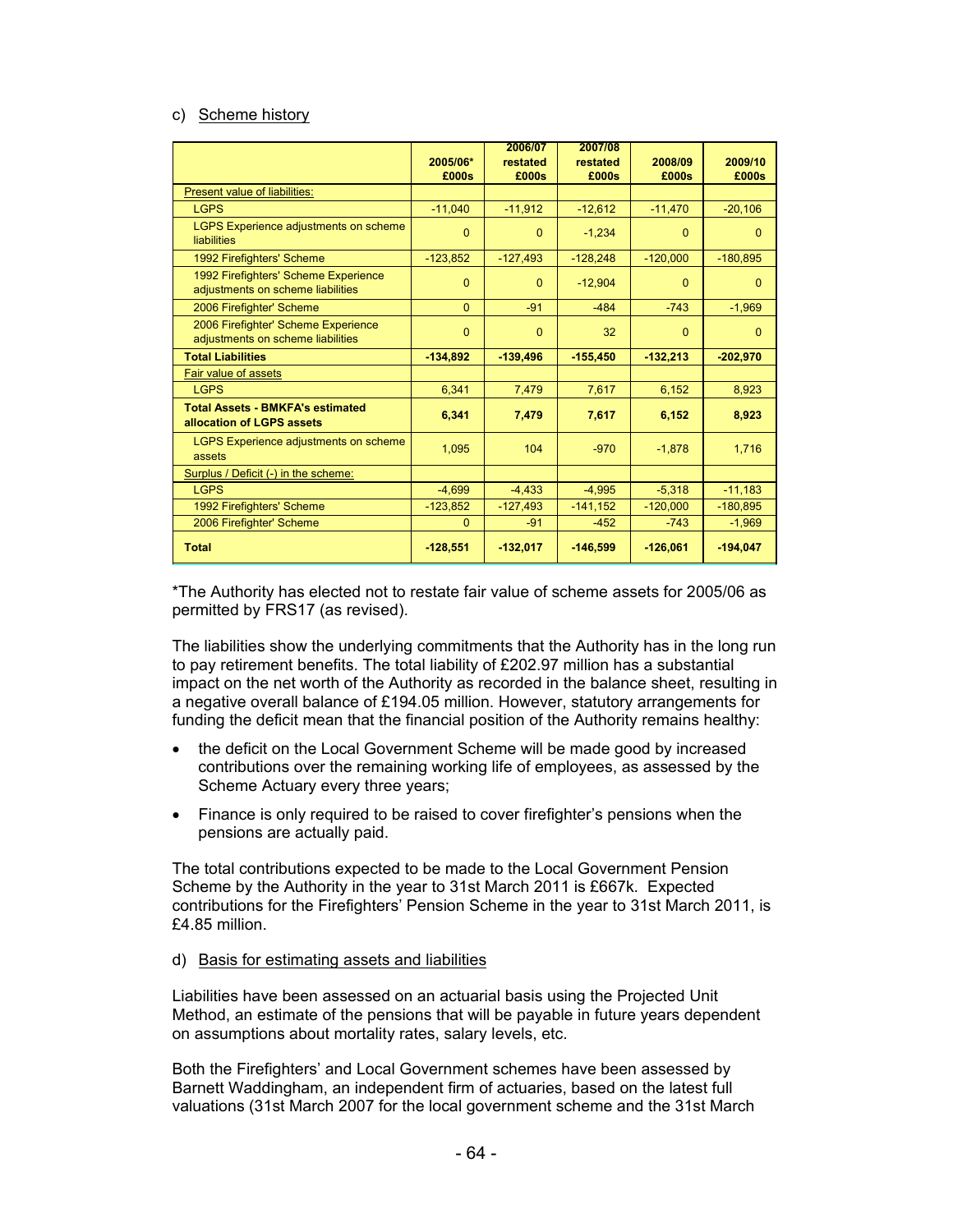|                                                                         | <b>Pension Scheme</b> |             |         |                          |         |                          |
|-------------------------------------------------------------------------|-----------------------|-------------|---------|--------------------------|---------|--------------------------|
|                                                                         |                       | <b>LGPS</b> |         | <b>Firefighters 1992</b> |         | <b>Firefighters 2006</b> |
|                                                                         | 2008/09               | 2009/10     | 2008/09 | 2009/10                  | 2008/09 | 2009/10                  |
| Long term expected rate of return on<br>assets in the scheme:           |                       |             |         |                          |         |                          |
| <b>Equity Investments</b>                                               | 7.30%                 | 7.80%       | $---$   | ---                      | $---$   | ---                      |
| <b>Gilts</b>                                                            | 4.00%                 | 4.50%       | $---$   | ---                      | $---$   | ---                      |
| <b>Bonds</b>                                                            | 6.50%                 | 5.50%       | ---     | ---                      | ---     | ---                      |
| Property                                                                | 6.80%                 | 7.30%       | ---     | ---                      | ---     | ---                      |
| Cash                                                                    | 3.00%                 | 3.00%       | ---     | ---                      | $---$   | ---                      |
| <b>Alternative Assets</b>                                               |                       | 7.80%       | ---     | ---                      | ---     | ---                      |
| <b>Mortality Assumptions:</b>                                           |                       |             |         |                          |         |                          |
| Longevity at 65 for current pensioners                                  |                       |             |         |                          |         |                          |
| <b>Men</b>                                                              | 22.21                 | 22.21       | 22.28   | 21.35                    | 22.28   | 21.35                    |
| Women                                                                   | 25.26                 | 25.26       | 25.31   | 24.40                    | 25.31   | 24.40                    |
| Longevity at 65 for future pensioners                                   |                       |             |         |                          |         |                          |
| <b>Men</b>                                                              | 22.96                 | 22.96       | 21.35   | 22.28                    | 21.35   | 22.28                    |
| Women                                                                   | 25.99                 | 25.99       | 24.40   | 25.31                    | 24.40   | 25.31                    |
| <b>Financial Assumptions:</b>                                           |                       |             |         |                          |         |                          |
| Rate of inflation                                                       | 3.00%                 | 3.90%       | 3.00%   | 3.90%                    | 3.00%   | 3.90%                    |
| Rate of salary inflation                                                | 4.50%                 | 5.40%       | 4.50%   | 5.40%                    | 4.50%   | 5.40%                    |
| Rate of pensions inflation                                              | 3.00%                 | 3.90%       | 3.00%   | 3.90%                    | 3.00%   | 3.90%                    |
| Rate for discounting scheme liabilities                                 | 6.70%                 | 5.50%       | 6.70%   | 5.50%                    | 6.70%   | 5.50%                    |
| Take up of option to convert annual<br>pension into retirement lump sum | 50.00%                | 50.00%      | 50.00%  | 50.00%                   | 50.00%  | 50.00%                   |

2005 for the Firefighters' scheme). The main assumptions used in their calculations have been:

The Firefighters Pension Schemes have no assets to cover their liabilities.

The Local Government Pension Scheme's assets consist of the following categories by proportion of Buckinghamshire and Milton Keynes Fire Authority's estimated allocation of LGPS assets.

| 31-Mar-09    |      |                           | 31-Mar-10 |      |  |
|--------------|------|---------------------------|-----------|------|--|
| £000s        | $\%$ | <b>LGPS</b>               | £000s     | %    |  |
| 3,760        | 61%  | <b>Equity Investments</b> | 6,247     | 70%  |  |
| 1,238        | 20%  | <b>Gilts</b>              | 535       | 6%   |  |
| 463          | 8%   | <b>Bonds</b>              | 714       | 8%   |  |
| 364          | 6%   | Property                  | 714       | 8%   |  |
| 327          | 5%   | Cash                      | 178       | 2%   |  |
| $\mathbf{0}$ | 0%   | <b>Alternative Assets</b> | 535       | 6%   |  |
| 6,152        | 100% | <b>Total</b>              | 8,923     | 100% |  |

e) Experience adjustments arising in scheme liabilities and assets

|                           | 2005/06*<br>% | 2006/07<br>restated<br>% | 2007/08<br>% | 2008/09<br>$\%$ | 2009/10<br>$\%$ |
|---------------------------|---------------|--------------------------|--------------|-----------------|-----------------|
| <b>Liabilities</b>        |               |                          |              |                 |                 |
| <b>LGPS</b>               | $0.0\%$       | $0.0\%$                  | 9.8%         | $0.0\%$         | 0.0%            |
| 1992 Firefighters' Scheme | 0.0%          | 0.0%                     | 10.0%        | 0.0%            | 0.0%            |
| 2006 Firefighter' Scheme  | 0.0%          | $0.0\%$                  | 6.6%         | $0.0\%$         | 0.0%            |
| <b>Assets</b>             |               |                          |              |                 |                 |
| <b>LGPS</b>               | 17.3%         | 1.4%                     | $-12.7%$     | $-30.5%$        | 19.3%           |
| 1992 Firefighters' Scheme | n/a           | n/a                      | n/a          | n/a             | n/a             |
| 2006 Firefighter' Scheme  | n/a           | n/a                      | n/a          | n/a             | n/a             |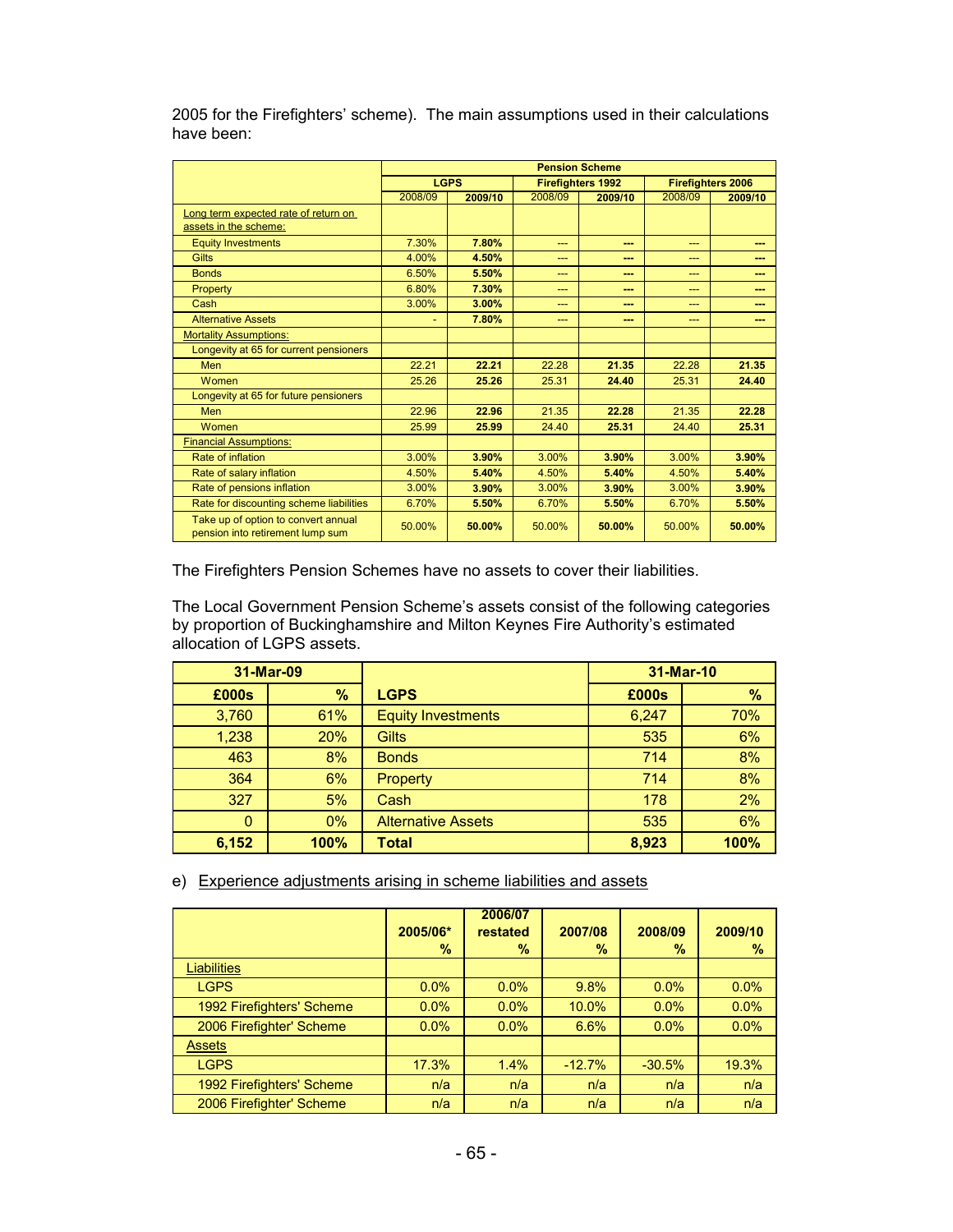#### f) Actual return of scheme assets

The Local Government Pension Scheme return on assets is £2.14 million in 2009/10 compared to £1.39 million in 2008/09. The Firefighters' Pension Schemes have no assets.

# **33. Disclosure of Financial Assets and Financial Liabilities**

#### a) Financial Instruments Balances

The borrowings and investments disclosed in the Balance Sheet are made up of the following categories of financial instruments:

|                                         |           | <b>Long Term</b> | <b>Current</b> |           |  |
|-----------------------------------------|-----------|------------------|----------------|-----------|--|
|                                         | 31-Mar-09 | 31-Mar-10        |                | 31-Mar-10 |  |
|                                         | £000s     | £000s            | £000s          | £000s     |  |
| Financial liabilities at amortised cost | $-8.225$  | $-9.178$         | $-2.557$       | $-2,185$  |  |
| <b>Total Borrowings</b>                 | $-8.225$  | $-9.178$         | $-2.557$       | $-2,185$  |  |
| Loans and receivables                   | O         | 0                | 7.932          | 7,994     |  |
| <b>Total Investments</b>                | 0         | 0                | 7,932          | 7,994     |  |

#### b) Financial Instruments gains and losses

The gains and losses recognised in the Income and Expenditure Account (I&E Account) and in the Statement of Total Recognised Gains and Losses in relation to financial instruments are made up as follows.

|                                                         | <b>Financial</b><br><b>Liabilities</b>                          | <b>Financial Assets</b>                  |                                              |                                                                     |                       |
|---------------------------------------------------------|-----------------------------------------------------------------|------------------------------------------|----------------------------------------------|---------------------------------------------------------------------|-----------------------|
|                                                         | <b>Liabilities</b><br>measured at<br>amortised<br>cost<br>£000s | <b>Loans and</b><br>receivables<br>£000s | <b>Available for</b><br>sale assets<br>£000s | <b>Fair value</b><br>through the<br><b>I&amp;E Account</b><br>£000s | <b>Total</b><br>£000s |
| Interest expense                                        | 323                                                             | $\Omega$                                 | $\Omega$                                     | $\Omega$                                                            | 323                   |
| Losses on derecognition                                 | $\Omega$                                                        | $\Omega$                                 | $\Omega$                                     | $\Omega$                                                            | $\bf{0}$              |
| <b>Impairment losses</b>                                | $\Omega$                                                        | $\Omega$                                 | $\Omega$                                     | $\mathbf{0}$                                                        | 0                     |
| Interest payable and similar<br>charges                 | 323                                                             | $\bf{0}$                                 | $\mathbf{0}$                                 | $\mathbf{0}$                                                        | 323                   |
| Interest income                                         | $\Omega$                                                        | $-32$                                    | $\Omega$                                     | $\Omega$                                                            | $-32$                 |
| Gains on derecognition                                  | $\mathbf{0}$                                                    | $\Omega$                                 | $\Omega$                                     | $\mathbf{0}$                                                        | $\mathbf{0}$          |
| Interest and investment income                          | $\mathbf{0}$                                                    | $-32$                                    | $\bf{0}$                                     | $\mathbf{0}$                                                        | $-32$                 |
| <b>Gains on revaluation</b>                             | $\Omega$                                                        | $\Omega$                                 | $\Omega$                                     | $\Omega$                                                            | $\mathbf{0}$          |
| <b>Losses on revaluation</b>                            | $\Omega$                                                        | $\Omega$                                 | $\Omega$                                     | $\overline{0}$                                                      | 0                     |
| Amounts recycled to the I&E<br>Account after impairment | $\Omega$                                                        | $\Omega$                                 | $\Omega$                                     | $\Omega$                                                            | $\bf{0}$              |
| Surplus arising on revaluation of<br>financial assets   | $\mathbf{0}$                                                    | $\Omega$                                 | $\mathbf{0}$                                 | $\mathbf{0}$                                                        | $\bf{0}$              |
| Net gain / loss (-) for the year                        | 323                                                             | $-32$                                    | $\mathbf{0}$                                 | $\mathbf{0}$                                                        | 291                   |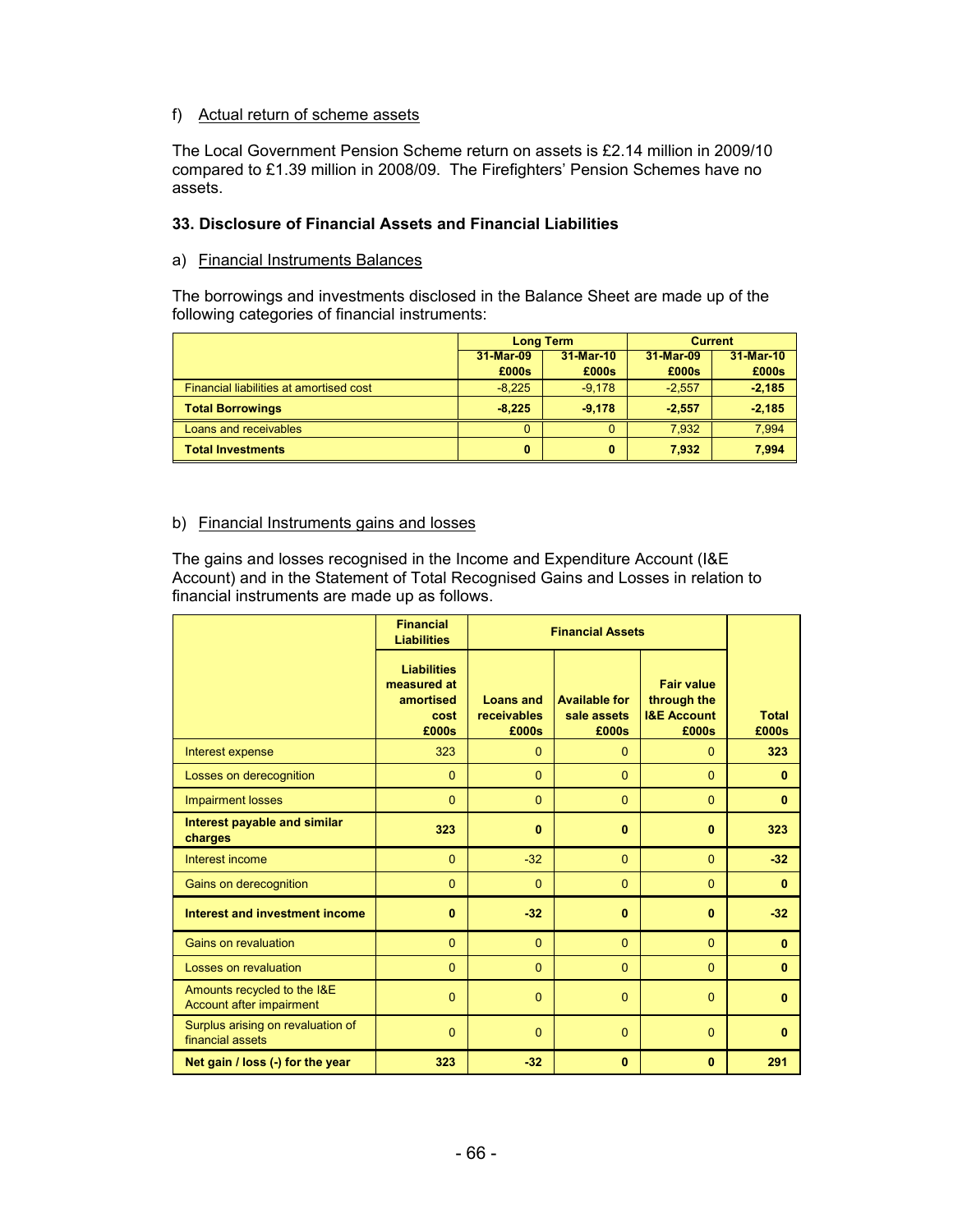A reconciliation of the net gain on Loans and Receivables to Investment Income as shown in the Income and Expenditure Account is given below.

|                                                                | 2009/10<br>£000s |
|----------------------------------------------------------------|------------------|
| Financial Instruments gain                                     |                  |
| Rental income from investment properties                       |                  |
| Current account interest                                       | -32              |
| <b>Total Investment income received in the I&amp;E Account</b> | -32              |

c) Fair value of assets and liabilities carried at amortised cost

Financial liabilities and financial assets represented by loans, finance leases and receivables are carried on the Balance Sheet at amortised cost. Their fair value can be assessed by calculating the present value of the cash flows that take place over the remaining life of the instruments, using the following assumptions:

- The fair values for financial liabilities have been determined by reference to the Public Works Loans Board (PWLB) redemption rules and prevailing PWLB redemption rates as at each balance sheet date, and include accrued interest. It should be noted that the redemption rules applying to PWLB debt changed on 1st November 2007, and are less favourable than the previous procedures. As a result the fair value figures for 31st March 2010 is relatively lower (less costly to redeem) than the 31st March 2009 comparators taking account of the increased borrowing;
- No early repayment or impairment is recognised;
- Where an instrument will mature in the next 12 months, the carrying amount is assumed to be approximate to fair value;
- The fair value of trade and other receivables is taken to be invoiced or billed amounts.

|                                     | 31-Mar-09 |                   | 31-Mar-10 |                   |
|-------------------------------------|-----------|-------------------|-----------|-------------------|
|                                     | Carrying  |                   | Carrying  |                   |
|                                     | amount    | <b>Fair Value</b> | amount    | <b>Fair Value</b> |
|                                     | £000s     | £000s             | £000s     | £000s             |
| <b>PWLB Debt at amortised cost</b>  | $-6,452$  | $-6,930$          | $-7,186$  | $-7,373$          |
| <b>Finance Lease</b>                | $-2,108$  | $-2,108$          | $-2,061$  | $-2,061$          |
| <b>Creditors</b>                    | $-2,222$  | $-2,222$          | $-2,116$  | $-2,116$          |
| <b>Total Financial Liabilities</b>  | $-10.782$ | $-11,260$         | $-11,363$ | $-11,550$         |
| Money Market Loans less than 1 year | 7,211     | 7.211             | 7,542     | 7,542             |
| <b>Debtors</b>                      | 376       | 376               | 121       | 121               |
| Cash                                | 345       | 345               | 331       | 331               |
| <b>Total Loans and Receivables</b>  | 7,932     | 7,932             | 7,994     | 7.994             |

The fair values calculated are as follows:

The differences between the carrying amount and the fair value of PWLB debt are due to the fixed rate of interest on the loans being different from the prevailing rate at 31st March. All creditors and other payables are due to be paid in less than one year.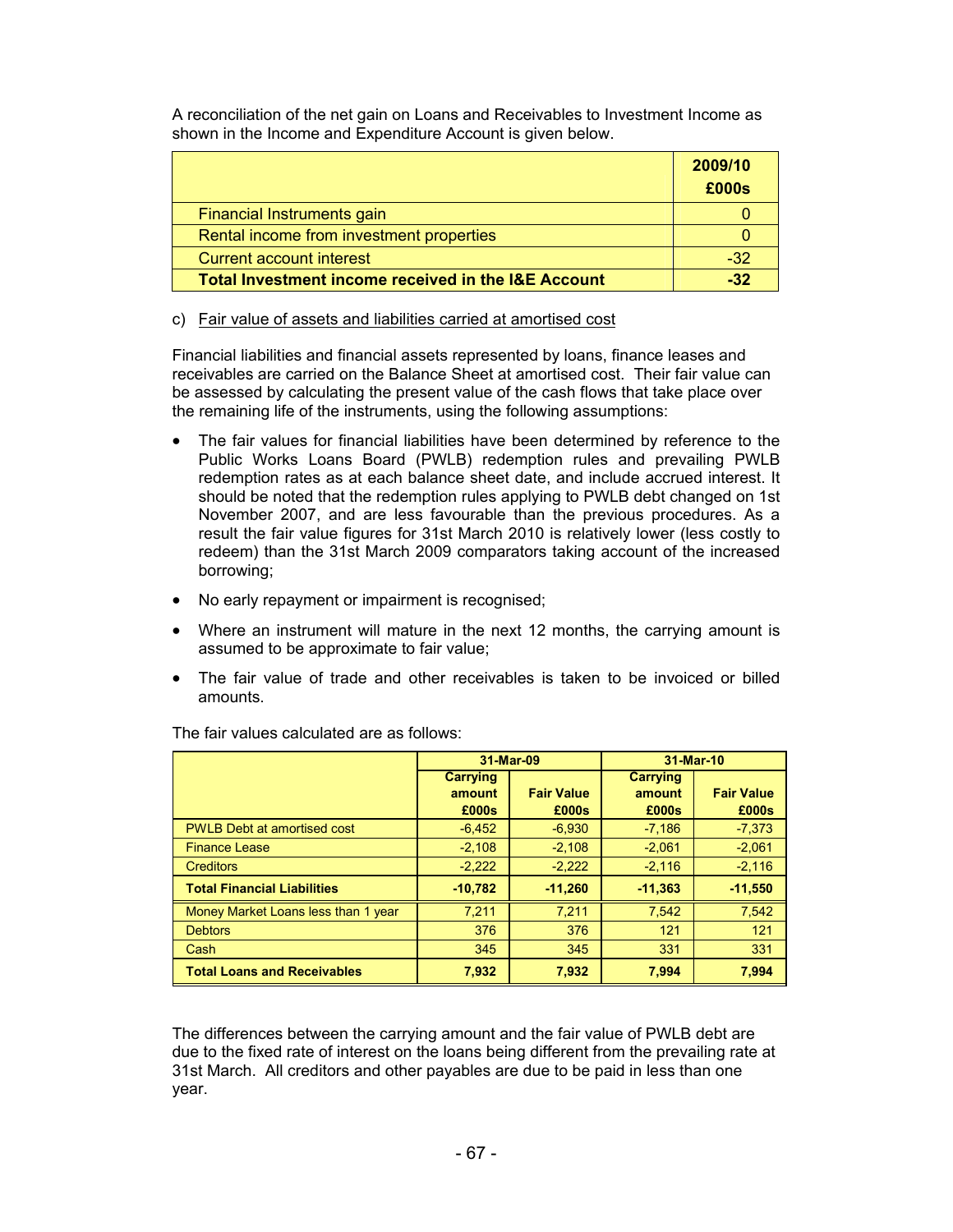#### d) Nature and extent of risk arising from financial instruments

The Authority's activities expose it to a variety of financial risks, the key risks are:

- **Credit risk** the possibility that other parties might fail to pay amounts due to the Authority;
- **Liquidity risk** the possibility that the Authority might not have funds available to meet its commitments to make payments;
- **Re-financing risk** the possibility that the Authority might be requiring to renew a financial instrument on maturity at disadvantageous interest rates or terms.
- **Market risk** the possibility that financial loss might arise for the Authority as a result of changes in such measures as interest rates movements.
- e) Overall procedures for managing risk

The Authority's overall risk management procedures focus on the unpredictability of financial markets, and implementing restrictions to minimise these risks. The procedures for risk management are set out through a legal framework set out in the Local Government Act 2003 and the associated regulations. These require the Authority to comply with the CIPFA Prudential Code, the CIPFA Treasury Management in the Public Services Code of Practice and Investment Guidance issued through the Act. Overall these procedures require the Authority to manage risk in the following ways:

- by formally adopting the requirements of the Code of Practice;
- by approving annually in advance prudential indicators for the following three years limiting:
	- i.) the Authority's overall borrowing
	- ii.) the maximum and minimum exposures to fixed and variable rates
- by approving an investment strategy for the forthcoming year setting out its criteria for investing and compliance with the Government Guidance.

These are required to be reported and approved at or before the Authority's annual Council Tax Setting Budget. These items are reported with the annual Treasury Management Strategy which outlines the detailed approach to managing risk. Actual performance is also reported annually to Members.

The Authority maintains written principles for overall risk management as well as the investment of surplus cash through the Treasury Management Policy approved by the Authority.

#### f) Credit risk

Credit risk arises from deposits with banks and financial institutions, as well as credit exposures to the Authority's customers. No deposits are made directly with banks and financial institutions except using a service level agreement with Buckinghamshire County Council where they must meet minimum requirements of their investment criteria. Cash surpluses are combined with balances from Buckinghamshire County Council to obtain higher aggregate returns.

There are no risks to the Authority of the funds being lost as Buckinghamshire County Council assumes all the risk of the investments made as these are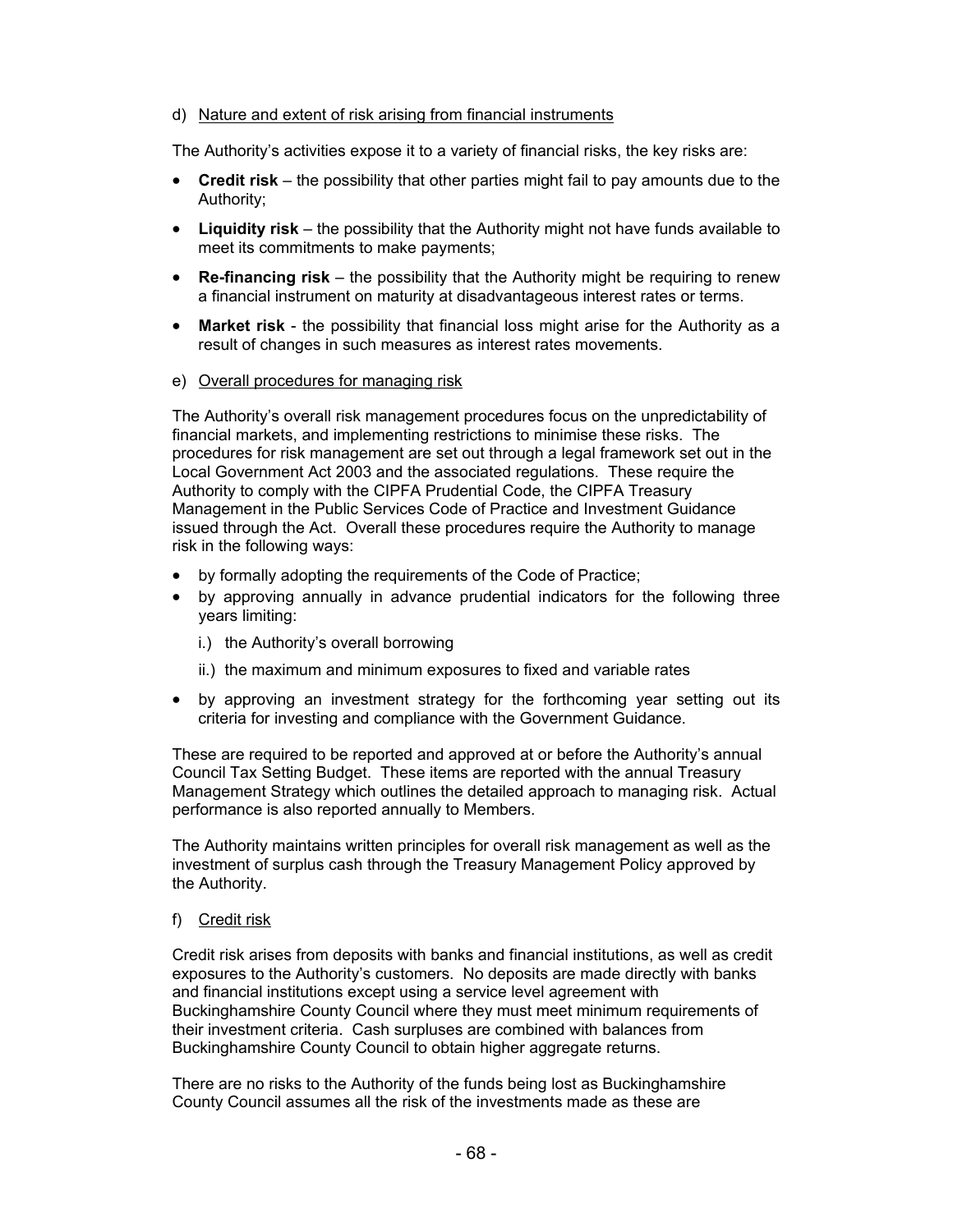amalgamated with their own funds in their name and interest is paid to the Authority monthly as earned.

No breaches of Buckinghamshire County Councils counterparty criteria were reported to the Authority during the reporting period and the Authority does not expect any losses from non-performance by any of its counterparties in relation to deposits and bonds.

We therefore contend that whilst this is a case of de-recognition, in view of the party involved and the fact that the Authority has the condition in writing that there is no risk of funds being lost and no financial adjustment is required.

There are no cases of impairment either for individual assets or groups of assets.

g) Liquidity risk

The Authority invests any surplus cash using a service level agreement with Buckinghamshire County Council for which it obtains the 7 day LIBID rate and uses the PWLB for all long term funds essentially to meet capital expenditure. The funds from Buckinghamshire County Council are available for repayment on demand and are therefore considered 'cash', immediately available for investment by us with no possibility of loss. The Authority is also required to provide a balanced budget through the Local Government Finance Act 1992, which ensures sufficient monies are raised to cover annual expenditure. There is therefore no significant risk that it will be unable to raise finance to meet its commitments under financial instruments.

The Authority manages its liquidity position through the risk management procedures above, (the setting and approval of prudential indicators and the approval of the treasury and investment strategy reports), as well as through cash flow management procedures required by the CIPFA Code of Practice.

### h) Refinancing and maturity risk

The Authority maintains a significant debt and investment portfolio. Whilst the cash flow procedures above are considered against the refinancing risk procedures, longer term risk to the Authority relates to managing the exposure to replacing PWLB Loans as they mature. It is possible that provisions will be made available to meet all PWLB Loans without the direct need to replace loans as they mature, therefore no risk / impairment or other adjustment is required.

A fair value debt calculation of £7.37 million has been provided by the PWLB on our behalf.

| 31-Mar-09<br>£000s | <b>Financial Liabilities</b>   | 31-Mar-10<br>£000s |
|--------------------|--------------------------------|--------------------|
| $-335$             | Maturing in less than 1 year   | $-69$              |
| 0                  | Maturing within 2 years        |                    |
| $-602$             | Maturing within 2 to 5 years   | $-602$             |
| $-1,468$           | Maturing within 5 to 10 years  | $-1,468$           |
| $-4,047$           | Maturing in more than 10 years | $-5,047$           |
| $-6,452$           | <b>Total</b>                   | $-7,186$           |

The maturity analysis of financial liabilities is as follows: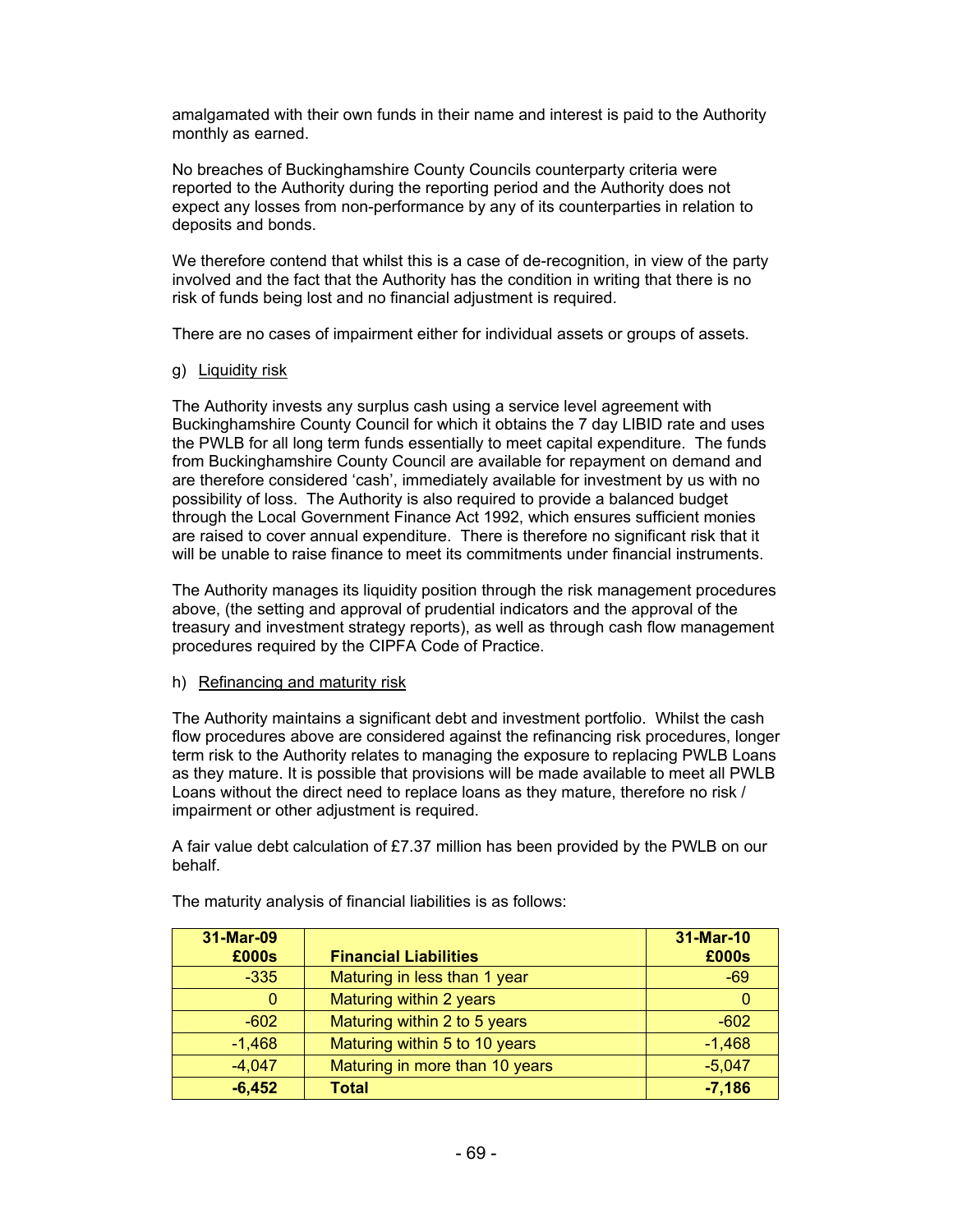Our next PWLB Loans are due to mature in August 2012 (£300k) and August 2013 (£302k) and we already have a Debt Repayment Reserve of £568k to cover the majority of this amount.

## i) Market risk

## *Interest rate risk*

The Authority is exposed to interest rate movements on its investments as borrowings are taken at fixed rate and are carried at amortised cost. Movements in interest rates have a complex impact on the Authority, depending on how variable and fixed interest rates move across differing financial instrument periods. For instance, a rise in variable and fixed interest rates would have the following effects:

- borrowings at fixed rates the fair value of the borrowing liability will fall;
- investments at variable rates the interest income credited to the Income and Expenditure Account will rise.

Borrowings are not carried at fair value on the balance sheet but are carried at amortised cost, so nominal gains and losses on fixed rate borrowings would not impact on the Income and Expenditure Account or on the Statement of Total Recognised Gains and Losses (STRGL). However, changes in interest payable on fixed rate borrowings and variable rate investments will be posted to the Income and Expenditure Account and affect the General Fund Balance. Movements in the fair value of any variable rate investments will be reflected in the STRGL, unless the investments have already been designated as fair value through the Income and Expenditure Account.

The Authority has a number of strategies for managing interest rate risk. The Annual Treasury Management Strategy draws together the Authority's prudential indicators and its expected treasury operations. From this Strategy a prudential indicator is set which provides maximum and minimum limits for fixed and variable interest rate exposure.

|                                                                                                                                      | 2009/10<br>£000s |
|--------------------------------------------------------------------------------------------------------------------------------------|------------------|
| Increase in interest payable on variable rate borrowings                                                                             |                  |
| Increase in interest receivable on variable rate investments                                                                         | 71               |
| Increase in government grant receivable for financing costs                                                                          |                  |
| <b>Impact on Income and Expenditure Account</b>                                                                                      | 71               |
| Decrease in fair value of fixed rate investment assets which<br>impacts on the STRGL                                                 |                  |
| Decrease in fair value of fixed rate borrowing liabilities which has<br>no impact on the Income and Expenditure Account or the STRGL |                  |
| <b>Total financial effect</b>                                                                                                        | 74               |

If interest rates had been 1% different (+ or -) with all other variables held constant the financial effect would be:

## *Price risk*

The Authority, excluding its share of assets in the Local Government Pension Scheme does not invest in equity shares.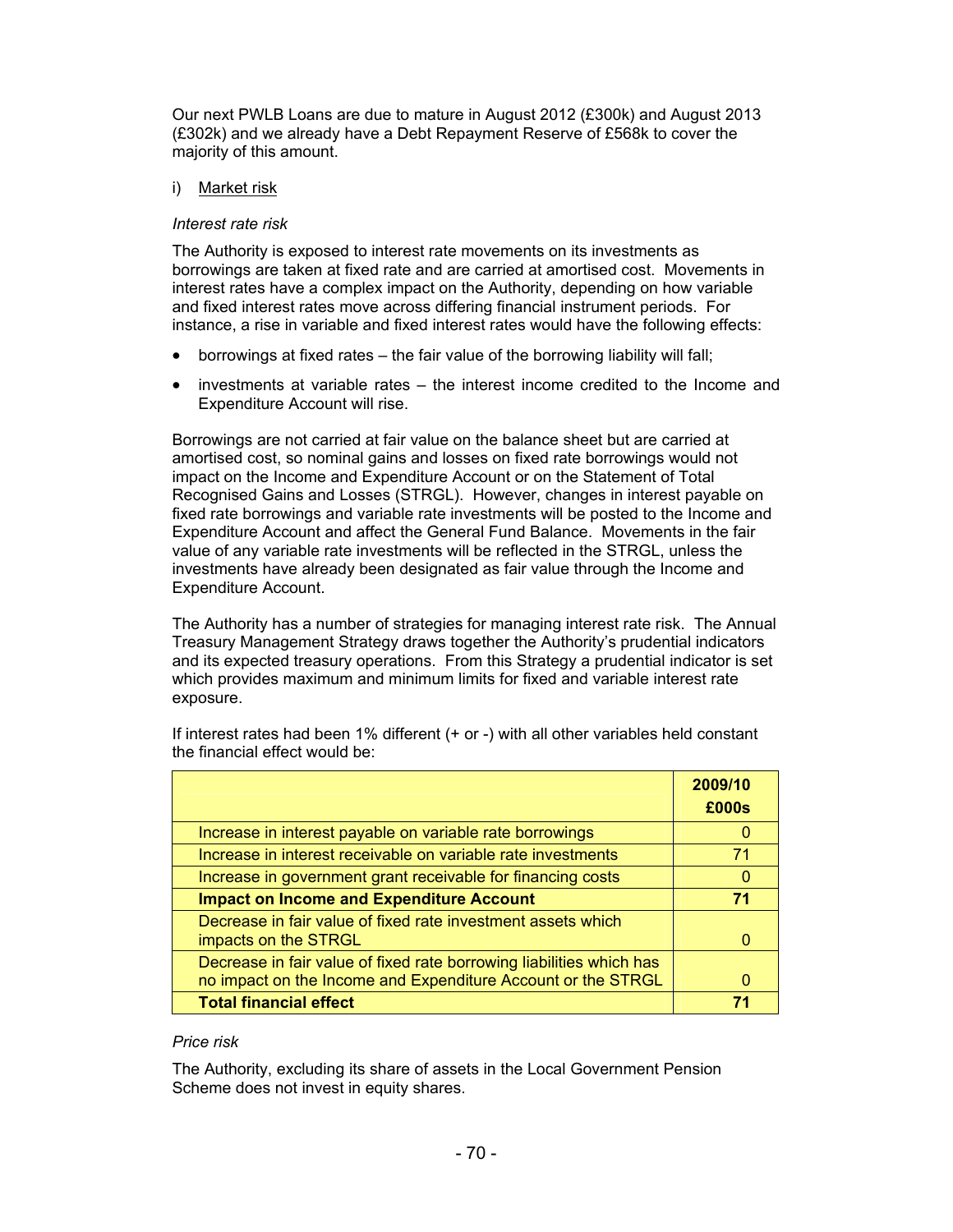#### *Foreign Exchange risk*

The Authority has no financial assets or liabilities denominated in foreign currencies. It therefore has no exposure to loss arising from movements in exchange rates.

#### **34. Events after the Balance Sheet date**

Post balance sheet events occur between the balance sheet date and the date the accounts are signed by the Treasurer. Events which have a material affect on the accounts must be disclosed in a note to the accounts.

The Chancellor of the Exchequer announced in his Emergency Budget on 22 June 2010 that the consumer prices index rather than the retail prices index will be the basis for future public sector pension increases. In accordance with paragraph 21 of Financial Reporting Standard 21 (Events after the balance sheet date), this change is deemed to be a non-adjusting post balance sheet event. It is estimated that this change will reduce the value of an average employer's FRS17 liabilities in the Fund by between 6% and 10%

### **35. Prior Period Adjustments**

Owing to changes in the Council Tax Accounting Regulations we are obliged to recognise a debtor in our restated Balance Sheet for any attributable share of the net cash collected from council tax debtors / creditors by the billing authority but not paid over to it at the balance sheet date, or a creditor for cash received in advance of billing. The table below shows a summary of the adjustments in the accounts relating to the change in accounting policy for Council Tax as required by the SORP 2009:

|                                                                              |                                                                                                                                                                                  | 2008/09<br><b>Accounts</b>        | Prior                               | 2009/10<br><b>Accounts</b><br>restated figures |                                                                                                                                                                                                                                                                                      |
|------------------------------------------------------------------------------|----------------------------------------------------------------------------------------------------------------------------------------------------------------------------------|-----------------------------------|-------------------------------------|------------------------------------------------|--------------------------------------------------------------------------------------------------------------------------------------------------------------------------------------------------------------------------------------------------------------------------------------|
| Core                                                                         | Line<br><b>Item</b>                                                                                                                                                              | <b>Balance as at</b><br>31-Mar-09 | <b>Period</b><br><b>Adjustments</b> | <b>Balance as</b><br>at 31-Mar-09              |                                                                                                                                                                                                                                                                                      |
| <b>Statement</b>                                                             | in the Accounts                                                                                                                                                                  | £000s                             | £000s                               | £000s                                          | <b>Reason for movement</b>                                                                                                                                                                                                                                                           |
| Income and<br><b>Expenditure</b><br>Account                                  | <b>Precept Income</b>                                                                                                                                                            | $-15,974$                         | 57                                  | $-15,917$                                      | The movement on the Authority's<br>share of the Collection Fund<br>surpluses / deficits during 2008/09 is<br>posted to the I&E Account.                                                                                                                                              |
| Statement of<br>Movement on<br>the General<br><b>Fund Balance</b><br>(SMGFB) | Amount by which<br>council tax income<br>included in the I&E<br><b>Account is different</b><br>from the amount<br>taken to the General<br>Fund in accordance<br>with regulation. | $\Omega$                          | $-57$                               | $-57$                                          | The adjustment to precept income<br>affects the surplus or deficit for the<br>year, which is also shown in the<br>SMGFB. The SMGFB is then<br>neutralised by a transfer from the<br><b>Collection Fund Adjustment</b><br>Account.                                                    |
| <b>Balance</b><br><b>Sheet</b>                                               | <b>Debtors</b>                                                                                                                                                                   | 413                               | 320                                 | 733                                            | The Authority's share of council tax<br>arrears, net of impairment allowance<br>for doubtful debts and a net debtor<br>for the Authority's share of cash<br>collected by the billing authority<br>relating to council tax, but not yet<br>paid over as at the balance sheet<br>date. |
| <b>Balance</b><br><b>Sheet</b>                                               | <b>Creditors</b>                                                                                                                                                                 | $-2,222$                          | $-299$                              | $-2,521$                                       | The Authority's share of council tax<br>overpayments and prepayments.                                                                                                                                                                                                                |
| <b>Balance</b><br><b>Sheet</b>                                               | <b>Collection Fund</b><br><b>Adjustment Account</b>                                                                                                                              | $\Omega$                          | $-21$                               | $-21$                                          | A new unusable reserve needs to<br>neutralise the effect of accounting<br>for the collection of Council Tax on<br>an agency basis.                                                                                                                                                   |
| <b>Total</b>                                                                 | <b>Total</b>                                                                                                                                                                     | $-17,783$                         | $\bf{0}$                            | $-17,783$                                      |                                                                                                                                                                                                                                                                                      |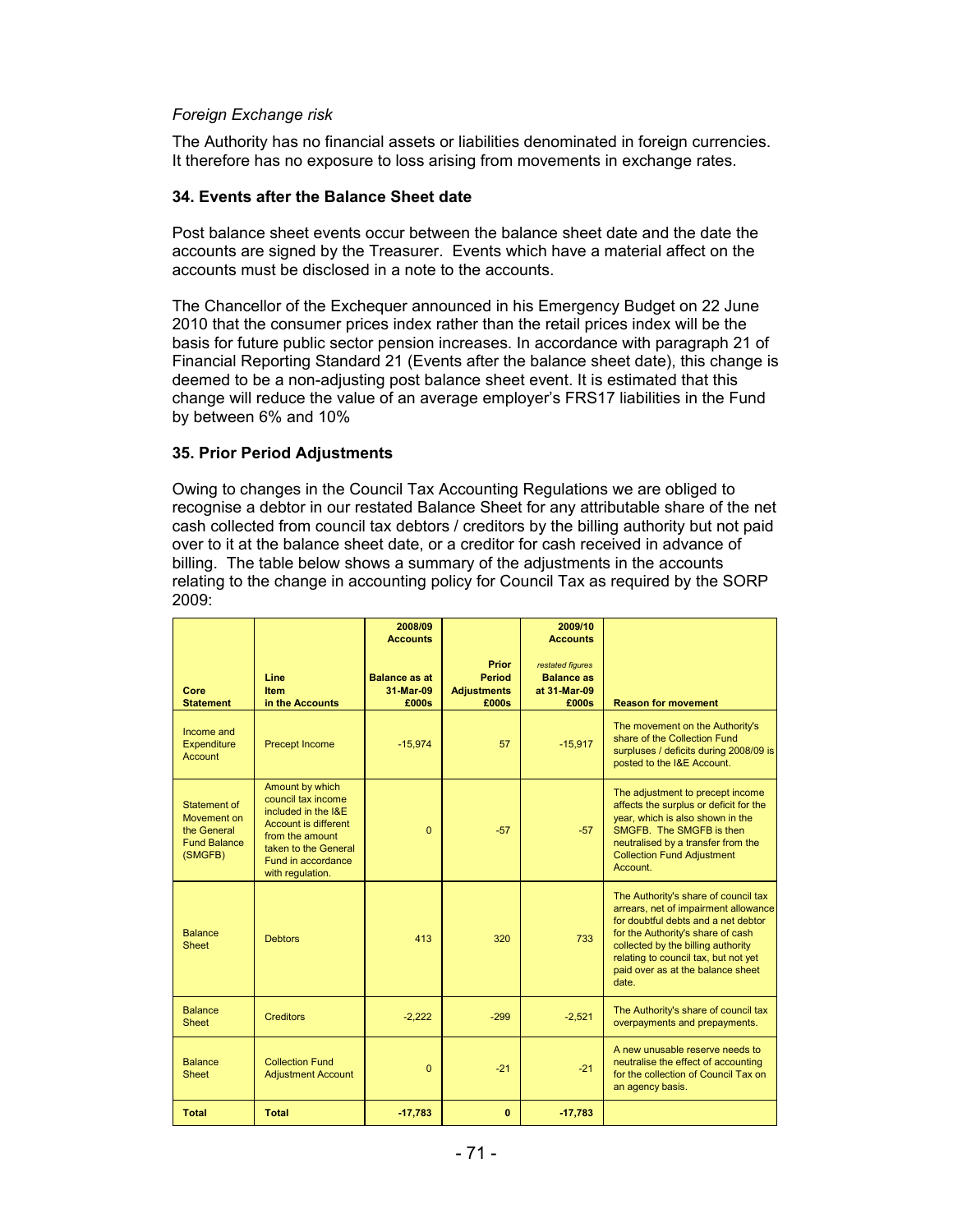## **36. Notes to the Cash Flow Statement**

| a) Reconciliation of surplus / deficit on the Income and Expenditure Account to net |  |  |
|-------------------------------------------------------------------------------------|--|--|
| cash inflow / outflow from operating activities                                     |  |  |

| 2008/09<br>£000s<br><b>Restated</b><br><b>Figures</b> |                                                                | 2009/10<br>£000s |
|-------------------------------------------------------|----------------------------------------------------------------|------------------|
| $-11,437$                                             | Surplus / Deficit (-) on the Income and Expenditure Account    | $-8,072$         |
|                                                       | Non cash transactions                                          |                  |
| 2,814                                                 | Depreciation and impairment                                    | 2,367            |
| $-5$                                                  | Deferred grants amortised in year                              | $-4$             |
| 10,557                                                | <b>Pension Fund adjustments</b>                                | 7,034            |
| $\Omega$                                              | <b>Part Time Workers Provision</b>                             | 250              |
| 13,366                                                | <b>Total non cash transactions</b>                             | 9,647            |
|                                                       | Adjustment for items recorded separately on cashflow           |                  |
| $-300$                                                | Interest/investment income & asset sales                       | $-32$            |
| 310                                                   | Interest payable and similar charges                           | 323              |
| 10                                                    | Total adjustments for items recorded separately on cashflow    | 291              |
|                                                       | Items on an accruals basis                                     |                  |
| $\Omega$                                              | Increase (-) / decrease in stock                               | $-105$           |
| 224                                                   | Increase (-) / decrease in debtors                             | 119              |
| $-573$                                                | Increase / decrease (-) in creditors (excl. DCLG top up grant) | 20               |
| $-349$                                                | Total items on an accruals basis                               | 34               |
| 1,590                                                 | Net cash outiflow (-) / inflow from operating activities       | 1,900            |

## b) Reconciliation of Net Debt and related items to the Balance Sheet

|                                                                        | Cash<br>£000s | <b>Temporary</b><br><b>Investments</b><br>£000s | <b>Total</b><br>on.<br><b>Balance</b><br><b>Sheet</b><br>£000s | Loans<br>due<br>within<br>1 year<br>£000s | Loans<br>due after<br>more than<br>1 year<br>£000s | <b>Deferred</b><br><b>Liabilities</b><br>£000s | <b>Net Debt</b><br>£000s |
|------------------------------------------------------------------------|---------------|-------------------------------------------------|----------------------------------------------------------------|-------------------------------------------|----------------------------------------------------|------------------------------------------------|--------------------------|
| Balance as at 01-Apr-09                                                | 345           | 7,211                                           | 7,556                                                          | $-335$                                    | $-6,117$                                           | $-2,108$                                       | $-1,004$                 |
| Receipt / payment of<br>interest accrued at last<br>balance sheet date | ---           | $\Omega$                                        | $\mathbf{0}$                                                   | ---                                       | ---                                                | $\Omega$                                       | $\mathbf{0}$             |
| Other cash inflows in year                                             | $-14$         | 331                                             | 317                                                            | 266                                       | $-1,000$                                           | 47                                             | $-370$                   |
| Other non cash changes                                                 | ---           | $\Omega$                                        | $\bf{0}$                                                       | ---                                       | $\overline{0}$                                     | $\Omega$                                       | $\mathbf{0}$             |
| Balance as at 31-Mar-10                                                | 331           | 7,542                                           | 7,873                                                          | $-69$                                     | $-7,117$                                           | $-2,061$                                       | $-1,374$                 |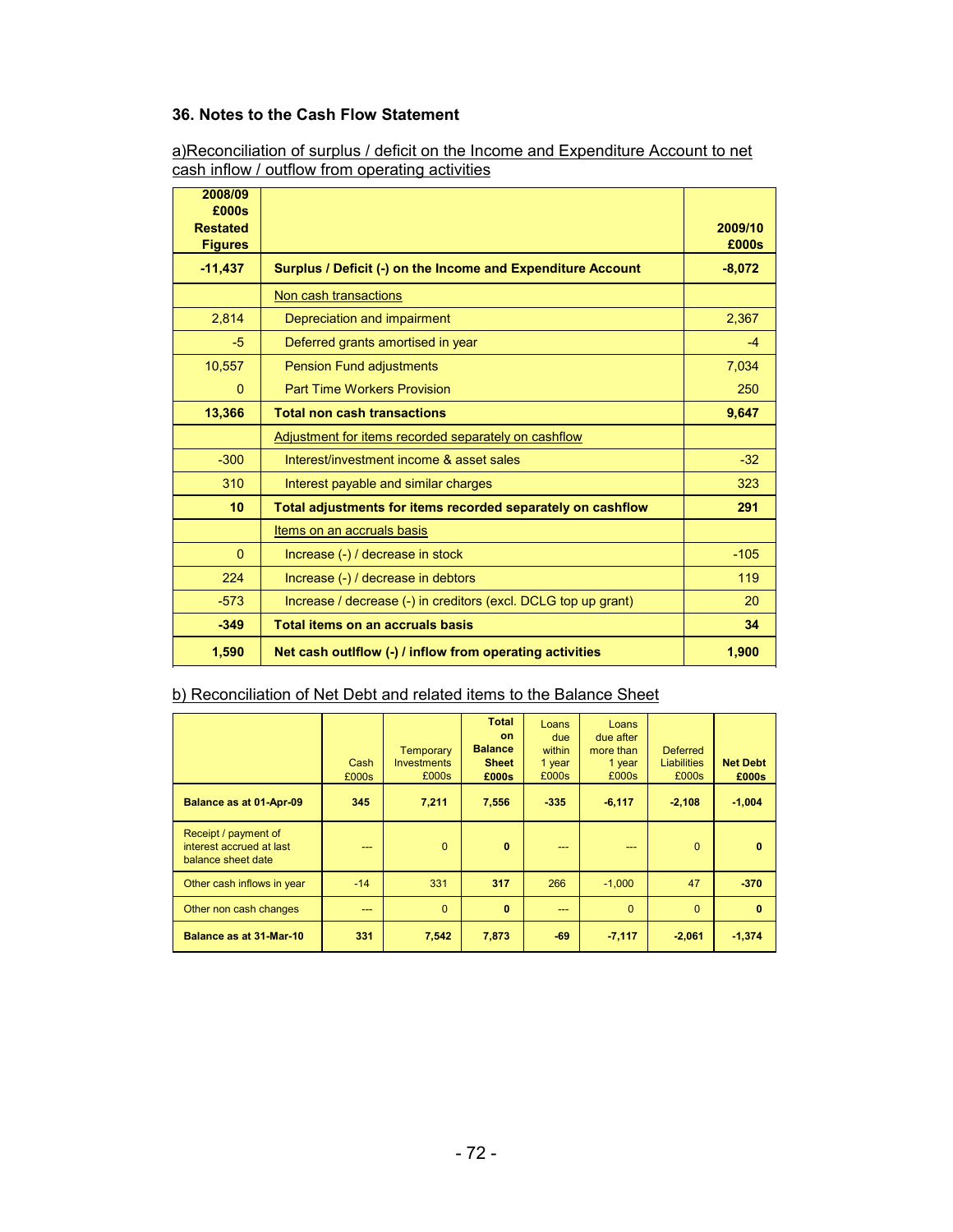| 2008/09<br>£000s |                                                               | 2009/10<br>£000s |
|------------------|---------------------------------------------------------------|------------------|
| 17               | Increase / decrease (-) in cash in year                       | $-14$            |
| $-253$           | Cash inflow / outflow (-) from management of liquid resources | 331              |
|                  | <b>Cash inflows</b>                                           |                  |
| $\Omega$         | New loans raised                                              | $-1,000$         |
| $\mathbf{0}$     | <b>Total cash inflows</b>                                     | $-1,000$         |
|                  | <b>Cash outflows</b>                                          |                  |
| $\Omega$         | Loans repaid                                                  | 266              |
| 47               | Deferred liabilities repaid                                   | 47               |
| 47               | <b>Total cash outflows</b>                                    | 313              |
| $-189$           | Change in net debt resulting from cash flows                  | $-370$           |
|                  | Other non cash changes                                        |                  |
| 72               | Interest accrued at year end on temporary investments         | $\Omega$         |
| 72               | <b>Total other non cash changes</b>                           | $\bf{0}$         |
| $-117$           | <b>Change in net debt</b>                                     | $-370$           |

## c) Reconciliation of changes in cash to movement in net debt

| 2008/09<br>£000s | <b>Net Debt</b>                    | 2009/10<br>£000s |
|------------------|------------------------------------|------------------|
| $-887$           | Net debt brought forward           | $-1,004$         |
| $-117$           | Change in net debt during the year | $-370$           |
| $-1,004$         | <b>Net Debt carried forward</b>    | $-1,374$         |

## d) Analysis of changes in cash and liquid resources during the year

|                                 | 31-Mar-09<br>£000s<br><b>Restated</b><br><b>Figures</b> | 31-Mar-10<br>£000s | Change<br>in year<br>£000s |
|---------------------------------|---------------------------------------------------------|--------------------|----------------------------|
| <b>Temporary investments</b>    | 7,211                                                   | 7,542              | 331                        |
| Cash                            | 345                                                     | 331                | $-14$                      |
| Increase / decrease (-) in cash |                                                         |                    | 317                        |

## e) Analysis of government grants as a cash inflows

| 31-Mar-09<br>£000s<br><b>Restated</b><br><b>Figures</b> | The categories of government grants shown in the Cashflow<br><b>Statement</b> | 31-Mar-10<br>£000s |
|---------------------------------------------------------|-------------------------------------------------------------------------------|--------------------|
| 0                                                       | <b>Capital Activities</b>                                                     | 695                |
| 1,047                                                   | <b>Revenue Activities</b>                                                     | 1,040              |
| $\mathbf{0}$                                            | <b>European Grants</b>                                                        | 0                  |
| 1.047                                                   | <b>Total</b>                                                                  | 1.735              |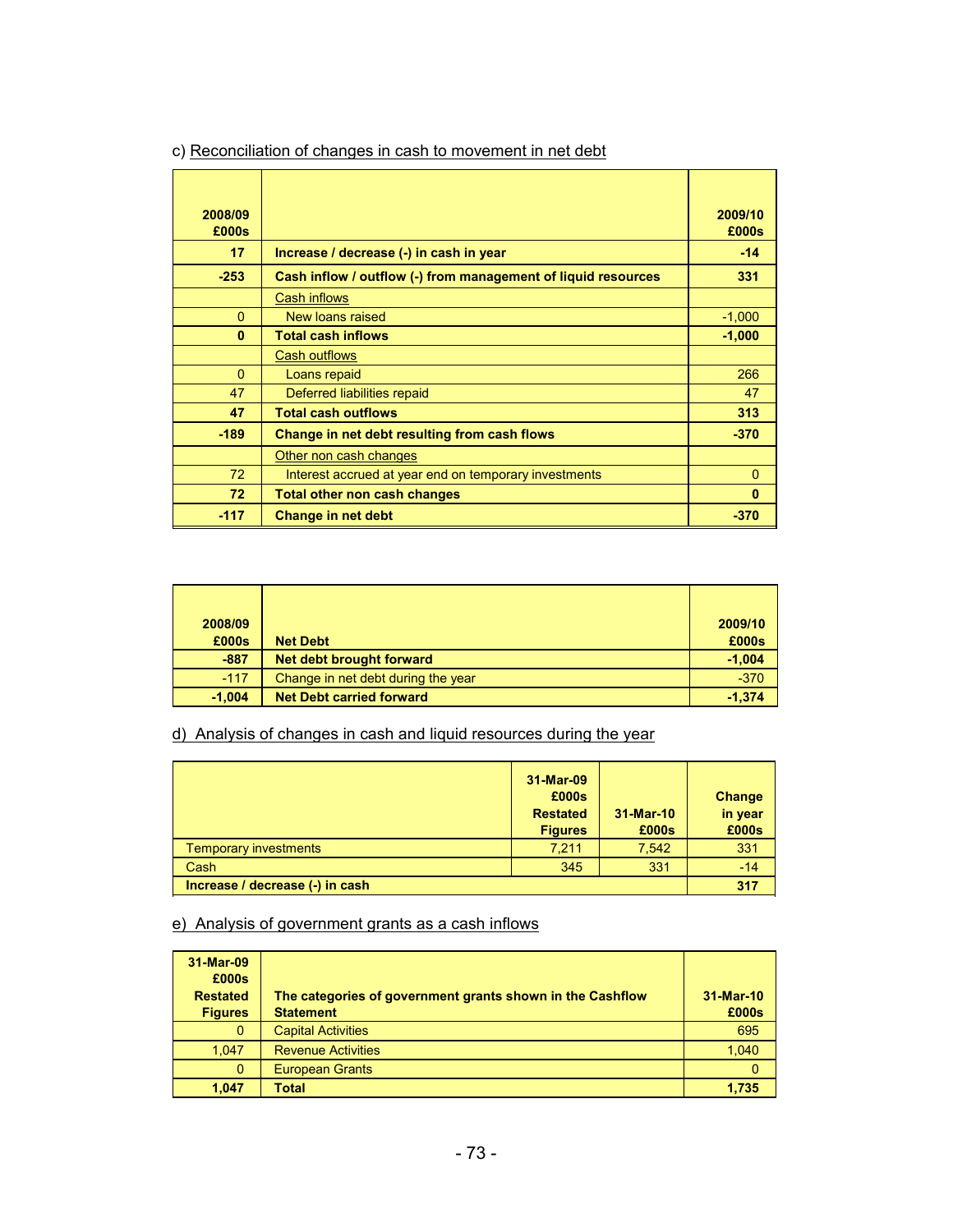| 31-Mar-09<br>£000s<br><b>Restated</b><br><b>Figures</b> | Analysis of government grants for revenue activities | 31-Mar-10<br>£000s |
|---------------------------------------------------------|------------------------------------------------------|--------------------|
| 130                                                     | <b>Other Government Grants</b>                       | 115                |
| 915                                                     | <b>USAR Grant</b>                                    | 924                |
| $\overline{2}$                                          | Other                                                |                    |
| 1,047                                                   | <b>Total</b>                                         | 1.040              |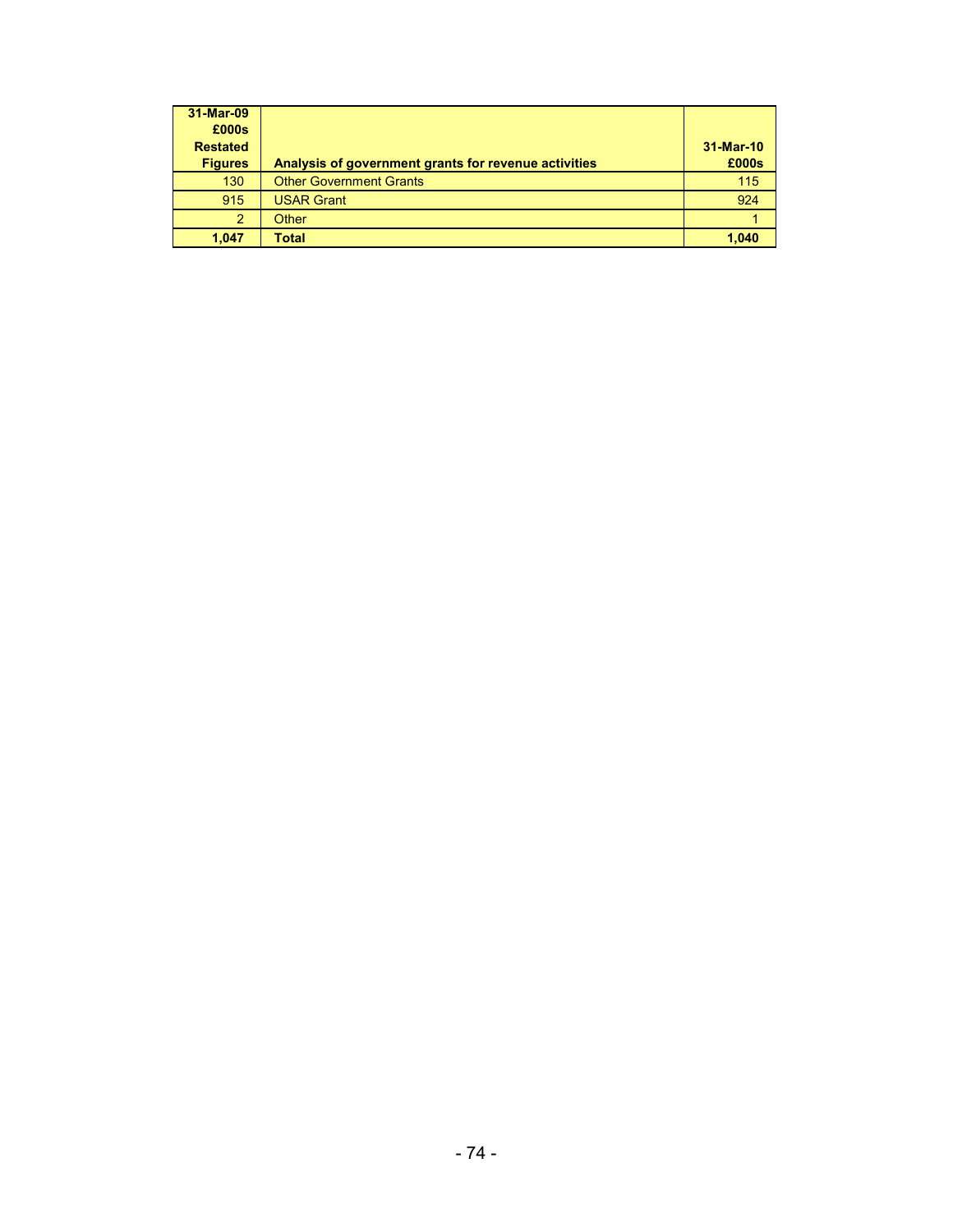# **Firefighters' Pension Fund Account**

## **Firefighter's Pension Fund**

| 2008/09        |                                                                                                                             | 2009/10  |              |
|----------------|-----------------------------------------------------------------------------------------------------------------------------|----------|--------------|
| £000s          | <b>Fund Account</b>                                                                                                         | £000s    | <b>Notes</b> |
|                | Income to the fund                                                                                                          |          |              |
|                | Contributions receivable (funds due to us during the year)                                                                  |          |              |
|                | From employer                                                                                                               |          |              |
| $-2,495$       | normal contributions                                                                                                        | $-2,474$ | Note 1       |
| $\Omega$       | early retirements                                                                                                           | $\Omega$ | Note 1       |
| $-5$           | other contributions                                                                                                         | $-11$    | Note 1       |
| $-1,332$       | From members                                                                                                                | $-1.330$ | Note 1       |
|                | <b>Transfers in</b>                                                                                                         |          |              |
| $-17$          | Individual transfers in from other schemes                                                                                  | $-0$     | Note 1       |
| $\Omega$       | Other transfers in                                                                                                          | $\Omega$ | Note 1       |
| $-3,849$       | <b>Total Income to the fund</b>                                                                                             | $-3,816$ |              |
|                | <b>Spending by the fund</b>                                                                                                 |          |              |
|                | <b>Benefits payable</b>                                                                                                     |          |              |
| 3,764          | <b>Pension payments</b>                                                                                                     | 4,005    | Note 1       |
| 742            | Commutation of pensions and lump sum retirement<br>benefits                                                                 | 1,582    | Note 1       |
| $\Omega$       | Lump sum death benefits                                                                                                     | $\Omega$ | Note 1       |
| $\overline{0}$ | Other benefits payable                                                                                                      | $\Omega$ | Note 1       |
|                | Payments to and on behalf of leavers                                                                                        |          |              |
| $\overline{0}$ | Refunds of contributions to people who leave the<br>scheme                                                                  | $\Omega$ | Note 1       |
| 48             | Individual transfers out of the scheme                                                                                      | $\Omega$ | Note 1       |
| $\Omega$       | Other payments                                                                                                              | $\Omega$ | Note 1       |
| 4,555          | <b>Total Spending by the Fund</b>                                                                                           | 5,587    |              |
| 706            | Net amount payable / receivable for the year before<br>top up grant receivable / amount payable to<br>sponsoring Department | 1,771    |              |
| $-706$         | Top up grant receivable / amount payable to sponsoring<br><b>Department</b>                                                 | $-1,771$ |              |
| $-0$           | Net amount payable (-) / receivable for the year                                                                            | $\bf{0}$ |              |

## **Firefighters' Pension Fund Net Assets Statement**

| 2008/09  |                                                                                                   | 2009/10  |              |
|----------|---------------------------------------------------------------------------------------------------|----------|--------------|
| £000s    | <b>Net Assets Statement</b>                                                                       | £000s    | <b>Notes</b> |
|          | Net current assets and liabilities                                                                |          |              |
| $\Omega$ | Contributions due from employer                                                                   | $\Omega$ | Note 1       |
| 332      | Pensions top up grant receivable from sponsoring<br>department                                    | 479      | Note 1       |
| $\Omega$ | Unpaid pensions benefits                                                                          | $\Omega$ | Note 1       |
| $\Omega$ | Amount due to sponsoring department                                                               | $\Omega$ | Note 1       |
| $-332$   | Other current assets and liabilities (other than liabilities and<br>other benefits in the future) | $-479$   | Note 1       |
| 0        | Net assets at the end of the year                                                                 | 0        |              |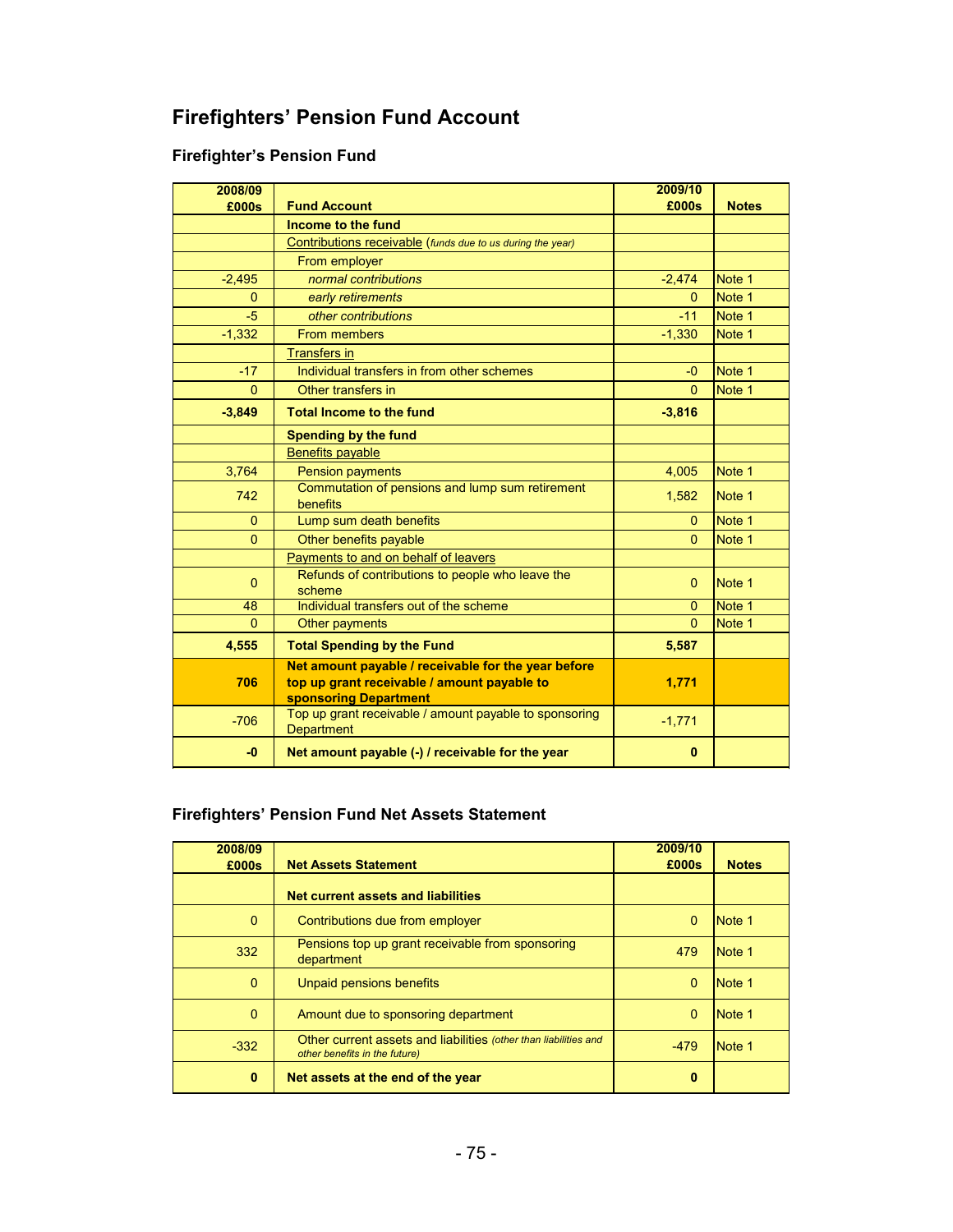## **Notes to the Firefighters' Pension Fund Accounts**

## **1. Pension Fund arrangements**

Before 1st April 2006 the Firefighters' Pension Scheme did not have a percentage of pensionable pay contribution from employers: rather the FRS was responsible for paying the pensions of its own former employees on a pay-as-you-go basis. Under the new funding arrangements the scheme remains unfunded but will no longer be on a pay-as-you-go basis as far as the Fire Authority is concerned. The Authority will no longer meet the pension outgoings directly: instead they will pay an employer's pension contribution based on a percentage of pay into the Pension Fund. The Authority is required by legislation to operate a Pension Fund and the amounts that must be paid into and paid out of the Pension Fund are specified by regulation. Benefits payable are funded by contributions from employers and employees.

Employers' contribution levels are based on percentages of pensionable pay set nationally by the DCLG and subject to triennial revaluation by the Government Actuary's Department.

Subject to scrutiny and approval by the Secretary of State and Parliament, under the new arrangements the Pension Fund will be balanced to nil at the end of the year by either paying over to the sponsoring department (DCLG) the amount by which the amounts receivable by the Fund for the year exceeded the amounts payable, or by receiving cash in the form of pension top-up grant from the sponsoring department equal to the amount by which the amount payable from the pension fund for the year exceeded the amount receivable.

## **2. Pension Fund Accounting Policies**

The accounting policies followed are the same as for the main accounts of the Authority.

## **3. Balancing the Pension Fund Account**

If the Pension Fund Account is not balanced to nil by pension top-up grant receivable or by the amount payable to the sponsoring department the Pension Fund should be balanced to nil by a supplementary contribution from the authority to the Pension Fund or by the Pension Fund returning contribution to the Authority.

The Net Assets Statement does not include liabilities to pay pensions and other benefits after the Balance Sheet Date.

### **4. Pension Fund Investment Assets**

As the Scheme is unfunded there are no investment assets.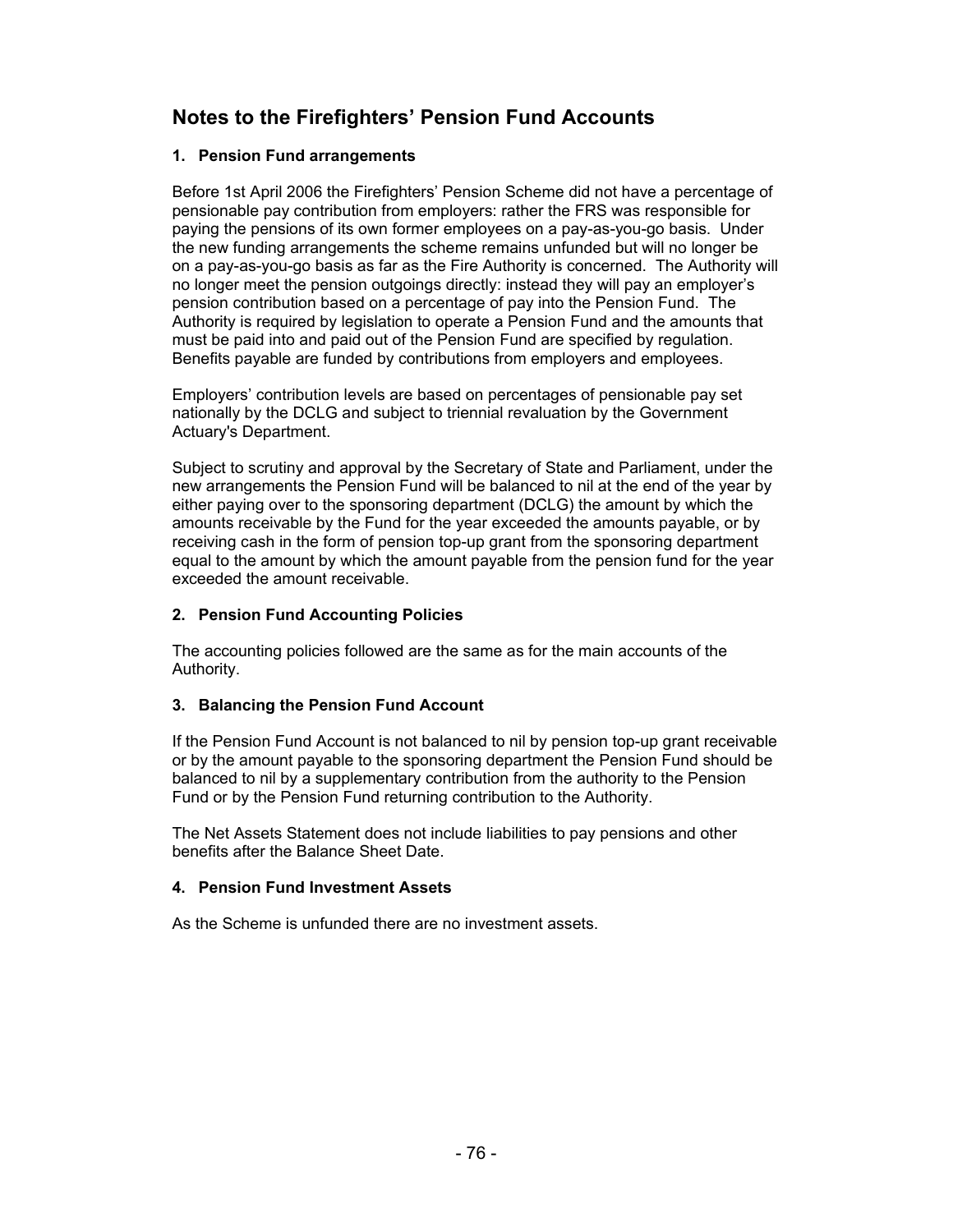## **Glossary of Terms**

### **Accounting Standards**

FRSs and SSAPs refer to the accounting practice that must be adopted in the preparation of accounts.

#### **Amortisation / Amortise**

The equivalent of depreciation for intangible assets.

#### **BMKFA**

Acronym for Buckinghamshire & Milton Keynes Fire Authority.

## **Budget**

A statement for the Authority's expected level of service delivery plans expressed in monetary terms and spending over a set period, usually one year.

## **BVACOP**

Best Value Accounting Code of Practice produced by CIPFA, to establish a reporting protocol to demonstrate best value in the provision of services to the community.

### **Capital Adjustment Account**

Provides a balancing mechanism between the different rates at which assets are depreciated under the SORP and are financed through the capital controls system.

### **Capital Receipts**

Proceeds from the sale of capital assets that may be used to finance new capital expenditure. Receipts available to finance capital expenditure in future years are held in a Usable Capital Receipts Account.

### **CIPFA**

Chartered Institute of Public Finance and Accountancy.

### **CPFA**

Chartered Public Finance Accountant.

### **Collection Fund Adjustment Account**

Provides a balancing mechanism for

the timing differences between statutory accounting requirements and full accruals accounting for council tax.

#### **Creditors**

Amounts owed by the Authority at the Balance Sheet date for goods received or work done.

## **DCLG**

Formerly the Office of the Deputy Prime Minister, now the Department of Communities and Local Government.

### **Debtors**

Amounts due to the Authority but unpaid at the Balance Sheet date.

### **Deferred Charges**

An item in the Balance Sheet where there is no tangible asset.

#### **Depreciation**

The loss of value of assets due to wear and tear, age or obsolescence.

#### **Financial Reporting Standards (FRS)**

Are applicable to financial statements of a reporting entity that are intended to give a true and fair view of its state of affairs at the balance sheet date and of its profit or loss (or income and expenditure) for the financial period ending on that date. FRSs are based on the Statement of Principles for Financial Reporting, currently in issue, which addresses the concepts underlying the information presented in financial statements.

### **FRS 17**

Financial Reporting Standard 17 Retirement Benefits. The guidance for accounting for the benefits and liabilities relating to pension schemes.

### **General Fund**

The balance held by the Authority against which the council tax is raised. The balance sheet shows the accumulated surplus from previous years.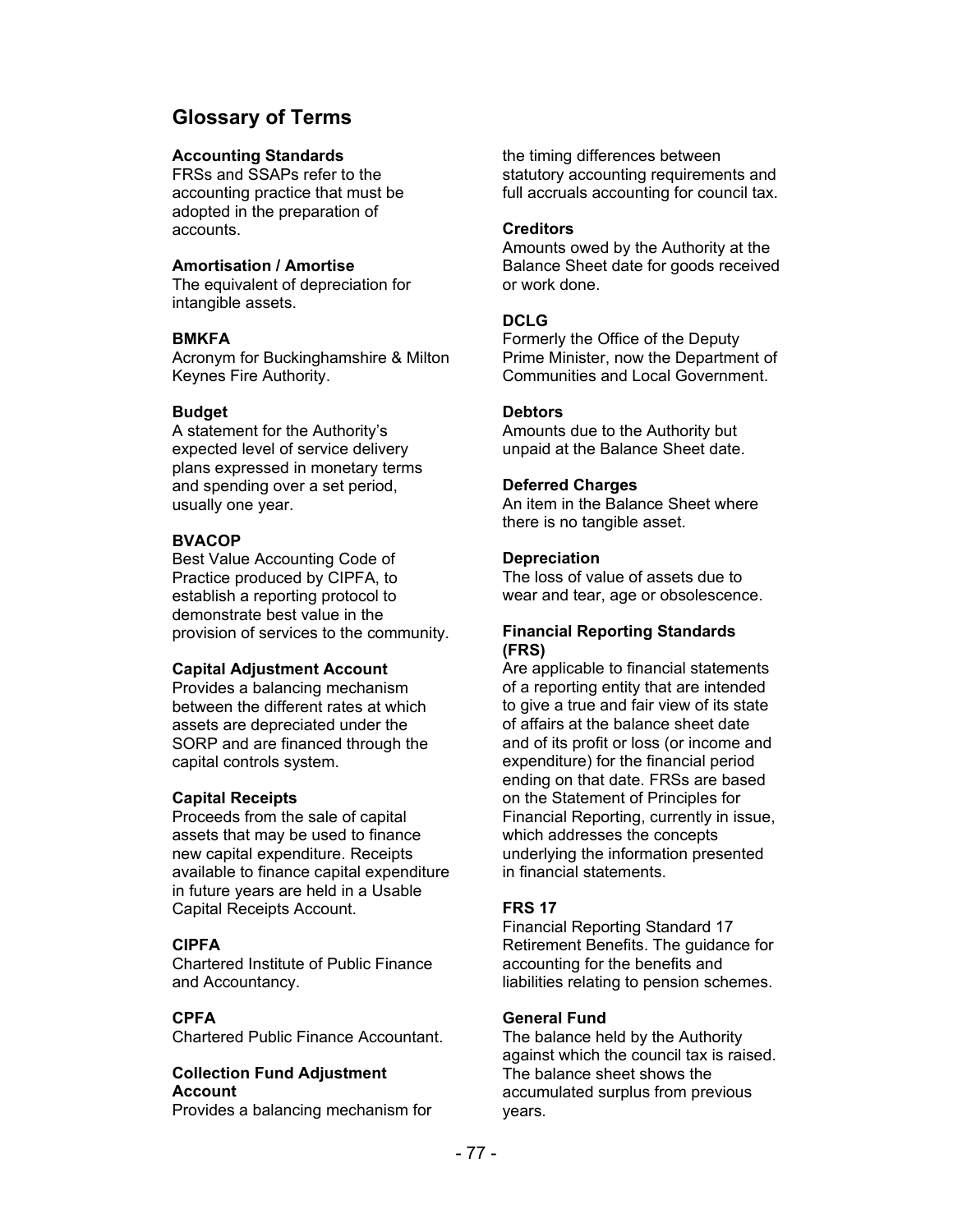## **HMRC**

HM Revenue & Customs.

#### **Impairments**

A downward revision in the value of assets; the exact opposite to revaluation (upwards) of asset values.

#### **IRMP**

The Integrated Risk Management Plan covers the 3 years 2009 – 12 and explains what BMKFA is going to do to develop its services for the future.

#### **Loans Outstanding**

Loans raised to finance capital spending which have to be repaid.

#### **Local Government Pension Scheme (LGPS)**

Is the pensions scheme provided by the Authority for employees not eligible to join the Firefighters' Pension Scheme.

#### **Minimum Revenue Provision (MRP)**

The minimum amount of the Authority's outstanding debt which must be repaid by the revenue accounts in the year.

### **NJC**

National Joint Council for Local Authority Fire and Rescue Services.

### **OJEU**

Official Journal of the European Union where contracts for Supplies, Services and Works are required to be advertised when exceeding financial limits.

### **Outturn**

The actual level of spending and income in a particular year.

#### **PPT**

Property, Procurement and Transport, a division under the Treasurer which handles the Property portfolio, contracts and tender negotiations and Transport.

#### **Precept**

An amount of money levied by one

authority (the precepting authority) which is collected by another authority (the billing authority) as part of the council tax. BMKFA is a precepting authority and the four Buckinghamshire District Councils and Milton Keynes Council are the collecting authorities.

#### **Provisions**

These form part of the Authority's revenue reserves and are sums set aside for a specific purpose, the nature of which is known but the exact amount and date when due is not. Expenditure and income are attributed directly to those provisions and funds.

#### **Public Works Loan Board (PWLB)**

A government body from which a local authority may raise long term loans.

#### **Revaluation Reserve**

Records unrealised revaluation gains arising (since 01-Apr-07) from holding fixed assets.

#### **Revenue Expenditure**

This is spending on the day to day running expenses of the Authority. It includes expenses such as salary and wages, heating, lighting, rent, rates, stationery and capital financing.

#### **Reserves**

The surplus or deficit on any account at the end of the financial year. Also referred to as Balances.

### **RCCO**

Revenue Contribution to Capital Outlay.

### **SORP**

Code of Practice on Local Authority Accounting in the UK: A Statement of Recommended Practice (the SORP) 2009 is produced by CIPFA in order to specify the principles and practices of accounting required to prepare a Statement of Accounts which "presents fairly" the financial position and transactions of a local authority, as required by section 21(2) of the Local Government Act 2003.